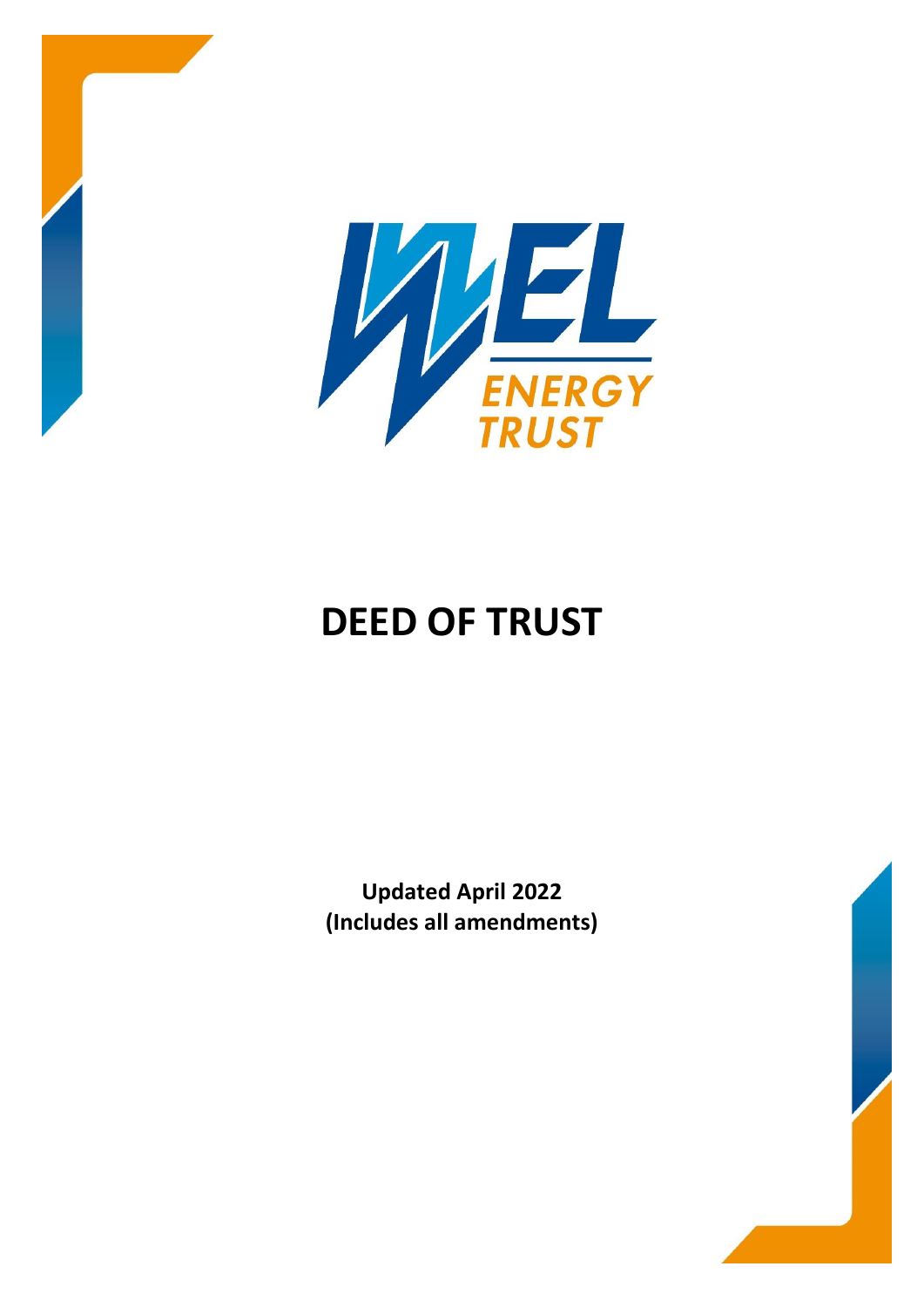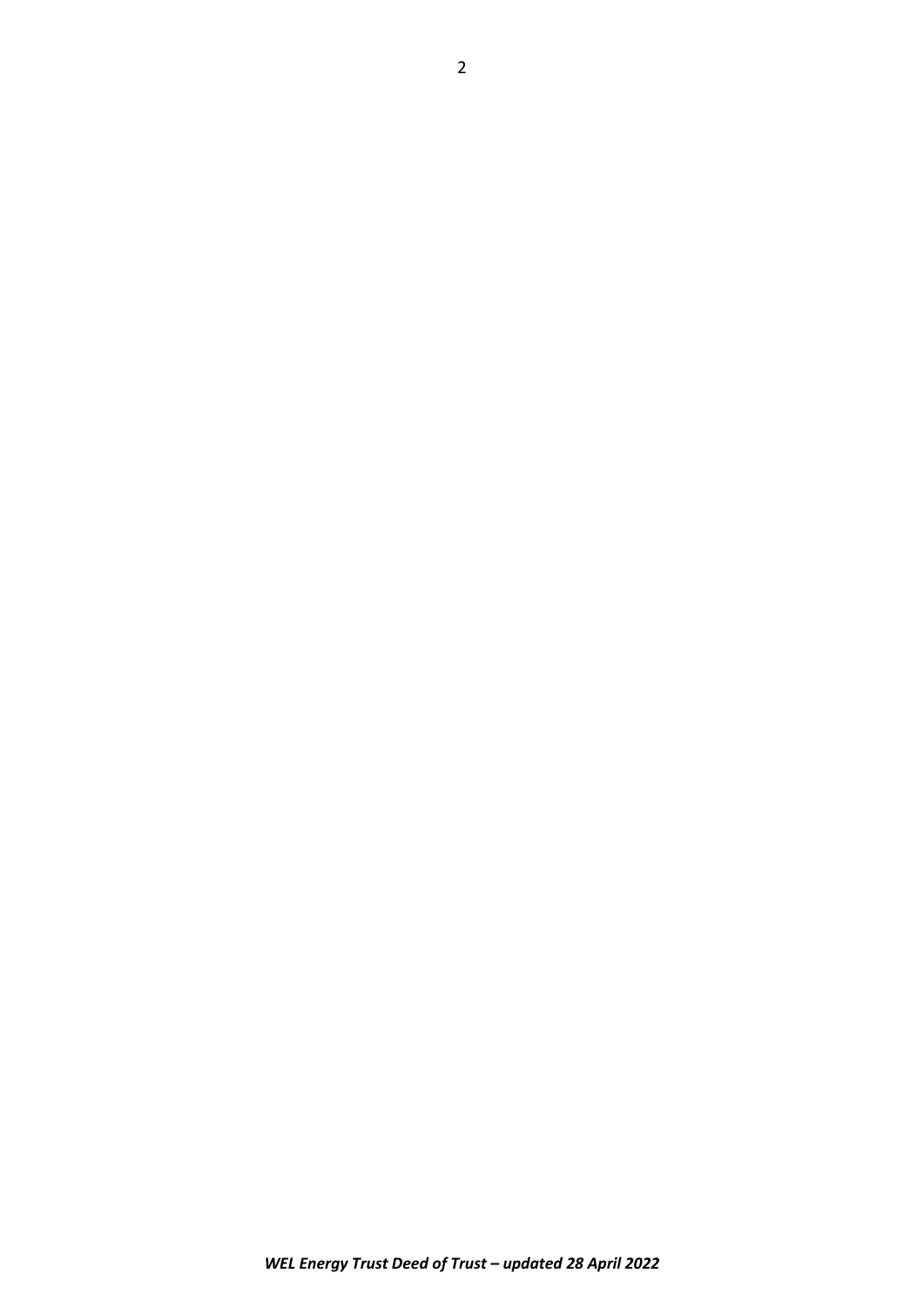# **WEL ENERGY TRUST INDEX**

| <b>CLAUSE NO.</b> | <b>DESCRIPTION</b>                                               | <b>PAGE NO.</b> |
|-------------------|------------------------------------------------------------------|-----------------|
| 1.0               | Date of Deed                                                     | 5               |
| 2.0               | Parties                                                          | 5               |
| 3.0               | Definitions                                                      | $6\phantom{1}6$ |
| 4.0               | <b>Vesting of Assets</b>                                         | 14              |
| 5.0               | <b>Declaration of Trust</b>                                      | 14              |
| 6.0               | Name of the Trust                                                | 14              |
| 7.0               | Purposes of the Trust                                            | 14              |
| 8.0               | Investment in the Company                                        | 15              |
| 9.0               | Trusts of Income until Termination Date                          | 15              |
| 10.0              | <b>Trusts of Capital</b>                                         | 17              |
| 11.0              | Election, Appointment, Retirement and Proceedings<br>of Trustees | 18              |
| 12.0              | <b>General Powers</b>                                            | 18              |
| 13.0              | <b>Specific Powers</b>                                           | 19              |
| 14.0              | Powers of Investment                                             | 20              |
| 15.0              | Advice of Counsel                                                | 22              |
| 16.0              | <b>Duties of Trustees</b>                                        | 22              |
| 17.0              | Ratification                                                     | 25              |
| 18.0              | Variation to Trust Deed                                          | 26              |
| 19.0              | Winding up of Trust                                              | 26              |
| 20.0              | <b>Interested Trustees</b>                                       | 26              |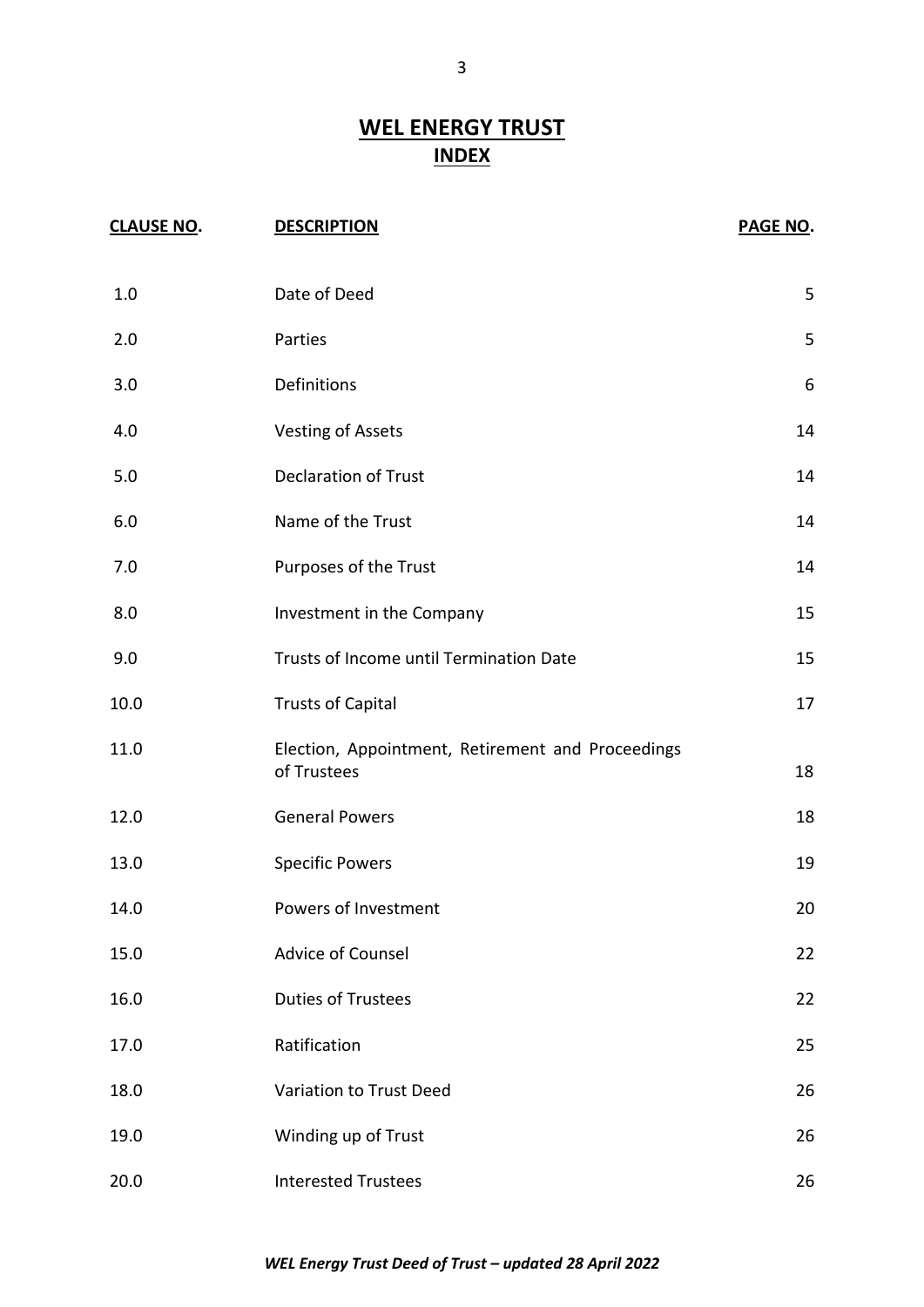| 21.0     | Indemnity                                                                             |     |
|----------|---------------------------------------------------------------------------------------|-----|
| Schedule | Rules Governing the Appointment, Retirement and Proceedings of the<br><b>Trustees</b> | 29. |

*NOTE: A Register of Amendments to the Trust Deed by date is given for information from page 51*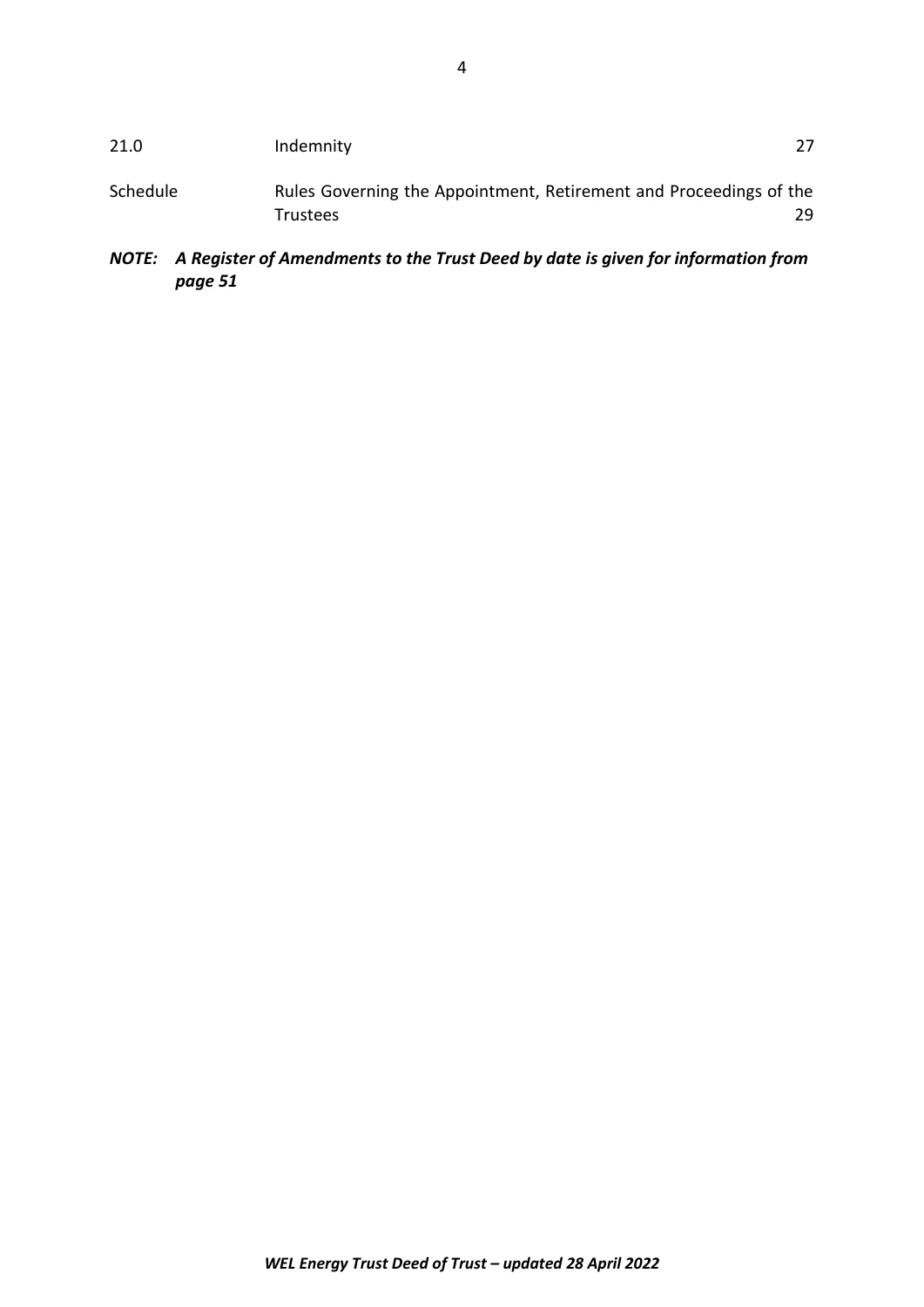# **WEL ENERGY TRUST**

# **DEED OF TRUST**

**Being a Trust established pursuant to a share allocation plan prepared by the Waikato Electricity Authority and approved by the Minister of Energy under the Energy Companies Act 1992 to receive shares in WEL Energy Group Limited and other assets and obligations held by the Waikato Electricity Authority and to hold them in accordance with the terms of this Deed of Trust.**

# **1.0 DATE OF DEED: 26 May 1993**

# **2.0 PARTIES:**

2.1 **WAIKATO ELECTRICITY AUTHORITY** a body corporate constituted by section 5 of the Waikato Electricity Authority Act 1988 (the SETTLOR)

| <b>IAN JAMES DRABBLE</b>               |                        |
|----------------------------------------|------------------------|
| <b>MARGARET ANNE EVANS</b>             | ) the INITIAL TRUSTEES |
| <b>IAN GEORGE KIMPTON</b>              |                        |
| <b>STANLEY VICTOR HAZELDEAN KNIGHT</b> |                        |
| <b>DAVID CHARLES McGUIRE</b>           |                        |
| <b>DOUGLAS FRANK PRICE</b>             |                        |
| <b>MAY NAUMAI WOODCOCK</b>             |                        |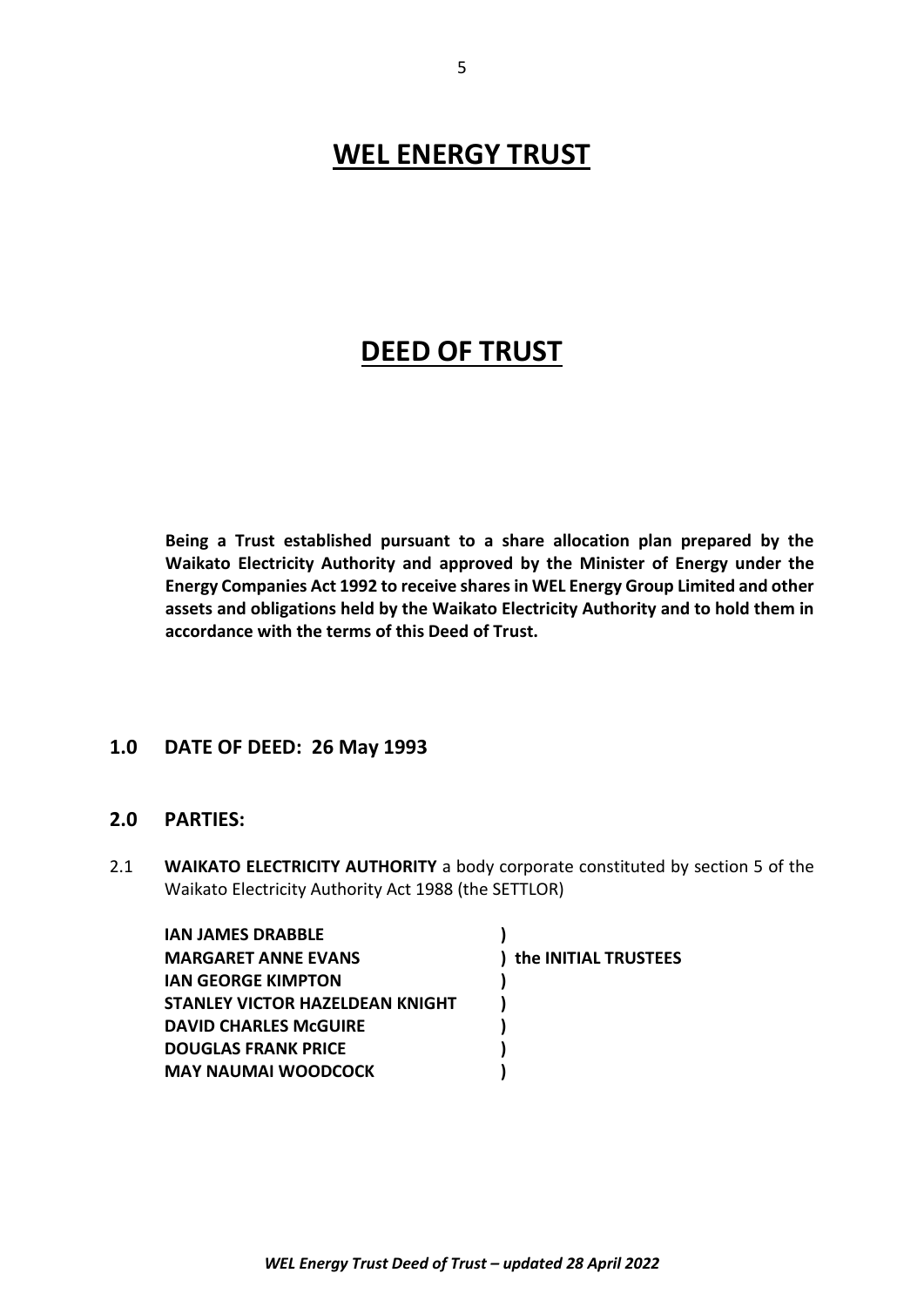# **3.0 DEFINITIONS:**

- 3.1 In this deed unless the context otherwise requires:
	- (a) **ACT** means the Energy Companies Act 1992.
	- (b) **BALANCE DATE** means 31 March.

#### *[This clause amended 25 November 2003 – See Register of Amendments]*

- (c) **BANK** means any bank listed in the register of registered banks under section 69 of the Reserve Bank of New Zealand Act 1989.
- (ca) **CONFIDENTIAL INFORMATION** means information which is by express classification or by its nature confidential to the TRUST and which has not been released into the public domain by reason of:
	- (i) The proper discharge in good faith by the TRUST of duties and obligations created by the TRUST.
	- (ii) The proper discharge in good faith by a TRUSTEE with the express authority or express consent of the TRUST of duties and obligations created by the TRUST.
	- (iii) The order or direction of any lawful or regulatory authority.

#### *[This clause added 12 July 1994 – See Register of Amendments]*

- (d) **COMPANY** means WEL Energy Group Limited and any company which is a successor to it or a subsidiary of it.
- (e) **CUSTOMER** means a PERSON who from time to time is determined by the TRUSTEES to be connected to the electricity lines network of the COMPANY within the DISTRICT. Where two or more PERSONS jointly have a connection with the COMPANY, those PERSONS will be deemed to be one CUSTOMER.

#### *[This clause amended 21 April 1999 and 9 April 2002 – See Register of Amendments]*

- (f) **COMMUNITY** means the PERSONS who are RESIDENT within the DISTRICT.
- (g) **DIRECTORS** means the directors for the time being of the COMPANY.
- (h) **DISTRICT** means the geographical area that comprised the former supply districts of the Hamilton City Council and the Central Waikato Electric Power Board.

#### *[This clause amended 24 March 1999 – See Register of Amendments]*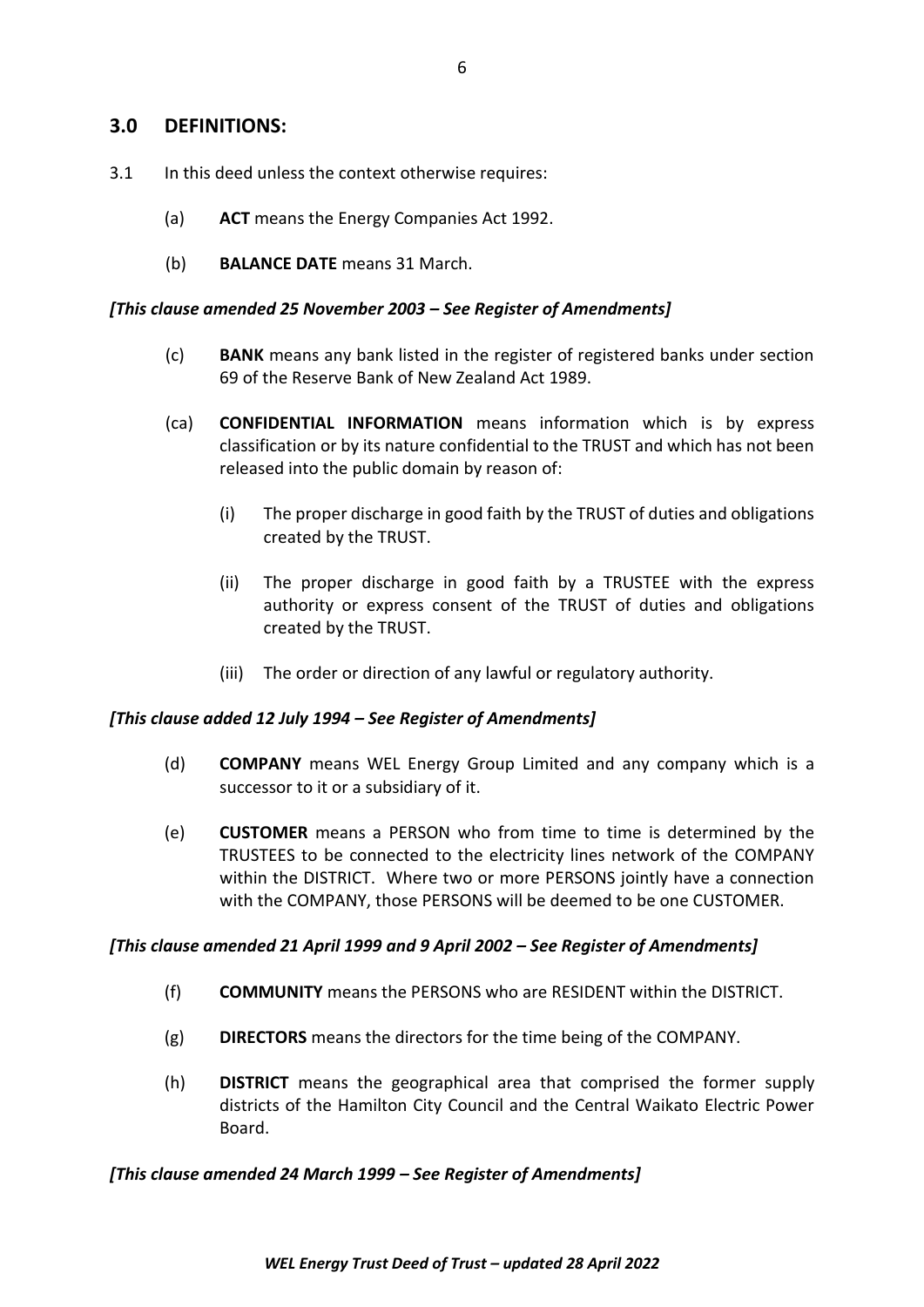- (j) **GUIDING PRINCIPLES** means:
	- (i) **Accountability:**
		- By monitoring performance against clear objectives.
	- (ii) **Investment philosophy:**
		- By encouraging the COMPANY to concentrate on its core energy business as defined from time to time in its STRATEGIC DIRECTION, TARGETS AND MEASURES document.

# *[This clause amended 22 May 2007 – See Register of Amendments]*

# (iii) **Transparency:**

- By operating in a manner which is comprehensible and open to the COMMUNITY.
- By adequately informing the COMMUNITY about the activities of the TRUST.
- By establishing clear objectives for all of the activities and policies of the TRUST.
- By preparing an annual plan and annual report to the COMMUNITY.
- By consulting with the COMMUNITY as required by this deed.

# (iv) **Efficiency:**

- By allocating resources effectively and efficiently.
- By fostering policies, including investment in research and development, that encourage energy efficiency and conservation.

# (v) **Equity and Equality:**

- By strictly complying with all legislation from time to time that protects or advances the rights of citizens including but not limited to:
	- New Zealand Bill of Rights Act 1990
	- The Treaty of Waitangi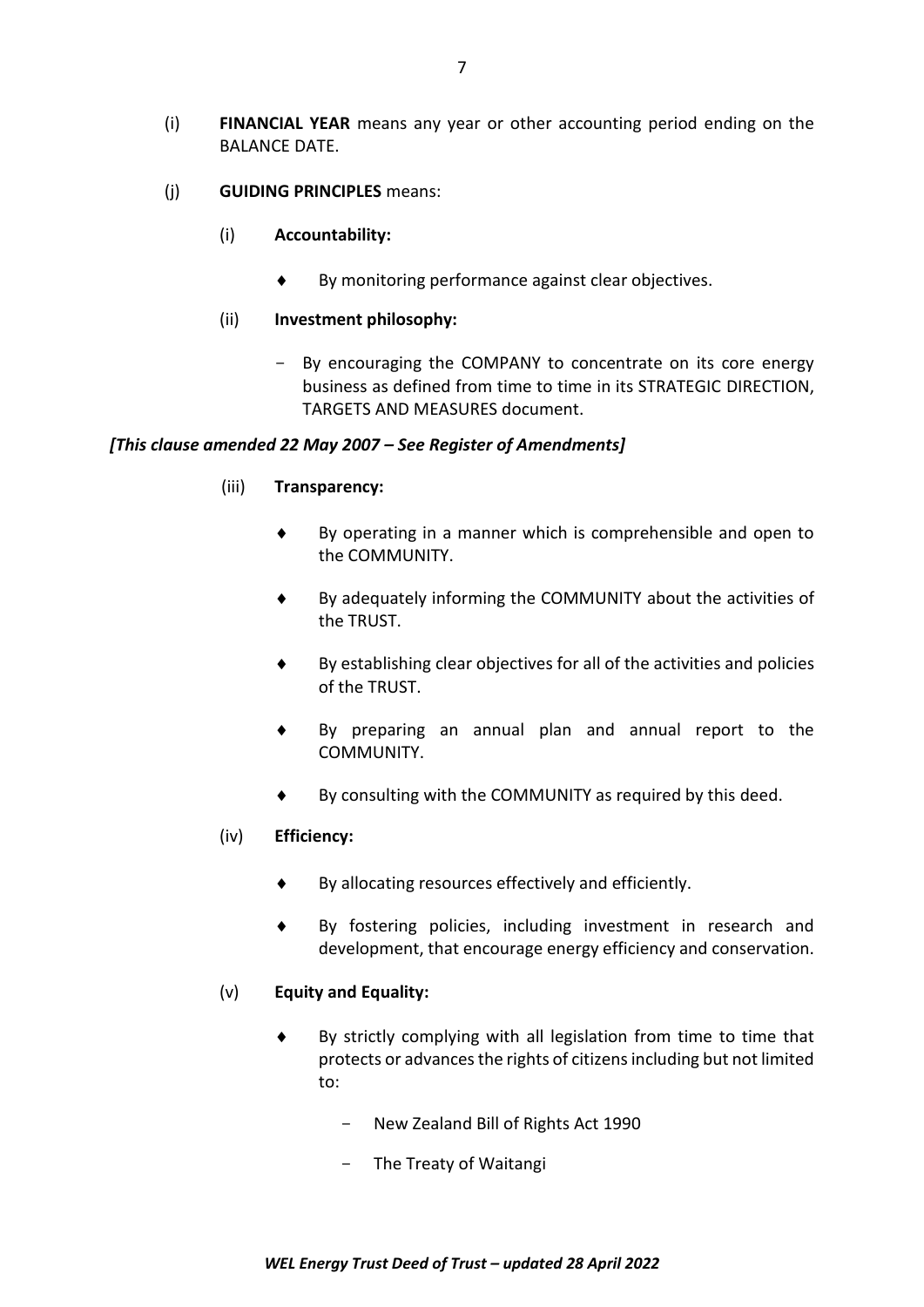- Human Rights Act 1993

# *[This clause amended 23 July 2013 – See Register of Amendments]*

- (k) **PERSON** includes an individual, a firm, a partnership, a body corporate, an unincorporated body, a local authority, and a government authority.
- (ka) **PROFESSIONAL ADVISOR** means:
	- (i) A person holding a practising certificate under the Lawyers and Conveyancers Act 2006.
	- (ii) A person holding a certificate of public practice under the New Zealand Institute of Chartered Accountants Act 1996.

# *[This clause amended 24 March 1999 and 23 July 2013 – See Register of Amendments]*

- (iii) A person or organisation (including partnership or company) as may be approved by the TRUST from time to time.
- (l) **PUBLIC CONSULTATIVE PROCEDURE** has the meaning prescribed by and means the procedure set out in this section.
- A Definitions: The following definitions only apply in the interpretation of this section:
	- A1 **CAPITAL BENEFICIARY CONSULTATION** means the following procedure:
		- A1.1 In respect of each PROPOSED ACTION the TRUST will prepare and deliver to each TERRITORIAL AUTHORITY:
			- (a) a CAPITAL BENEFICIARY TIMETABLE; and
			- (b) an INFORMATION MEMORANDUM; and
			- (c) the PROPOSED ACTION.
		- A1.2 Consultation by the TRUST with each TERRITORIAL AUTHORITY in respect of the PROPOSED ACTION will be in the context of the INFORMATION MEMORANDUM and in accordance with the CAPITAL BENEFICIARY TIMETABLE.
		- A1.3 In addition to the process in A1.2 the TRUST in its absolute discretion may seek such views in any other form from a TERRITORIAL AUTHORITY and from any PERSON who is not a TERRITORIAL AUTHORITY.
	- A2 **CAPITAL BENEFICIARY TIMETABLE** means a consultation timetable and procedure which the TRUST determines in its absolute discretion will provide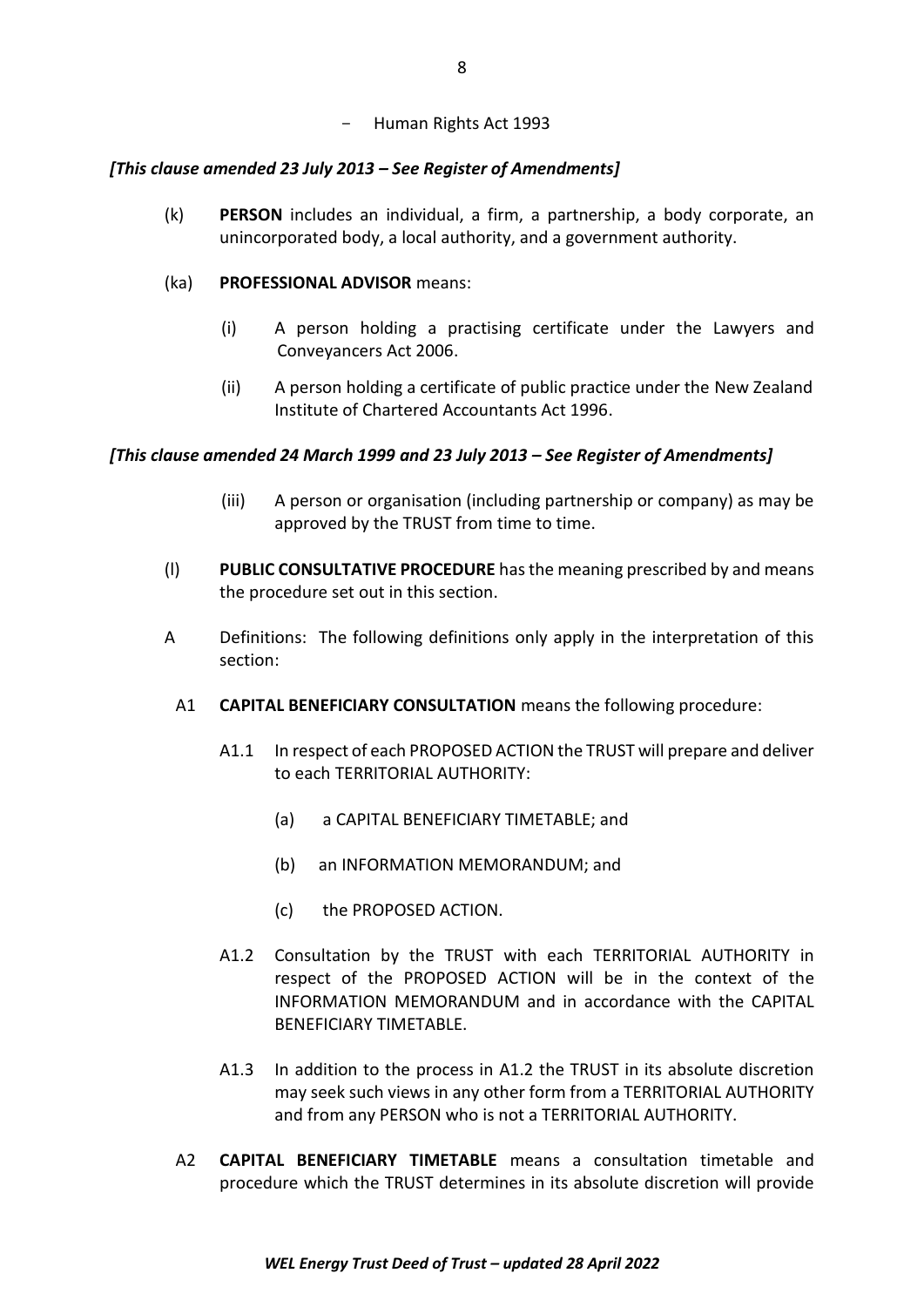each TERRITORIAL AUTHORITY with a reasonable time period in which to consider the INFORMATION MEMORANDUM and PROPOSED ACTION and respond to the TRUST with its views.

- A3 **ELECTOR(S)** means either an "ELECTOR" as defined in rule 1.1 of the Schedule or a "CUSTOMER" as defined in clause 3.1(e).
- A4 **ELECTOR CONSULTATION** means the following procedure:
	- A4.1 In respect of each PROPOSED ACTION the TRUST will prepare and deliver to each ELECTOR:
		- (a) an ELECTOR TIMETABLE; and
		- (b) an INFORMATION MEMORANDUM; and
		- (c) the PROPOSED ACTION.
	- A4.2 Consultation by the TRUST with ELECTORS in respect of the PROPOSED ACTION will be in the context of the INFORMATION MEMORANDUM and in accordance with the ELECTOR TIMETABLE.
	- A4.3 In addition to the process in A4.2 the TRUST in its absolute discretion may seek such views in any other form from ELECTORS and from any PERSON who is not an ELECTOR.
	- A4.4 The failure of the TRUST to deliver material pursuant to clause A4.1 to any particular ELECTOR or to receive back from or consider the response from any particular ELECTOR will not invalidate the process in this clause A4.
- A5 **ELECTOR TIMETABLE** means a consultation timetable and procedure involving both:
	- A5.1 PUBLIC CONSULTATION; and
	- A5.2 POLL PROCEDURE,

which the TRUST determines in its absolute discretion will provide ELECTORS with a reasonable time period in which to consider the INFORMATION MEMORANDUM and PROPOSED ACTION and respond to the TRUST with their views.

A6 **INFORMATION MEMORANDUM** means an information memorandum prepared in the absolute discretion of the TRUST having due regard to issues of confidentiality and commercial sensitivity and setting out the general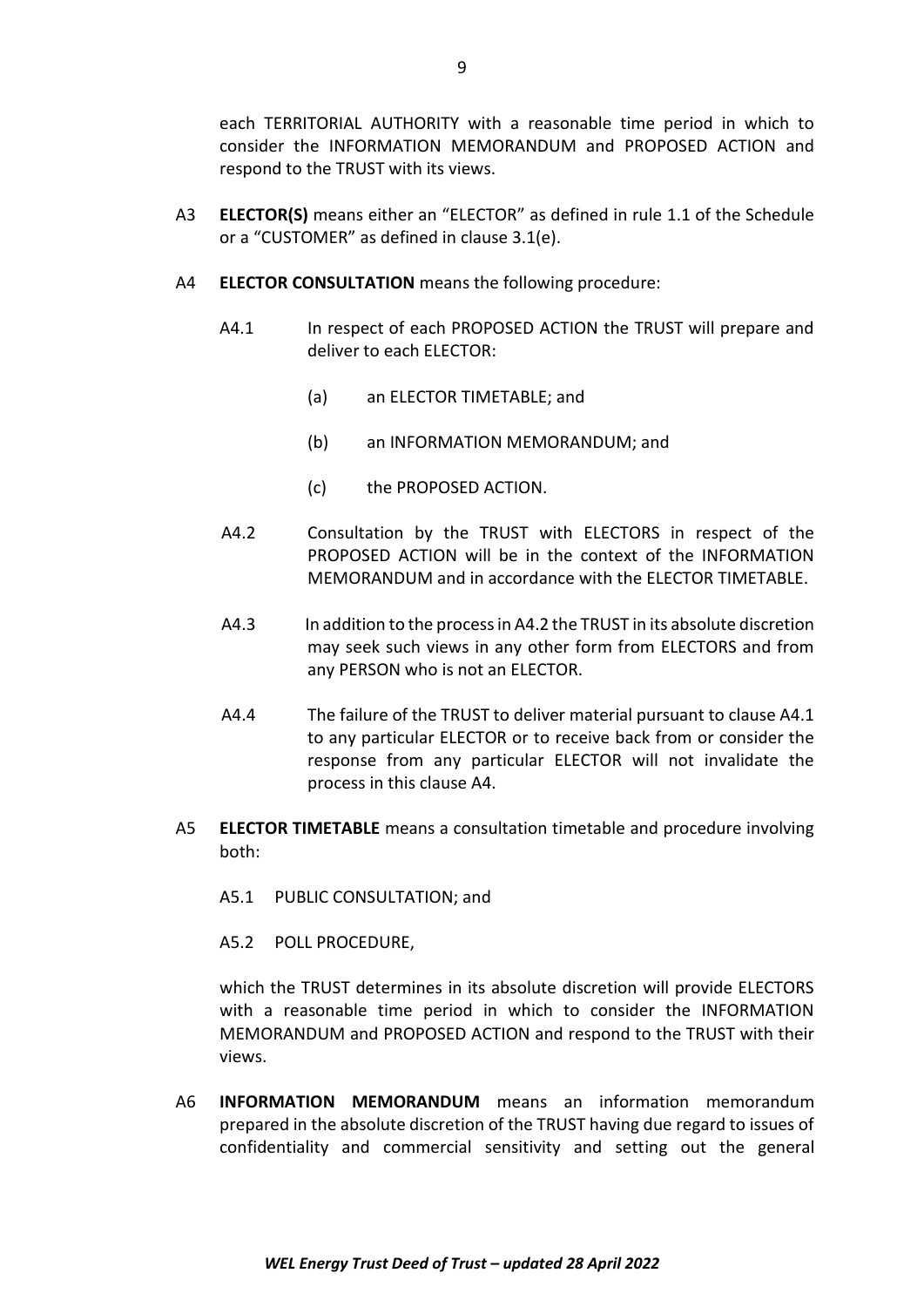background to the Proposed Action and detailing the Proposed Action in summary form.

- A7 **POLL PROCEDURE** means the questioning of ELECTORS in order to estimate the trend of popular opinion in respect of a PROPOSED ACTION and whereby:
	- A7.1 for convenience the procedure for the triennial TRUST elections will be followed but subject to such modification, deletion or substitution as to content and/or application as the TRUST in its absolute discretion determines is appropriate.
- A8 **PROPOSED ACTION** means a summary of the proposed course of action by the TRUST that requires the TRUST to carry out the Public Consultation Procedure defined in this section.
- A9 **PUBLIC CONSULTATION** means a procedure for public consultation based on public submissions and hearings adopted by the TRUSTEES and taken from the same principal objectives as the procedure set out in section 83 of the Local Government Act 2002, but subject to the TRUST in its absolute discretion:

# *[This clause amended 23 July 2013 – See Register of Amendments]*

- A9.1 being able to depart from aspects of such adopted procedure as may be necessary to give adequate protection to issues of confidentiality and commercial sensitivity; and
- A9.2 otherwise being the final determinant of such adopted procedure.
- B Public Consultative Procedure for the purposes of clause 18(c) means only the public submission and hearing procedure of ELECTORS and in the discretion of the TRUST any other PERSON following PUBLIC CONSULTATION in order to estimate the trend of popular opinion in respect of the PROPOSED ACTION.
- C Public Consultative Procedure for the purposes of clauses 8.3 and 10.1 and 13.8 means only CAPITAL BENEFICIARY CONSULTATION and ELECTOR CONSULTATION.

# *[This clause amended 18 April 2002 – See Register of Amendments]*

- (m) **PUBLIC NOTIFICATION** means:
	- (i) Not less than two notices or advertisements in a newspaper or newspapers circulating in the DISTRICT; plus
	- (ii) Email or postal delivery to each TERRITORIAL AUTHORITY; together with
	- (iii) Such other public notice as is thought desirable in the circumstances.

# *[This clause amended 23 July 2013 – See Register of Amendments]*

(n) **RESIDENCE** means the place of residence determined in accordance with the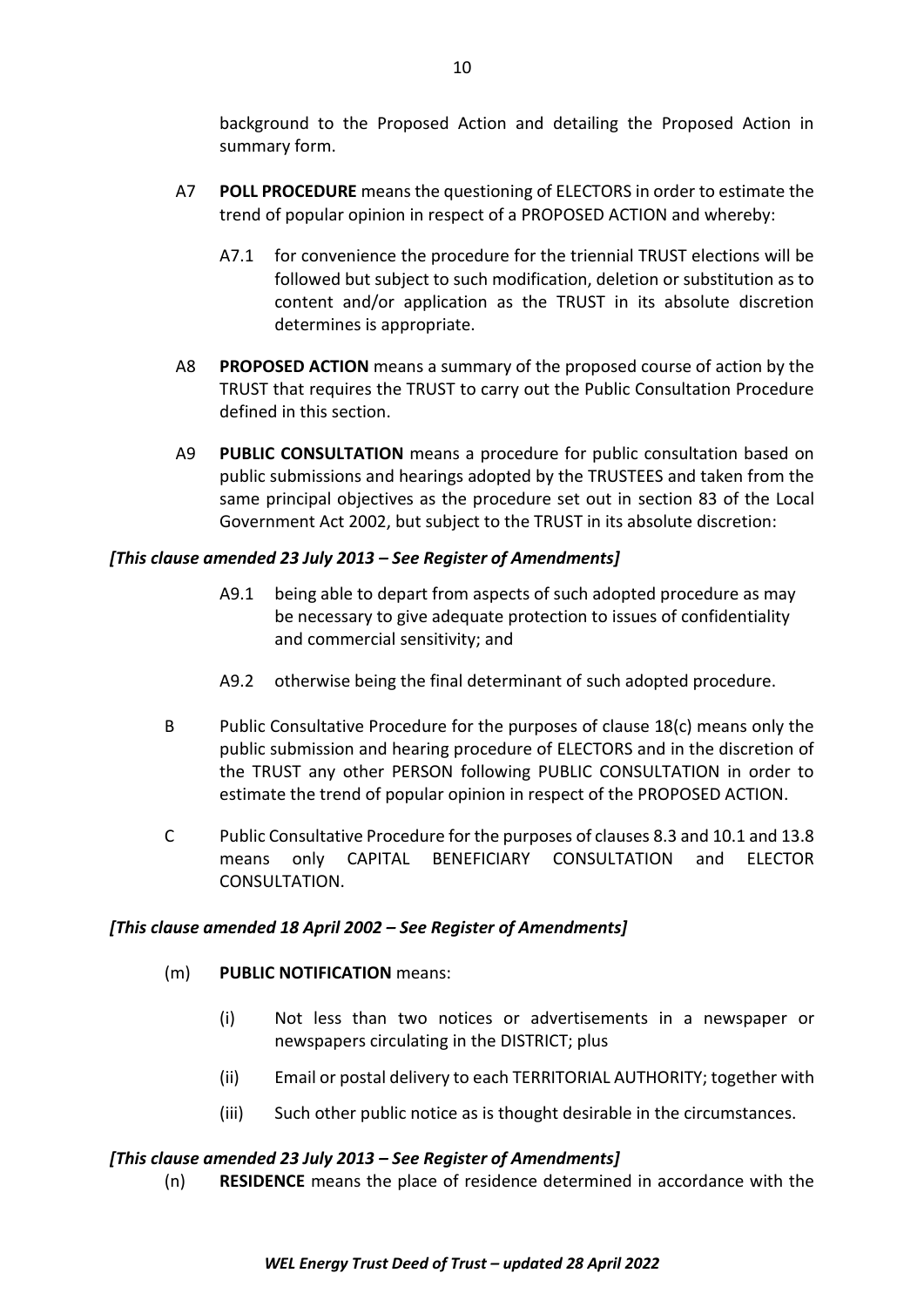rules in section 72 of the Electoral Act 1993 and "reside" and "resident" each have a corresponding meaning.

# *[This clause amended 24 April 2007 – See Register of Amendments]*

- (o) **RESOLUTION OF THE TRUSTEES** means a resolution that is approved by a simple majority of the TRUSTEES who are entitled to vote and who do vote on the question.
- (p) **SELL** includes a sale, transfer or disposition with or without consideration, and "sale" and "sold" each have a corresponding meaning.
- (q) **SHARES** means the voting equity securities in the COMPANY.
- (r) **SHARE DISTRIBUTION MONITORING COMMITTEE** means the committee established in accordance with the share allocation plan prepared as required by section 71 of the ACT.
- (s) **SPECIAL RESOLUTION** means a resolution which has been approved by not less than 75% in number of the TRUSTEES who are entitled to vote on the question.
- (t) **STRATEGIC DIRECTION, TARGETS AND MEASURES** means a statement of direction and conduct (if any) that the DIRECTORS are required to comply with from time to time.

# *[This clause amended 24 March 1999 and May 2007 – See Register of Amendments]*

- (u) **SUCCESSFUL BUSINESS** means a business which is:
	- (i) As profitable and efficient as comparable businesses that are not owned by the Crown; and
	- (ii) A good employer; and
	- (iii) An organisation that exhibits a sense of social responsibility by having regard to the interests of the COMMUNITY and by endeavouring to accommodate or encourage those interests when able to do so.
- (v) **TERMINATION DATE** means the earlier of:
	- (i) 80 years from the date of this deed; or
	- (ii) The date when the TRUSTEES hold, as a result of a SALE, less than 10% of the SHARES issued by the COMPANY; or
	- (iii) The date to which the TRUSTEES have brought forward the TERMINATION DATE in accordance with clause 10.1.
- (w) **TERRITORIAL AUTHORITY** means any one or more of the Hamilton City Council,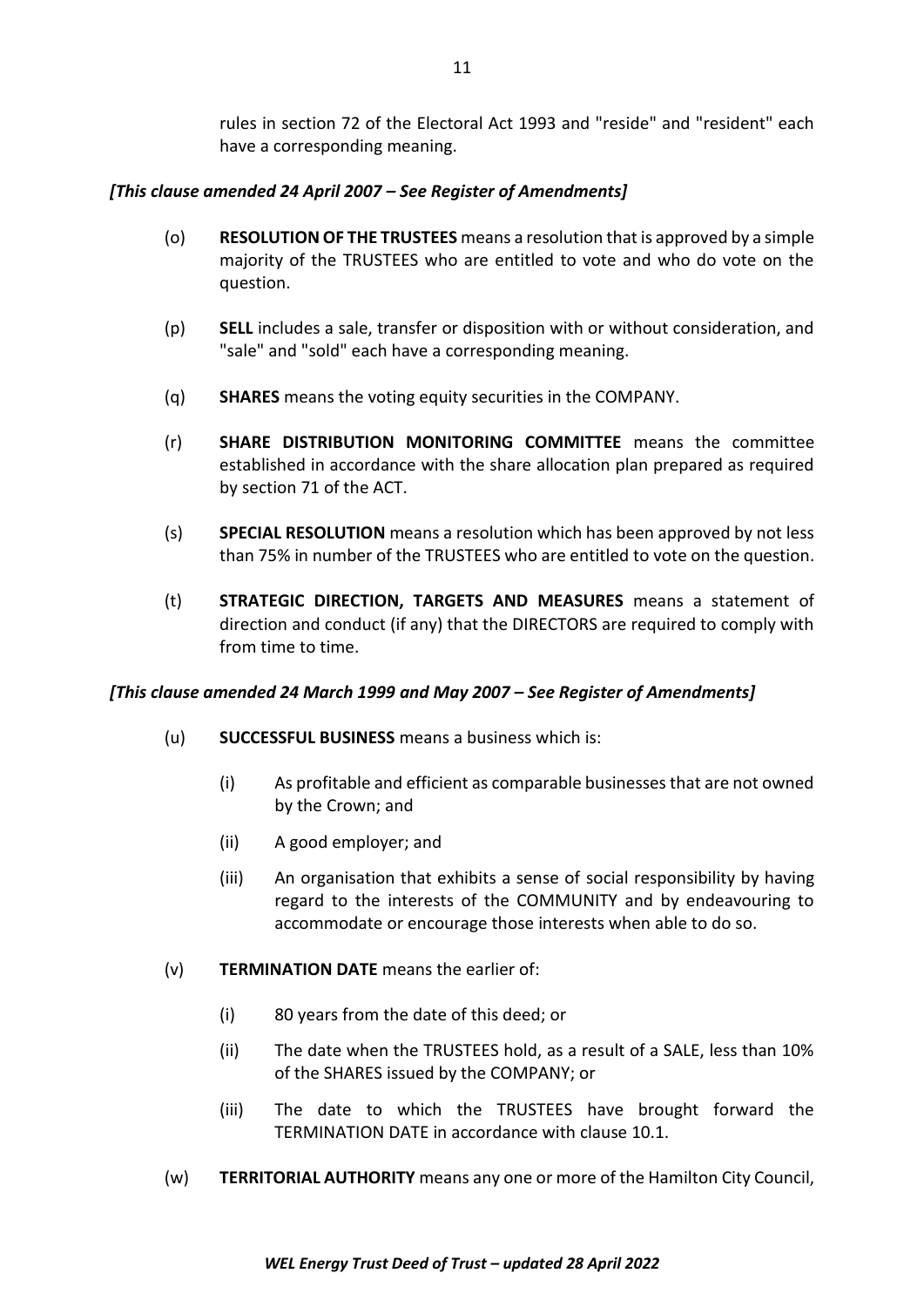- (x) **TRUST** means the Trust established by this deed.
- (y) **TRUSTEES** means the INITIAL TRUSTEES or the TRUSTEES for the time being of the TRUST as the case may be.
- (ya) **TRUSTEESHIP PROTOCOL** means the standard of conduct required of a TRUSTEE in the following areas:
	- (i) **Confidentiality:**
		- A TRUSTEE must keep confidential and secret CONFIDENTIAL INFORMATION (and its existence) which has been provided to or become available to either the TRUST or a TRUSTEE.
		- A TRUSTEE must not make any copies of, or record any extracts from CONFIDENTIAL INFORMATION and must use best endeavours to ensure that to the extent possible by law no other person does so.
		- A TRUSTEE must not use CONFIDENTIAL INFORMATION other than for the purpose of the proper discharge in good faith of duties and obligations created by the TRUST with the exception of CONFIDENTIAL INFORMATION provided in confidence to a PROFESSIONAL ADVISOR of the TRUST or to a TRUSTEE for the purposes of the obtaining of advice as to the discharge in good faith of duties and obligations created by the TRUST and with the further expectation of compliance with an order or determination made by any Court or lawful authority.

#### (ii) **Conflict of Interest:**

- A TRUSTEE must disclose any material interest whether held directly or indirectly which is or may be in conflict with the interests of the TRUST from time to time.
- A TRUSTEE must not vote on any resolution before the TRUST that is subject to declaration of conflict of interest by that TRUSTEE without the unanimous vote of the other TRUSTEES present and any such vote in breach of this requirement will be void.
- Questions as to materiality of interest will be determined by the procedure set out in clause 20.3.
- The TRUST may by unanimous vote of the other TRUSTEES rule that a TRUSTEE subject to a disclosure of conflict of interest will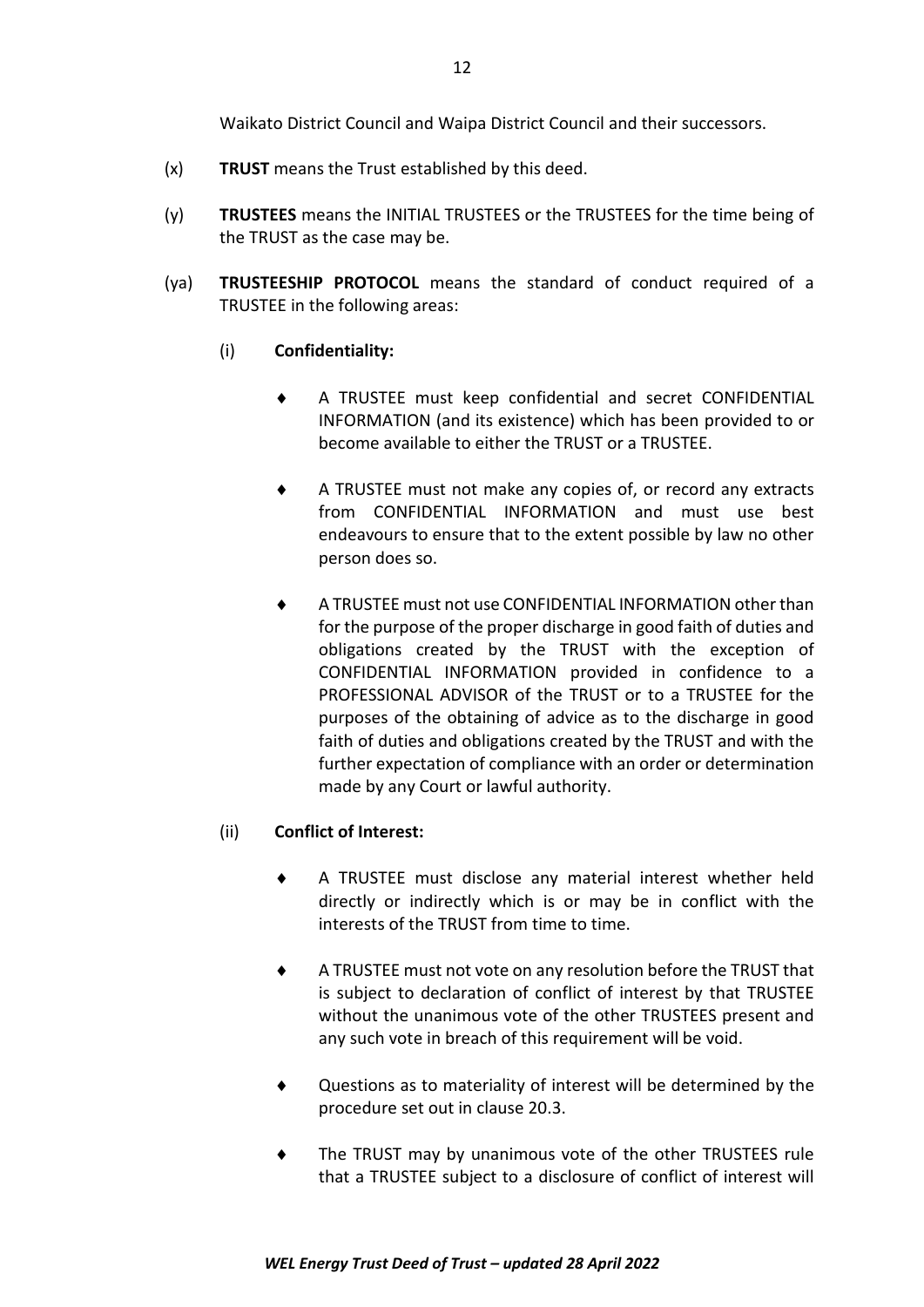be excluded from such part of meetings and such information as relate to the subject matter of the conflict of interest where such exclusion is justified on grounds of importance and relevance.

 For the purposes of this clause "conflict of interest" means conflict which at the relevant time remains live and unextinguished.

#### *[This clause added 12 July 1994 – See Register of Amendments]*

- (z) **TRUST FUND** means:
	- (i) All assets at any time held, transferred or paid to the TRUSTEES; and
	- (ii) All money, investments and property from time to time representing those assets; and
	- (iii) All income derived by the TRUSTEES from the assets of the TRUST FUND; and
	- (iv) All undertakings obligations or liabilities assumed by the TRUSTEES to be held and assumed by the TRUSTEES upon the Trusts declared in this deed.
- (aa) **VESTING DATE** means the date appointed by the Governor General by Order in Council under section 76 of the ACT.
- 3.2 (a) Headings to clauses have been inserted for convenience and are not an aid to construction.
	- (b) The schedule to this deed forms part of the deed.
	- (c) Words and phrases defined in the ACT must be given the same meaning in this deed unless the context otherwise requires.
	- (d) Where not inconsistent with the context the singular includes the plural and vice versa.
	- (e) References to specific legislation contained in this Deed are deemed to be replaced by references to any legislation that modifies, substitutes for, or succeeds that legislation.

#### *[This clause (e) added 23 July 2013 – See Register of Amendments]*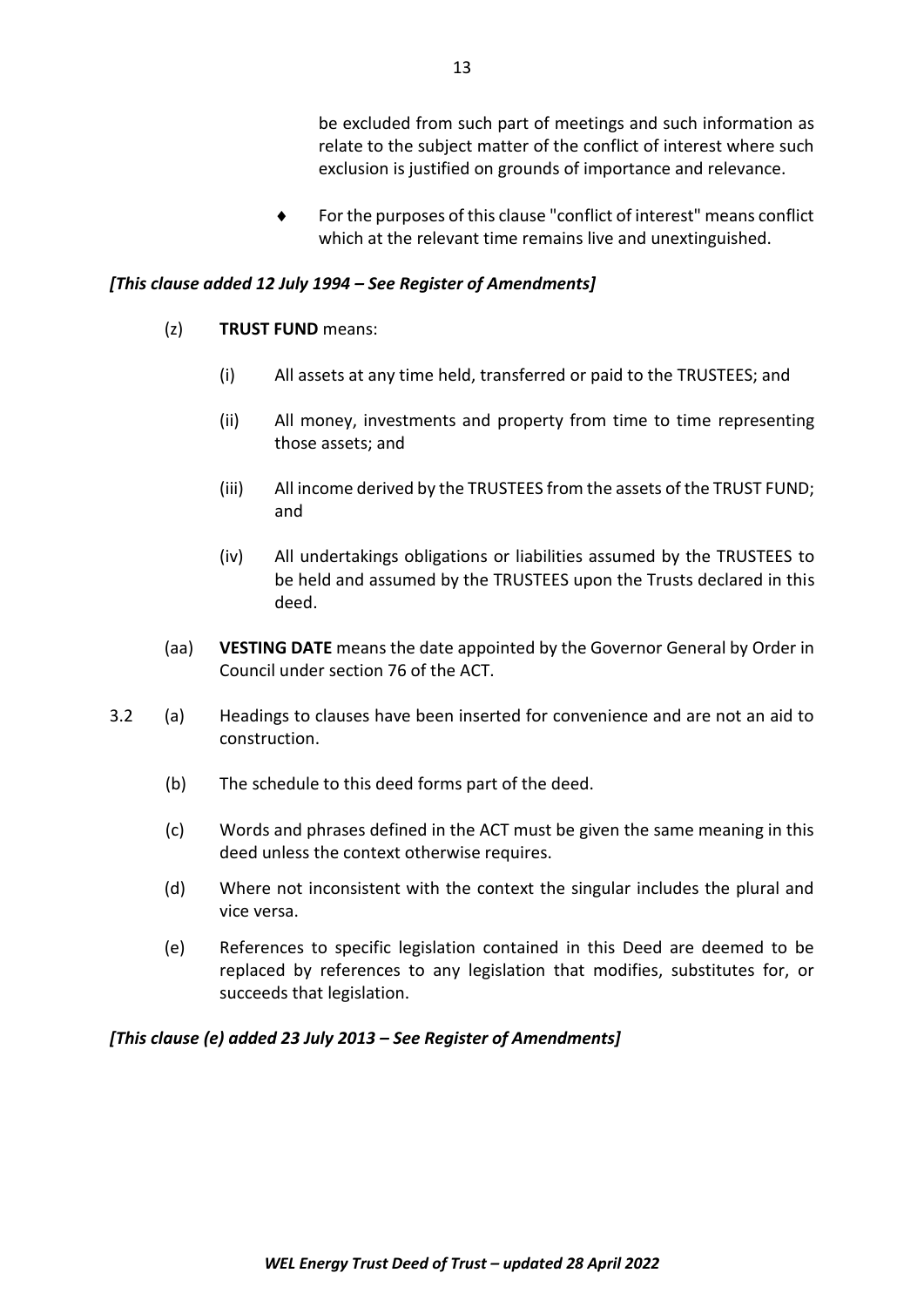# **4.0 VESTING OF ASSETS:**

- 4.1 In accordance with the provisions of the SETTLOR'S share allocation plan which has been approved by the Minister pursuant to section 72 of the ACT the SETTLOR will, after having allocated SHARES to other entities, have retained:
	- (a) 6,000,000 SHARES; and
	- (b) The money and other debt securities that were part of the undertaking of the SETTLOR which, on the VESTING DATE will be transferred to the TRUSTEES to be held by them upon the Trusts stated in this deed.

# **5.0 DECLARATION OF TRUST:**

5.1 The SETTLOR directs, and the TRUSTEES acknowledge and declare, that the TRUSTEES hold the TRUST FUND on the TRUSTS and with the powers stated in this deed.

# **6.0 NAME OF THE TRUST:**

6.1 **WEL ENERGY TRUST** is the name by which the TRUST will be known.

# **7.0 PURPOSES OF THE TRUST:**

- 7.1 **Without limiting the following purposes and objects for which the TRUST is established it is recorded that the primary purpose of the TRUST is for the TRUSTEES to hold SHARES in the COMPANY for the benefit of the PERSONS and for the objects described in clauses 9 and 10 and for the TRUSTEES to exercise their rights as shareholders in the COMPANY to ensure that the COMPANY operates as a SUCCESSFUL BUSINESS.**
- 7.2 **SHARES IN COMPANY:** On the VESTING DATE to receive SHARES and other assets vested in the TRUSTEES by an Order in Council made in accordance with section 76 of the ACT.
- 7.3 **ACQUISITION OF FURTHER SHARES:** If the TRUSTEES so elect to subscribe for, purchase or otherwise acquire additional SHARES and other assets.
- 7.4 **HOLDING SHARES:** Subject to clause 8 to retain and hold the SHARES until such time as following a review under clause 8, the SHARES or a portion of them are SOLD.
- 7.5 **PROCEEDS OF SALE OR DISPOSITION:** In the event of any SALE of SHARES following a review under clause 8 to hold the proceeds of any such SALE upon the Trusts of capital in accordance with clause 10.
- 7.6 **DIVIDENDS:** To receive dividends and to deal with them as income in the manner provided in clause 9.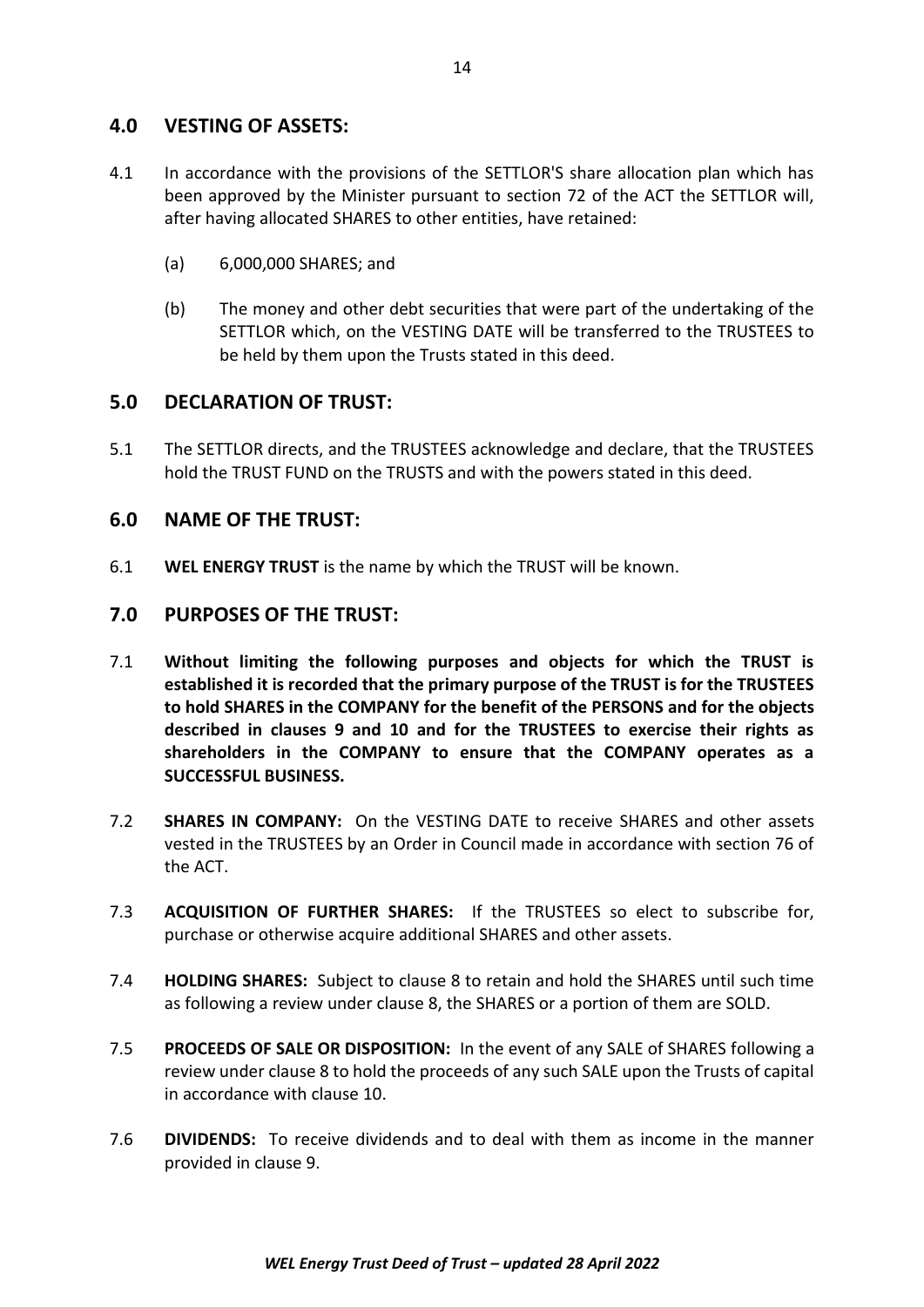- 7.7 **CAPITAL:** On the TERMINATION DATE to pay and apply the capital of the TRUST FUND in the manner provided in clause 10.
- 7.8 **JOINT VENTURE:** To assume the rights and responsibilities of the SETTLOR under joint venture and other like contracts subsisting at the VESTING DATE.
- 7.9 **PRINCIPAL OBJECTIVE:** To encourage and facilitate the COMPANY in meeting its principal objective of being a SUCCESSFUL BUSINESS.

# **8.0 INVESTMENT IN THE COMPANY:**

- 8.1 Without limiting their powers of investment under clause 14 and their duties under clause 16 the TRUSTEES will regularly review their investment in the COMPANY.
- 8.2 In every regular review the TRUSTEES must have regard to:
	- $\bullet$  The need to maximise the value of the investment.
		- $\bullet$  The interests of the COMPANY.
		- The TRUSTEES' obligations under the Trustee Act 1956 but subject to clauses 14.2 and 14.3.
- 8.3 Notwithstanding the provisions of clauses 8.1 and 8.2 the TRUSTEES must not SELL any of the SHARES or make any change to the voting rights pertaining to those SHARES without first implementing a PUBLIC CONSULTATIVE PROCEDURE.
- 8.4 For the sake of clarity it is recorded that no PUBLIC CONSULTATIVE PROCEDURE is required in the case of an increase in the capital of the COMPANY and the waiving by the TRUSTEES of any rights in respect of the increased capital.

# **9.0 TRUSTS OF INCOME UNTIL TERMINATION DATE:**

The TRUSTEES shall stand possessed of the income arising from the TRUST FUND upon the following TRUSTS and with and subject to the following powers:

- 9.1 **EXPENSES:** The TRUSTEES will from the annual income pay the following expenses:
	- (a) The cost of administering the TRUST, including the costs of elections and carrying out PUBLIC CONSULTATIVE PROCEDURES.
	- (b) Remuneration and allowances payable to TRUSTEES, and expenses incurred in pursuance of their duties.
	- (c) The costs incurred by the SHARE DISTRIBUTION MONITORING COMMITTEE in carrying out its objects.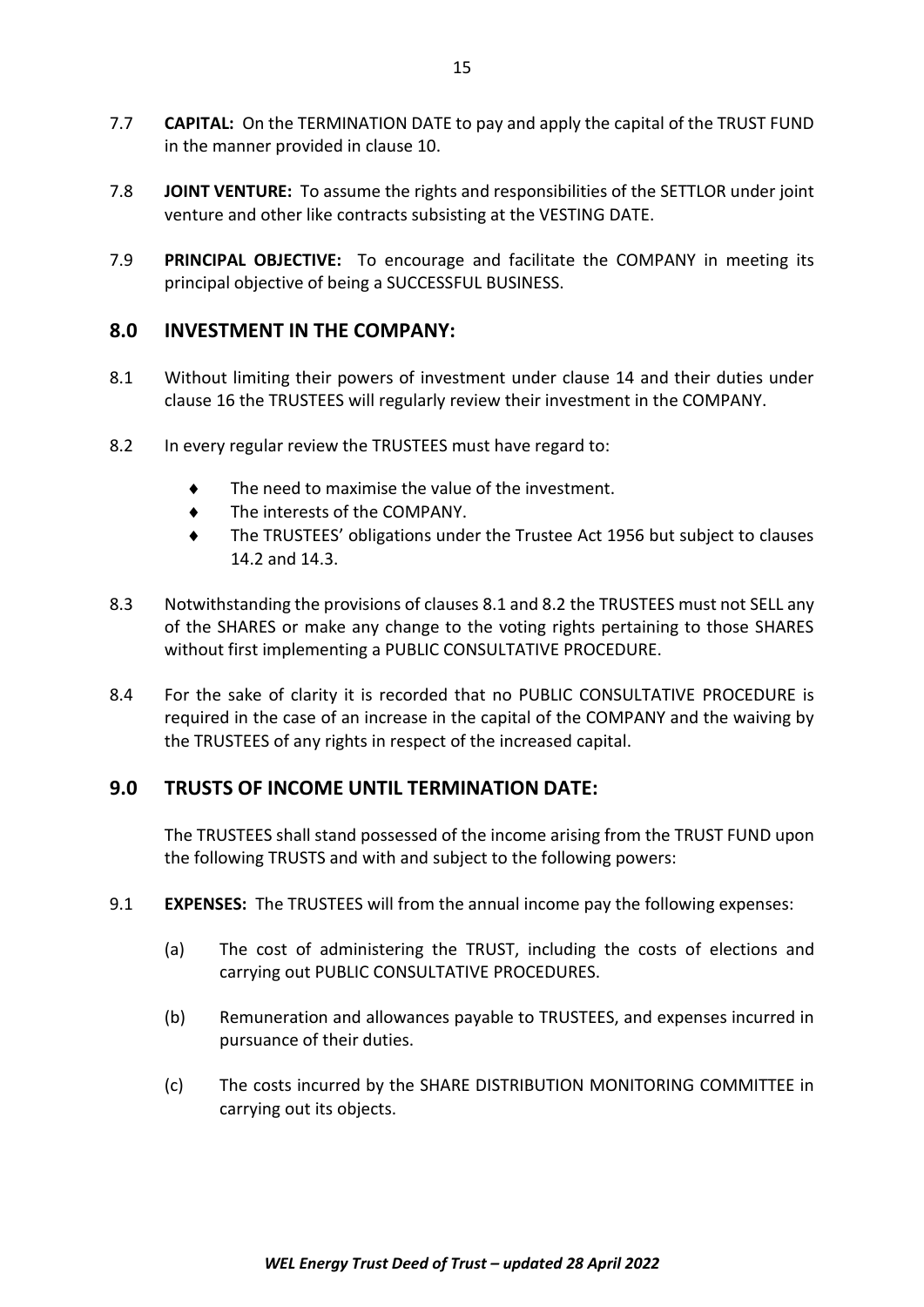- 9.2 **RESORT TO CAPITAL:** If, in extraordinary circumstances arising otherwise than as a result of the default or negligence of the TRUSTEES, the annual income of the TRUST is insufficient to pay the costs mentioned in paragraph 9.1 the TRUSTEES may resort to capital to pay the amount of the insufficiency.
- 9.3 **REMAINING INCOME:** After paying, or allowing for the payment of, the expenses referred to in clause 9.1 the remaining income of the TRUST **may** be paid or applied to or for such one or more of the following purposes, consistent with the GUIDING PRINCIPLES, as the TRUSTEES think fit:

# *[This clause amended 23 July 2013 - See Register of Amendments]*

- (a) Investment in the COMPANY as a means of assisting it in its growth and prosperity.
- (b) The CUSTOMERS at the time of payment or application (by cash, rebates or otherwise), equally or unequally or in proportion to the consumption of energy purchased from the COMPANY by a CUSTOMER.
- (c) Investment in, or sponsorship of, or grant to, other energy related projects which are projects inappropriate or unable to be funded by the COMPANY.

# *[This clause amended 9 April 1996 & 23 July 2013- See Register of Amendments]*

(d) Regional or COMMUNITY projects which are approved in accordance with clause 9.5, including but not limited to any or all of the administration, operational, or implementation costs associated with the particular project that the TRUSTEES think fit to fund.

# *[This clause amended 23 July 2013 - See Register of Amendments]*

(e) Charitable or Not for Profit Organisations providing benefit to the COMMUNITY, provided that if the TRUSTEES decide that the organisation receiving funds under this clause must hold the funds as a capital sum, then the payment must be made subject to the condition that the funds are not spent and must be repaid to the TRUST prior to the TERMINATION DATE

# *[This clause added 23 July 2013 - See Register of Amendments]*

- 9.4 **ENERGY RELATED PROJECTS:** The energy related projects mentioned in clause 9.3(c) may be managed by the TRUSTEES, or their management may be delegated to the COMPANY or the appropriate TERRITORIAL AUTHORITY.
- 9.5 **REGIONAL OR COMMUNITY PROJECTS OR GRANTS:** The TRUSTEES in making decisions on projects or grants in accordance with clauses 9.3(d) and 9.3(e), will take into account the recommendations of the relevant TERRITORIAL AUTHORITIES but the TRUSTEES have the overall responsibility for approving projects or grants and their decision will be final. It is intended that, in relation to considering projects under clause 9.3(d), the TRUST rely on the established mechanisms of the TERRITORIAL AUTHORITIES, including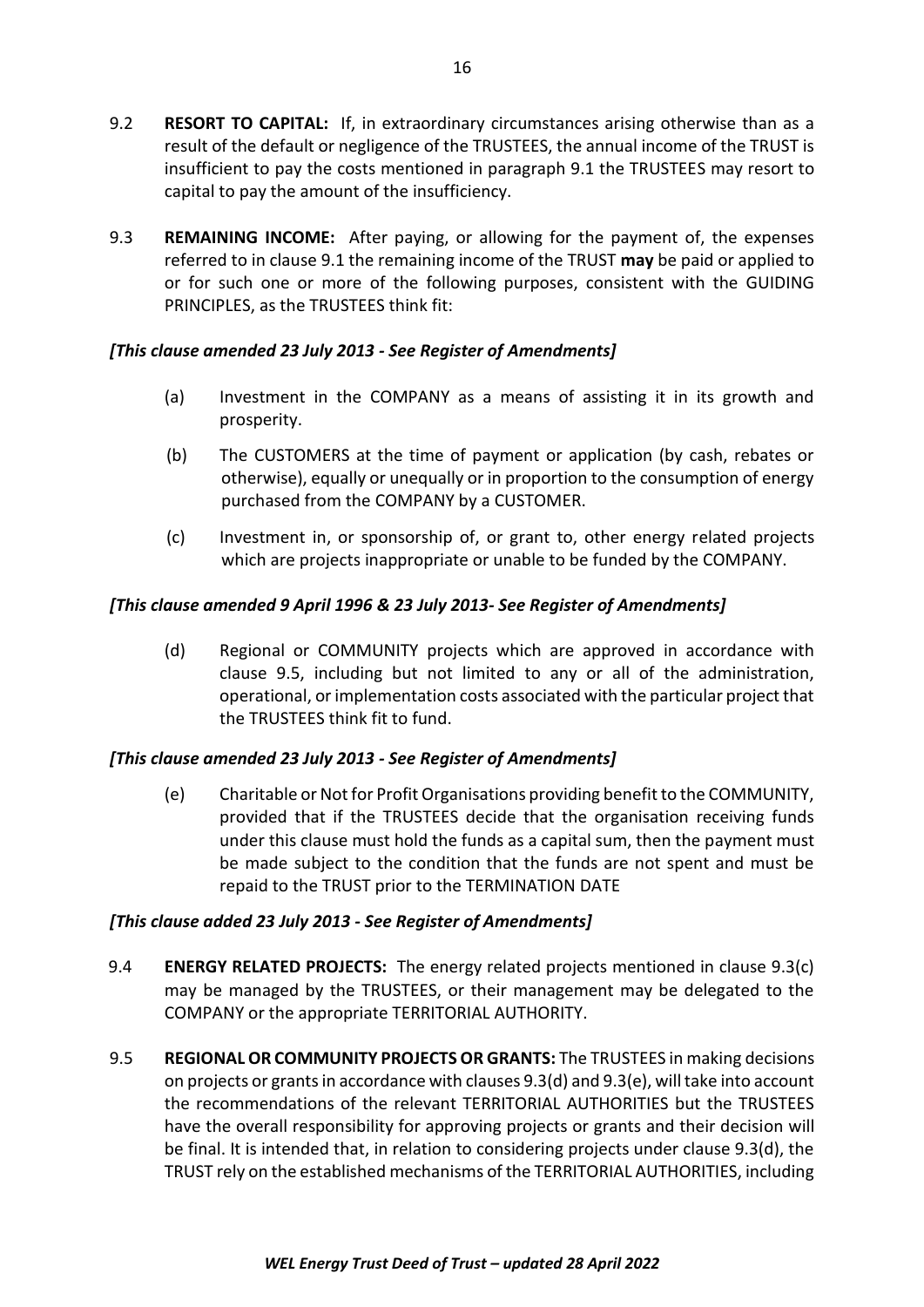their annual plan and consultative processes to help establish the needs of the COMMUNITY. Where appropriate, responsibility for managing projects may be delegated to the relevant TERRITORIAL AUTHORITY or other PERSON. For the sake of clarity it is recorded that distributions are intended to supplement local and central Government responsibilities rather than replace them.

# *[This clause amended 23 July 2013 - See Register of Amendments]*

- 9.6 **ACCUMULATION:** Any surplus part of the income of the TRUST not paid or applied for the purposes of the TRUST must be accumulated and held by the TRUSTEES upon the same TRUSTS and with the same powers declared in respect of the income from the TRUST FUND, and so that the TRUSTEES may at any time or times resort to the accumulated income and pay or apply the whole or any part of the accumulation (as if it were income of the TRUST FUND) to or for the benefit of the purposes stated in clause 9.3.
- 9.7 **ACCUMULATED INCOME AT TERMINATION DATE:** Any accumulated income existing as such at the TERMINATION DATE must then be distributed as capital of the TRUST FUND.
- 9.8 **TRUSTEES NOT DISQUALIFIED:** Each TRUSTEE in his/her capacity as a CUSTOMER will, notwithstanding the provisions of this deed or any applicable rule of law or equity, be entitled to receive all benefits for which he/she qualifies in that capacity.

# **10.0 TRUSTS OF CAPITAL:**

- 10.1 **TRUSTS PRIOR TO TERMINATION DATE:** If, after having carried out a PUBLIC CONSULTATIVE PROCEDURE, the TRUSTEES are of the opinion that the regulatory environment in the energy sector is adequate to protect the interests of CUSTOMERS, the TRUSTEES may:
	- (a) Distribute part of the TRUST FUND to the TERRITORIAL AUTHORITIES in the specified proportions; or
	- (b) Bring forward the TERMINATION DATE.
- 10.2 **TRUSTS ON TERMINATION DATE:** On the TERMINATION DATE the TRUSTEES will distribute or appropriate the TRUST FUND to the TERRITORIAL AUTHORITIES in the specified proportions.
- 10.3 **SPECIFIED PROPORTIONS:** The specified proportions mentioned in paragraphs 10.1 and 10.2 are as follows:
	- ◆ Hamilton City Council 63%
	- Waikato District Council 35%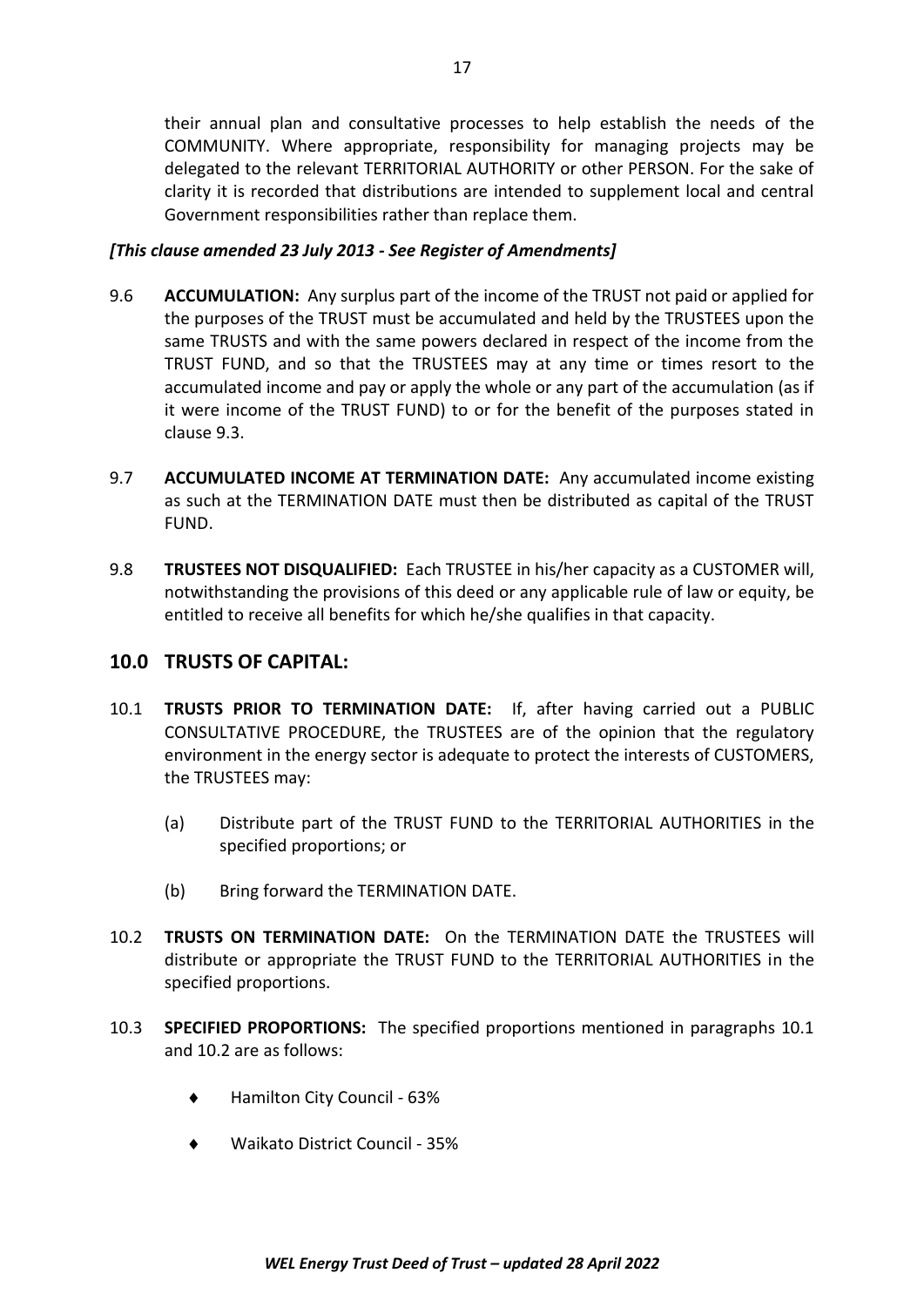- Waipa District Council 2%
- 10.4 **NOT FOR GENERAL PURPOSES:** The TERRITORIAL AUTHORITIES must use the specified proportions of the TRUST FUND for specific projects of a regional or community nature.
- 10.5 **FRANKLIN AND MATAMATA-PIAKO DISTRICT COUNCILS:** The TRUSTEES will, as soon as practicable after the VESTING DATE pay to the Franklin District Council and the Matamata-Piako District Council a cash settlement in recognition of the fact that those local authorities are not included in the definition of TERRITORIAL AUTHORITIES. The cash settlement for the Franklin District Council will be calculated in accordance with the following formula:

$$
\frac{A}{B}x C
$$

- where A is the number (as determined by the TRUSTEES whose decision is final) of CUSTOMERS as at midnight on 25 November 1992 within the boundary of the Franklin District Council; and
- where B is the total number of CUSTOMERS as at midnight on 25 November 1992; and
- where C is the value of the COMPANY in accordance with the offer made by UtiliCorp United Inc i.e. \$77,750,000.

The cash settlement for the Matamata-Piako District Council will be calculated using the same formula. Those cash settlements will be paid out of the capital of the TRUST FUND and will be in full and final settlement of all obligations of the TRUSTEES to those local authorities.

# **11.0 ELECTION, APPOINTMENT, RETIREMENT AND PROCEEDINGS OF TRUSTEES:**

The rules set out in the schedule (as amended from time to time) shall upon the execution of this deed govern the election, appointment, retirement and proceedings of the TRUSTEES and associated matters.

# **12.0 GENERAL POWERS:**

The TRUSTEES may, except where otherwise specified in this deed, exercise the powers, authorities, and discretions conferred by this deed in addition to, and not by way of limitation, of the powers, authorities and discretions conferred upon the TRUSTEES generally by the Trustee Act 1956. The TRUSTEES have no power to manage the COMPANY. In exercising the powers conferred by this clause and clause 13 the TRUSTEES are restricted to exercising their rights as a shareholder subject always to the provisions of this deed and in particular to clause 8.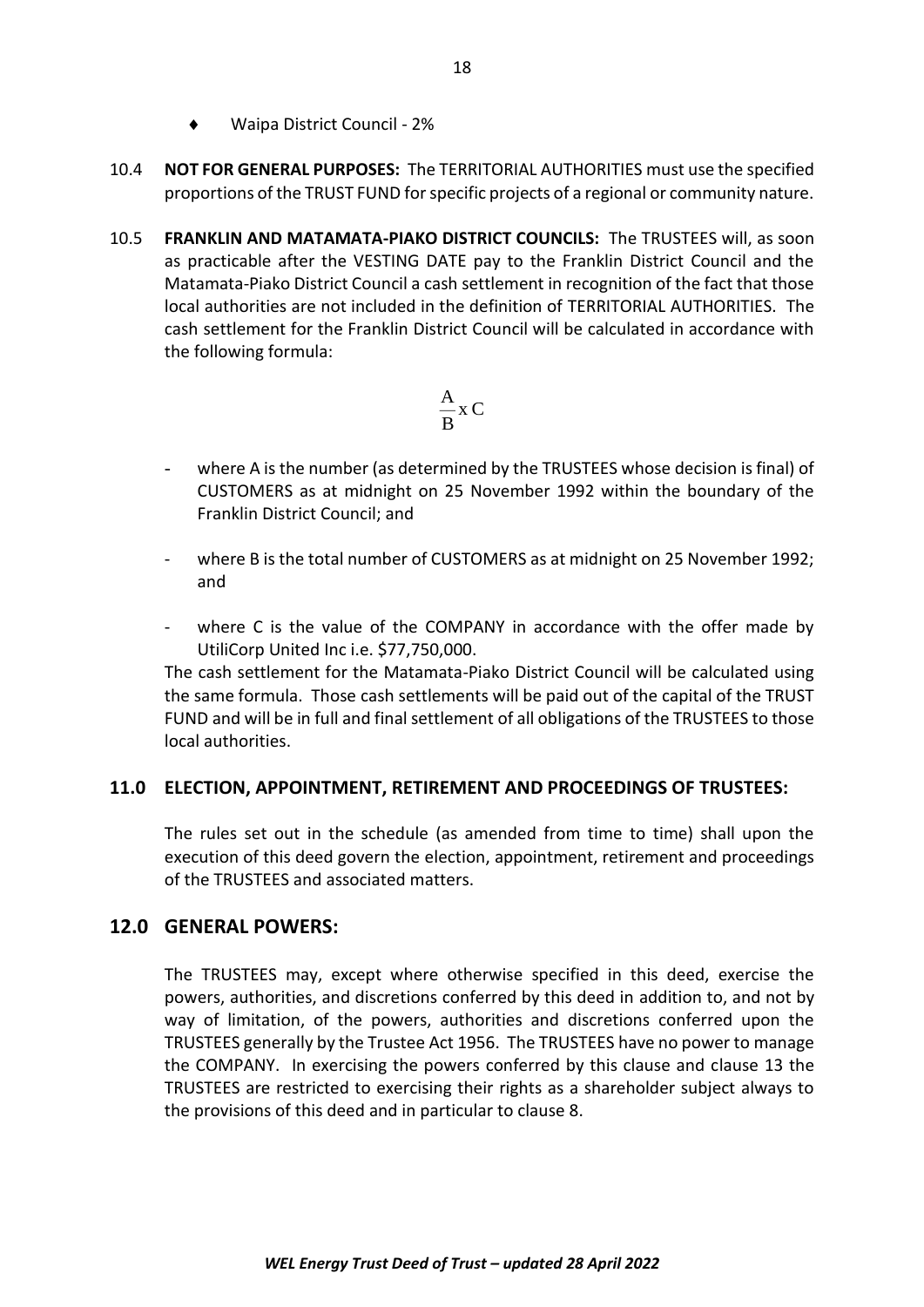# **13.0 SPECIFIC POWERS:**

**The TRUSTEES have and may exercise either alone or together with any other person or persons the following powers, authorities and discretions:**

- 13.1 **TO APPOINT DIRECTORS:** To appoint and remove DIRECTORS as they think fit.
- 13.2 **TO APPOINT A SECRETARY:** To appoint and pay any PERSON, who is not a TRUSTEE, as secretary or executive officer of the TRUST and to remove that person and appoint a replacement as they think fit.
- 13.3 **TO EMPLOY:** To employ and pay any PERSON, to do any act relating to the TRUST including the receipt and payment of money.
- 13.4 **TO APPOINT CUSTODIAN TRUSTEE:** To exercise the powers conferred by section 50 of the Trustee Act 1956 to appoint any corporation to be a custodian trustee of the TRUST FUND.
- 13.5 **BANK ACCOUNTS:** To open an account or accounts at any time or times in the name of the TRUST at any BANK (and to overdraw any such account with or without giving any security) and in addition to the powers conferred by section 81 of the Trustee Act to make arrangements with any BANK for the TRUSTEES or any two or more of the TRUSTEES named in writing by all of the TRUSTEES, or the Executive Officer of the TRUST for the time being if so authorised by the TRUSTEES in writing, to operate upon any account from time to time opened or subsisting at that BANK.

#### *[This clause amended 23 July 2013 - See Register of Amendments]*

- 13.6 **CAPITAL, INCOME, AND BLENDED FUNDS:** To determine whether any money for the purposes of this deed is to be considered as income or capital and what expenses ought to be paid out of income and capital respectively, and also to apportion payments, and every such determination or apportionment shall be final and binding on all PERSONS.
- 13.7 **EXERCISE OF VOTING POWERS:** Subject to the provisions of this deed, to exercise as the TRUSTEES in their discretion think fit all the voting powers attaching to any shares.
- 13.8 **REORGANISATION, RECONSTRUCTION, MERGER ETC:** To consider any recommendations made by the DIRECTORS on any proposal relating to any reconstruction or amalgamation or merger of the COMPANY or any modification of the rights of shareholders or any reduction of capital or any other dealing with the SHARES and after giving due consideration to the recommendations of the DIRECTORS to make a decision in respect of any such proposal as the TRUSTEES in their absolute discretion consider to be for the benefit of or in the interests of the TRUST **provided that** the **TRUSTEES must comply with the provisions of clause 8.3** where any such proposal involves a SALE of any of the SHARES or a change to the voting rights pertaining to the SHARES.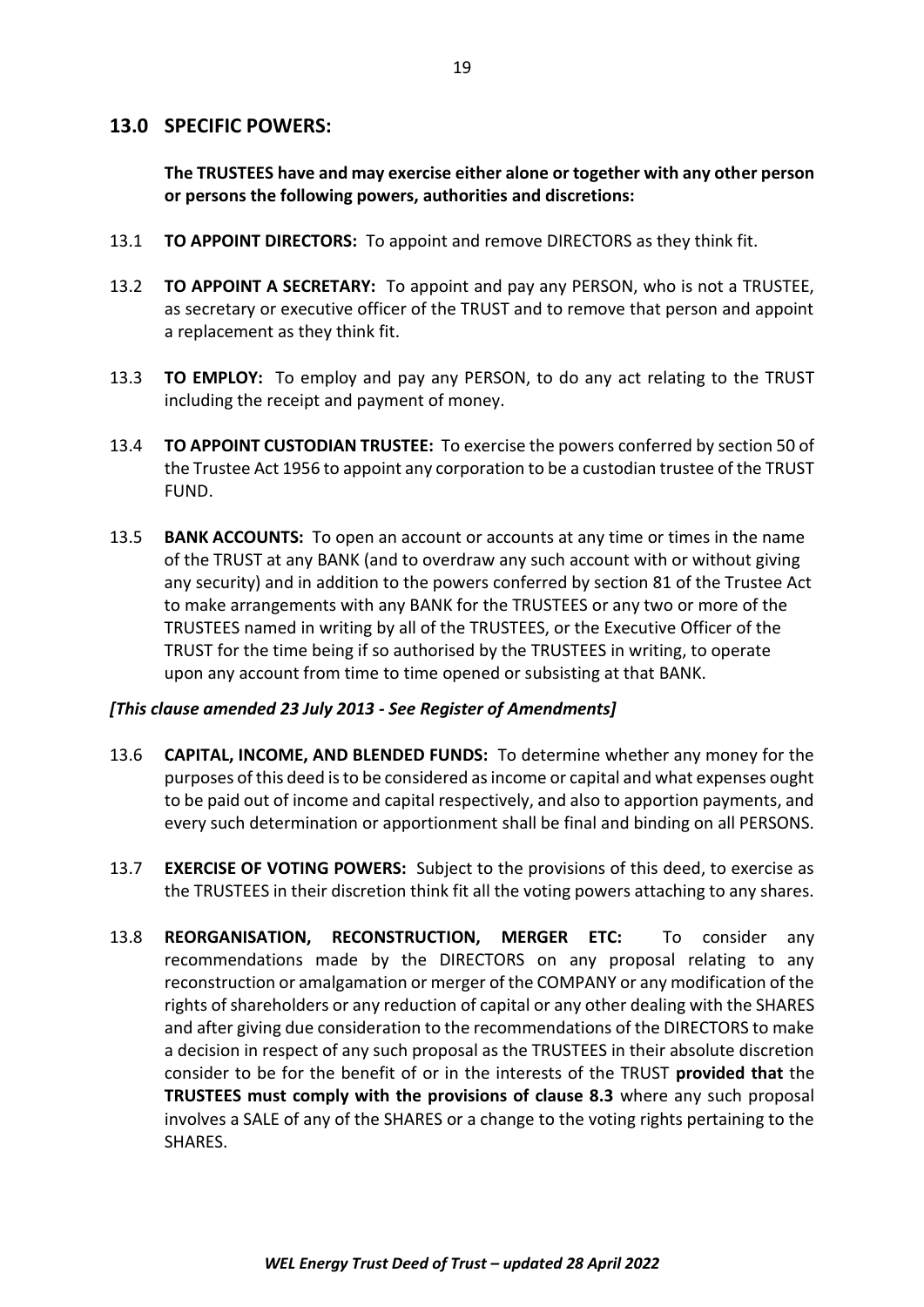- 13.9 **INCREASE IN CAPITAL:** To consider any recommendations made by the DIRECTORS on any proposal to increase the capital of the COMPANY.
- 13.10 **TO BORROW:** To borrow money whether or not charged against the TRUST FUND.
- 13.11 **DETERMINING QUESTIONS:** To determine all questions and matters of doubt which may arise in the course of the trusteeship of the TRUST.
- 13.12 **FORMATION OF SUBSIDIARY:** To incorporate and hold shares in a company.
- 13.13 **CHARGE ASSETS INCLUDING SHARES:** To grant a mortgage, charge or other security interest in favour of any third party over any of the assets of the TRUST FUND including without limitation any SHARES held by the TRUST.
- 13.14 **GUARANTEES AND INDEMNITIES:** To give credit to and/or guarantee the payment of money, the performance of covenants, obligations and engagements of, or become surety for or financially assist, any company, estate, trust or person whatsoever and to authorise any company in which they hold shares to enter into guarantees or any other arrangement whatever which they deem to be in the best interests of the TRUST FUND or any beneficiary **AND** in support of any such guarantee to give security over the TRUST FUND or over any real or personal property comprised therein.

#### *[This clause added 1 September 1998 - See Register of Amendments]*

# **14.0 POWERS OF INVESTMENT:**

- 14.1 **INVESTMENTS:** The TRUSTEES have the power to invest conferred on TRUSTEES by section 13A of the Trustee Act 1956, and this includes the power to make Impact Investments.
	- (a) Background to Impact Investments: Impact Investments are permitted because they are made in furtherance of the Community purposes of the TRUST provided for in clauses 9.3(d) and (e), they enable capital to be recycled and they are intended to have a financial return, albeit potentially lower than comparable investments.
	- (b) Impact Investments: An Impact Investment is made when the TRUSTEES apply or use property to:
		- (i) achieve a measurable (social, cultural or environmental) or other positive impact in the Community; and
		- (ii) achieve a financial return.
	- (c) Investment Fund: The measurable positive impact in the Community as contemplated in clause 14.1(b) may be achieved directly or by an intermediary, for example, an Impact Investment fund, provided that, if there is impact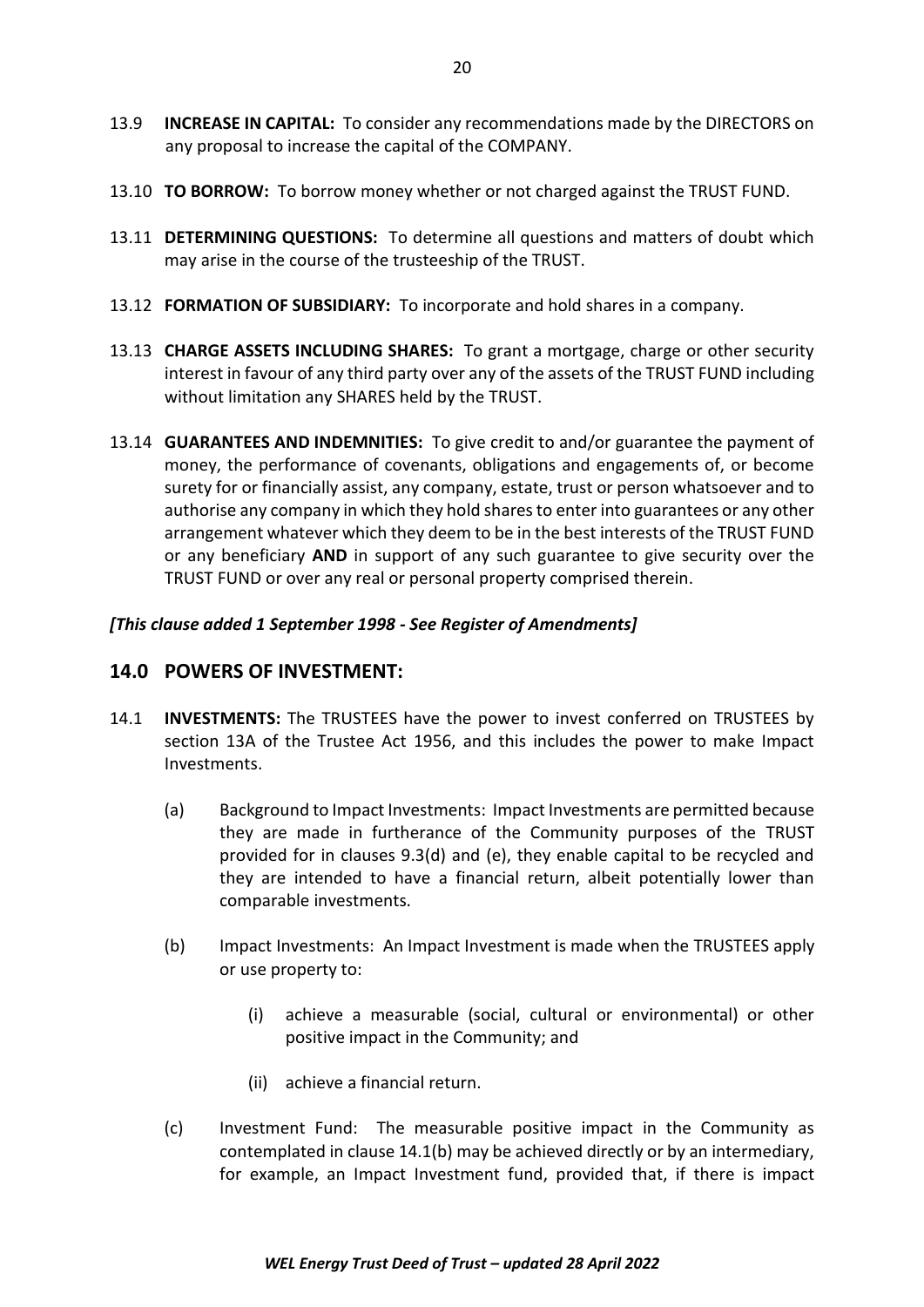achieved both outside of and within the Community by the investment, the benefit within the Community must be able to be linked to the TRUSTEES' invested property.

- (d) Financial Return: The application or use of property shall be considered as achieving a financial return if the outcome is better for the TRUST in financial terms than making a grant of the property.
- (e) Process for Due Diligence for Impact Investments: The TRUSTEES must, before exercising their power to make an Impact Investment:
	- (i) consider whether in all the circumstances any advice about their proposed Impact Investment ought to be obtained and, if so, obtain and consider any such advice;
	- (ii) evaluate the investment applying the TRUST'S impact decision criteria; and
	- (iii) satisfy themselves that it is in the interests of the TRUST to make the Impact Investment, giving primacy in that evaluation to the measurable positive impact for the Community, but also considering the financial return.

# *[This clause amended 25 March 2020 - See Register of Amendments]*

14.2 **TRUSTEES TO ACT AS PRUDENT PERSONS OF BUSINESS:** It is hereby declared that the care, diligence and skill to be exercised by the TRUSTEES in exercising any power of investment, including the power to make an Impact Investment, will **not** be that required by section 13C of the Trustee Act 1956 but must at all times be the care, diligence and skill that a prudent person of business would exercise in managing the affairs of others. The standard of care to be exercised by the TRUSTEES when making an Impact Investment, being that of a prudent person of business managing the affairs of others, must be interpreted in the light of the context and objectives of the TRUST, being a trust for the benefit of the Community, and the benefit to the Community to be achieved by the Impact Investment.

# *[This clause amended 25 March 2020 - See Register of Amendments]*

14.3 **NO REQUIREMENT TO DIVERSIFY:** For so long as the principal investment of the TRUST is SHARES no TRUSTEE will be liable for any breach of trust in respect of any duty to exercise the care, diligence and skill that a prudent person of business would exercise in managing the affairs of others merely because the investments of the TRUST FUND are not diversified.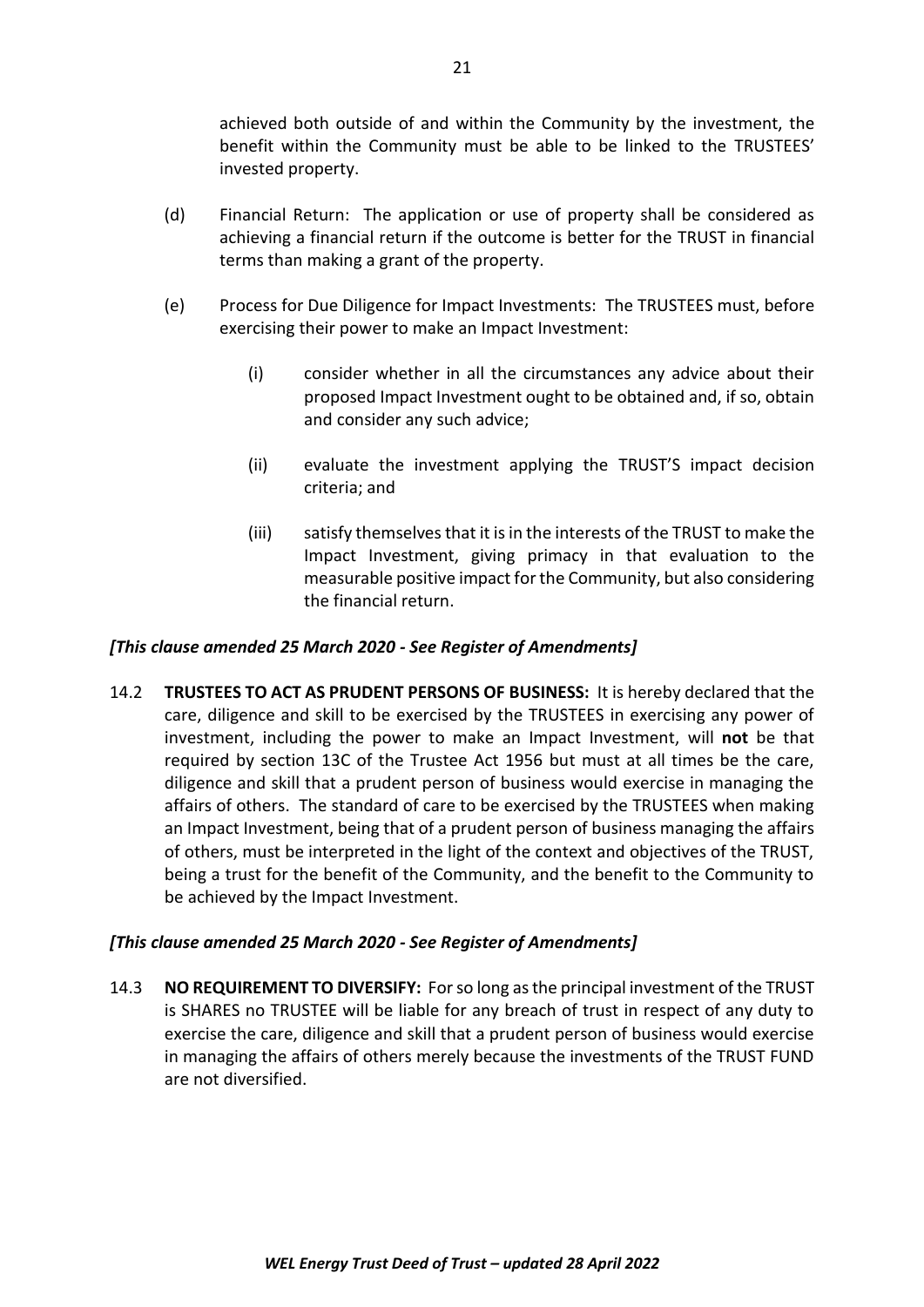# **15.0 ADVICE OF COUNSEL:**

Without derogating from the generality of the foregoing powers, the TRUSTEES are empowered to take and act upon the opinion of any barrister of the High Court of New Zealand of not less than seven years' standing whether in relation to the interpretation of this deed or any other document or any statute or as to the administration of the TRUST without being liable to any PERSON in respect of any act done in accordance with that opinion **provided that** nothing in this clause prohibits the TRUSTEES from applying to the Court should the TRUSTEES think fit.

# **16.0 DUTIES OF TRUSTEES:**

#### **The TRUSTEES must:**

- 16.1 **AS TRUSTEES: Enhance** their ability to administer the TRUST by taking timely and competent advice.
- 16.2 **AS SHAREHOLDERS:** Subject to clause 12, **act** as a diligent shareholder and in particular monitor the performance of the DIRECTORS of the COMPANY with respect to the COMPANY'S STRATEGIC DIRECTION, TARGETS AND MEASURES document, and exercise the rights of shareholders for the benefit of the TRUST FUND and with due regard to the principal objective of the COMPANY to be a SUCCESSFUL BUSINESS.

#### *[This clause amended 24 April 2007 – See Register of Amendments]*

- 16.3 **AS SUCCESSORS TO THE SETTLOR: Assume** the rights and responsibilities of the SETTLOR under joint venture and other like contracts subsisting at the VESTING DATE and, unless in the TRUSTEES' opinion it is inappropriate, maintain the TRUST'S proportionate share in the COMPANY.
- 16.4 **GUIDING PRINCIPLES:** At all times and in all matters:
	- (a) **Act** in accordance with the primary purpose of the TRUST set out in clause 7.1 and comply with the GUIDING PRINCIPLES in relation to the TRUST; and
	- (b) **Encourage** and facilitate the DIRECTORS to act in accordance with the GUIDING PRINCIPLES.
- 16.5 **DIRECTORS: Appoint** as DIRECTORS persons who, in the opinion of the TRUSTEES, are qualified to ensure that the COMPANY operates as a SUCCESSFUL BUSINESS. Without limiting the matters which the TRUSTEES may take into account, the TRUSTEES must have regard to the following matters in making, or voting on, appointments:
	- (a) That the board of DIRECTORS has the necessary balance of skills. Those skills include industry knowledge, finance, law, industrial and personal relations, social and community awareness; and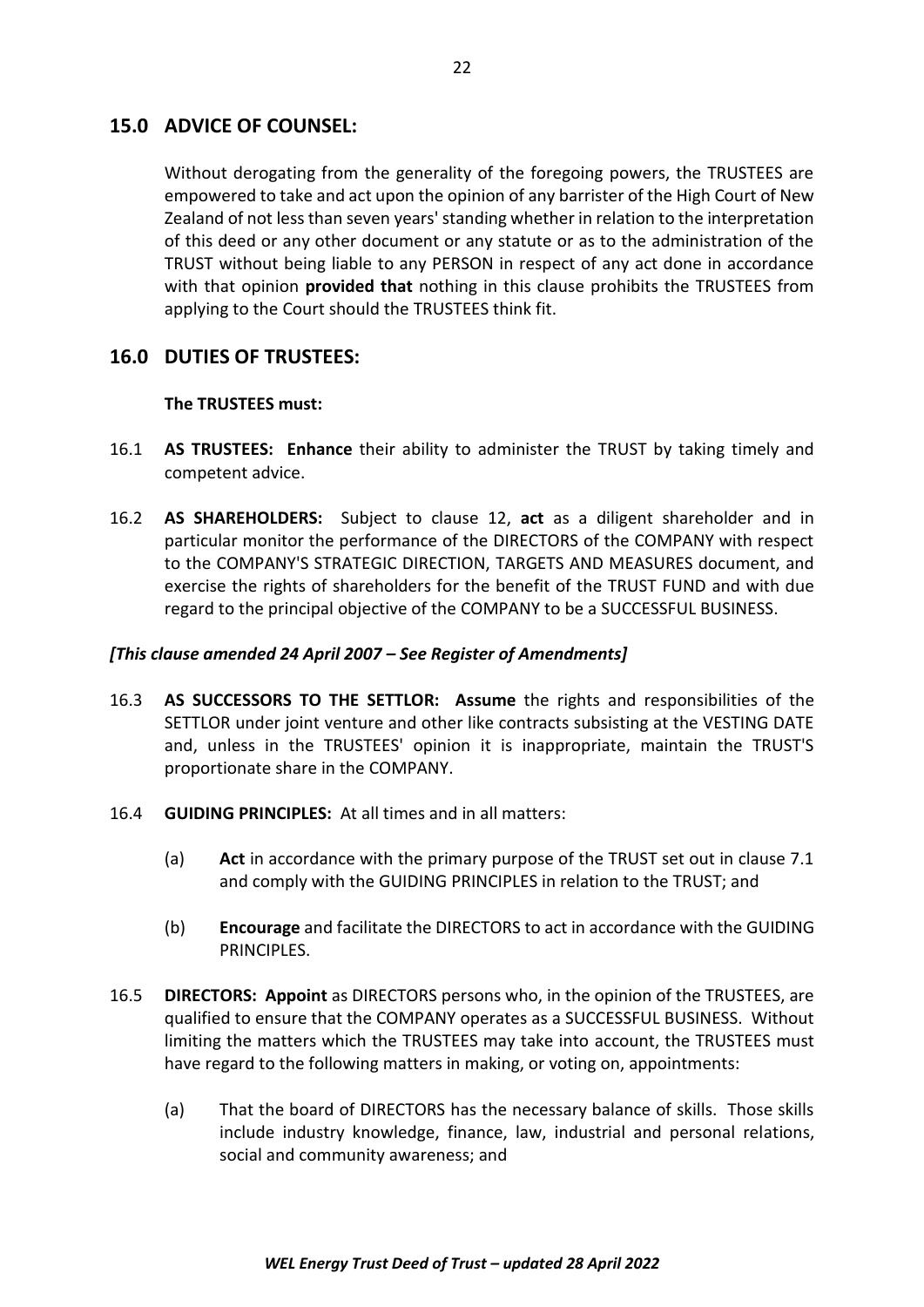- (b) That DIRECTORS have:
	- (i) Sound business experience.
	- (ii) The necessary time available to devote to the affairs of the COMPANY.
- 16.6 **RECORDS: Ensure** that full and correct accounts of all the financial transactions of the TRUST and its assets and liabilities are kept.
- 16.7 **ACCOUNTS:** Within four months after the end of each FINANCIAL YEAR, **cause** to be prepared financial statements including a balance sheet and income and expenditure account and notes to those accounts giving a true and fair view of the financial affairs of the TRUST for that FINANCIAL YEAR in accordance with accepted accounting standards.

# *[This clause amended 14 December 2021 - See Register of Amendments] [This clause amended 26 April 2022 - See Register of Amendments]*

16.8 **AUDITOR:** At each annual general meeting or as required, **appoint** an auditor of the Trust in compliance with sections 101 – 103 of the Electricity Industry Act 2010.

#### *[This clause amended 24 September 2002 & 23 July 2013 - See Register of Amendments]*

- 16.9 **AUDIT: Ensure** that the financial statements are audited every year and at such other times as the TRUSTEES require.
- 16.10 **PUBLICATION OF FINANCIAL STATEMENTS:** Immediately upon completion of the audit of the financial statements, **give** PUBLIC NOTIFICATION that the statements are available for public inspection at the office of the TRUSTEES.
- 16.11 **MEETING PROCEDURE:** Adopt and follow a meeting procedure that complies with the GUIDING PRINCIPLES to the extent of Accountability and Transparency.

#### *[This clause amended 27 July 1994 - See Register of Amendments]*

16.12 **ANNUAL GENERAL MEETING:** Within five months after the end of each FINANCIAL YEAR of the TRUST, **hold** an annual general meeting and at that meeting report on the operation of the TRUST during that preceding FINANCIAL YEAR and on the financial statements of the TRUST for that year.

#### *[This clause amended 14 December 2021 - See Register of Amendments]*

16.13 **NOTICE OF ANNUAL GENERAL MEETING:** Give not less than fourteen days' PUBLIC NOTIFICATION of the holding of the annual general meeting.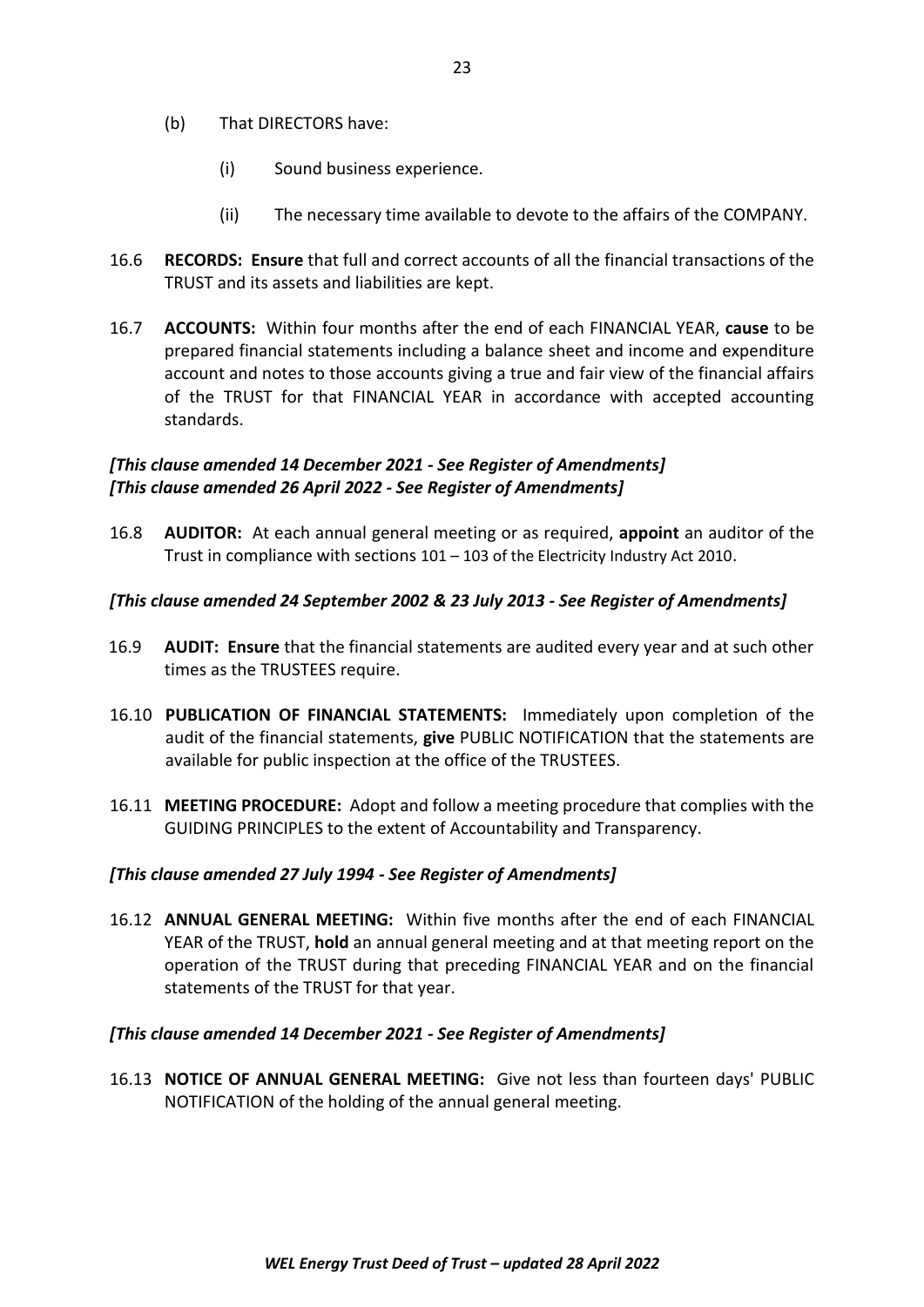#### 16.14 **ANNUAL PLAN:**

- (a) To prepare an annual plan to the public concerning its plans in particular for the FINANCIAL YEAR to which the plan relates, and in general for the following FINANCIAL YEAR including the TRUSTEES' intentions in respect of distributions from the TRUST for the FINANCIAL YEAR to which the plan relates.
- (b) The TRUSTEES will issue an annual plan in draft form and invite and consider public submissions on the draft before issuing the annual plan in final form.

# *[This clause amended 18 July 1994 - See Register of Amendments]*

16.15 **ANNUAL PERFORMANCE REPORT:** The TRUSTEES will, based on the procedure prescribed by section 98 of the Local Government Act 2002, **prepare** an annual report to the public assessing their performances and stating the results of the TRUSTEES' review of the TRUST'S investment in the COMPANY and whether or not there have been any changes to the TRUST DEED.

# *[This clause amended 22 March 2005 - See Register of Amendments]*

16.16 **COMMENT ON STRATEGIC DIRECTION, TARGETS AND MEASURES:** In respect of the STRATEGIC DIRECTION, TARGETS AND MEASURES document delivered to the TRUSTEES by the COMPANY, **comment** on it to the DIRECTORS within two months from the date of delivery by the COMPANY to the TRUSTEES.

# *[This clause amended 24 April 2007 – See Register of Amendments]*

16.17 **COMMENT ON COMPANY'S COMPLIANCE WITH STRATEGIC DIRECTION, TARGETS AND MEASURES:** At the annual general meeting, **comment** on the COMPANY'S compliance with its STRATEGIC DIRECTION, TARGETS AND MEASURES document for the corresponding year.

# *[This clause amended 24 April 2007 – See Register of Amendments]*

16.18 **ARTICLES OF ASSOCIATION:** Within two months from the date of the first election, **comment** to the DIRECTORS on the articles of association of the COMPANY.

16.19 **INDEMNITY COVER:** To the extent that insurance against loss or damage is available, **maintain** appropriate indemnity covers.

# 16.20 *[This clause amended 22 February 1995 - See Register of Amendments]*

# 16.21 **PRE-ELECTION REPORT TO THE PUBLIC:**

(a) Not earlier than nine (9) months and no later than three (3) months prior to every election, **review** the purposes of the TRUST and report publicly, as if it were an annual performance report, the results of the **review**.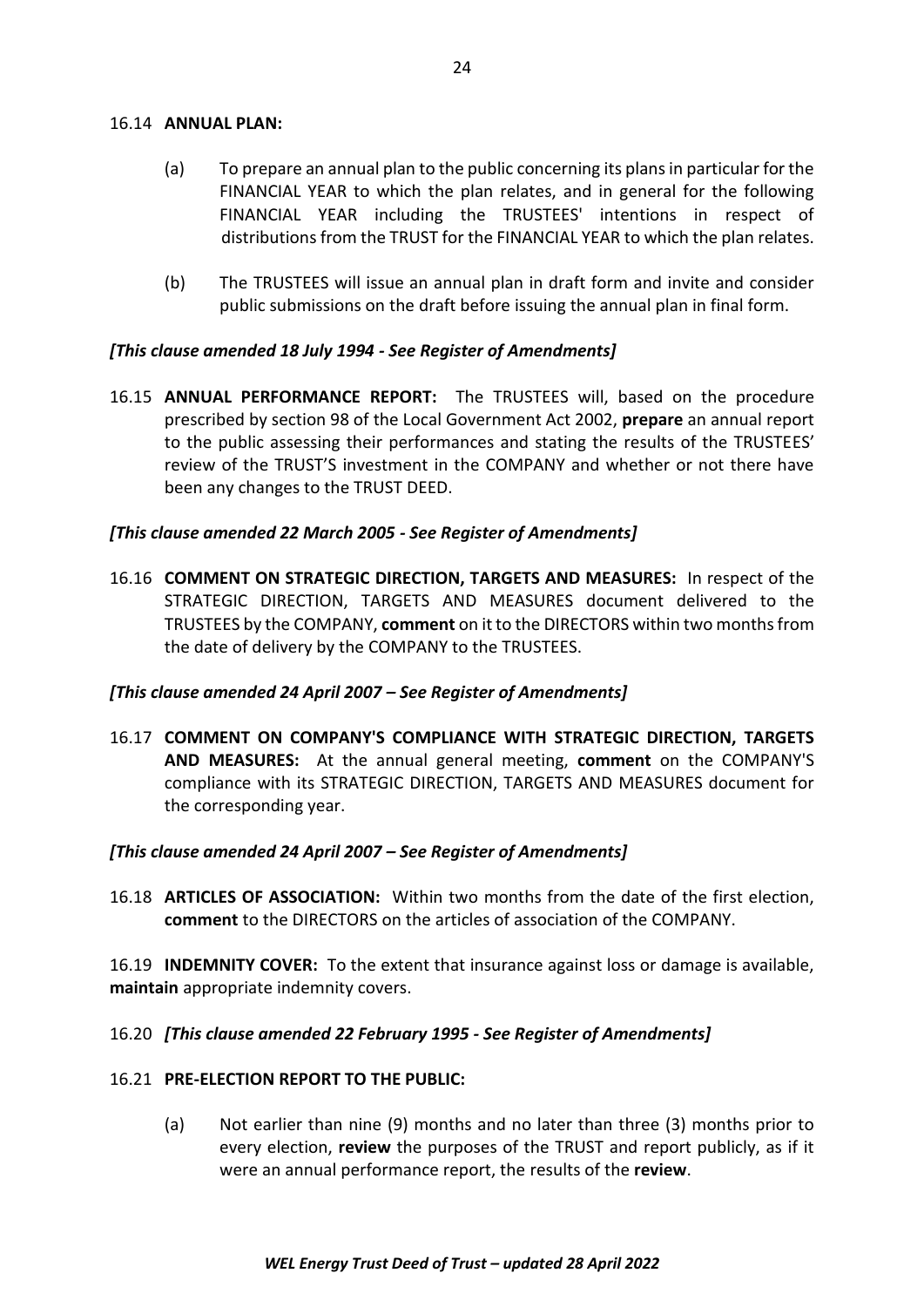# *[This clause amended 22 February 1995 - See Register of Amendments] [This clause amended 25 November 1998 - See Register of Amendments]*

(b) In making that review, **consider** whether the rules and policies of the TRUST provide adequate protection for CUSTOMERS, whether the TRUST should continue in its existing form or be amended or whether the TRUST should be wound up.

# 16.22 **STANDARDS OF CONDUCT:**

- (a) In addition to the obligations and duties either expressly imposed upon TRUSTEES by this deed or imposed by implication of law, TRUSTEES will comply with TRUSTEESHIP PROTOCOL.
- (b) TRUSTEES acknowledge that a breach of the TRUSTEESHIP PROTOCOL dealing with confidentiality and conflicts of interest may amount to a breach of trust of such a serious nature as to justify an expectation of resignation by the TRUSTEE failing which action by the TRUST for removal from office may be proper.

# *[This clause added 12 July 1994 - See Register of Amendments]*

# 16.23 **PUBLIC CONSULTATIVE PROCEDURE:**

- (a) The TRUSTEES will comply with the PUBLIC CONSULTATIVE PROCEDURE.
- (b) The TRUST will in its absolute discretion be the final determinant of the form, content and methodology by which the TRUST carries out and evaluates the PUBLIC CONSULTATIVE PROCEDURE.
- (c) The PUBLIC CONSULTATIVE PROCEDURE is non-binding on the TRUST and subject to the requirement to substantially carry out the applicable processes, the outcome of the relevant consultative procedure(s) will not limit or in any way impinge upon or otherwise prejudice the discretion of the TRUSTEES in respect of the PROPOSED ACTION or any related, linked, indirect or consequential resolution, act, omission or other outcome of the TRUST.

# *[This clause added 18 April 2002 - See Register of Amendments]*

# **17.0 RATIFICATION:**

The TRUSTEES by entering into this deed:

- (a) Ratify the decisions and actions of the SETTLOR made by the SETTLOR prior to the date of this deed as **agent** for the TRUSTEES; and
- (b) Adopt those decisions and actions as if they were made by the TRUSTEES themselves.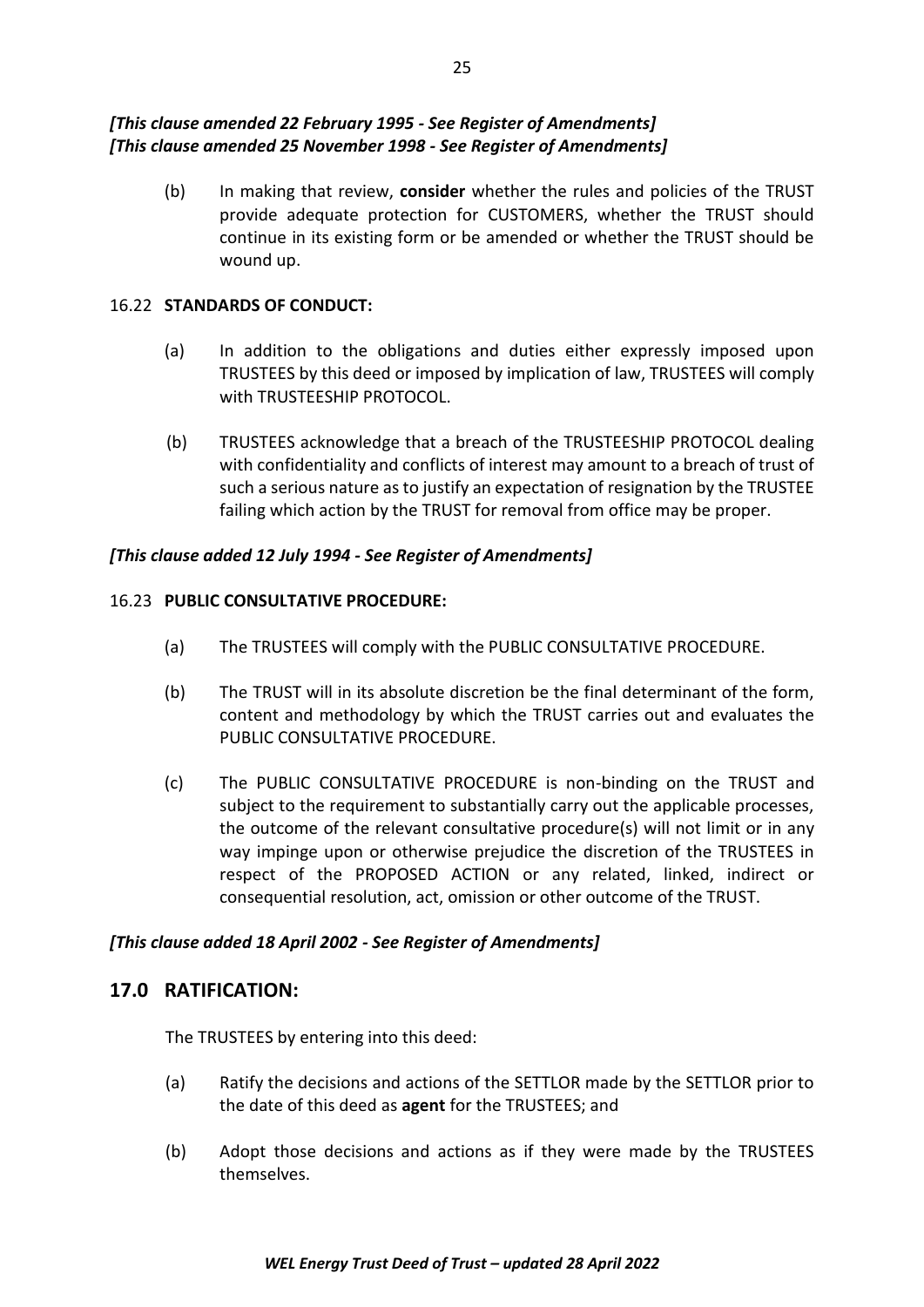# **18.0 VARIATION TO TRUST DEED:**

- (a) This clause and clause 7 cannot be amended.
- (b) Subject to paragraph (a) of this clause this deed, including the provisions of the schedule, may be amended by a SPECIAL RESOLUTION.
- (c) If the amendment is one which relates to clauses 8.3, 9, 10 or 11 or rules 2, 3 or 4 then a PUBLIC CONSULTATIVE PROCEDURE must first be implemented.
- (d) Every amendment when made, must be the subject of PUBLIC NOTIFICATION.

# **19.0 WINDING UP OF TRUST:**

19.1 **DISTRIBUTION:** On the winding up of the TRUST, all surplus assets after the payment of all costs, debts and liabilities shall be paid, applied or appropriated in accordance with clause 10.2.

# **20.0 INTERESTED TRUSTEES:**

- 20.1 **DISCLOSURE:** A TRUSTEE who in any way, whether directly or indirectly, has a material interest in any contract, proposed contract, arrangement or dealing with the TRUST (other than as a CUSTOMER or as a member, officer or employee of any firm, company or organisation that is a CUSTOMER) must disclose the nature of that interest at a meeting of the TRUSTEES and that disclosure must be recorded in the minutes of the meeting.
- 20.2 **VOTING:** A TRUSTEE required to disclose an interest may be counted in a quorum present at a meeting but must not vote in respect of the matter in which the TRUSTEE is interested (and if the TRUSTEE does vote it must not be counted) **provided that** the TRUSTEE may be expressly permitted to vote by a unanimous vote of the other TRUSTEES present, given after the disclosure of the interest.
- 20.3 **QUESTIONS AS TO MATERIALITY OF INTEREST:** If any question arises at any meeting as to the materiality of a TRUSTEE'S interest or as to the entitlement of any TRUSTEE to vote and such question is not resolved by the TRUSTEE voluntarily agreeing to abstain from voting, the question must be referred to the chairperson of the meeting and his or her ruling in relation to any such TRUSTEE shall be final and conclusive. For the sake of clarity it is recorded that a TRUSTEE who is an elected member of a TERRITORIAL AUTHORITY has a material interest in any contract, proposed contract, arrangement or dealing with that TERRITORIAL AUTHORITY.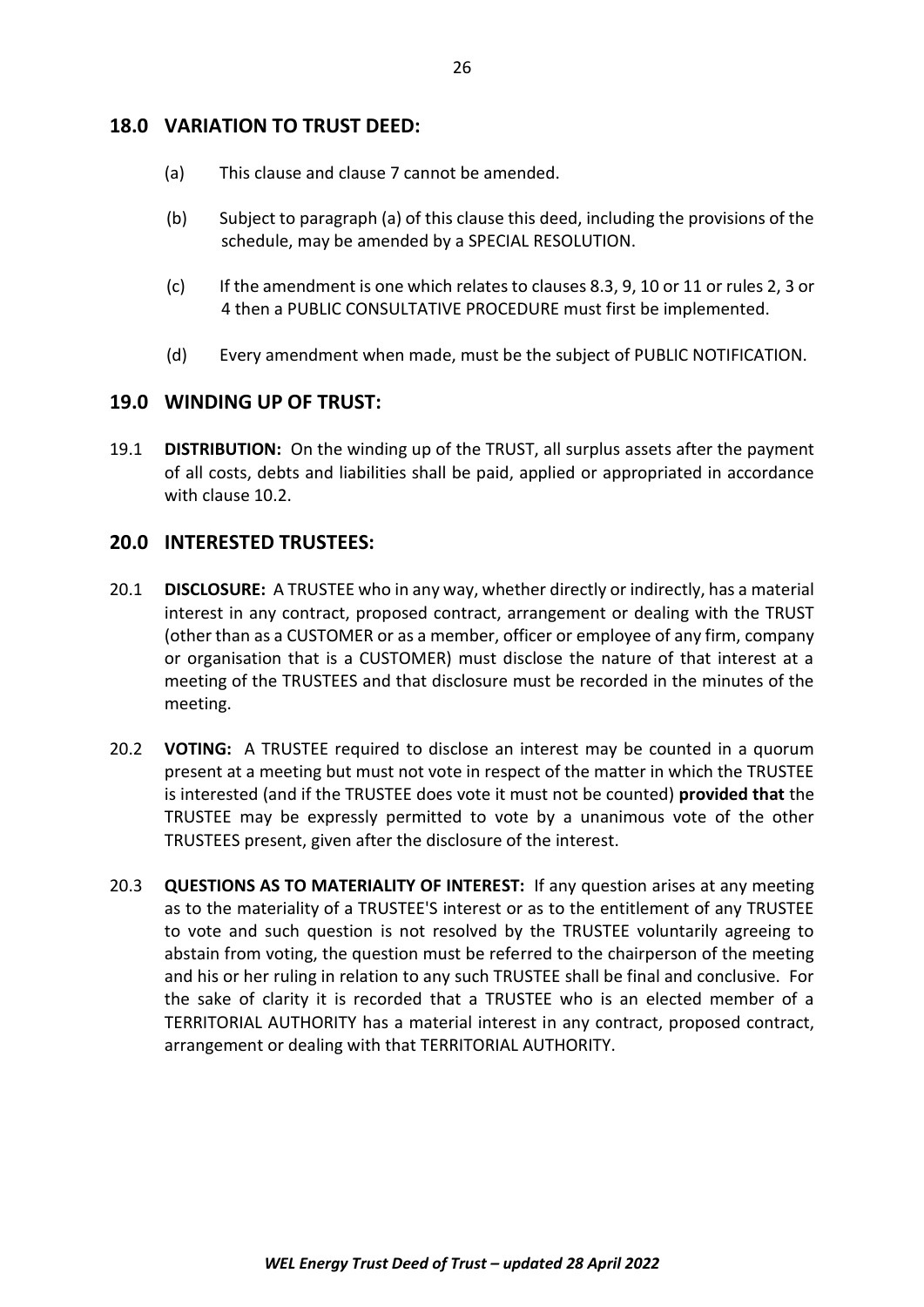# **21.0 INDEMNITY:**

The TRUSTEES shall have no liability for and shall be absolutely indemnified by and out of the TRUST FUND in respect of any loss or liability sustained while acting in good faith and this indemnity shall be in addition to and not in limitation of any other rights, indemnities, or limitations of liabilities.

| <u>THE COMMON SEAL OF</u><br><b>WAIKATO ELECTRICITY AUTHORITY</b><br>was hereunto annexed in the<br>presence of: | Beattie Rickman - Secretary<br>May Woodcock - Chairman | L.S.                            |
|------------------------------------------------------------------------------------------------------------------|--------------------------------------------------------|---------------------------------|
| SIGNED by<br><b>IAN JAMES DRABBLE</b><br>as a trustee in the<br>presence of:                                     | D M Shirley - Solicitor<br>Hamilton                    | Ian James Drabble               |
| SIGNED by<br><b>MARGARET ANNE EVANS</b><br>as a trustee in the<br>presence of:                                   | D M Shirley - Solicitor<br>Hamilton                    | <b>Margaret Anne Evans</b>      |
| SIGNED by<br><b>IAN GEORGE KIMPTON</b><br>as a trustee in the<br>presence of:                                    | D M Shirley - Solicitor<br>Hamilton                    | Ian George Kimpton              |
| <b>SIGNED by STANLEY VICTOR</b><br><b>HAZELDEAN KNIGHT</b><br>as a trustee in the<br>presence of:                | D M Shirley - Solicitor<br>Hamilton                    | Stanley Victor Hazeldean Knight |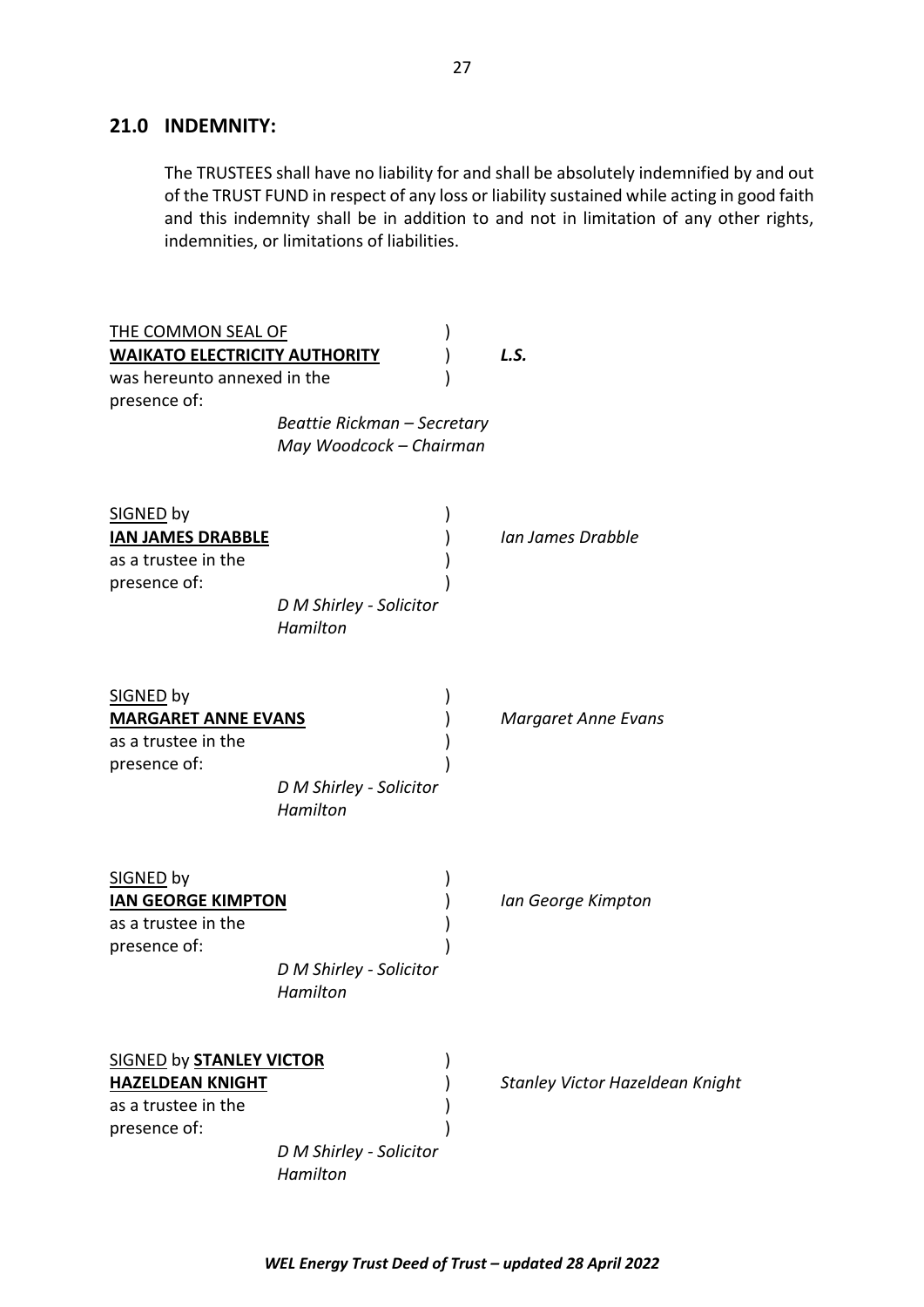| SIGNED by                    |                                     |                       |
|------------------------------|-------------------------------------|-----------------------|
| <b>DAVID CHARLES McGUIRE</b> |                                     | David Charles McGuire |
| as a trustee in the          |                                     |                       |
| presence of:                 |                                     |                       |
|                              | D M Shirley - Solicitor<br>Hamilton |                       |
| SIGNED by                    |                                     |                       |
| <b>DOUGLAS FRANK PRICE</b>   |                                     | Douglas Frank Price   |
| as a trustee in the          |                                     |                       |
| presence of:                 |                                     |                       |
|                              | D M Shirley - Solicitor<br>Hamilton |                       |
|                              |                                     |                       |
| SIGNED by                    |                                     |                       |
| <b>MAY NAUMAI WOODCOCK</b>   |                                     | May Naumai Woodcock   |
| as a trustee in the          |                                     |                       |
| presence of:                 |                                     |                       |
|                              | D M Shirley - Solicitor<br>Hamilton |                       |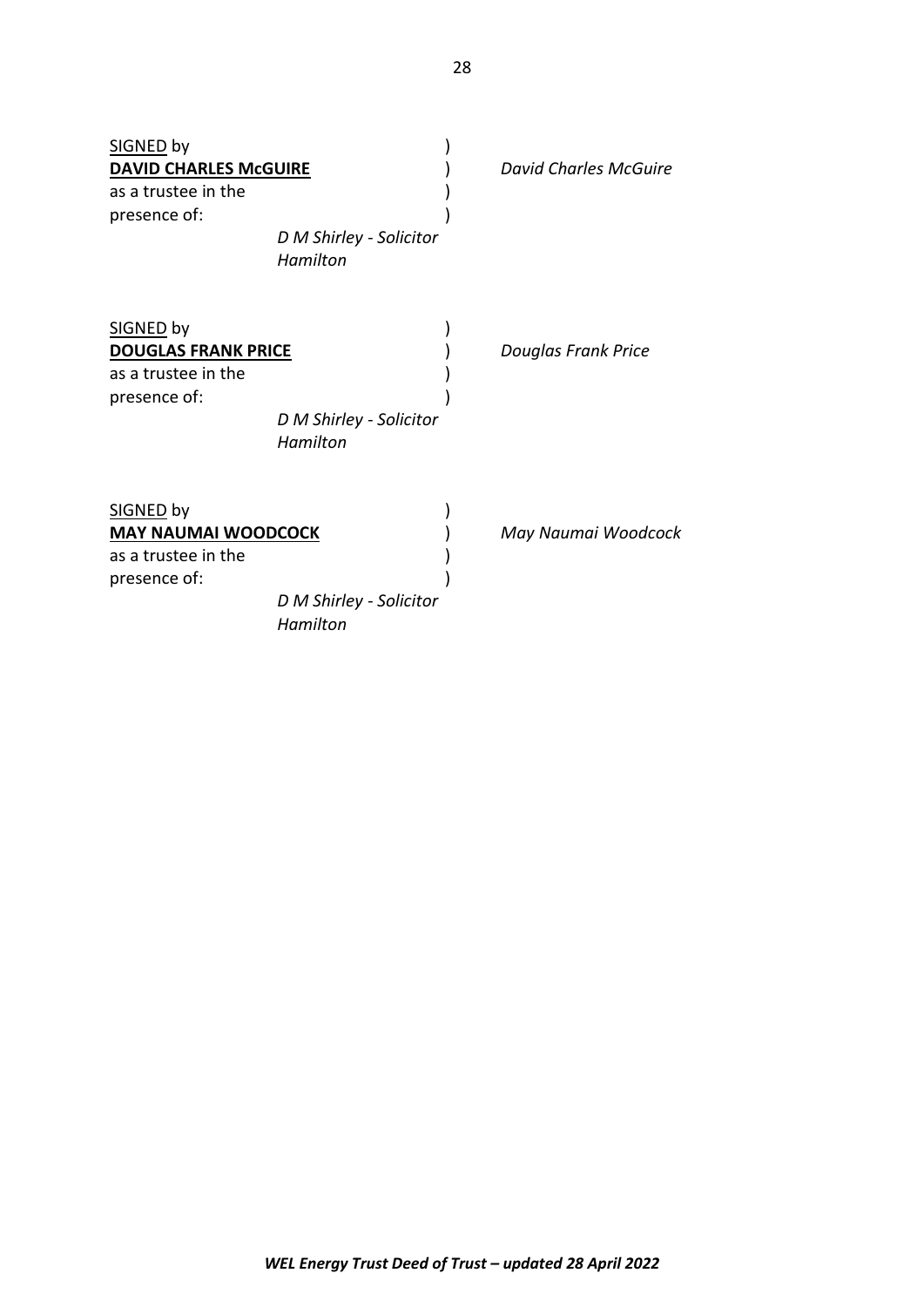# **SCHEDULE**

# **RULES GOVERNING THE APPOINTMENT, RETIREMENT AND PROCEEDINGS OF THE TRUSTEES**

#### **1.0 INTERPRETATION**

These rules are those referred to in clause 11 of the deed.

- 1.1 'CANDIDATE(S)' means a nominated candidate or candidates, standing for election as a TRUSTEE of the TRUST.
- 1.2 ELECTOR for the purposes of these rules, means, at the TRUSTEES' election (i) a PERSON who RESIDES in the DISTRICT and who in relation to the DISTRICT is an 'elector' as defined in the Electoral Act 1993, (ii) a CUSTOMER as defined in clause 3.1(e), or (iii) such other group of PERSONs that the TRUSTEES determine in their discretion are representative of the COMPANY's or the TRUST'S stakeholders, provided that, in each case, the COMPANY is "consumer-owned" as that term is defined in section 54D of the Commerce Act 1986 or any successor section.

# *[Previous amendment 22 March 2011 - See Register of Amendments]*

- 1.3 **Terms** in these rules to which are given special meanings in the deed have the meanings so given to them, unless otherwise stated or the context otherwise requires.
- 1.4 TERRITORIAL AUTHORITY ROLL means the electoral roll prepared for each of the TERRITORIAL AUTHORITIES or their successors which are all or partly in the DISTRICT referred to in clause 3.1(h) of the Deed (modified as necessary by the Electoral Officer to comply with the boundaries of the DISTRICT), or such other roll compiled to reflect the ELECTORs.

# *[Previous amendments 22 February 1995, 14 May 1996 and 22 March 2011 - See Register of Amendments]*

1.5 **These** rules shall be construed subject to the provision of the deed, and in the case of conflict between the provisions of these rules and those of the deed the provisions of the deed must prevail.

# **2.0 APPOINTMENT AND ELECTION OF TRUSTEES**

# 2.1 **Number:**

(a) The number of TRUSTEES shall be seven (7).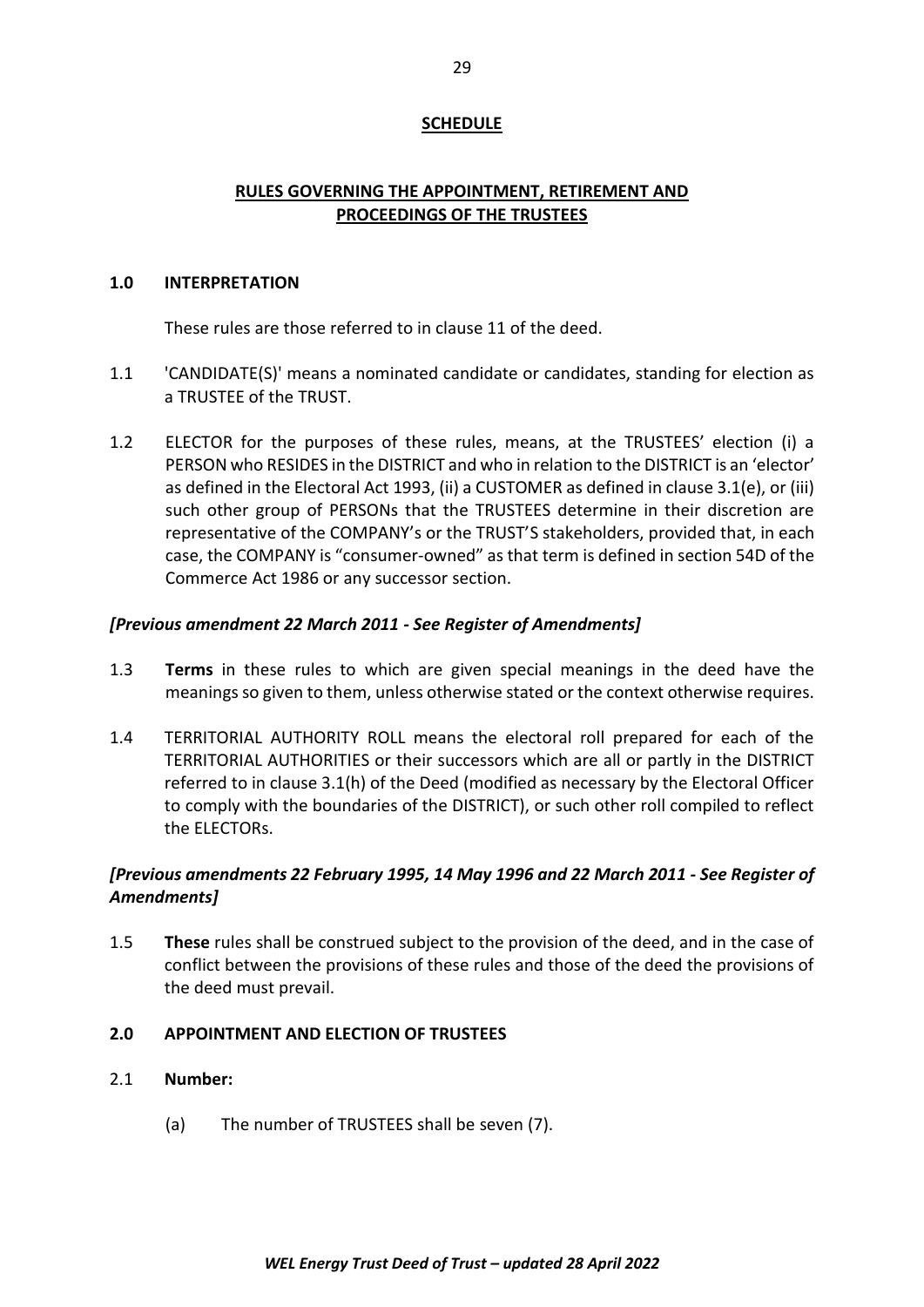- (b) If at any time the number of TRUSTEES falls below seven (7) and is not less than five (5) the remaining TRUSTEES may, but are not required to, appoint a person or persons to fill the vacancy or vacancies within six (6) months of the vacancy occurring.
- (c) If the number of TRUSTEES is less than five (5), the remaining TRUSTEES must hold an election in accordance with rules 2.12 to 2.29 inclusive to elect a person or persons as TRUSTEES, so that the number of TRUSTEES is at least five (5). If an election date for the election of TRUSTEES required by this clause (c) is within 12 months of the next scheduled triennial election, the TRUSTEES may resolve that the next scheduled triennial election be brought forward, with the rules in this Schedule applying to that election. No change to the date of the next scheduled triennial election under this clause will affect the date of any subsequent election.

# *[Previous amendments 8 December 2009 and 28 September 2010 – See Register of Amendments]*

- 2.2 **Eligibility:** The following persons are not eligible for election or appointment as a TRUSTEE and may not hold office as a TRUSTEE:
	- (a) **Bankrupt:** A bankrupt who has not obtained a final order of discharge, has been suspended for a term not yet expired, or is subject to a condition not yet fulfilled or to any order under section 299 of the Insolvency Act 2006.

# *[This rule amended 23 July 2013 – See Register of Amendments]*

- (b) **Conviction:** A person who has been convicted of any offence punishable by a term of imprisonment of 2 or more years unless that person has obtained a pardon or has served the sentence or otherwise suffered the sentence imposed upon that person.
- (c) **Imprisonment:** A person who has been sentenced to imprisonment for any offence unless that person has obtained a pardon or has served the sentence.
- (d) **Prohibition Order:** A person to whom an order made under sections 382, 383, or 385 of the Companies Act 1993 applies.

# *[Previous amendment 21 April 1999 – See Register of Amendments]*

- (e) **Mentally Disordered:** A person who is mentally disordered within the meaning of the Mental Health (Compulsory Assessment and Treatment) Act 1992.
- (f) **Property Order:** A person who is subject to a property order made under section 30 or section 31 of the Protection of Personal and Property Rights Act 1988.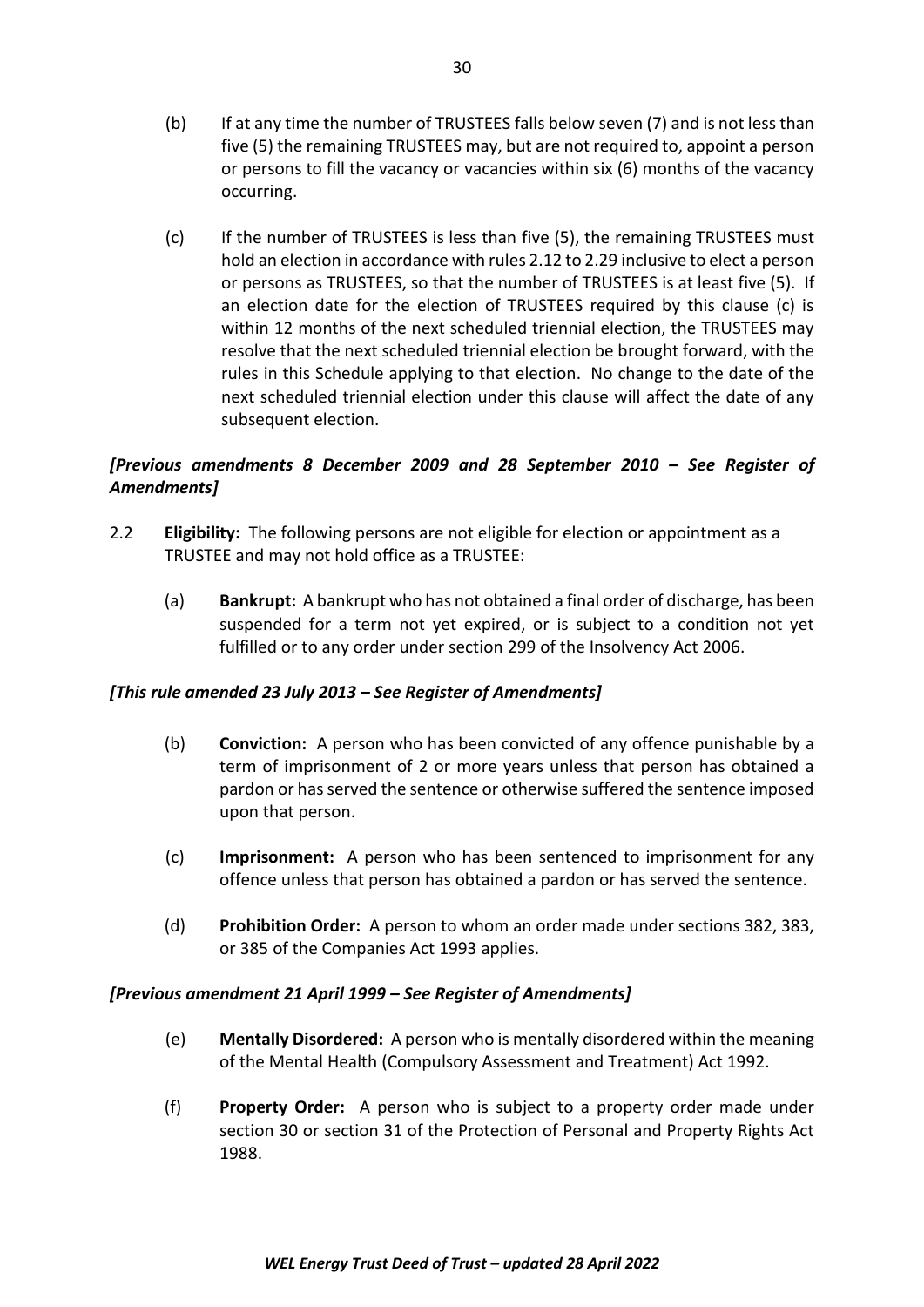- (g) **Parliamentary Elector:** A person who is not a parliamentary elector for the purposes of the Electoral Act 1993.
- (h) **Director or Employee of Company or any other Electricity Distribution or Supply Company:** A person who currently holds office as a Director of, or is employed by, the COMPANY or any other electricity distribution or supply company.

# *[Previous amendment 21 April 1999 - See Register of Amendments]*

- (i) **Substantial Shareholder or Officer or Employee:** A person who holds or has a relevant interest in more than 5% of the voting equity securities issued by the COMPANY or any other energy company, or who is an office holder, or is employed by, a shareholder who holds such an interest. For the purpose of this paragraph 'relevant interest' has the meaning given to it by section 5 of the Securities Markets Act 1988.
- (j) **Not a Resident and Customer:** A person who is not both a RESIDENT within the DISTRICT and a CUSTOMER.

# *[Previous amendment 14 May 1996 - See Register of Amendments]*

# 2.3 **The Disqualification From Trusteeship Will Not Take Effect Until:**

- (a) In any case to which rule 2.2(b) applies the expiration of the time for appealing against the conviction and, in the event of an appeal against conviction, until the appeal has been determined;
- (b) In any case to which rule 2.2(c) applies the expiration of the time for appealing against the sentence of imprisonment and, in the event of an appeal, until the appeal has been determined.
- 2.4 **First Trustees:** The first TRUSTEES of the TRUST shall be the INITIAL TRUSTEES.
- 2.5 **Election of Trustees:** Subject to rule 2.1 all subsequent TRUSTEES shall be elected by the ELECTORS pursuant to these rules.

# 2.5A **Election System:**

- (a) Not less than six months before an Election Date the TRUSTEES may resolve by SPECIAL RESOLUTION that the next election of TRUSTEES, and any associated election, will be held using a specified electoral system other than that used for the previous election.
- (b) A SPECIAL RESOLUTION under this rule:
	- (i) Takes effect from the next election; and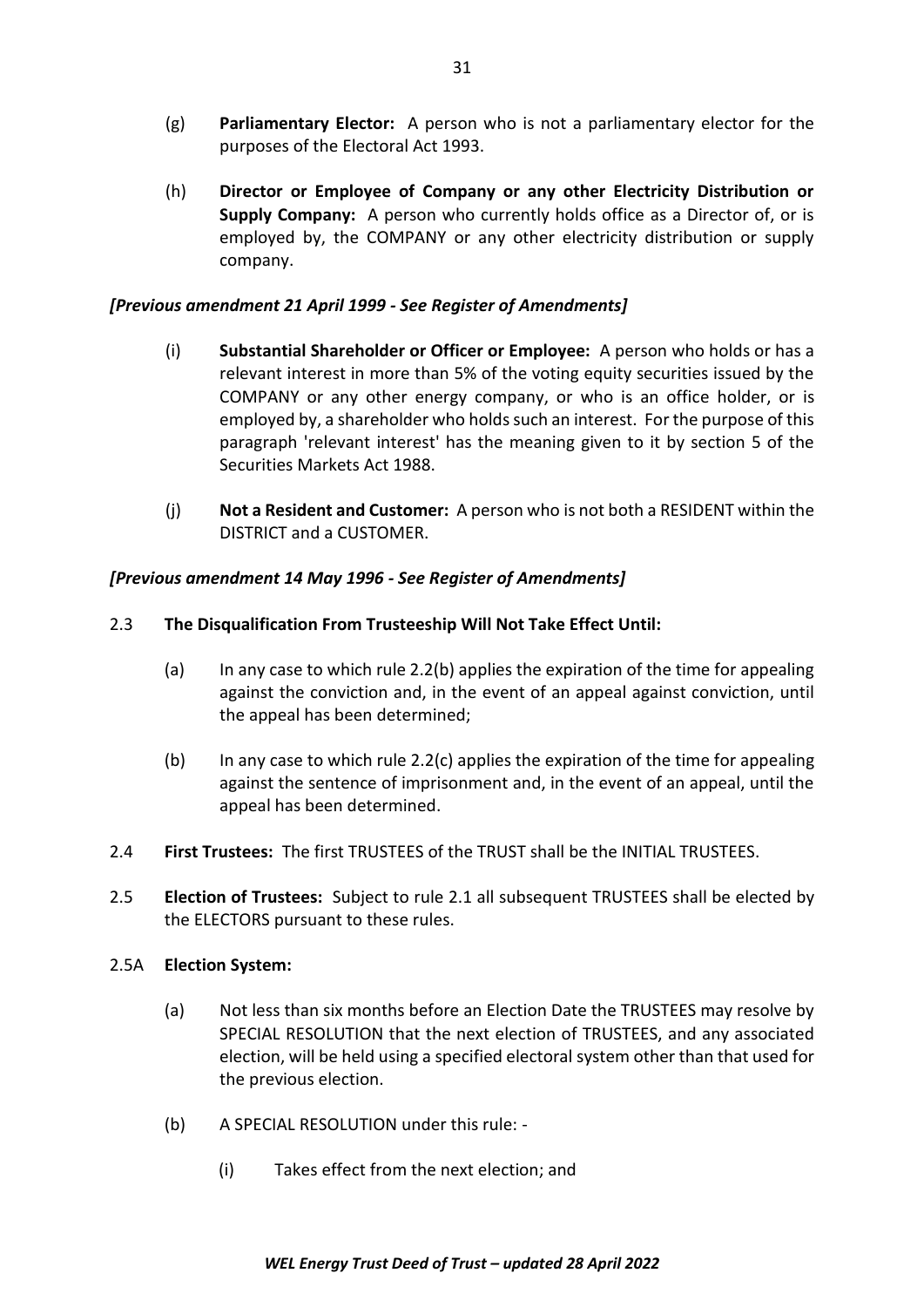- (ii) Continues in effect until a further SPECIAL RESOLUTION under this rule takes effect.
- (c) An 'associated election' means any election to fill a vacancy in the Trustees in accordance with rule 2.1
- (d) "electoral system" means any electoral system defined by that term from time to time by the Local Electoral Act 2001 or any amended or substituted enactment.

# 2.5B **Voting Method**:

- (a) Every election may be conducted using one or more voting methods adopted by SPECIAL RESOLUTION of the TRUSTEES in the same manner and with the same effect as contained in rule 2.5A.
- (b) "Voting Method" shall have the meaning given to that term by section 5 of the Local Electoral Act 2001 or any amended or substituted enactment in force and includes any of the following: -
	- (i) The method of voting commonly known as booth voting;
	- (ii) The method of voting commonly known as postal voting;
	- (iii) Any form of electronic voting;
	- (iv) Any method of voting involving a combination of more than one of the methods of voting referred to in subparagraphs (i) to (iii);
	- (v) Any other method of voting, however described.
- (c) If an election is to be held and there is no applicable resolution under sub-rule (a), that election must be conducted by postal voting.
- 2.6 **Election Date:** The first election of TRUSTEES must be held before 30 June 1993 and subsequent elections must be held in every subsequent third year not later than 30 June, as set by resolution of the Trust.

# *[Previous amendments 22 February 1995 and 25 October 1995 - See Register of Amendments]*

# 2.7 **Rotation of Trustees:**

- (a) At the first election all INITIAL TRUSTEES will retire.
- (b) At the second and subsequent elections all TRUSTEES (including for the avoidance of doubt any TRUSTEE appointed under clause 2.1 to fill a vacancy) will retire.
- (c) In accordance with rule 3 all TRUSTEES retiring may offer themselves for reelection.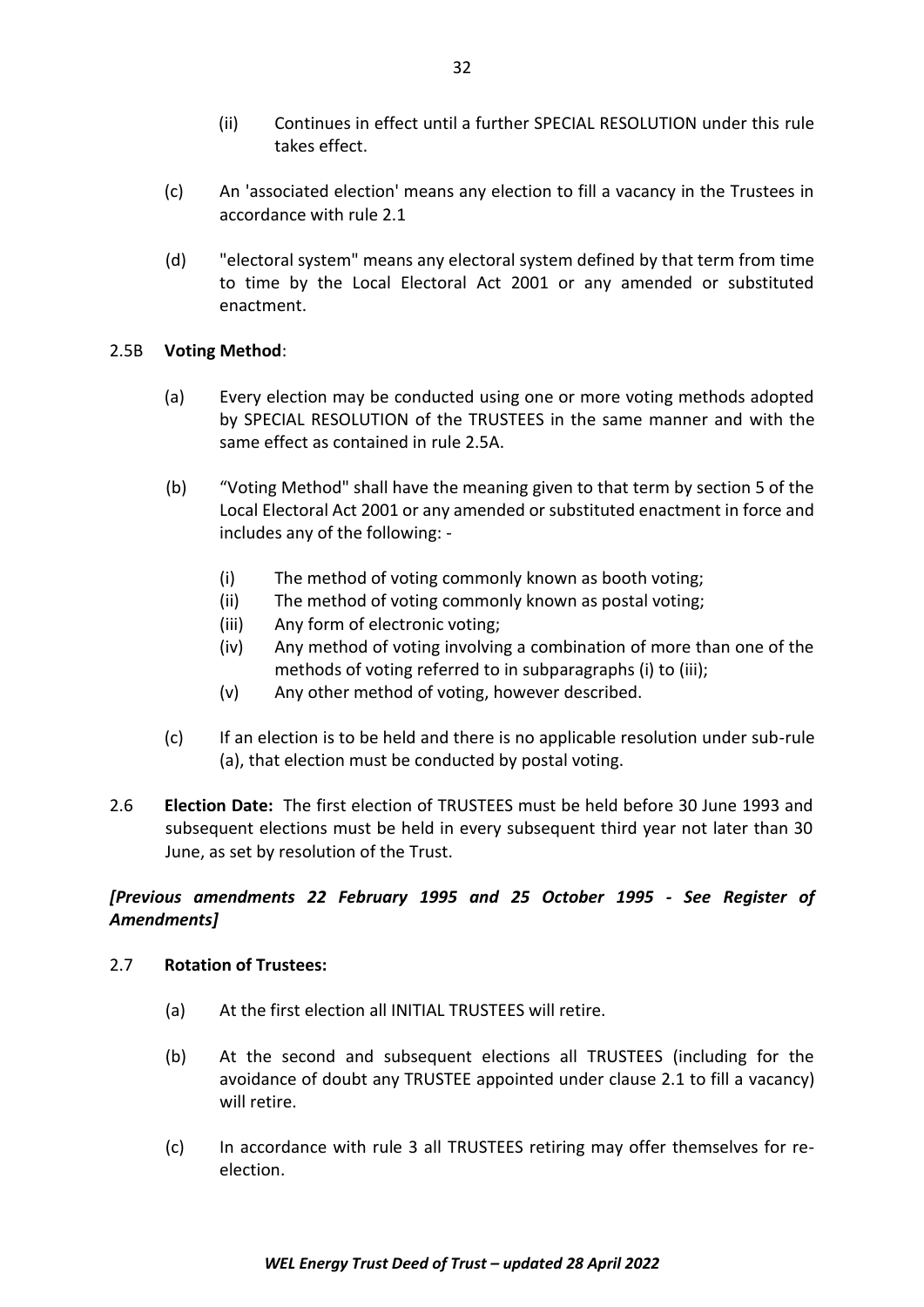# *[Previous amendment 12 March 1996 - See Register of Amendments]*

2.8 **Electoral Officer:** An Electoral Officer for each election must be appointed by the TRUSTEES not less than six (6) months before the Election Date. A TRUSTEE, a director of the COMPANY, or the principal administrative officer of the TRUST or the person fulfilling that role must not be an Electoral Officer, unless the TRUST is satisfied that no other course of action is reasonably practicable in the circumstances.

# *[Previous amendment 22 February 1995 - See Register of Amendments]*

- 2.9 **Substitute Electoral Officer:** In the event of the death or incapacity of the Electoral Officer a substitute Electoral Officer may be appointed in the manner provided in rule 2.8.
- 2.10A **Guideline Summary for Candidates:** The Electoral Officer must prior to every election provide every candidate with a guideline summary of their responsibilities and obligations as TRUSTEES and under the Trustee Act 1956.

#### *[Previous amendments 22 February 1995 and 9 March 1999 – See Register of Amendments]*

- 2.10B **Functions of Electoral Officer:** The Electoral Officer must conduct the election of TRUSTEES. Where no procedure is prescribed by these rules the Electoral Officer is entitled to specify the procedure and act accordingly but the Electoral Officer will be guided by the relevant provisions of the Local Electoral Act 2001 and the Local Electoral Regulations 2001 but shall have no authority to decide on any Election System or Voting Method to be used for an election, which decisions shall be made by the Trustees under rules 2.5A and 2.5B. The Electoral Officer is entitled to use the services of persons and companies as the Electoral Officer deems appropriate, and to receive payment from the TRUST FUND for those services. In the event of doubt or dispute as to any matter affecting the election, the Electoral Officer will be entitled to resolve such doubt or dispute, and the decision of the Electoral Officer will be final and conclusive.
- 2.11 **Payment of Electoral Officer:** The Electoral Officer will be entitled to receive such reasonable remuneration and payment of expenses as the TRUSTEES determine after consultation with the Electoral Officer.

# 2.12 **Preparation of Roll of Electors:**

- (a) Not later than one (1) month before the Election Date (such date to be the closure of the roll for the purposes of these rules) the Electoral Officer must establish a roll of ELECTORS containing the names and addresses of all ELECTORS as at a date which is 43 days prior to the Election Date.
- (b) The Electoral Officer shall adopt the TERRITORIAL AUTHORITY ROLL and shall be entitled to add or remove the name and address of any ELECTOR that the Electoral Officer is satisfied should be included or omitted from the roll. The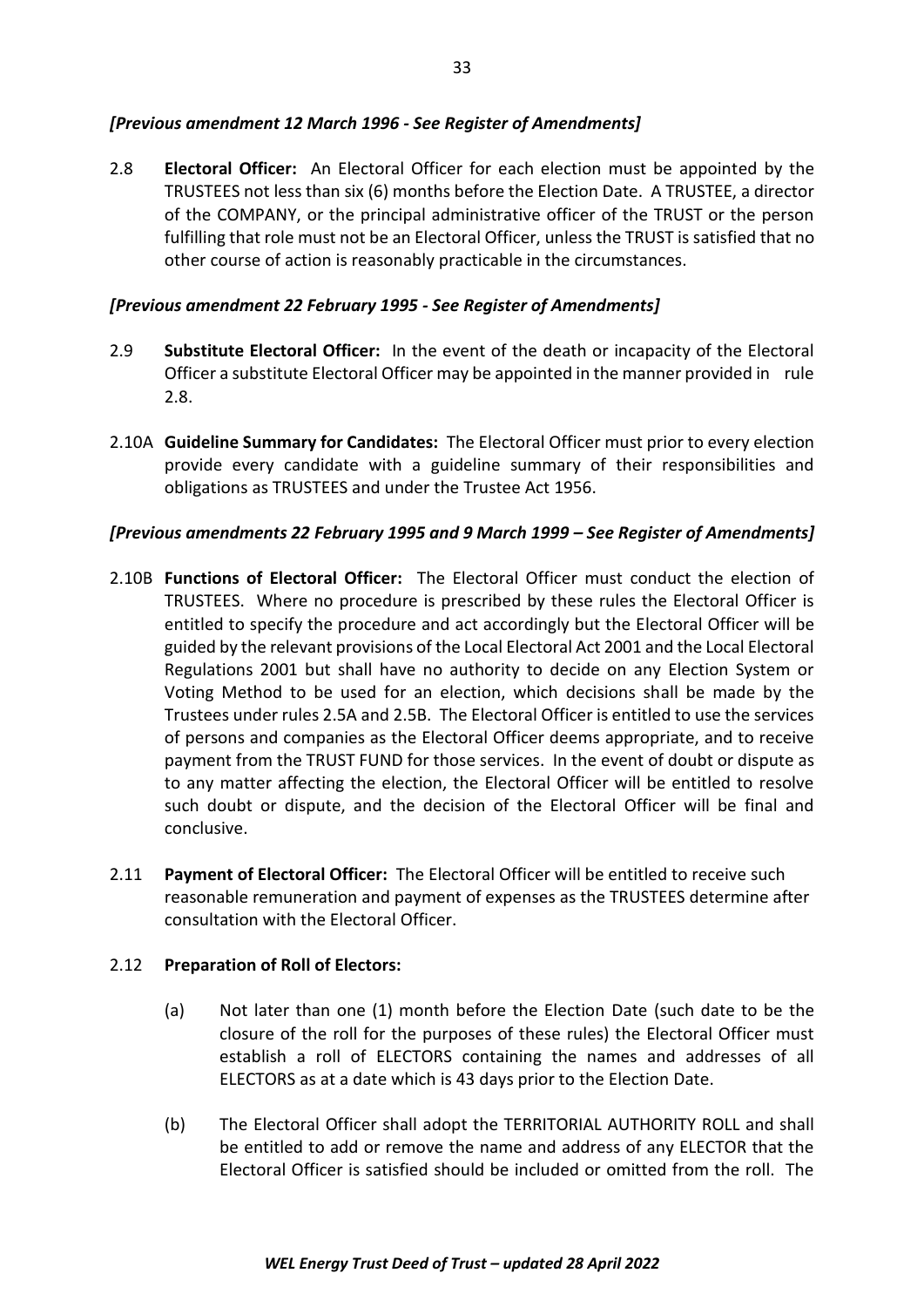decision of the Electoral Officer as to the addition or not of a name or address shall be final and conclusive. That roll of ELECTORS (subject to any addition that the Electoral Officer may make) will, for all purposes relating to the election, be the electoral roll for the election.

- (c) For the purposes of determining the names and other details of ELECTORS to be included in the electoral roll, the Electoral Officer may obtain from the Chief Registrar of Electors under section 113 of the Electoral Act 1993 a computercompiled list containing relevant information in respect of ELECTORS appearing to reside within the DISTRICT.
- (d) Roll to be available for public inspection  $-$ 
	- (i) A copy of an electoral roll must be kept at the principal office of the TRUST and may also be kept at any other place approved by the Electoral Officer.
	- (ii) The Electoral Officer must give public notice of the place or places where the roll is kept.
	- (iii) The Electoral Officer must ensure that the copy of the roll kept at the principal office of the TRUST, is open for public inspection at all reasonable hours during a period of not less than 28 days before the closing of the roll in the year in which the roll is compiled.
	- (iv) The copy or copies of the roll kept at any other place must be open for public inspection whenever that place is open to members of the public.

# *[Previous amendments 22 February 1995 and 9 March 1999 - See Register of Amendments]*

- 2.13 **Advertising of Elections and Calling for Nominations:** Not later than seventy (70) clear days before the Election Date the Electoral Officer shall:
	- (a) Give PUBLIC NOTIFICATION of the election:
		- (i) Stating the date of the election; and
		- (ii) Identifying the DISTRICT in respect of which the election is to be held; and
		- (iii) Identifying the Electoral Officer who will be responsible for conducting the election; and
		- (iv) Stating the electoral system to be used for the election; and
		- (v) Stating the voting method or voting methods to be used for the election.
		- (vi) Advising ELECTORS of –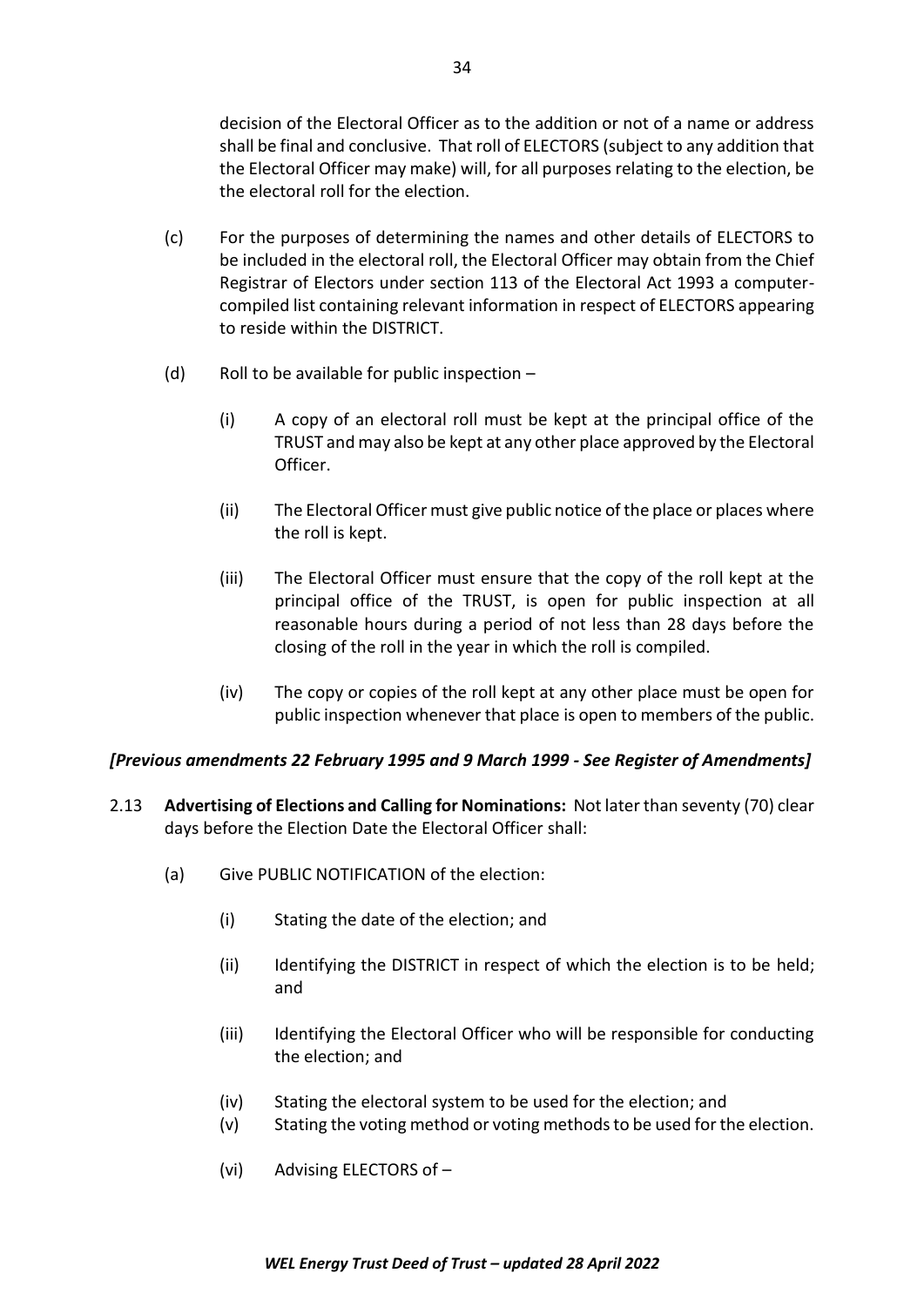- (2) When and how the electoral roll may be inspected; and
- (3) When and how persons may enrol or amend enrolment details; and
- (4) The day and time by which nominations must be received; and
- (5) The requirement that a CANDIDATE must submit a candidate profile statement and a passport sized photograph and the manner in which it may be submitted; and
- (6) The manner in which nominations must be made; and
- (7) The number of vacancies to be filled.
- (vii) Stating that voting documents may be processed during the voting period; and
- (viii) Containing any other information that the Electoral Officer may include as being required or allowed to be included in the notice by regulations made under the Local Electoral Act 2001.
- (b) The Electoral Officer who gives public notice under this rule must send a copy of that notice to any other assistant electoral officer involved in the conduct of the election.

# *[Previous amendment 22 February 1995 – See Register of Amendments]*

- 2.14 **Nominations:** Every nomination of a CANDIDATE must be in writing. All CANDIDATES must be nominated and each nomination must be seconded. No deposit will be required. Nomination of CANDIDATES must be in accordance with and comply with the following procedural requirements, and in the event of dispute the decision of the Electoral Officer will be final and conclusive;
	- (a) The Electoral Officer will decide the form and content of the CANDIDATE nomination forms;
	- (b) Nomination of CANDIDATES must be made by any two ELECTORS;
	- (c) A person who is nominated must be qualified to be a CANDIDATE in the election;
	- (d) The nomination must be made in the manner prescribed by the Electoral Officer in rule 2.14(a); and made before the closure of nominations in accordance with rule 2.16.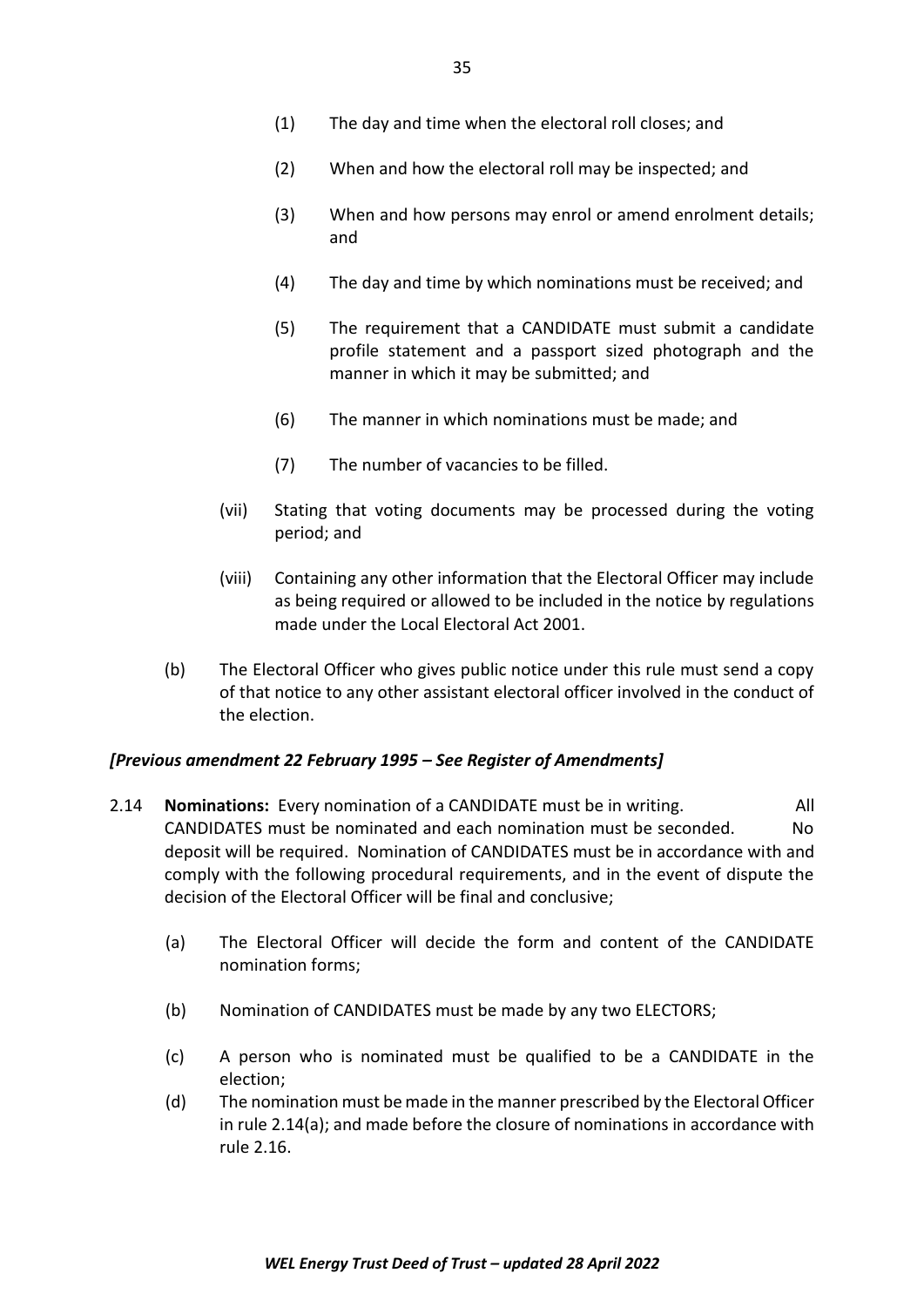- (e) The Electoral Officer must not accept the nomination of a CANDIDATE unless
	- (i) The person nominated, by notice in writing, consents to the nomination and certifies that he or she is qualified to be a CANDIDATE and will not on Election Date be disqualified under rule 2.2; and
	- (ii) The person nominated is qualified to be a CANDIDATE; and
	- (iii) The person(s) who nominated the CANDIDATE are ELECTORS; and
	- (iv) The CANDIDATE submits a written statement not in excess of 150 words in support of his or her nomination, together with a recent passport sized photograph of the CANDIDATE; and
	- (v) The CANDIDATE submits a written statement that he or she is aware of the responsibilities and obligations as a TRUSTEE under the Deed of Trust dated 26 May 1993 and under the Trustee Act 1956; and
	- (vi) The Electoral Officer has reasonable grounds or good cause to believe that the nomination otherwise complies with this rule 2.14.
- (f) The consent and certification required by rule  $2.14(e)(i)$ 
	- (i) Need not be given at the time when the nomination paper is lodged but, if given separately from the nomination paper, must be given before the closure of nominations; and
	- (ii) May be given in a manner other than in writing that is approved by the Electoral Officer, if the person concerned is outside New Zealand.
- (g) A nomination under this rule 2.14 must state  $-$ 
	- (i) The name under which the CANDIDATE is seeking election;
	- (ii) Any organisation or group with which the CANDIDATE claims to be affiliated for the purposes of identifying that affiliation in the voting documents at the election;
	- (iii) Whether or not a CANDIDATE who does not claim any affiliation referred to in sub-rule (ii) above wishes to be identified in the voting documents at the election as an independent CANDIDATE.
- (h) Any person may inspect any nomination or consent without payment of any fee at any time during ordinary office hours at the offices of the TRUST.
- (i) The Electoral Officer must not accept the nomination of a CANDIDATE if the Electoral Officer is not satisfied by the evidence (if any) that the Electoral Officer requires, that the name under which the CANDIDATE is nominated is  $-$

–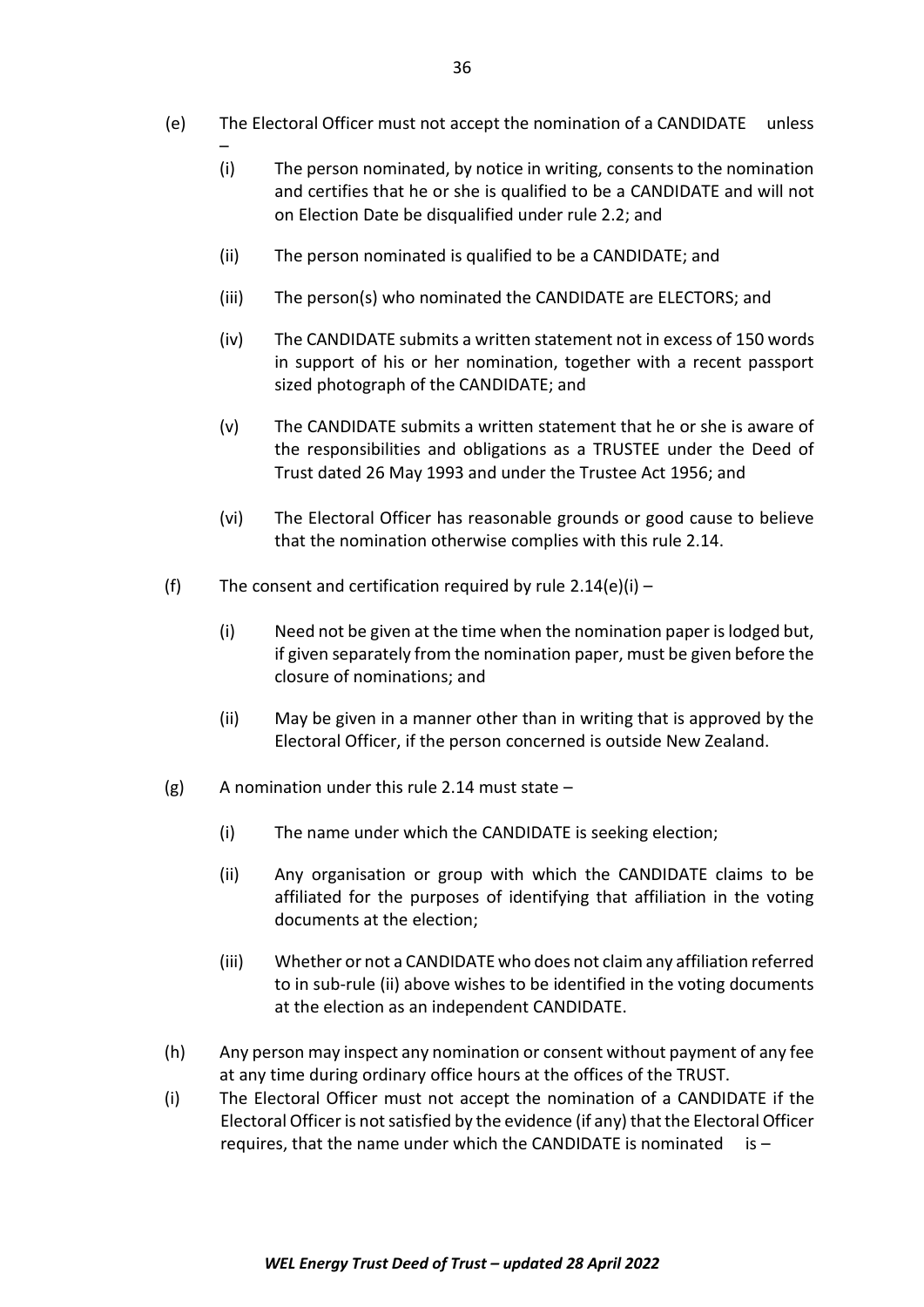- (i) The name under which the CANDIDATE's birth was registered; or
- (ii) The name which the CANDIDATE adopted by deed poll or by statutory declaration under section 21A of the Births, Deaths and Marriages and Relationships Registration Act 1995, at least six (6) months before the closure of nominations; or

# *[This rule amended 23 July 2013 – See Register of Amendments]*

- (iii) The name by which the CANDIDATE was commonly known during the six (6) months before the closure of nominations not being a name that
	- (1) Might cause offence to a reasonable person; or
	- (2) Is unreasonably long; or

–

- (3) Is, or includes, or resembles an official title or rank; or
- (4) Is likely to cause confusion or to mislead ELECTORS.
- (j) If the Electoral Officer is in any doubt about a CANDIDATE's eligibility to claim an affiliation, the Electoral Officer may require the CANDIDATE to provide evidence sufficient to satisfy the Electoral Officer of the CANDIDATE's eligibility to claim that affiliation.
- (k) If the Electoral Officer considers that the CANDIDATE is not eligible to claim an affiliation or that the affiliation claimed might cause offence to a reasonable person or is likely to cause confusion or to mislead ELECTORS;
	- (i) The Electoral Officer must, after consultation with the CANDIDATE, allow the affiliation that the Electoral Officer and the CANDIDATE agree on to appear on voting documents in place of the affiliation specified in the notice of nomination; or
	- (ii) If the consultation referred to in sub-rule (i) above does not result in agreement or is not reasonably practicable to undertake, the Electoral Officer must not allow any affiliation in respect of that CANDIDATE to appear on voting documents.
- (l) In this rule 2.14, an affiliation is an endorsement by any organisation or group (whether incorporated or unincorporated).
- (m) A CANDIDATE's official title or rank will not be recognised or published by the Electoral Officer in any electoral matter or material other than the CANDIDATE's statement.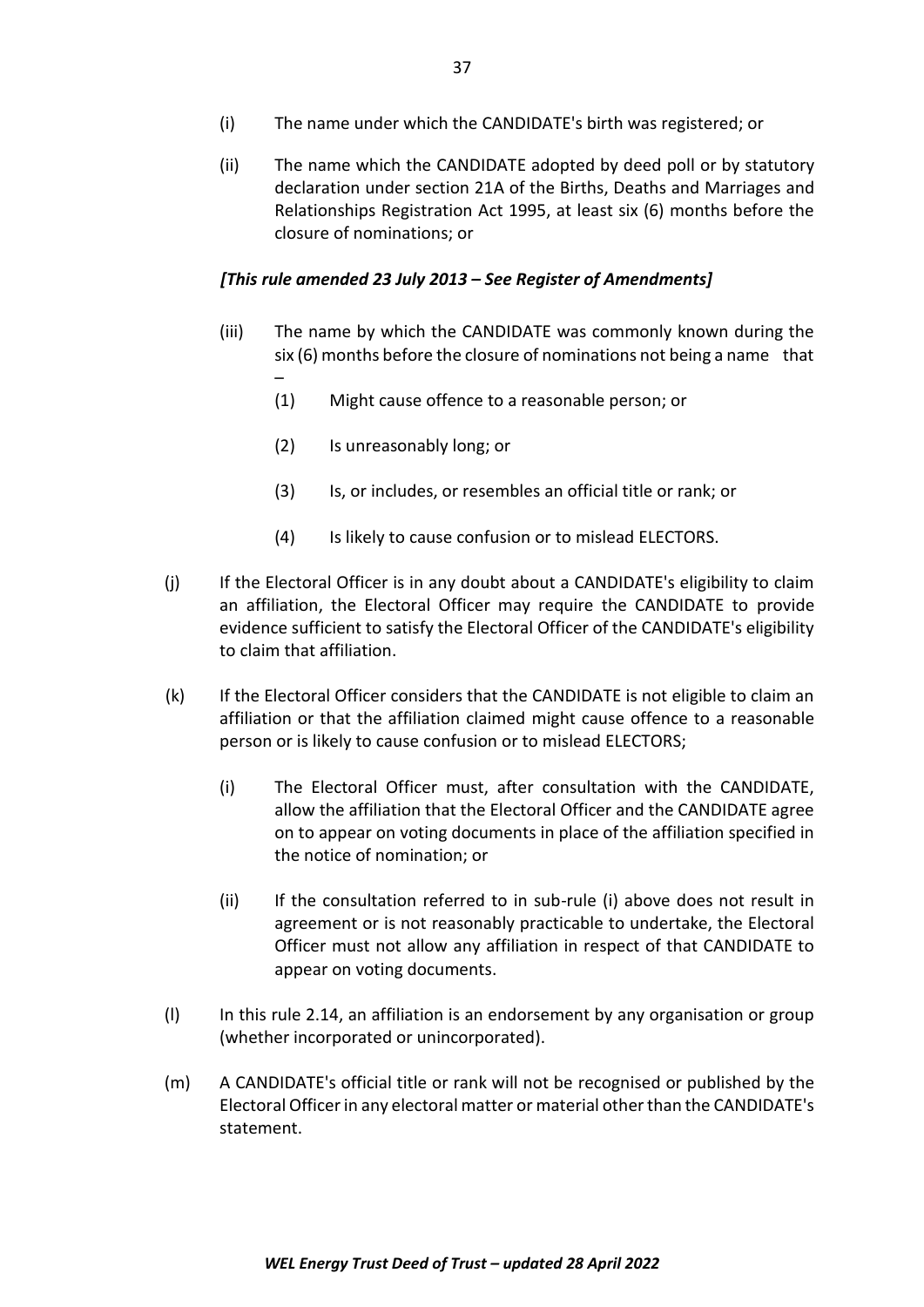# *[Previous amendments 22 February 1995, 12 March 1996 and 14 May 1996 – See Register of Amendments]*

# 2.15 **Withdrawal, Retirement, Death, Incapacity or Ineligibility:**

- (a) The nomination of a CANDIDATE will be deemed to have never been made and the CANDIDATE will be ineligible for election, if:
	- (i) The nominator withdraws the nomination by notice received by the Electoral Officer before the closure of nominations.
	- (ii) The CANDIDATE withdraws by notice received by the Electoral Officer before the closure of nominations.
	- (iii) The Electoral Officer receives advice before the closure of nominations that a CANDIDATE has died.
	- (iv) The Electoral Officer receives advice before the closure of nominations that a CANDIDATE is, or has become, incapable under any statute, regulation or these rules of holding the office of TRUSTEE for which he or she is a CANDIDATE.
	- (v) After closure of nominations a CANDIDATE delivers to the Electoral Officer a notice in writing indicating that he or she wishes to retire –
		- (1) If an election is required to be held, at any time after the closure of nominations and before polling day; or
		- (2) If an election is not required to be held, at any time before a declaration has been made that the number of CANDIDATES does not exceed the number of vacancies, and that the nominated CANDIDATES are elected.
	- (vi) The Electoral Officer becomes aware, after the closure of nominations but before the close of voting, that a CANDIDATE –
		- (1) Has died; or
		- (2) Has become incapable under any statute, regulation or these rules of holding the office of TRUSTEE for which the CANDIDATE was nominated; or
		- (3) Was not validly nominated; or
		- (4) Was not qualified to be nominated as a CANDIDATE.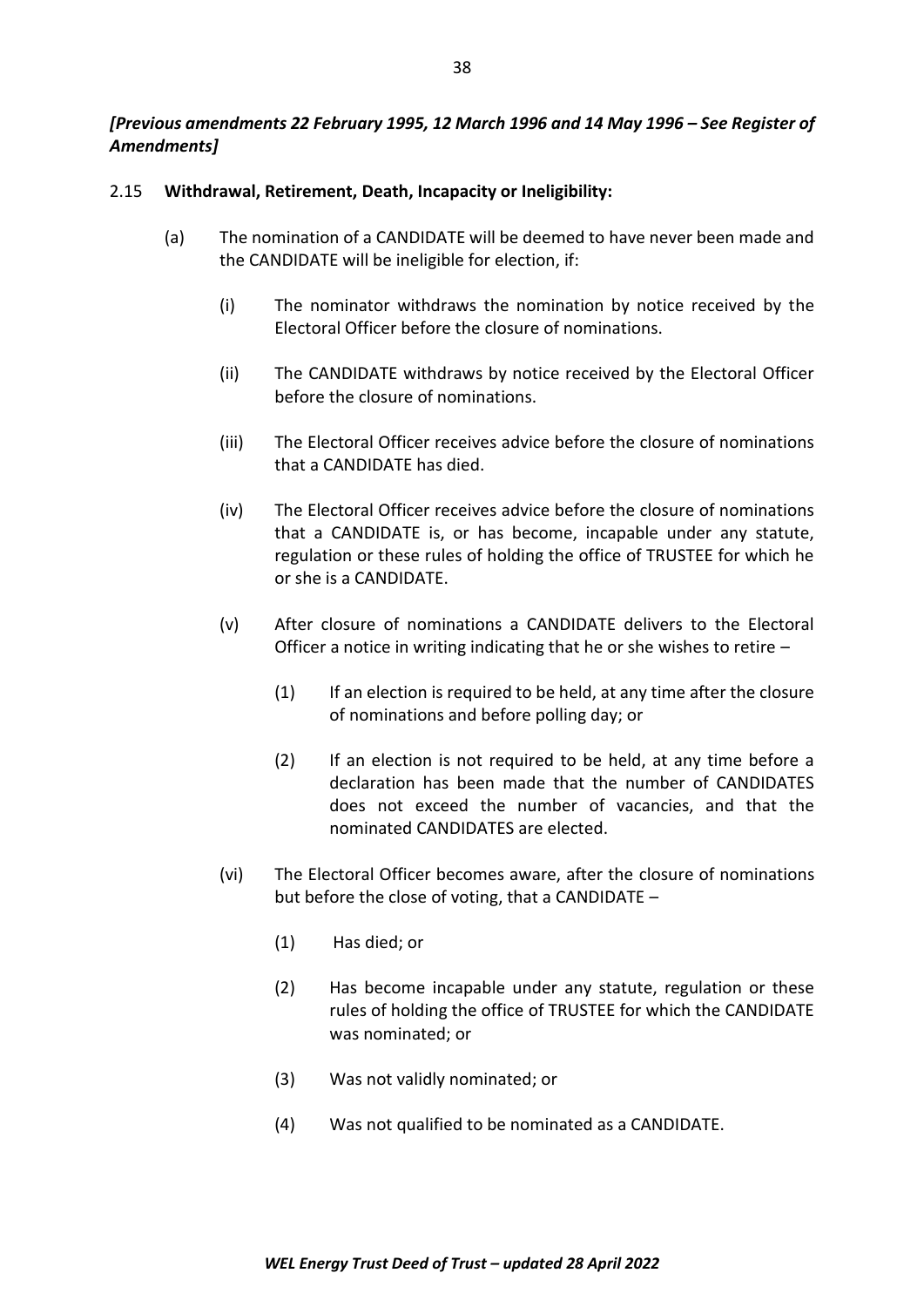- (vii) The Candidate becomes disqualified by virtue of rule 2.2 before a result is declared.
- (b) If it is practicable to do so before polling day, the Electoral Officer must give public notice of the retirement, death, incapacity, or the invalid nomination of the CANDIDATE.
- (c) The Electoral Officer must take such steps as are practicable to ensure that ELECTORS do not vote for a CANDIDATE in ignorance of the retirement, death, incapacity, or invalid nomination of that CANDIDATE.
- (d) Any failure by the Electoral Officer to ensure that an ELECTOR or ELECTORS do not vote for a CANDIDATE in ignorance of the retirement, death, incapacity, or invalid nomination of the CANDIDATE does not invalidate an election.
- (e) Any vote cast for a retired, deceased, or incapacitated CANDIDATE, or for a CANDIDATE whose nomination is invalid, is void.

# 2.16 **Closure of Nominations:**

Nominations will close at noon on the forty-third (43<sup>rd</sup>) day before the Election Date ('Closure of Nominations'). The Electoral Officer will give PUBLIC NOTIFICATION of all valid nominations.

# *[Previous amendments 22 February 1995 and 14 May 1996 – See Register of Amendments]*

# 2.17 **Circumstances Where No Election Necessary:**

- (a) If by the time of Closure of Nominations there are nominations equal to the number of vacancies the Electoral Officer must forthwith declare those CANDIDATES duly elected, and no election will then be held. If, by that time, there are less nominations than vacancies the Electoral Officer must forthwith declare those nominated to be duly elected, and the TRUSTEES will then fill the vacancy or vacancies by appointment. A declaration of the Electoral Officer pursuant to this clause will be deemed to be a Declaration of Result.
- (b) If sub-rule (a) above applies, the votes in the election must not be counted, but all other provisions of these rules and the Local Electoral Act 2001 and the Local Electoral Regulations 2001 (as applicable) relating to the secrecy of the vote and security of election records apply in respect of that election.
- 2.18 **Eligibility to Vote:** The following provisions shall apply:
	- (a) Every ELECTOR on the Roll will be entitled to participate in the voting.
	- (b) If First Past the Post is the electoral system selected by the TRUSTEES for the election, voters will have one vote for each unfilled position.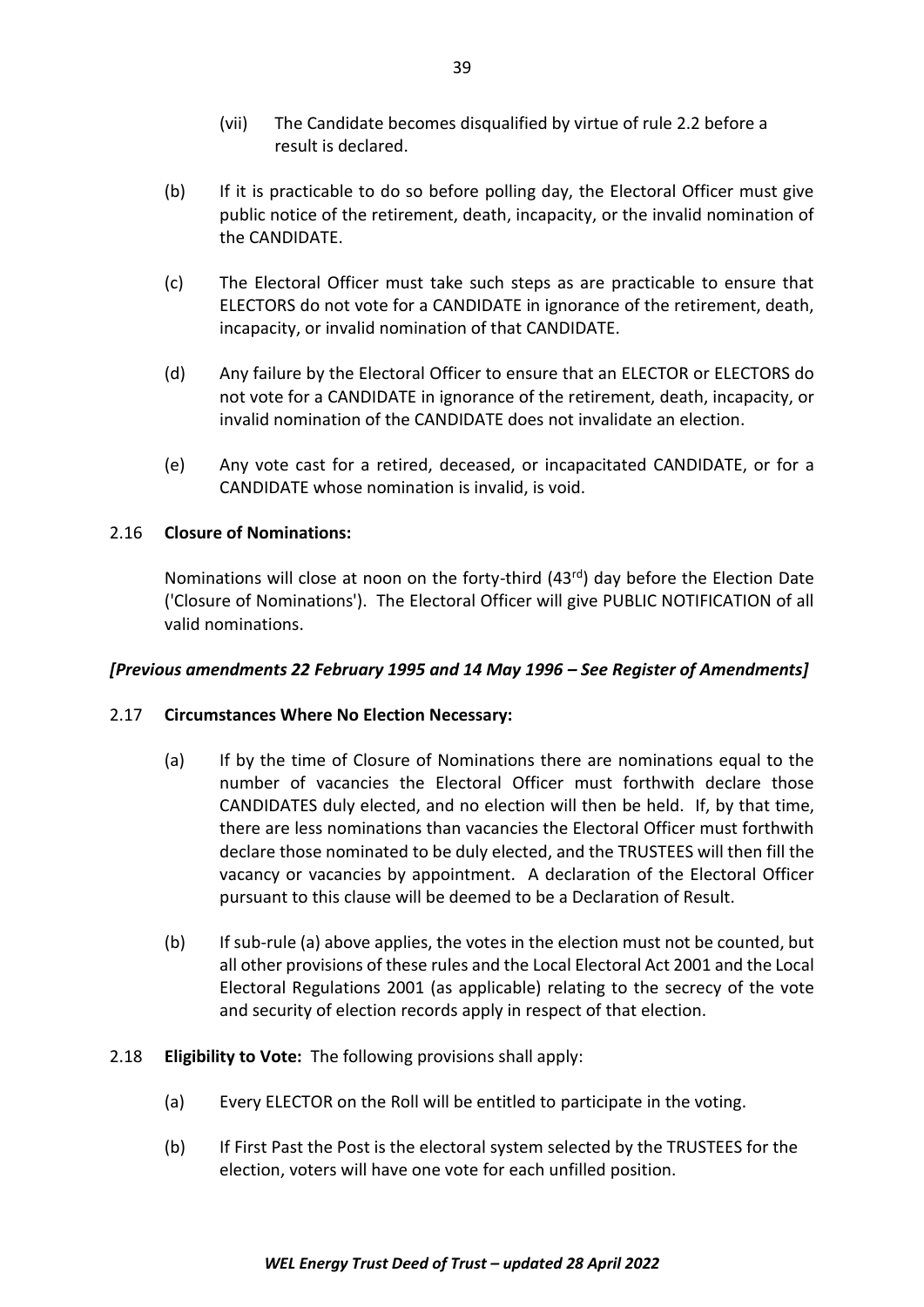# *[Previous amendments 9 March 1999 and 28 September 2010 - See Register of Amendments]*

- 2.19A **Election:** Not later than eighteen (18) days before an Election Date (this period being the voting period for the purposes of these Election Rules) the Electoral Officer must forward by post addressed to each ELECTOR at the address shown against that ELECTOR'S name on the roll:
	- (a) A printed voting paper containing:
		- (a) Names of all CANDIDATES validly nominated in alphabetical order of their surname;
		- (b) Appropriate provision for voting;
		- (c) Each CANDIDATE'S written statement and photograph pursuant to rule 2.14(e)(iv).
	- (b) Notification (which may be on the voting paper) as to the date and time the poll closes.
	- (c) A postage paid return addressed envelope.

# 2.19B **Candidates Material:**

- (a) By accepting nomination a CANDIDATE authorises the inclusion of their candidate statement and photograph in the envelope containing the matters required by rule 2.19A(a).
- (b) The Electoral Officer shall have full control (including but not limited to form and content) over the subject matter of material posted to ELECTORS pursuant to rule 2.19A(a) and the decision of the Electoral Officer shall be final and conclusive.

# *[Previous amendment 12 March 1996 - See Register of Amendments]*

(c) Subject to sub-rule (b) above the Electoral Officer shall notify a CANDIDATE of any proposed alteration to the content of his or her candidate statement with a view to providing the CANDIDATE with the opportunity to comment prior to such alteration becoming final.

# *[Previous amendment 26 March 1996 - See Register of Amendments]*

- 2.20 **Closure of Poll:** A vote is invalid, and cannot be counted, unless:
	- (a) The Electoral Officer receives the voting paper not later than noon on the Election Date, or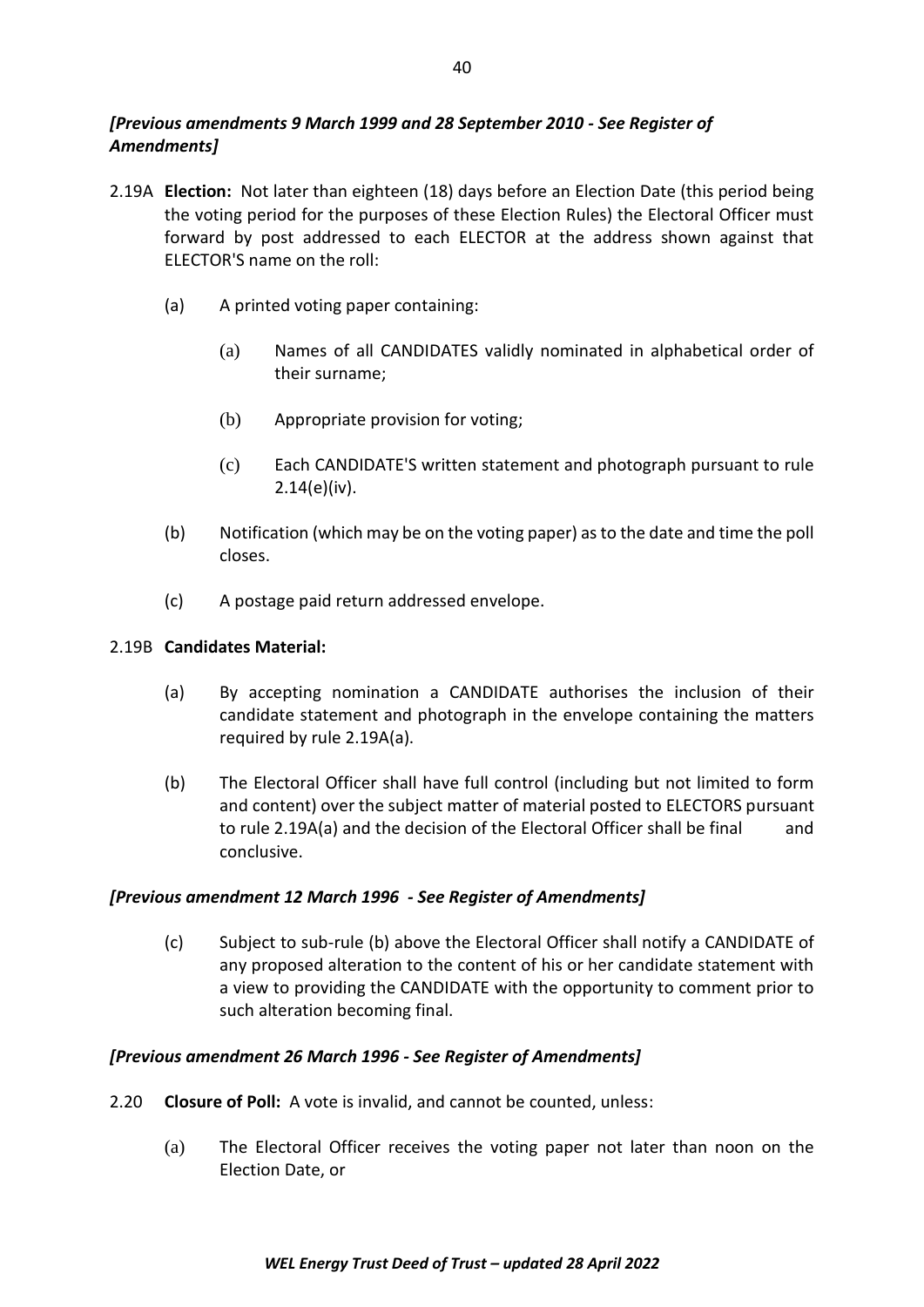(b) For votes sent by post, the voting envelope is post-marked prior to noon on the Election Date and is received by the Electoral Officer not later than noon on the sixth day after the Election Date

(in each case, 'Closure of the Poll').

# *[Previous amendment 28 September 2010 - See Register of Amendments]*

- 2.21 **Invalid Votes:** A vote is invalid and shall not be counted if:
	- (a) It is received after Closure of the Poll;
	- (b) It is made by a person who is not eligible to vote;
	- (c) The Electoral Officer determines following a scrutiny of the roll substantially in accordance with section 83 of the Local Electoral Act 2001 that the ELECTOR has voted more than once;
	- (d) The ELECTOR votes for more CANDIDATES than there are TRUSTEES to be elected;
	- (e) In the opinion of the Electoral Officer, the voting paper does not indicate clearly enough the CANDIDATE or CANDIDATES for whom the ELECTOR intended to vote;
	- (f) The Electoral Officer believes, on reasonable grounds, that the voting paper was not issued to the ELECTOR by the Electoral Officer.

# 2.21A **Early Processing of Votes:**

- (a) The voting documents in an election are to be processed during the voting period. The Electoral Officer must ensure that voting documents received before the close of voting are processed in a manner that to the applicable extent is substantially in compliance with the Local Electoral Act 2001 and the Local Electoral Regulations 2001.
- (b) Sub-rule (a) above does not require the Electoral Officer to ensure the taking of any particular step (whether prescribed under the Local Electoral Act 2001 or the Local Electoral Regulations 2001 or otherwise) in relation to the processing of a voting document during the voting period if the Electoral Officer decides, on reasonable grounds, that it is not efficient to take that step in relation to that voting document in that period.
- (c) Any step that, in relation to a voting document, is started but not completed at the close of voting must be completed after the close of voting in a manner that to the applicable extent is substantially in compliance with the Local Electoral Act 2001 and the Local Electoral Regulations 2001.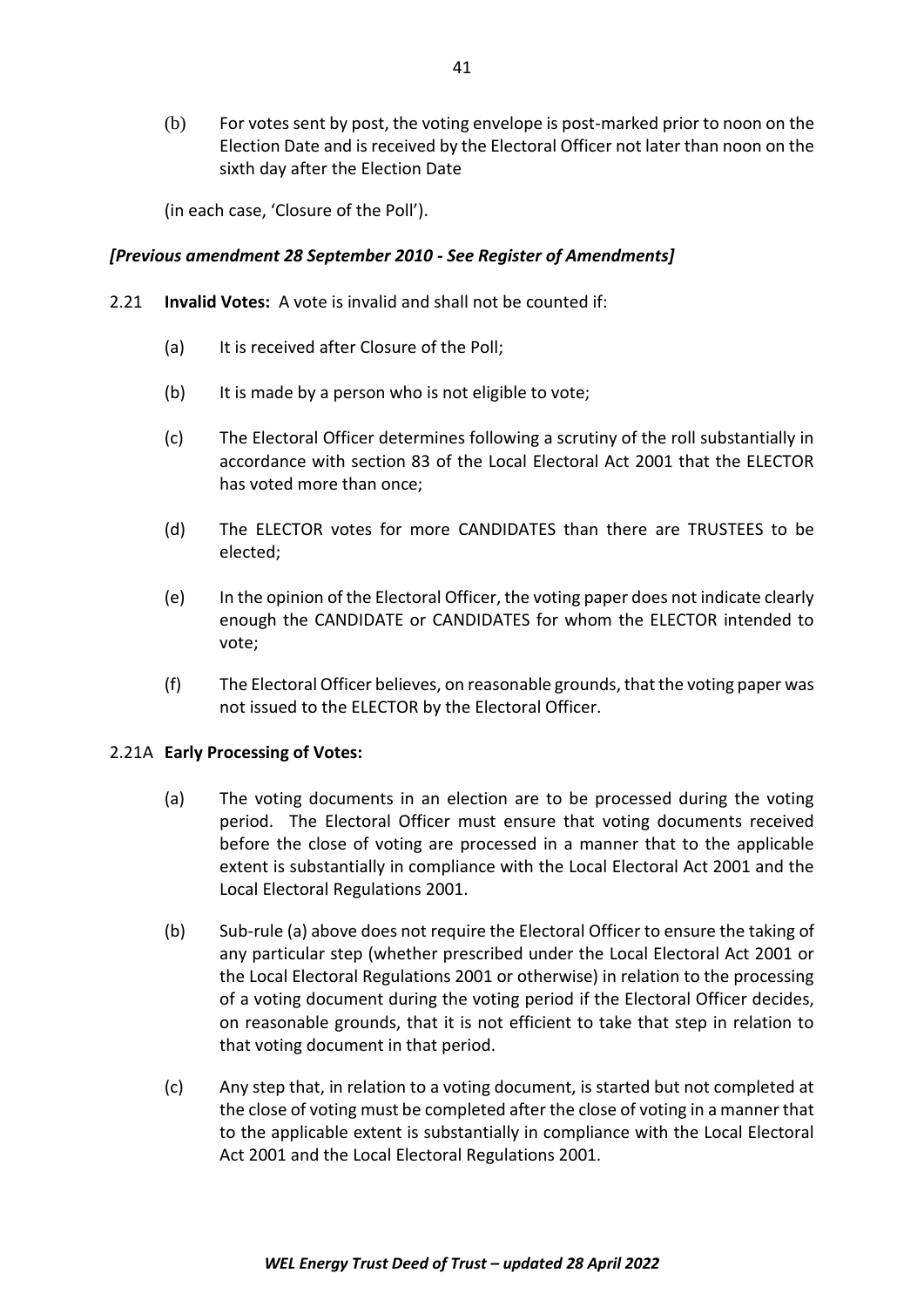(d) If the processing of a voting document is not completed at the close of voting, the processing of the voting document must be completed after the close of voting.

# 2.22 **Counting of Votes:**

- (a) Without limiting the application of sub-rule (b) the Electoral Officer must as soon as practicable after the Election Date but in any event not later than fourteen (14) days after the Election Date, arrange for the counting of the valid votes cast for each CANDIDATE and ascertain the CANDIDATES elected being the highest polling CANDIDATES required to fill the number of vacancies.
- (b) The Electoral Officer may arrange for counting of the valid votes to be processed during the voting period of 18 days referred to in rule 2.19A in addition to the period described in sub-rule (a).
- (c) In arranging the counting of votes the Electoral Officer may delegate the counting process in accordance with rule 2.10B.

# 2.22A **Scrutineers**:

- (a) Every CANDIDATE may appoint, by notice in writing to the Electoral Officer, one (1) scrutineer who may be present only as permitted by this rule.
- (b) The appointment of a scrutineer is not valid unless a copy of the notice of appointment is delivered by the CANDIDATE, to the Electoral Officer not less than 7 days before the commencement of the voting period at the election.
- (c) A person appointed as a scrutineer must not act in that capacity until he or she has made a declaration containing the matters prescribed in sub-rule (d).
- (d) A person must not be appointed as a scrutineer if he or she is  $-$ 
	- (i) A CANDIDATE; or
	- (ii) A member or employee of the TRUST; or
	- (iii) Under the age of 18 years
- (e) A scrutineer may be present only after the Closure of the Poll as defined in rule 2.20 and may not be present while any step referred to in rule 2.21A or rule 2.22b is taking place.
- (f) The Electoral Officer must appoint at least one Justice of the Peace, and may appoint as many additional Justices as the Electoral Officer considers necessary, to observe the processing and counting of voting documents under rules 2.21A and 2.22.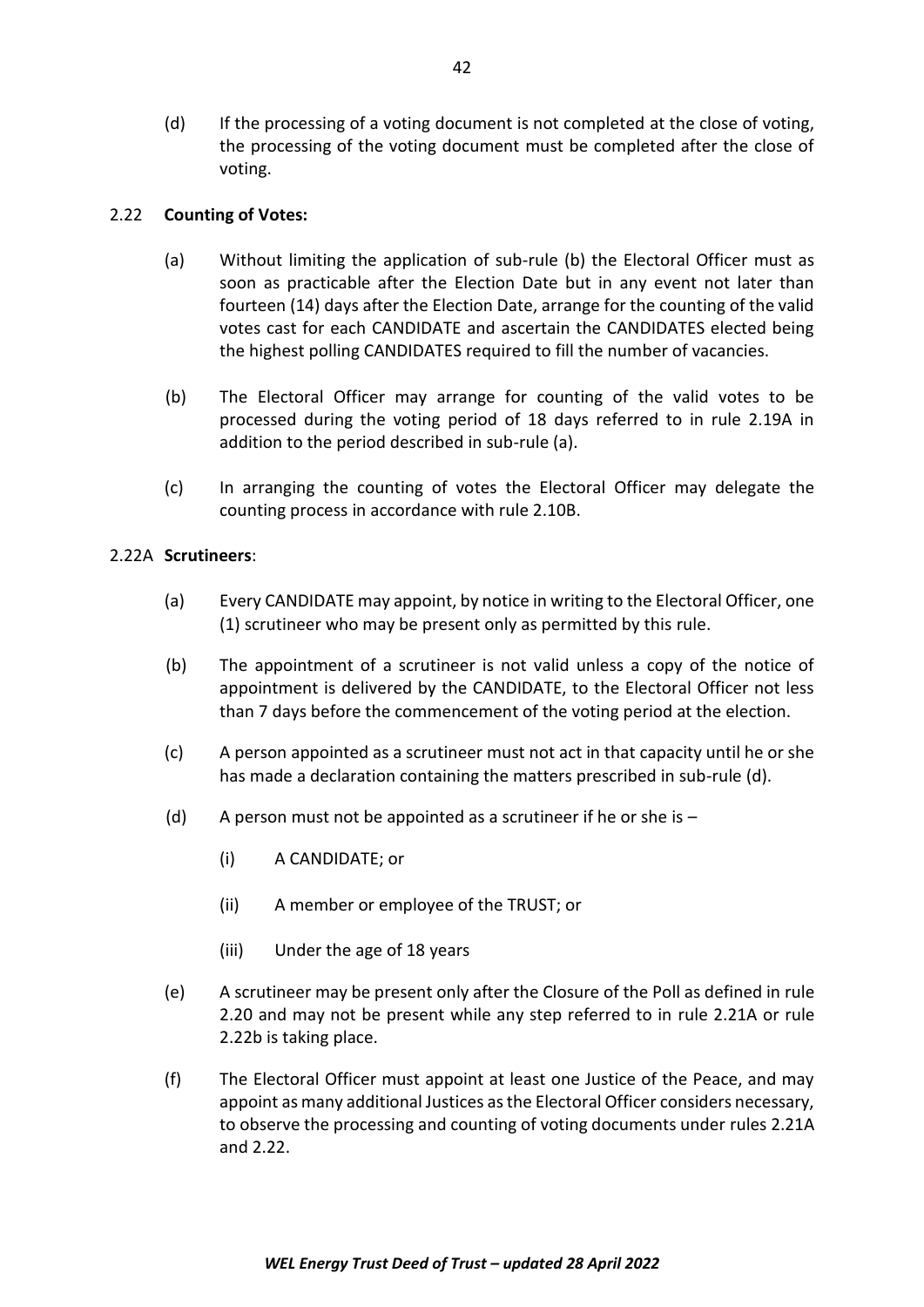- (g) At least one Justice so appointed must be present when any step referred to in rules 2.21A and 2.22 is being taken during the voting period or is being completed after the Closure of the Poll.
- (h) Every Justice so appointed must give a certificate to the Electoral Officer stating whether or not the Justice is satisfied that rules 2.21A and 2.22 were complied with while the Justice was observing the processing and counting of voting documents.
- (i) A Justice who gives a certificate stating that he or she is not satisfied that rules 2.21A and 2.22 were complied with must attach a report to the certificate setting out any way in which those rules, or either of them, were not complied with.
- 2.23 **Tied Poll:** Where, because two (2) or more CANDIDATES have received the same number of valid votes, the Electoral Officer cannot determine which of them has been elected, the Electoral Officer must decide which of them is elected, by lot drawn by those CANDIDATES in the presence of the Electoral Officer and such other person or persons (if any) as the Electoral Officer may decide.

# 2.24 **Declaration of Result:**

- (a) As soon as practicable after ascertaining which candidates have been elected, the Electoral Officer must declare the names of the TRUSTEES so elected ('Declaration of Result'), and must arrange PUBLIC NOTIFICATION of those names.
- (b) The Electoral Officer may make the Declaration of Result on either a provisional or final basis having regard to these rules and the provisions of the Local Electoral Act 2001.

# *[Previous amendment 22 February 1995 - See Register of Amendments]*

- 2.25 **Destruction of Voting Papers:** After the Declaration of Result, the Electoral Officer must decide when to destroy the voting papers being not earlier than twenty one (21) days after the Declaration of Result.
- 2.26 **General Duties of Electoral Officer:** The Electoral Officer and every person assisting the Electoral Officer must faithfully and impartially perform the duties of that office, and must not, directly or indirectly;
	- (a) Before the Declaration of Result make known the state of the poll, or give or pretend to give any information by which the state of the poll might be known;
	- (b) Make known for which CANDIDATE or CANDIDATES any person has voted.
	- (c) Give any person any information likely to defeat the secrecy of the election.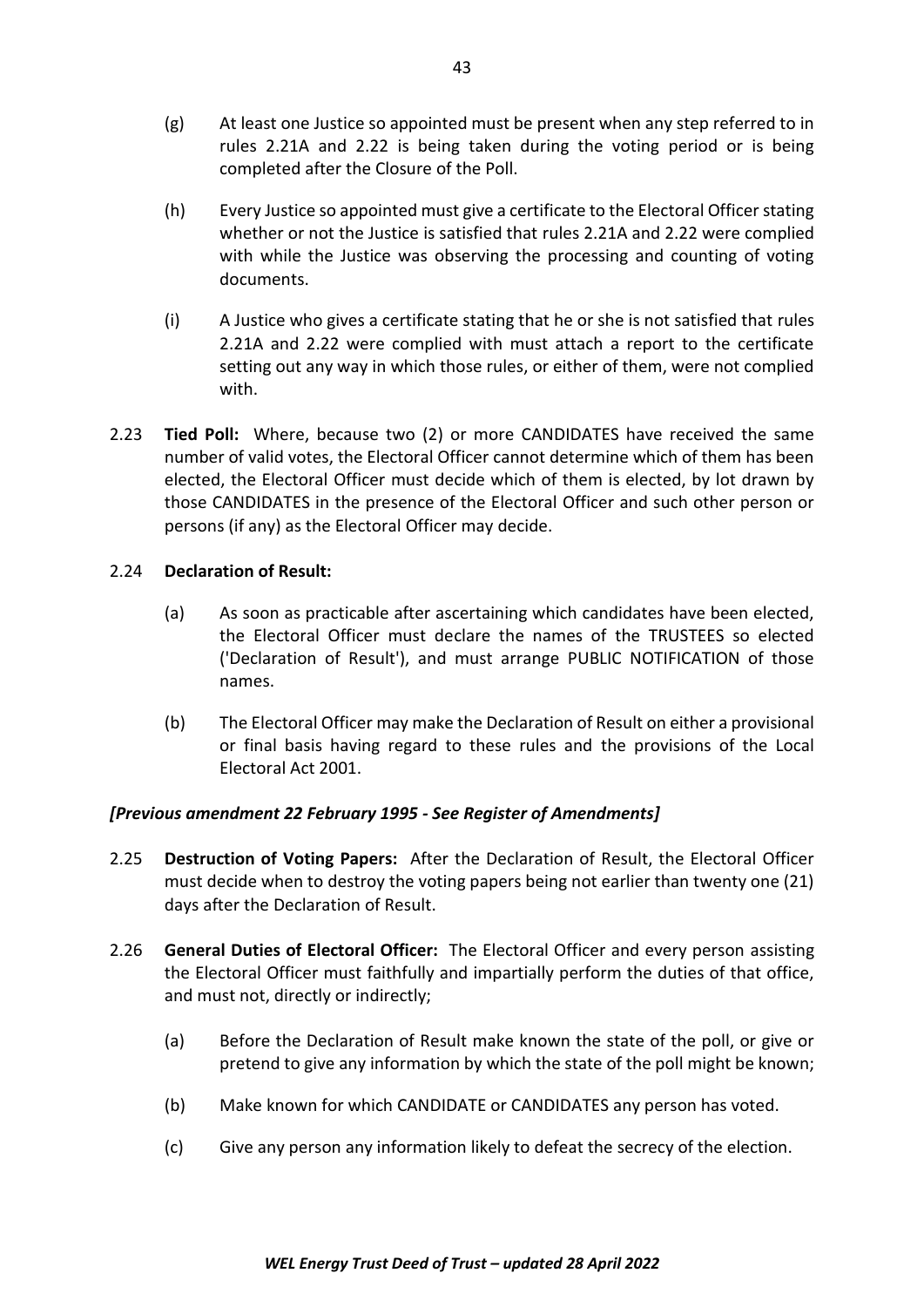- 2.27 **Change of Trustees:** Notwithstanding any other provision in the deed or these rules, retiring TRUSTEES will remain in office until the Electoral Officer has made a Declaration of Result pursuant to rule 2.17 or rule 2.24. Upon the Declaration of Result the CANDIDATES declared elected will assume office in place of the retiring TRUSTEES on the day after the day upon which the CANDIDATES are declared to be elected.
- 2.28 **Calculation of Time:** If any day or days specified in the rules upon or by which any step is to be taken shall fall on a day that is not a working day then the date of performance shall be deemed to be the working day next following.
- 2.29 **Local Electoral Act 2001 and Local Electoral Regulations 2001:** The provisions of the Local Electoral Act 2001 and Local Electoral Regulations 2001 will regulate the election procedure to be adopted by the TRUST of each election subject to the following provisos:
	- (a) The Local Electoral Act 2001 and Local Electoral Regulations 2001 shall not apply to the extent of inconsistency with this deed or these rules and in the event of any conflict between the rules and this schedule and the Local Electoral Act 2001 and the Local Electoral Regulations 2001 then these rules shall prevail;
	- (b) The TRUST may determine from time to time that any provision or provisions of the Local Electoral Act 2001 and Local Electoral Regulations 2001 not otherwise adopted or endorsed by this deed or these rules shall either not apply or shall apply with modified effect where the TRUST is satisfied that such non or modified compliance will not be materially adverse to the integrity of the final election procedure adopted by the TRUST;
	- (c) For the purposes of this deed no part of the provisions of Sections 111 and 113 of the Local Electoral Act 2001 (relating to maximum amount of electoral expenses and advertising) shall be deemed to apply unless adopted, whether in the form contained in the Local Electoral Act 2001 or in a modified form, by the TRUST from time to time.
	- (d) For the purposes of this rule 2.29:
		- (i) Rule 2.10B shall not be treated as having adopted or endorsed any provision or provisions of the Local Electoral Act 2001 and Local Electoral Regulations 2001; and
		- (ii) Rule 2.10B shall be treated as being subsidiary to and not inconsistent with this rule 2.29.

# *[Previous amendment 12 March 1996 - See Register of Amendments]*

2.30 **First Election:** For the first election all time periods referred to in these rules may be abridged by the TRUSTEES or the Returning Officer at their discretion so as to ensure that the first election is held by 30 June 1993.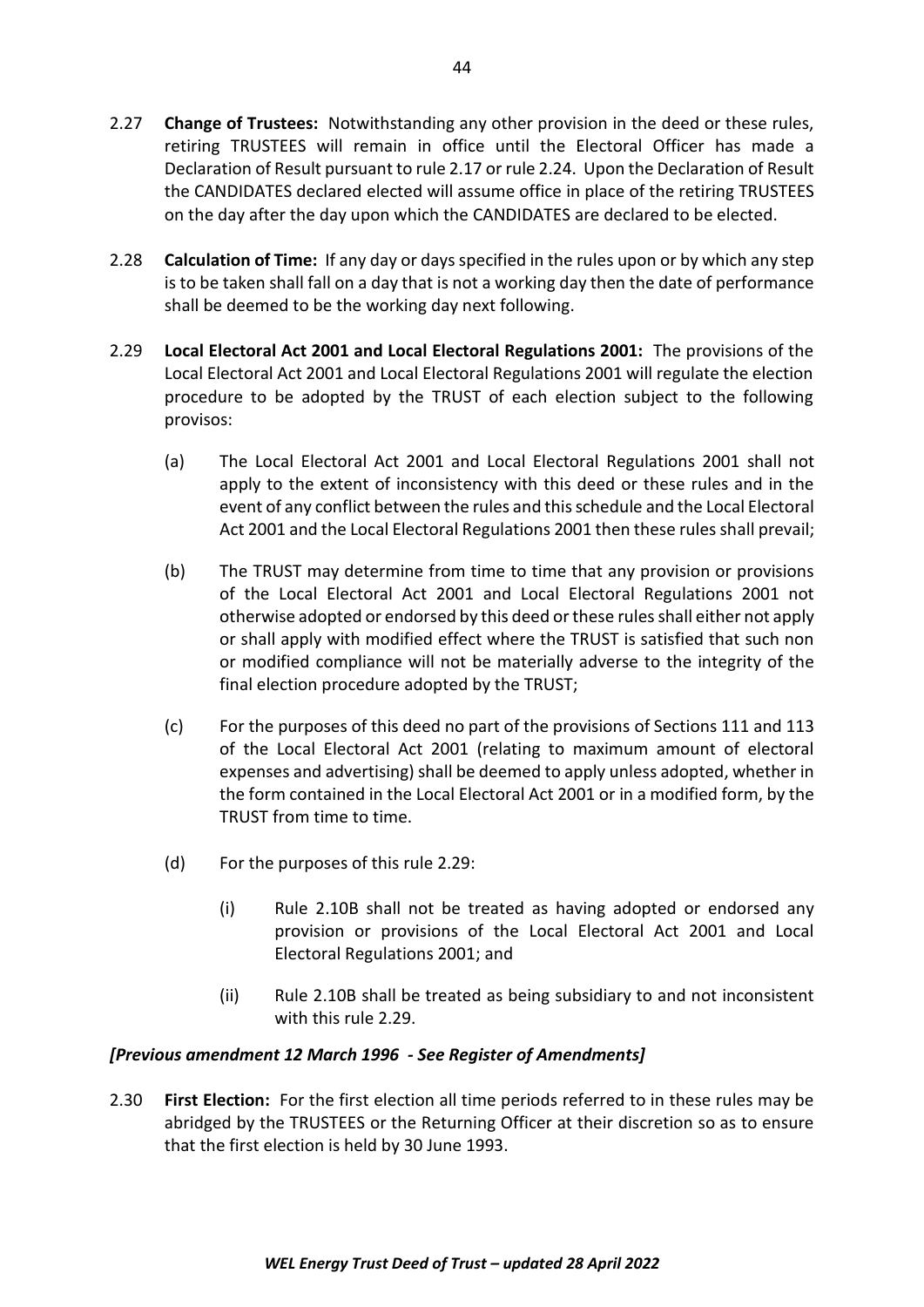# *[Rules 1 & 2 amended in entirety 26 October 2004 - See Register of Amendments]*

# **3.0 TERM OF OFFICE**

3.1 TRUSTEES (including the INITIAL TRUSTEES) will hold office for a term from the date of their appointment or election until the Declaration of Result of the next election. A TRUSTEE may seek re-election without restriction on the number of subsequent terms (including part terms) that a TRUSTEE may serve.

# *[This rule amended 12 March 1996 - See Register of Amendments]*

3.2 If any of the INITIAL TRUSTEES offer themselves for re-election and at the first election are successful then their respective periods in office as members of the SETTLOR or as INITIAL TRUSTEES up to the date of the first election will be disregarded.

# **4.0 CESSATION OF TRUSTEESHIP**

A TRUSTEE will cease to hold office if the TRUSTEE:

(a) **Expiry of Term:** Has served the term for which the TRUSTEE was elected.

# *[Previous amendment 12 March 1996 - See Register of Amendments]*

- (b) **Resignation:** Resigns his/her office by notice in writing to the secretary/executive officer or, if there is no secretary/executive officer, to the chairperson.
- (c) **Refuses to Act:** Refuses to act as a TRUSTEE.
- (d) **Eligibility:** No longer meets the eligibility requirements of rule 2.2.
- (e) **Is absent** from three consecutive meetings without the leave of the TRUSTEES.

# **5.0 RECORDING OF CHANGE OF TRUSTEES**

Upon every appointment, reappointment, retirement or cessation of office of any TRUSTEE the TRUSTEES must ensure that the appropriate entry is made in the minute book of the TRUST and PUBLIC NOTIFICATION is effected.

# **6.0 REMUNERATION AND EXPENSES OF TRUSTEES**

6.1 **Remuneration:** The TRUSTEES will be entitled in each FINANCIAL YEAR to such remuneration, allowances and expenses as may be reasonable having regard to their duties and responsibilities in a manner based on the Fees and Travelling Allowances Act 1951 and the Local Government Act 2002.

# *[This rule amended 23 July 2013 – See Register of Amendments]*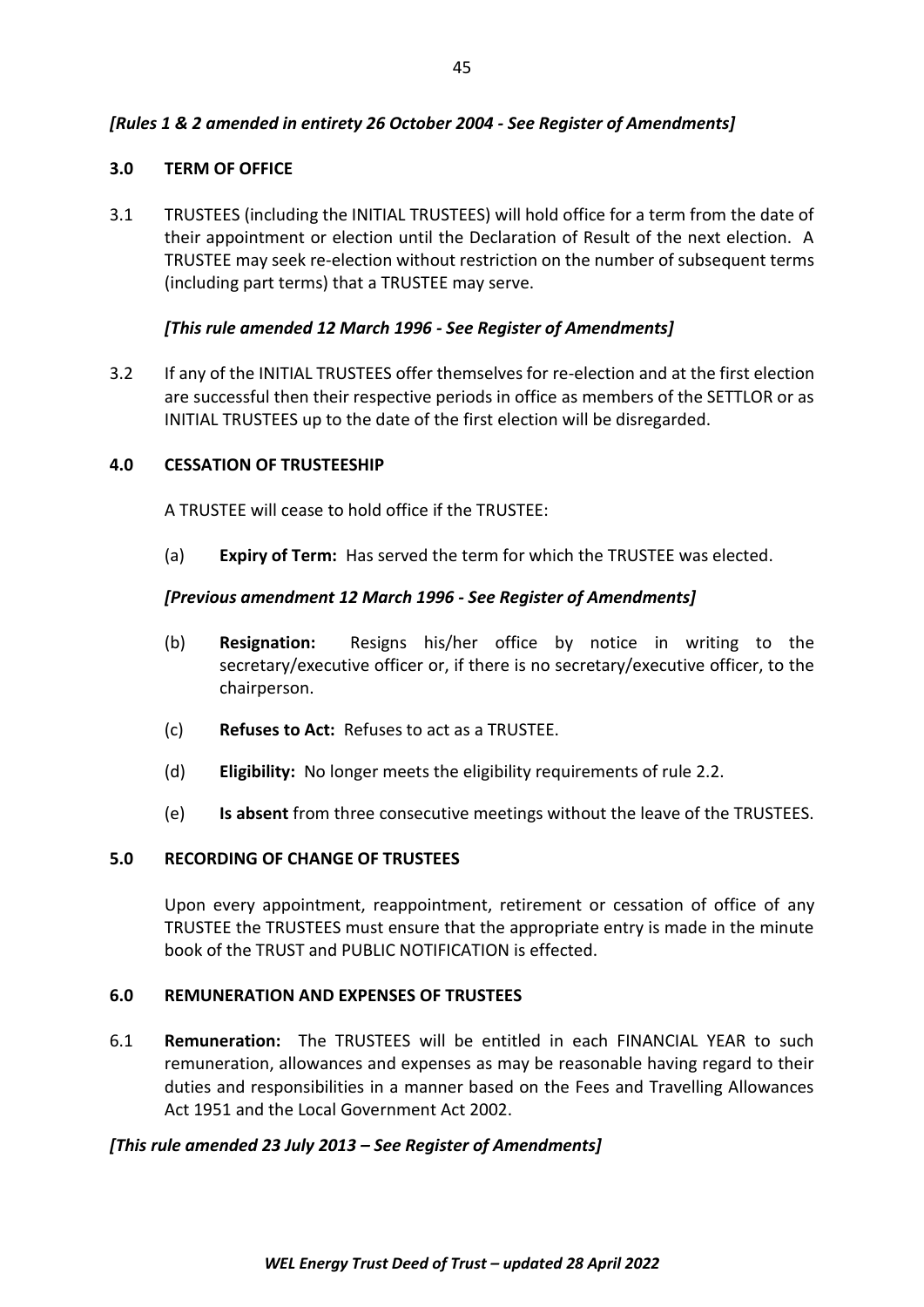- 6.2 **Expenses:** The TRUSTEES shall be entitled to be indemnified by and reimbursed for any expenses incurred by them in the exercise of their powers and duties.
- 6.3 **Payments to be made from TRUST FUNDS:** The payments of remuneration and expenses to the TRUSTEES pursuant to rules 6.1 and 6.2 shall be paid out of the TRUST FUND.

#### **7.0 NON-DELEGATION BY TRUSTEES**

No TRUSTEE may delegate his or her duties or powers as a TRUSTEE.

#### **8.0 ORDINARY MEETINGS**

The TRUSTEES must meet at such intervals as they deem appropriate to the conduct of the affairs of the TRUST.

#### **9.0 SPECIAL MEETINGS**

Four TRUSTEES may at any time summon a special meeting of the TRUSTEES.

9A **Extraordinary Meetings:** The TRUSTEES may hold emergency meetings which may be called by not less than four TRUSTEES to deal with matters specified by the requesting TRUSTEES being matters that require a meeting to be held at shorter notice than can be given or arranged under clause 10.0 of this deed.

Notice of the time and place of the emergency meeting and of the matters in respect of which the meeting is being called shall be given by whatever means is reasonable in the circumstances, to every TRUSTEE and to the executive officer at least 24 hours before the time appointed for the meeting.

# *[This rule added 28 September 1993 - See Register of Amendments]*

# **10.0 NOTICE OF MEETINGS**

Notice in writing of every meeting whether ordinary or special must be delivered or sent by email or other electronic means as deemed appropriate to each TRUSTEE by the secretary (or other person acting under the direction of the TRUSTEES) or (in the case of a special meeting) by or under the direction of the persons summoning the meeting at least 7 days before the date of the meeting. No notice will be necessary for adjourned meetings except to TRUSTEES not present when the meeting was adjourned. Notice of any general or special meeting may be abridged or waived if all the TRUSTEES who are for the time being in New Zealand consent in writing to the abridgement or waiver.

# *[This rule amended 23 July 2013– See Register of Amendments]*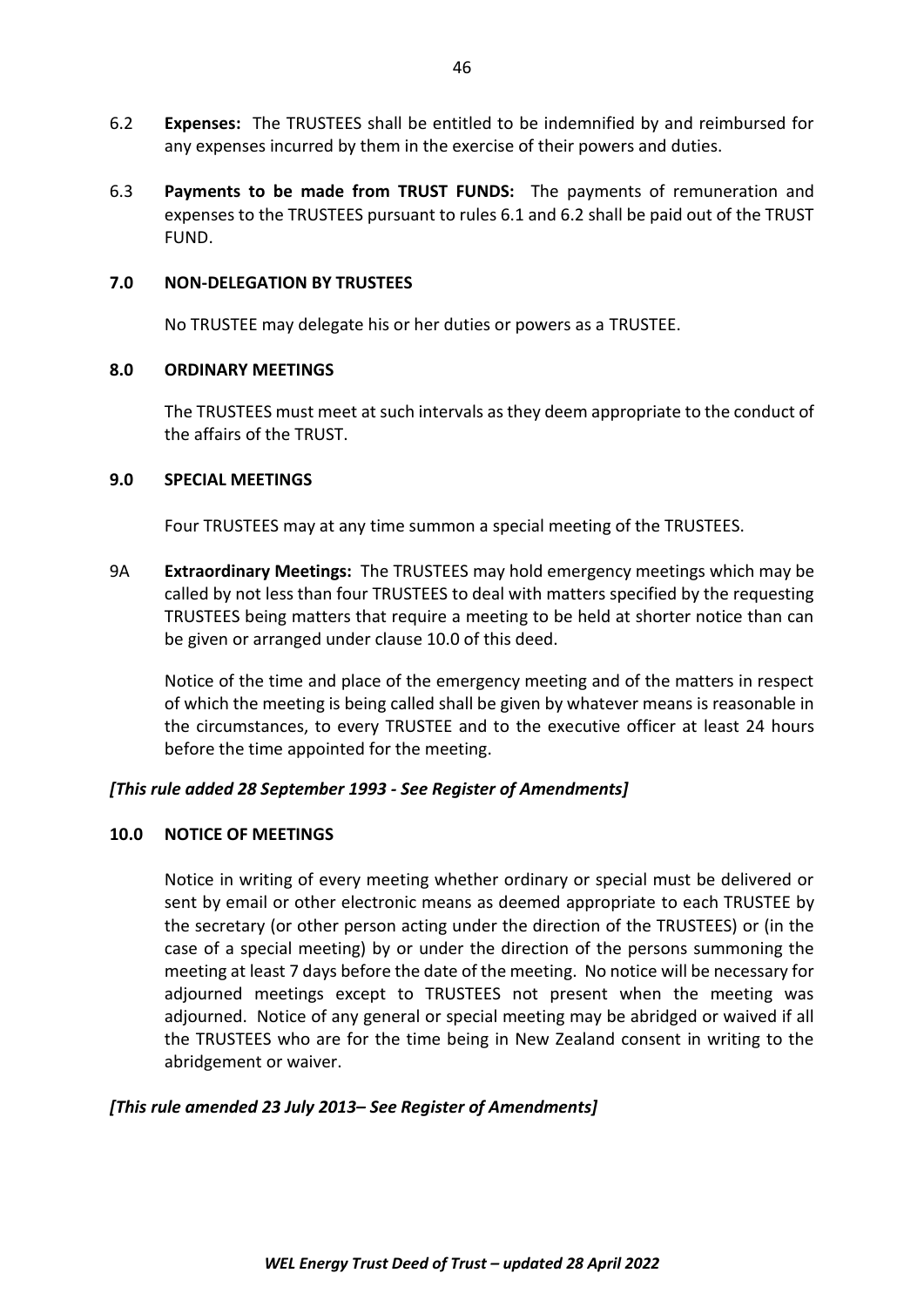# **11.0 CONTENT OF NOTICE**

Every notice of meeting must state the place, day, and hour of the meeting, and every notice of a special meeting must state the matters to be discussed at that meeting.

#### **12.0 MEETINGS TO BE PUBLIC**

Subject to rule 13 every meeting of the TRUSTEES must be:

- (a) Adequately notified to the public in advance;
- (b) Conducted in public;
- (c) Recorded in minutes available to the public (subject to such reasonable cost recovery as the TRUSTEES may determine from time to time).

# *[Previous amendment 27 July 1994 - See Register of Amendments]*

# **13.0 EXCLUSION OF PUBLIC**

The TRUSTEES may to the extent that the TRUSTEES determine that reasonable and established grounds exist exclude the public from all or part of a meeting.

#### *[Previous amendment 27 July 1994 - See Register of Amendments]*

#### **14.0 MEETINGS BY TELECOMMUNICATION DEVICE**

- 14.1 Notwithstanding any other provision in the Deed or these rules, a TRUSTEE or TRUSTEES will be deemed to be present at a meeting of the TRUSTEES or a committee of the TRUSTEES so long as the following conditions are met:
	- (a) Any such TRUSTEE is connected to the meeting by telephone or other telecommunication device that permits all TRUSTEES present at the meeting to simultaneously hear each other throughout the meeting (a "Telecommunication Device");
	- (b) At the commencement of the meeting each TRUSTEE must acknowledge his or her presence for the purpose of such meeting to all the others taking part;
	- (c) A TRUSTEE may not leave the meeting by disconnecting his or her Telecommunication Device without having previously obtained the express consent of the Chairperson of the meeting and shall be conclusively presumed to have been present and to have formed part of the quorum at all times during the meeting **provided that** if a TRUSTEE obtains the express consent of the Chairperson to leave the meeting as aforesaid, such TRUSTEE will no longer form part of the quorum for the meeting;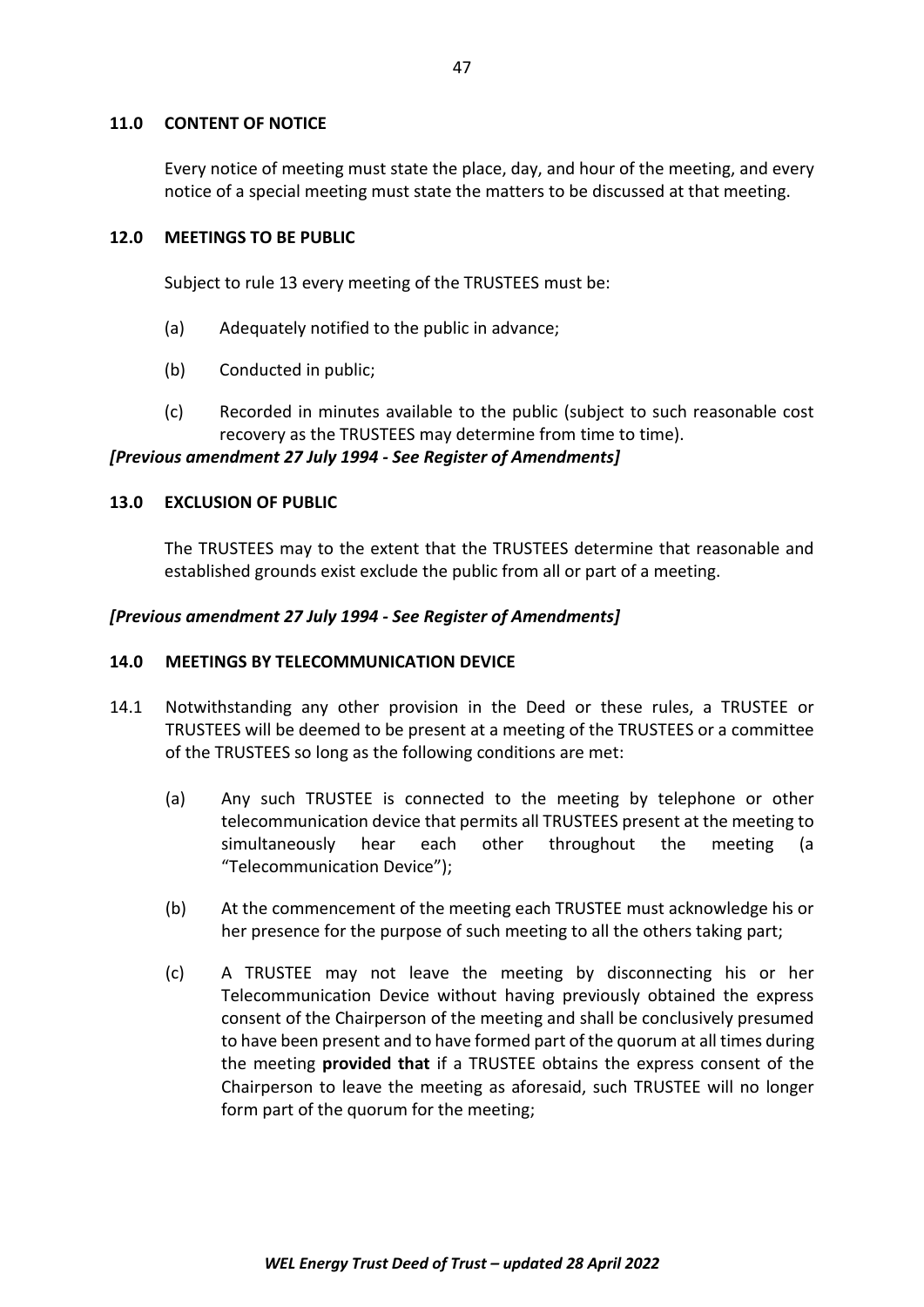- (d) All documentation considered and/or tabled at the meeting must be made available to all participants either prior to or at the commencement of the meeting.
- 14.2 Each TRUSTEE can avail themselves of this facility where extraordinary circumstances apply and with prior approval of the Chair.

#### *[This rule amended 25 March 2020 - See Register of Amendments]*

14.3 Minutes of the proceedings at such meeting by Telecommunication Device shall be sufficient evidence of such proceedings and of the observance of all necessary formalities if certified as correct by the Chairperson of the meeting.

#### *[This rule added 8 December 2009 - See Register of Amendments]*

#### **15.0 CHAIRPERSON AND DEPUTY CHAIRPERSON**

The TRUSTEES must in each year elect one of their number as chairperson and determine the period for which the chairperson is to hold office. The chairperson must take the chair at all meetings of the TRUSTEES and will have a deliberative vote only and no casting vote. The TRUSTEES may elect a deputy chairperson to act in the place of the chairperson either for a specific period or generally during the chairperson's absence or inability to act from time to time and may revoke such appointment.

#### **16.0 QUORUM**

A quorum at meetings of the TRUSTEES will comprise four (4) TRUSTEES.

# *[Previous amendment 28 September 2010 - See Register of Amendments]*

#### **17.0 VALIDITY OF PROCEEDINGS**

All acts done by a meeting of TRUSTEES or of a committee of TRUSTEES or by any person acting as a TRUSTEE will (notwithstanding that it be afterwards discovered that there was some defect in the appointment of any such TRUSTEE or person acting or that they or any of them were for any reason disqualified) be as valid as if that person had been duly appointed and was qualified to be a TRUSTEE.

#### **18.0 RESCISSION OR VARIATION OF RESOLUTIONS**

Any resolution of the TRUSTEES may be rescinded or varied by the TRUSTEES at any ordinary or special meeting in the notice of which the proposed motion is stated.

#### **19.0 ADJOURNMENT**

If a quorum is not present within thirty minutes after the time appointed for any meeting the TRUSTEE or TRUSTEES present may adjourn the meeting. Any meeting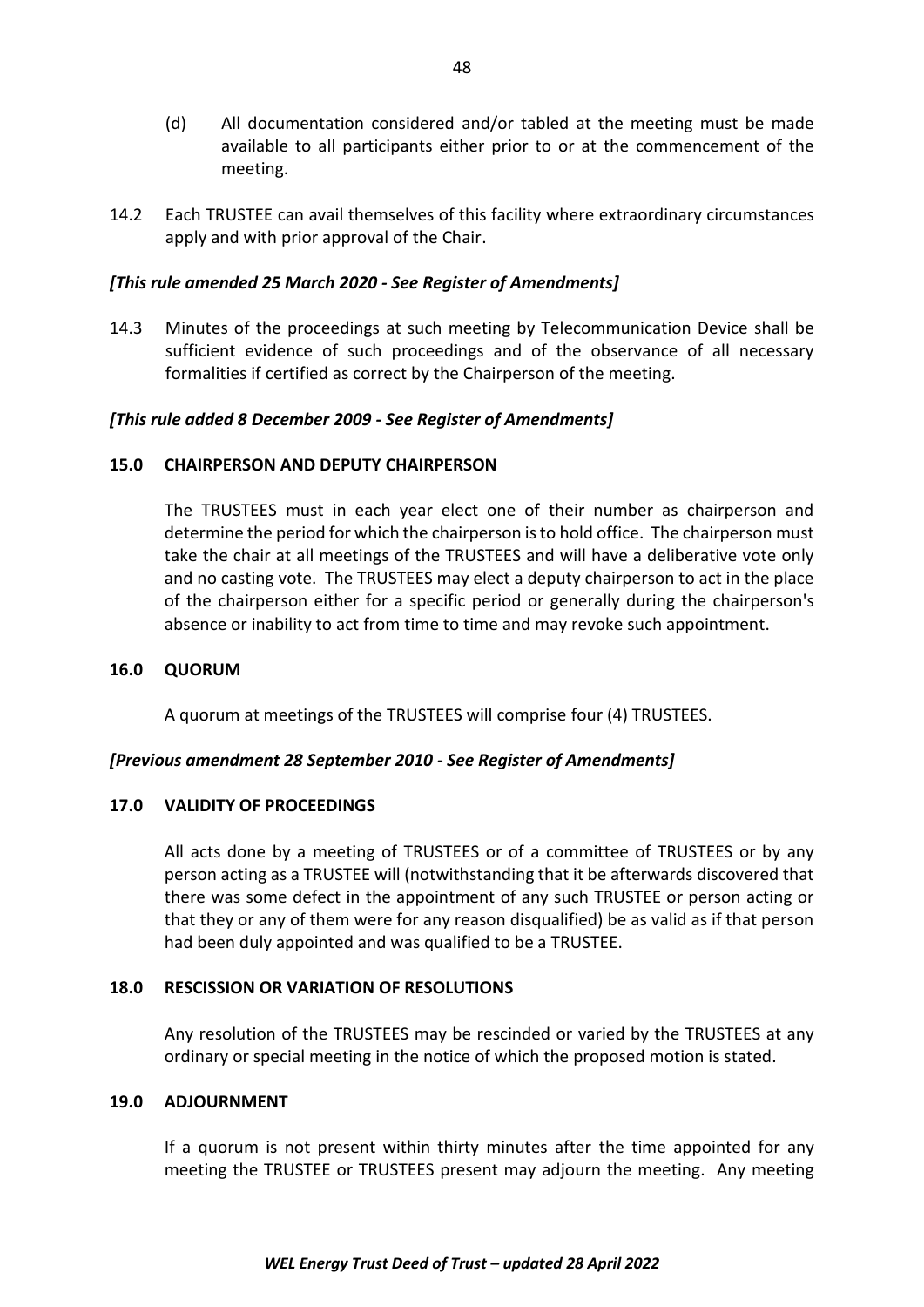may be adjourned by the chairperson upon the adoption of a resolution for its adjournment.

#### **20.0 COMMITTEES**

The TRUSTEES may from time to time appoint any one or more of their members to be a committee for making any inquiry, for supervising or transacting any business of the TRUST, for the investment and management of the TRUST FUND, or for the performance of any duty or function which in the opinion of the TRUSTEES will further the purposes and objects of the TRUST. Subject to these rules and to any directions from time to time given by the TRUSTEES every committee may regulate its own procedure and a quorum, at any meeting of the committee will comprise a majority of its members for the time being.

#### **21.0 MINUTES**

21.1 **Minute Keeping:** Minutes, including all proceedings of the TRUSTEES, must be taken at TRUST meetings, and the confirmed and signed Minutes kept electronically and filed in the TRUST'S records.

# *[This rule amended 27 April 2021 - See Register of Amendments]*

- 21.2 **Evidence of Proceedings:** Any minute if purporting to be signed by the chairperson of the meeting at which the proceedings were held, or by the chairperson of the next succeeding meeting, will be evidence of the proceedings.
- 21.3 **Meetings Deemed to be Regular:** Minutes of the proceedings at every meeting of TRUSTEES will, until the contrary is proved, be evidence that the meeting was duly held and that all proceedings at the meeting were properly recorded.

# **22.0 RESOLUTIONS IN WRITING**

A resolution in writing signed by all the TRUSTEES or by all the members of a committee will be as effective for all purposes as a resolution passed at a meeting of the TRUSTEES or of the committee, as the case may be, properly convened and held. Such resolution may consist of several documents all having the same wording and each signed by one or more of the TRUSTEES or members of the committee, as the case may be.

#### **23.0 BANK ACCOUNTS**

Bank accounts in the name of the TRUST must be opened and kept with a BANK or BANKS to be from time to time selected by the TRUSTEES. All money received on account of the TRUST must be forthwith paid into one or more of the bank accounts unless otherwise expressly ordered by the TRUSTEES. All negotiable instruments and all receipts for money paid to the TRUST will be signed, drawn, accepted, endorsed or otherwise executed in such manner as the TRUSTEES from time to time decide.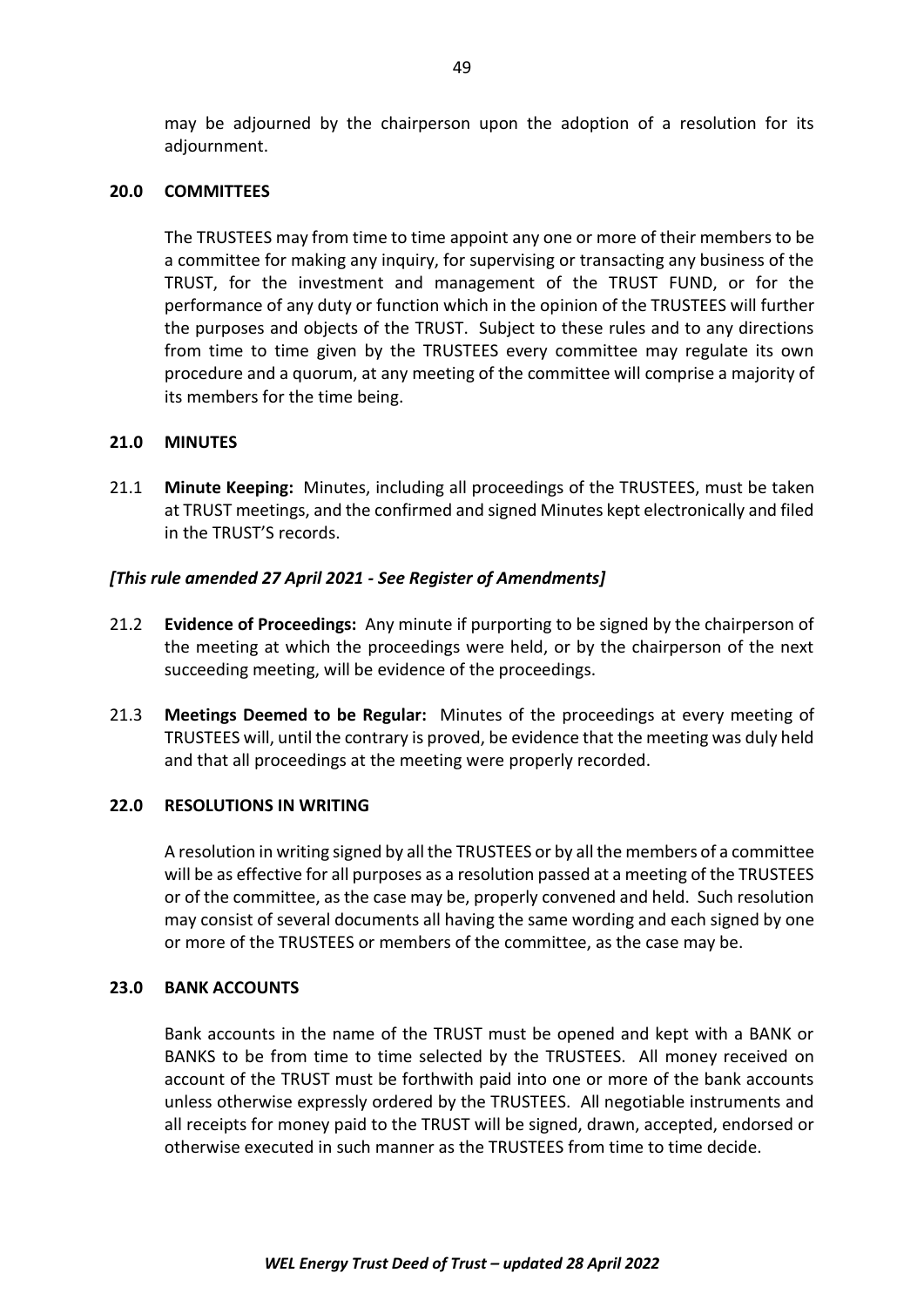#### **24.0 EXECUTION OF DOCUMENTS**

- 24.1 The TRUSTEES must obtain and maintain a common seal.
- 24.2 All documents required to be executed by the TRUSTEES will be deemed to have been validly executed and binding on the TRUST if the documents have been entered into and executed by the authority of the TRUSTEES previously given and have had the common seal affixed in the presence of at least two TRUSTEES and the secretary or any other person, including a TRUSTEE, previously approved by the TRUSTEES for the purpose.

#### **25.0 STANDING ORDERS**

The TRUSTEES may adopt standing orders governing the conduct of meetings.

#### **26.0 GENERAL POWERS**

Subject to the provisions of the deed and of these rules the TRUSTEES will have the power to do all acts and things which they consider proper or advantageous for accomplishing the purposes and objects of the TRUST.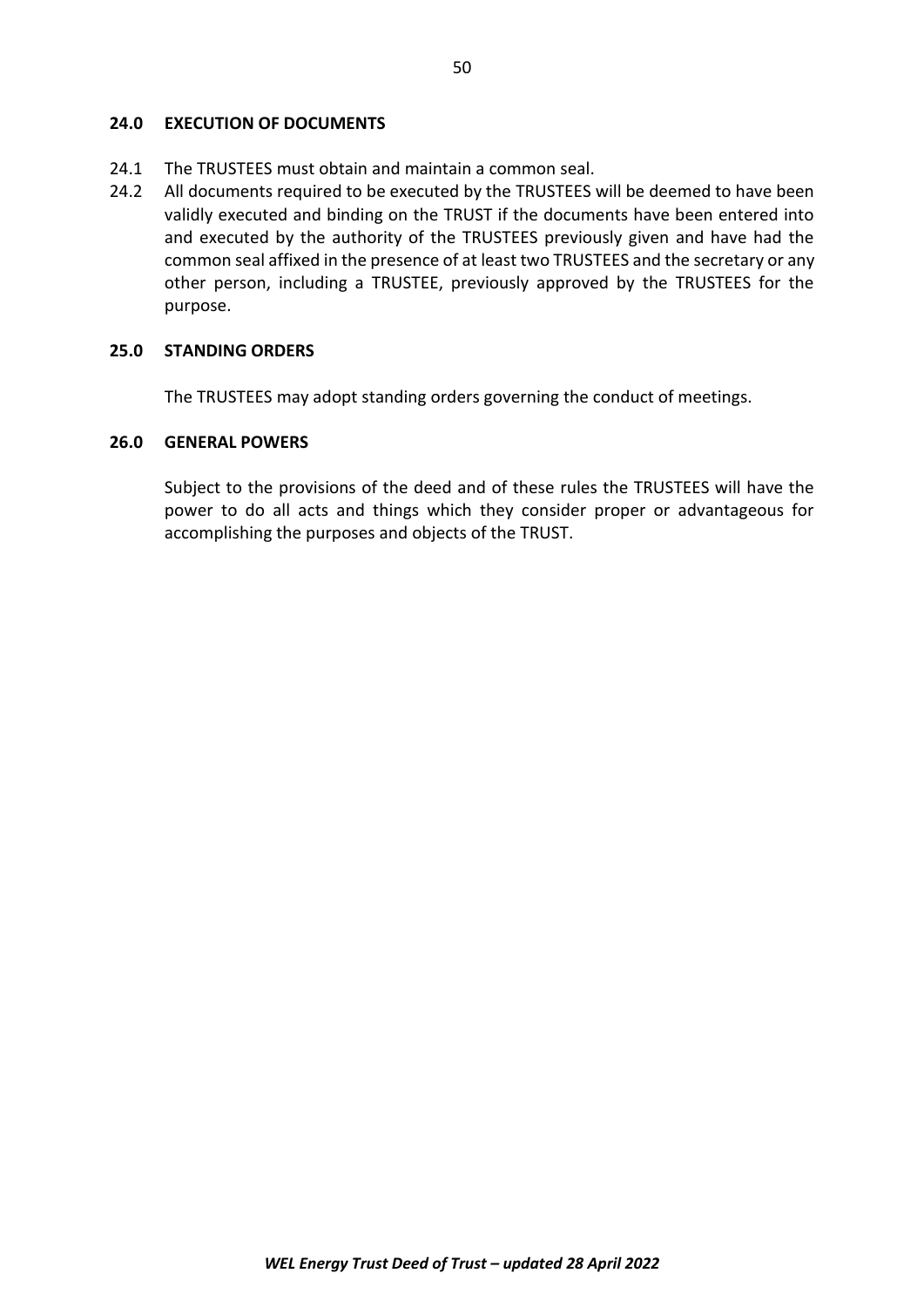# **REGISTER OF AMENDMENTS TO TRUST DEED**

# **28 SEPTEMBER 1993**

# **Insertion of new clause Schedule item 9A**

9A **Extraordinary Meetings:** The TRUSTEES may hold emergency meetings which may be called by not less than four TRUSTEES to deal with matters specified by the requesting TRUSTEES being matters that require a meeting to be held at shorter notice than can be given or arranged under clause 10.0 of this deed.

Notice of the time and place of the emergency meeting and of the matters in respect of which the meeting is being called shall be given by whatever means is reasonable in the circumstances, to every TRUSTEE and to the executive officer at least 24 hours before the time appointed for the meeting.

# **12 JULY 1994**

# **Insertion of new clause 3.1(ca)**

- 3.1 (ca) **CONFIDENTIAL INFORMATION** means information which is by express classification or by its nature confidential to the TRUST and which has not been released into the public domain by reason of:
	- (i) The proper discharge in good faith by the TRUST of duties and obligation created by the TRUST.
	- (ii) The proper discharge in good faith by a TRUSTEE with the express authority or express consent of the TRUST of duties and obligations created by the TRUST.
	- (iii) The order or direction of any lawful or regulatory authority.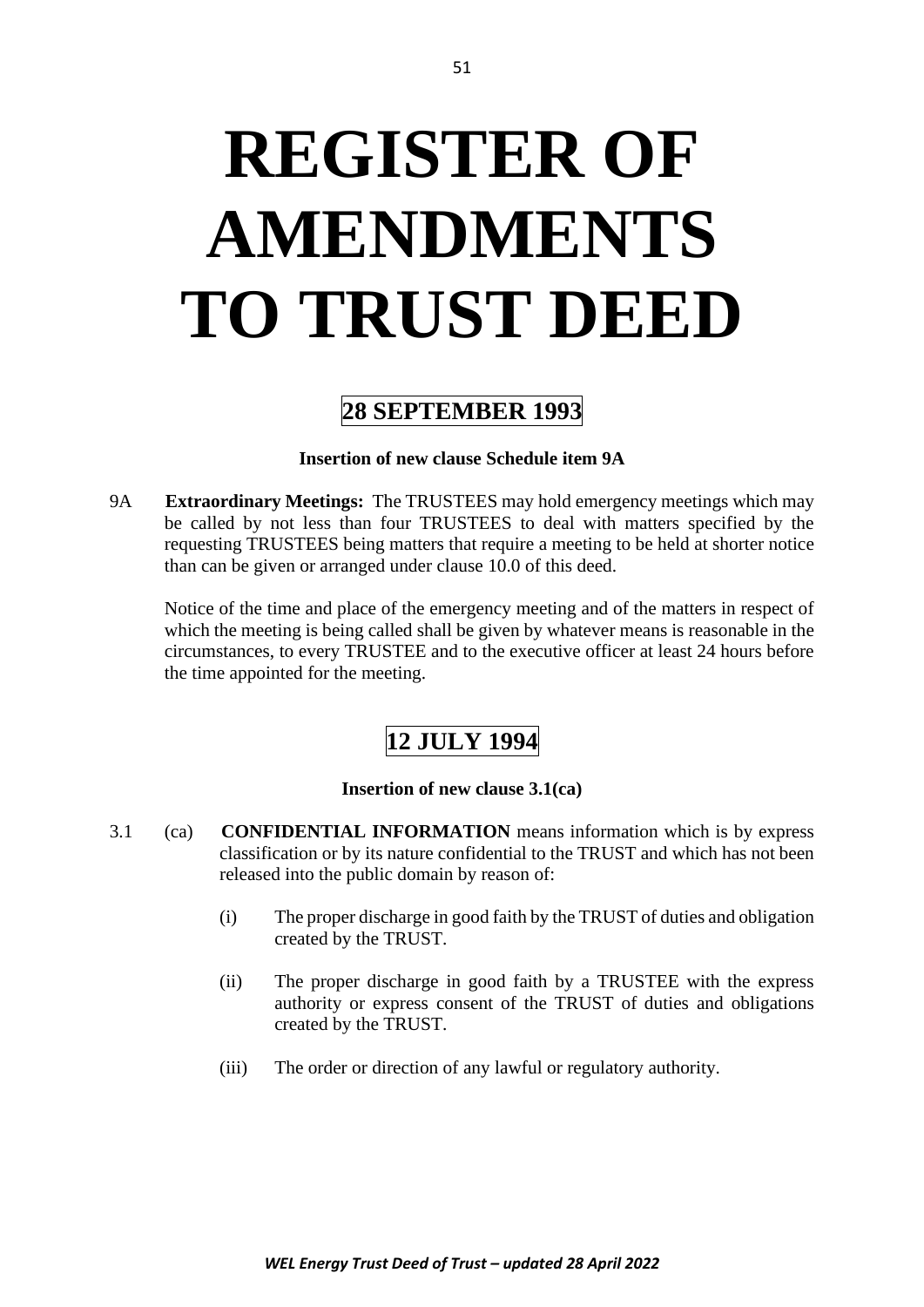#### **Insertion of new clause 3.1(ka)**

#### 3.1 (ka) **PROFESSIONAL ADVISOR means:**

- (i) A person holding a practising certificate under the Law Practitioners Act 1982.
- (ii) A person holding a practising certificate under the New Zealand Society of Accounts Act 1958.
- (iii) A person or organisation (including partnership or company) as may be approved by the TRUST from time to time.

#### **Insertion of new clause 3.1(ya) (i) and (ii)**

3.1 (ya) **TRUSTEESHIP PROTOCOL** means the standard of conduct required of a TRUSTEE in the following areas:

# (i) **Confidentiality:**

- A TRUSTEE must keep confidential and secret CONFIDENTIAL INFORMATION (and its existence) which has been provided to or become available to either the TRUST or a TRUSTEE.
- A TRUSTEE must not make any copies of, or record any extracts from CONFIDENTIAL INFORMATION and must use best endeavours to ensure that to the extent possible by law no other person does so.
- A TRUSTEE must not use CONFIDENTIAL INFORMATION other than for the purpose of the proper discharge in good faith of duties and obligations created by the TRUST with the exception of CONFIDENTIAL INFORMATION provided in confidence to a PROFESSIONAL ADVISOR of the TRUST or to a TRUSTEE for the purposes of the obtaining of advice as to the discharge in good faith of duties and obligations created by the TRUST and with the further expectation of compliance with an order or determination made by any Court or lawful authority.

# (ii) **Conflict of Interest:**

- A TRUSTEE must disclose any material interest whether held directly or indirectly which is or may be in conflict with the interests of the TRUST from time to time.
- A TRUSTEE must not vote on any resolution before the TRUST that is subject to declaration of conflict of interest by that TRUSTEE without the unanimous vote of the other TRUSTEES present and any such vote in breach of this requirement will be void.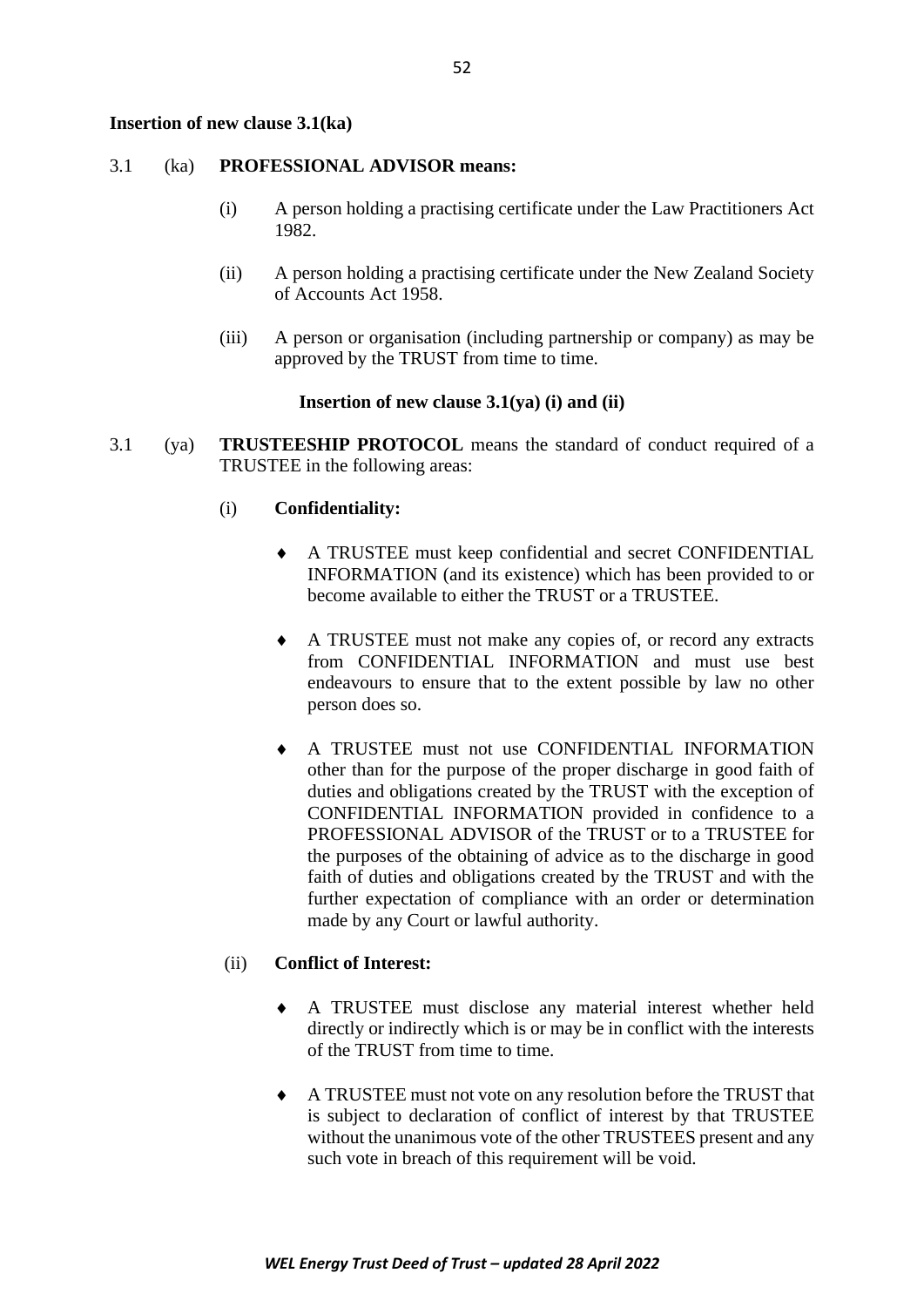- Questions as to materiality of interest will be determined by the procedure set out in clause 20.3.
- The TRUST may by unanimous vote of the other TRUSTEES rule that a TRUSTEE subject to a disclosure of conflict of interest will be excluded from such part of meetings and such information as relate to the subject matter of the conflict of interest where such exclusion is justified on grounds of importance and relevance.
- For the purposes of this clause "conflict of interest" means conflict which at the relevant time remains live and unextinguished.

# **Insertion of new clause 16.22**

#### 16.22 **STANDARDS OF CONDUCT:**

- (a) In addition to the obligations and duties either expressly imposed upon TRUSTEES by this deed or imposed by implication of law, TRUSTEES will comply with TRUSTEESHIP PROTOCOL.
- (b) TRUSTEES acknowledge that a breach of the TRUSTEESHIP PROTOCOL dealing with confidentiality and conflicts of interest may amount to a breach of trust of such a serious nature as to justify an expectation of resignation by the TRUSTEE failing which action by the TRUST for removal from office may be proper.

# **18 JULY 1994**

# **Amendment of clause 16.14**

 $\div$  That existing clause 16.14 be deleted and substituted with the following:

# 16.14 **ANNUAL PLAN**

- (a) To prepare an annual plan to the public concerning its plans in particular for the FINANCIAL YEAR to which the plan relates, and in general for the following FINANCIAL YEAR including the TRUSTEES' intentions in respect of distributions from the TRUST for the FINANCIAL YEAR to which the plan relates.
- (b) The TRUSTEES will issue an annual plan in draft form and invite and consider public submissions on the draft before issuing the annual plan in final form.
- ❖ The **previous** clause of 16.14 was as follows:
- 16.14 **ANNUAL PLAN:** Based on the procedure prescribed by section 223D of the Local Government Act 1974, **prepare** an annual report to the public concerning its plans in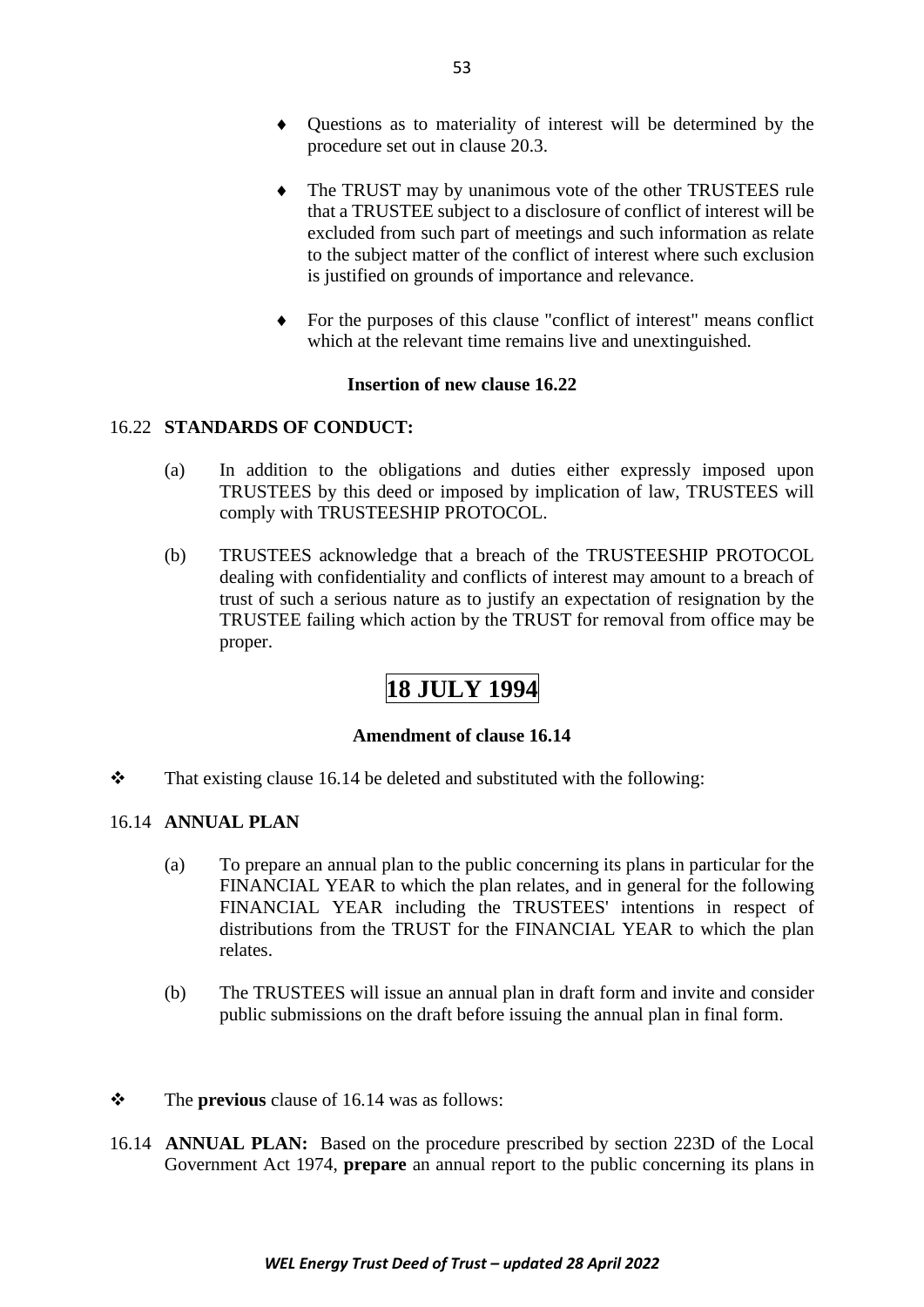particular for the FINANCIAL YEAR to which the report relates, and in general for each of the following two (2) FINANCIAL YEARS including the TRUSTEES' intentions in respect of distributions from the TRUST for the FINANCIAL YEAR to which the report relates. The procedure adopted by the TRUSTEES for the first FINANCIAL YEAR may, at the discretion of the TRUSTEES, be modified to extend the relevant time periods.

# **27 JULY 1994**

# **Amendment of clause 16.11**

- $\mathbf{\hat{F}}$  That existing clause 16.11 be deleted and substituted with the following:
- 16.11 **MEETING PROCEDURE:** Adopt and follow a meeting procedure that complies with the GUIDING PRINCIPLES to the extent of Accountability and Transparency.
- ❖ The **previous** clause of 16.11 was as follows:
- 16.11 **LOCAL GOVERNMENT OFFICIAL INFORMATION AND MEETINGS ACT:** Unless otherwise inconsistent with the provisions of this deed, **comply** with the provisions of the Local Government Official Information and Meetings Act 1987 as if the TRUST were a local authority.

# **Amendment of clause schedule item 12.0**

❖ That existing clause schedule item 12.0 be deleted and substituted with the following:

# **12.0 MEETINGS TO BE PUBLIC**

Subject to rule 13 every meeting of the TRUSTEES must be:

- (a) Adequately notified to the public in advance;
- (b) Conducted in public;
- (c) Recorded in minutes available to the public (subject to such reasonable cost recovery as the TRUSTEES may determine from time to time).
- ❖ The **previous** clause schedule item 12.0 was as follows:

# **12.0 MEETING TO BE PUBLIC**

Subject to rule 13.0 every meeting of the TRUSTEES must be open to the public.

# **Amendment of clause schedule item 13.0**

❖ That existing clause schedule item 13.0 be deleted and substituted with the following:

# **13.0 EXCLUSION OF PUBLIC**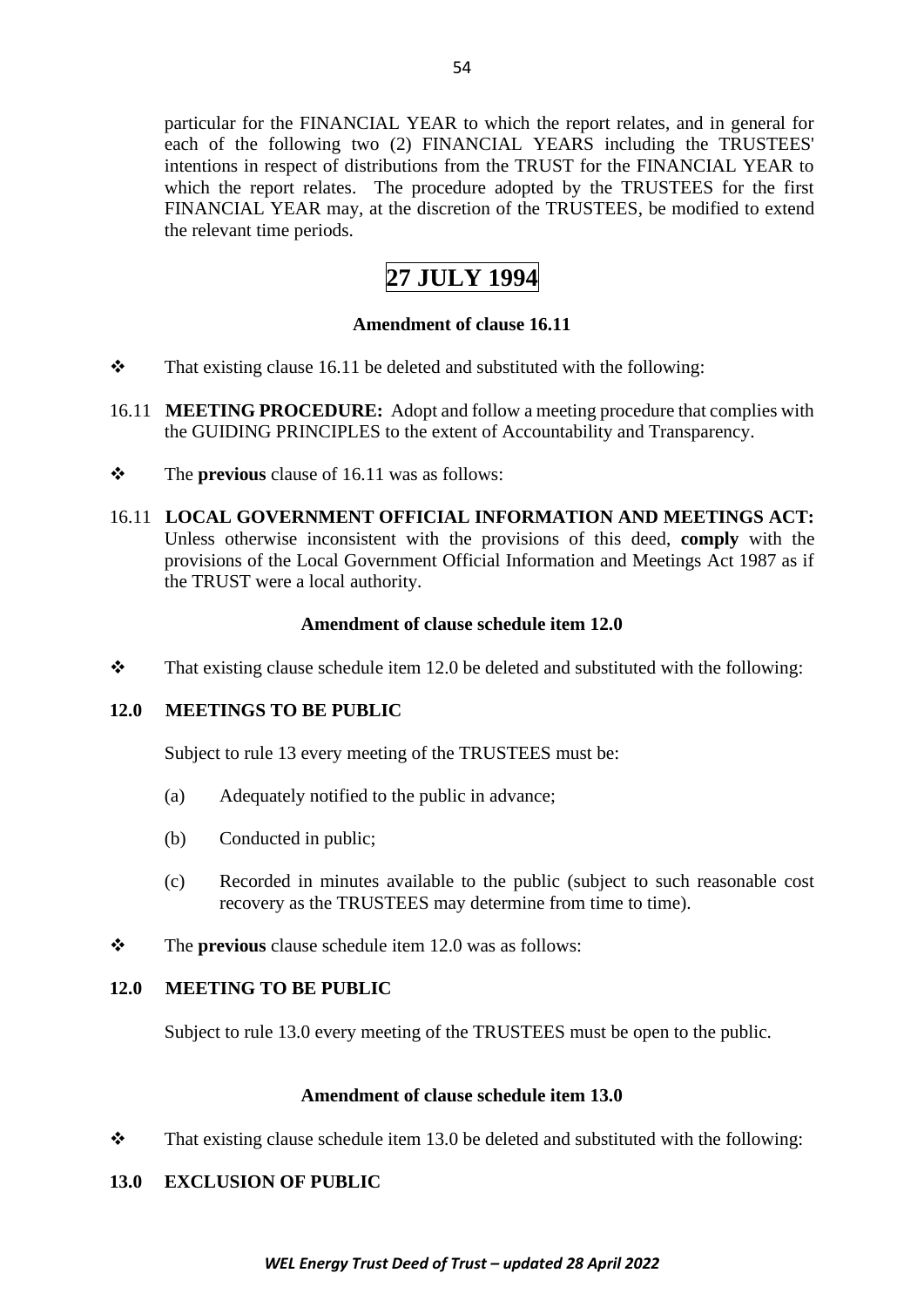The TRUSTEES may to the extent that the TRUSTEES determine that reasonable and established grounds exist exclude public from all or part of a meeting.

❖ The **previous** clause schedule item 13.0 was as follows:

# **13.0 EXCLUSION OF PUBLIC**

The TRUSTEES have the same powers to exclude the public from their meetings as are given to local authorities by section 48 of the Local Government Official Information and Meetings Act 1987.

# **22 FEBRUARY 1995**

#### **Amendment of clause 16.21 (a)**

- $\mathbf{\hat{P}}$  That existing clause 16.21 (a) be deleted and substituted with the following:
- 16.21 (a) Not earlier than three (3) months and no later than two (2) months prior to every election (other than the 1993 and 1995 election), **review** the purposes of the TRUST and report publicly, as if it were an annual performance report, the results of that review.
- ❖ The **previous** clause of 16.21 (a) was as follows:
- 16.21 (a) Not earlier that three (3) months and no later than two (2) months prior to every election (other than the 1993 election), **review** the purposes of the TRUST and report publicly, as if it were an annual performance report, the results of that review.

#### **Amendment of clause 16.20**

- ❖ That existing clause 16.20 be deleted and incorporated into rule 2.10.
- ❖ The **previous** clause of 16.20 was as follows:
- 16.20 **PRE-ELECTION NOTICE TO CANDIDATES:** Prior to every election, **provide** every candidate with the details of their responsibilities and obligations as TRUSTEES and under the Trustee Act 1956.

# **Amendment of rule 2.6**

- ❖ That existing rule 2.6 be deleted and substituted with the following:
- 2.6 **Election Date:** The first election of TRUSTEES must be held before 30 June 1993 and subsequent elections must be held at the time of the triennial general election for the TERRITORIAL AUTHORITY as determined by Section 4 of the Local Elections and Polls Act 1976.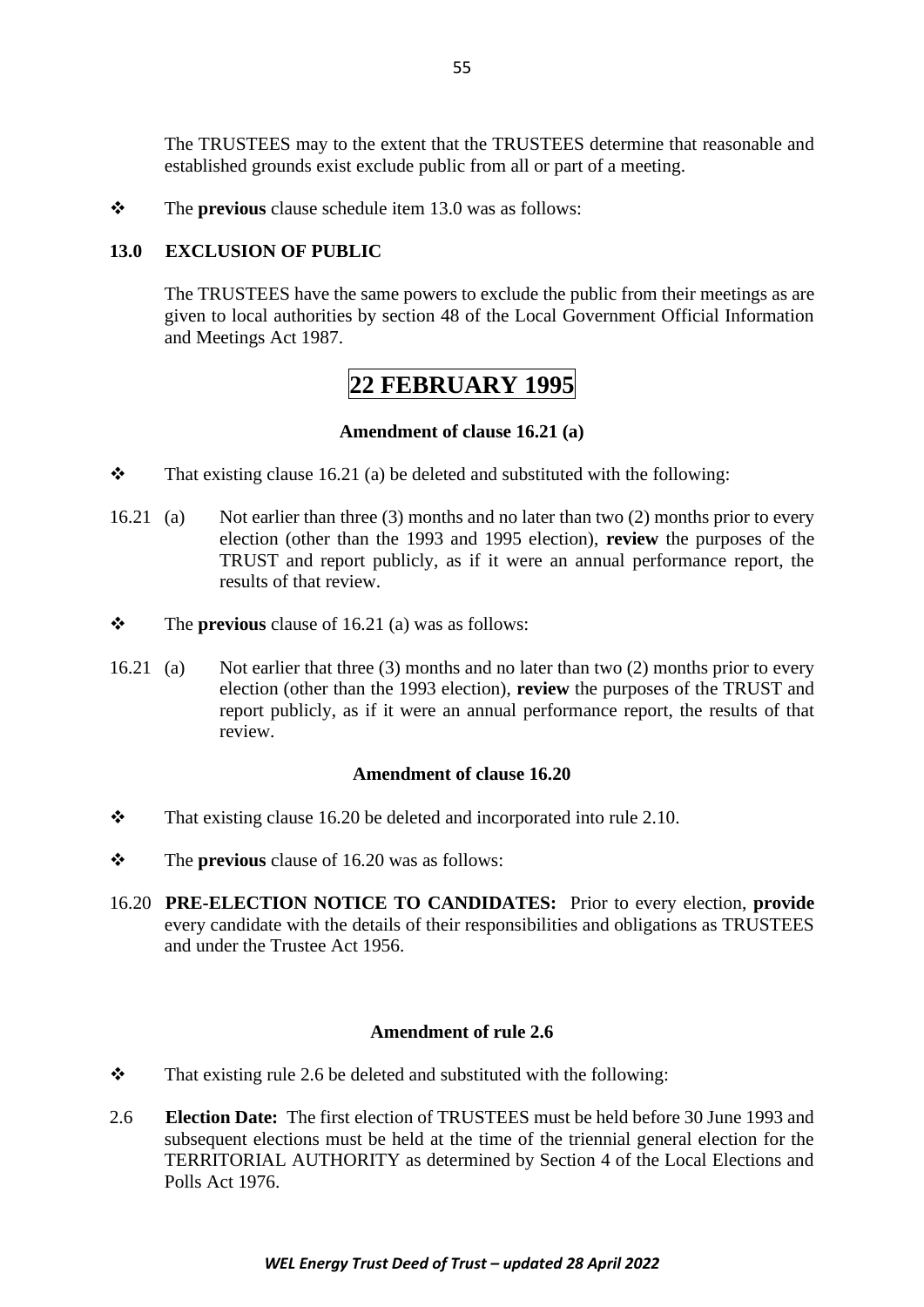**NOTE:** See later amendment to this clause dated 25 October 1995.

- ❖ The **previous** rule of 2.6 was as follows:
- 2.6 **Election Date:** The first election of TRUSTEES must be held before 30 June 1993 and subsequent elections must be held in every subsequent third year not later than 30 June. **Amendment of rule 2.8**
- ❖ That existing rule 2.8 be deleted and substituted with the following:

#### 2.8 **Returning Officer or Supervising Officer:**

A Returning Officer or Supervising Returning Officer for each election must be appointed by the TRUSTEES not less than six (6) months before the election date. A TRUSTEE or a director of the COMPANY may not be a Returning Officer or Supervising Returning Officer.

- ❖ The **previous** rule of 2.8 was as follows:
- 2.8 **Returning Officer:** A Returning Officer for each election must be appointed by the TRUSTEES not less than three (3) months before the election date. A TRUSTEE or a director of the COMPANY may not be a Returning Officer.

#### **Amendment of rule 2.10**

- $\div$  That existing rule 2.10 be made rule 2.10B and the following new 2.10A be inserted:
- 2.10A The Returning Officer or Supervising Returning Officer shall prior to every election **provide** every candidate with the details of their responsibilities and obligations as TRUSTEES and under the Trustee Act 1956.

#### **Amendment of rule 2.12**

❖ That the second sentence of existing rule 2.12 be deleted and substituted with the following:

The Returning Officer or Supervising Returning Officer shall adopt the TERRITORIAL AUTHORITY ROLL and shall be entitled to add or remove the name

and address of any ELECTOR that the Returning Officer or Supervising Returning Officer is satisfied should be included or omitted from the roll.

❖ The **previous** second sentence of rule 2.12 was as follows:

The Returning Officer will be entitled to add names and addresses to the roll if satisfied that the name or address of any ELECTOR has been omitted from the roll.

#### **Amendment of rule 2.13**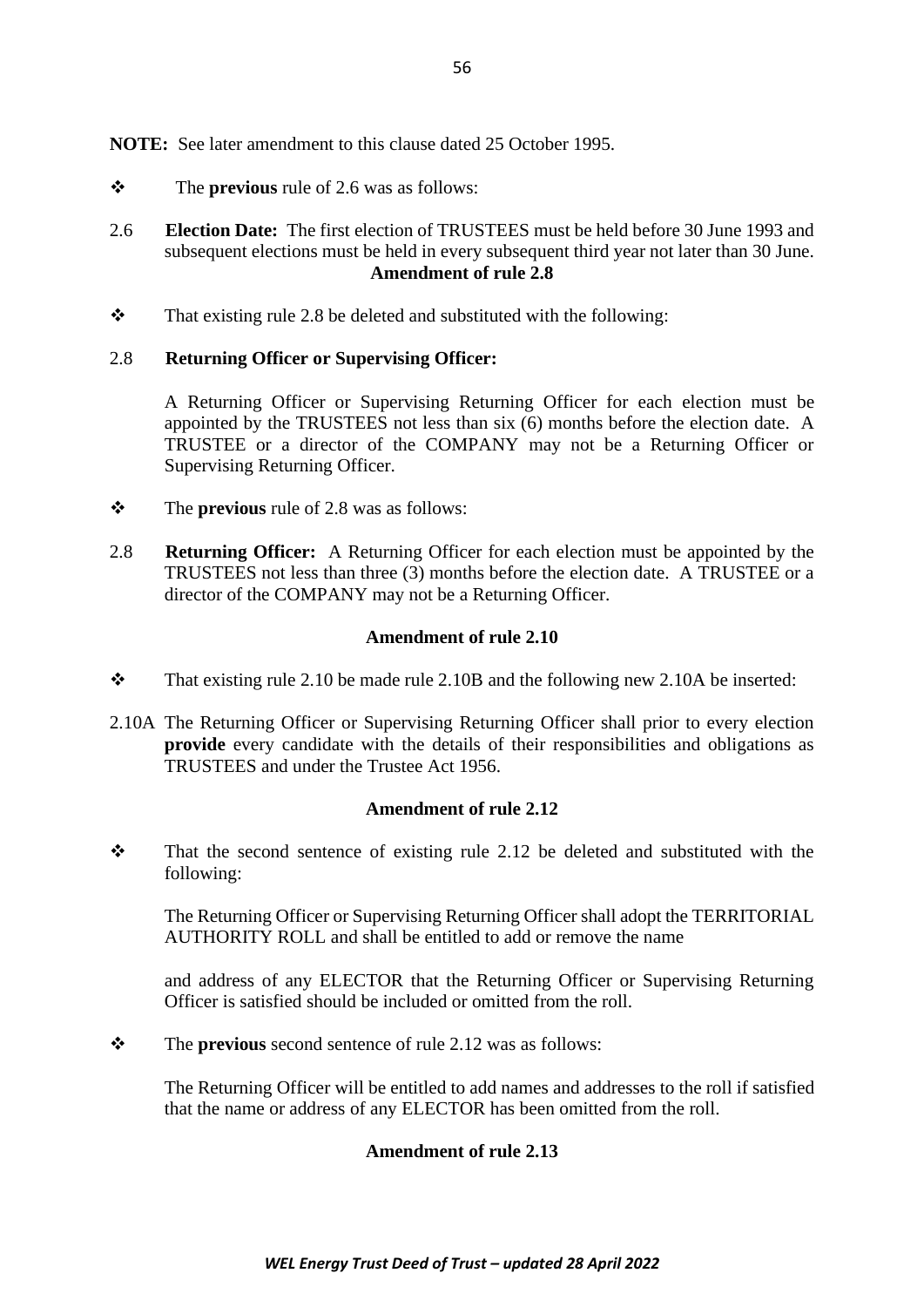❖ That existing rule 2.13 be amended in line 2 to read **"seventy (70) clear days before"** in lieu of the existing phrase "two (2) months".

# **Amendment of rule 2.14(c)**

- $\mathbf{\hat{F}}$  That existing rule 2.14(c) be deleted and substituted with the following:
	- (c) A statement not in excess of such word count as may be set by the TRUST from time to time in support of the candidates nomination.

**NOTE:** See later amendment to this rule dated 12 March 1996.

- ❖ The **previous** rule 2.14(c) was as follows:
	- (c) A statement of the candidate's relationship (if any) with any local authority or with the central government.

# **Amendment of rule 2.16(a)**

❖ That existing rule 2.16(a) be amended in line 1 to read **"forty third (43rd) day"** in lieu of the existing phrase "day one (1) month".

# **Amendment of rule 1.0**

- ❖ That rule 1.0 have added into it the following rule 1.3 with existing rule 1.3 renumbered 1.4 accordingly:
- 1.3 TERRITORIAL AUTHORITY ROLL means the electoral roll prepared by the TERRITORIAL AUTHORITY for the current triennial general election for the TERRITORIAL AUTHORITY.

# **Amendment of rule 2.24**

- ❖ Existing rule 2.24 renumbered (a) with the new sub rule (b) inserted as follows:
	- (b) The Returning Officer or Supervising Returning Officer may make the declaration of result on either a provisional or final basis having regard to these rules and the provisions of the Local Elections and Polls Act 1976.

# **25 OCTOBER 1995**

# **Amendment of rule 2.6**

- ❖ That existing rule 2.6 be deleted and substituted with the following:
- 2.6 **Election Date:** The first election of TRUSTEES must be held before 30 June 1993 and subsequent elections must be held in every subsequent third year not later than 30 June.

**Note:** This change returns this rule to its original wording.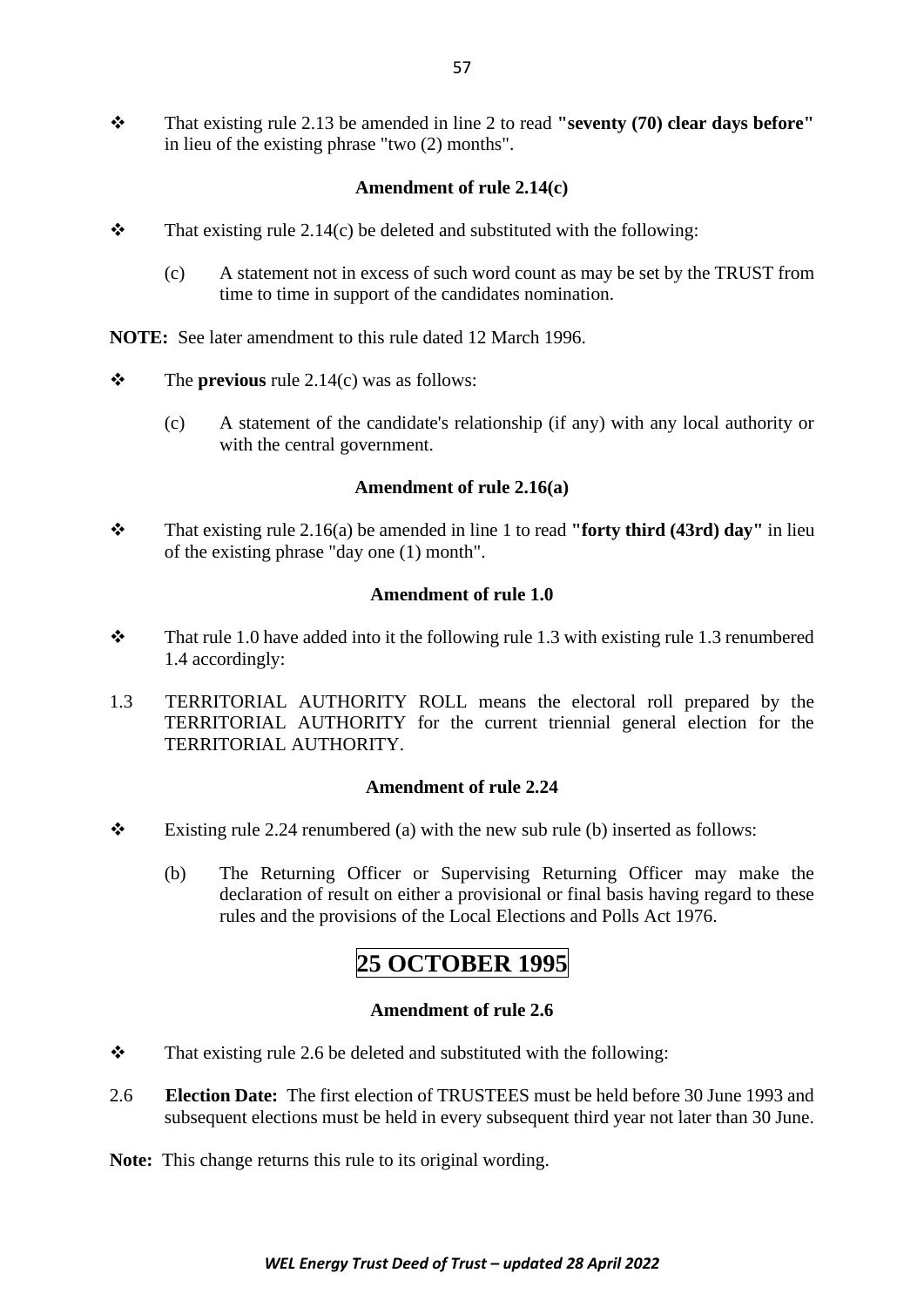- ❖ The **previous** rule 2.6 was as follows:
- 2.6 **Election Date:** The first election of TRUSTEES must be held before 30 June 1993 and subsequent elections must be held at the time of the triennial general election for the TERRITORIAL AUTHORITY as determined by Section 4 of the Local Elections and Polls Act 1976.

# **12 MARCH 1996**

# **Amendment of rule 2.14(c)**

- $\cdot \cdot$  That existing rule 2.14(c) be deleted and substituted with the following:
- 2.14 (c) A statement not in excess of such word count as may be set by the TRUST from time to time in support of the candidates nomination, together with a recent passport sized photograph of the candidate.

**Note:** For the purpose of rule 2.14(c) and the 1996 election, the Trust has set the word count for the statement from candidates at 150 words.

- ❖ The **previous** rule 2.14(c) was as follows:
- 2.14 (c) A statement not in excess of such word count as may be set by the TRUST from time to time in support of the candidates nomination.

# **Amendment of rule 2.19**

 $\div$  That existing rule 2.19 be made rule 2.19A and the following new 2.19B be inserted:

# 2.19B **Candidates Material:**

- (a) The TRUST may in respect of each election authorise the inclusion of a candidate statement and photograph in the envelope containing the matters required by rule 2.19A.
- (b) The Returning Officer or Supervising Returning Officer shall have full control (including but not limited to form and content) over the subject matter of material posted to electors pursuant to this rule and whose decision shall be final and conclusive.

# **Amendment of rule 2.29**

- ❖ That existing rule 2.29 be deleted and substituted with the following:
- 2.29 **Local Elections And Polls Act 1976:** The provisions of the Local Elections and Polls Act 1976 will regulate the election procedure to be adopted by the TRUST of each election subject to the following provisos:
	- (a) The TRUST shall from time to time determine the PUBLIC NOTIFICATION and inspection procedure in lieu of the requirements of Section 7D of the Local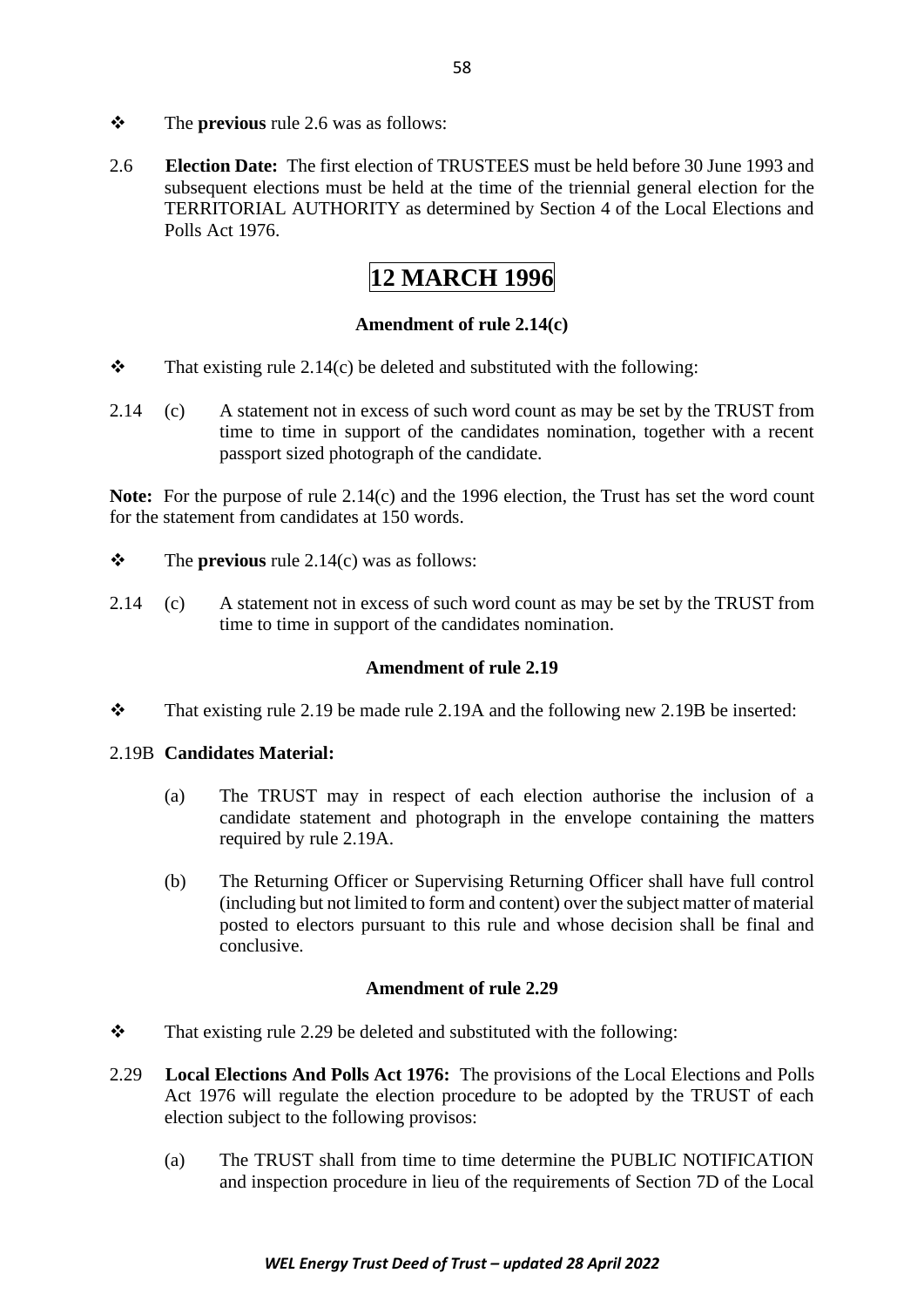Elections and Polls Act 1976 which shall not apply;

- (b) The Local Elections and Polls Act 1976 shall not apply to the extent of inconsistency with this deed or these rules;
- (c) The TRUST may determine from time to time that any provision or provisions of the Local Elections and Polls Act 1976 not otherwise adopted or endorsed by this deed or these rules shall either not apply or shall apply with modified effect where the TRUST is satisfied that such non or modified compliance will not be materially adverse to the integrity of the final election procedure adopted by the TRUST;
- (d) For the purposes of this rule 2.29;
	- (i) Rule 2.10B shall not be treated as having adopted or endorsed any provision or provisions of the Local Elections and Polls Act 1976; and
	- (ii) Rule 2.10B shall be treated as being subsidiary to and not inconsistent with this rule 2.29.
- ❖ The **previous** rule 2.29 was as follows:
- 2.29 **Local Elections and Polls Act 1976:** Where not inconsistent with these rules, the provisions of the Local Elections and Polls Act 1976 will apply as if the TRUST were a local authority including provisions relating to special votes and recounts.

#### **Amendment of rule 2.7**

 $\mathbf{\hat{P}}$  That existing rule 2.7 be deleted and substituted with the following:

#### 2.7 **Rotation of Trustees:**

- (a) At the first election all INITIAL TRUSTEES will retire.
- (b) At the second and subsequent elections all TRUSTEES (including for the avoidance of doubt any TRUSTEE appointed under clause 2.1 to fill a vacancy) will retire.
- (c) In accordance with rule 3 all TRUSTEES retiring may offer themselves for reelection.
- ❖ The **previous** rule 2.7 was as follows:

# 2.7 **Rotation of Trustees:**

- (a) At the first election all INITIAL TRUSTEES will retire.
- (b) At the second election four of the TRUSTEES, determined by lot will retire.
- (c) At the third and subsequent elections the four TRUSTEES who have held office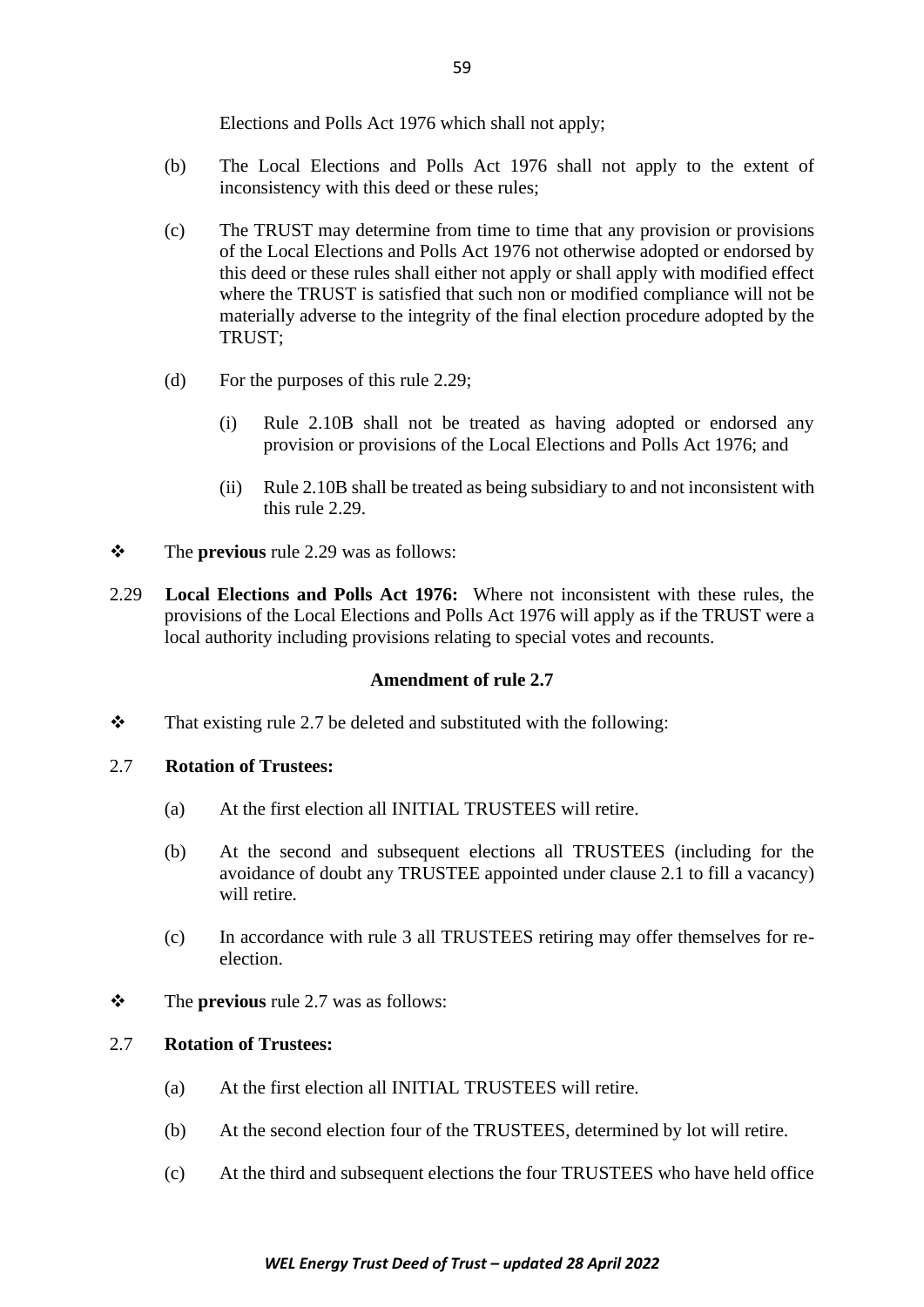for the longest period of time will retire.

- (d) At every election any TRUSTEE appointed under clause 2.1 to fill a vacancy must retire.
- (e) Subject to rule 3 all TRUSTEES retiring may offer themselves for re-election.

#### **Amendment of rule 3.1**

- $\mathbf{\hat{P}}$  That existing rule 3.1 be deleted and substituted with the following:
- 3.1 TRUSTEES (including the INITIAL TRUSTEES) will hold office for a term from the date of their appointment or election until the Declaration of Result of the next election. A TRUSTEE may seek re-election without restriction on the number of subsequent terms (including part terms) that a TRUSTEE may serve.
- ❖ The **previous** rule 3.1 was as follows:
- 3.1 TRUSTEES (including the INITIAL TRUSTEES) will hold office for a term from the date of their appointment or election until the Declaration of Result of the next election. A TRUSTEE may seek re-election for one further term of 3 years so that no TRUSTEE may serve more than 2 consecutive terms including part terms.

#### **Amendment of rule 4.0(a)**

- $\triangle$  That existing rule 4.0(a) be deleted and substituted with the following:
- 4.0 (a) **Expiry of Term:** Has served the term for which the TRUSTEE was elected.
- ❖ The **previous** rule 4.0(a) was as follows:
- 4.0 (a) **Expiry of Term:** Has served for the term or terms permitted by rule 3.

# **26 MARCH 1996**

#### **Amendment of rule 2.19B**

- $\mathbf{\hat{P}}$  That the new rule 2.19B be split as presently worded into sub rule (a) and (b). A new sub rule (c) be added as follows:
- 2.19 (c) It shall be the responsibility of each candidate to provide his or her candidate statement to the TRUST. Subject to sub rule (b) above the Returning Officer or Supervising Returning Officer shall notify a candidate of any proposed alteration to the content of his or her statement with a view to providing the candidate with the opportunity to comment prior to such alteration becoming final.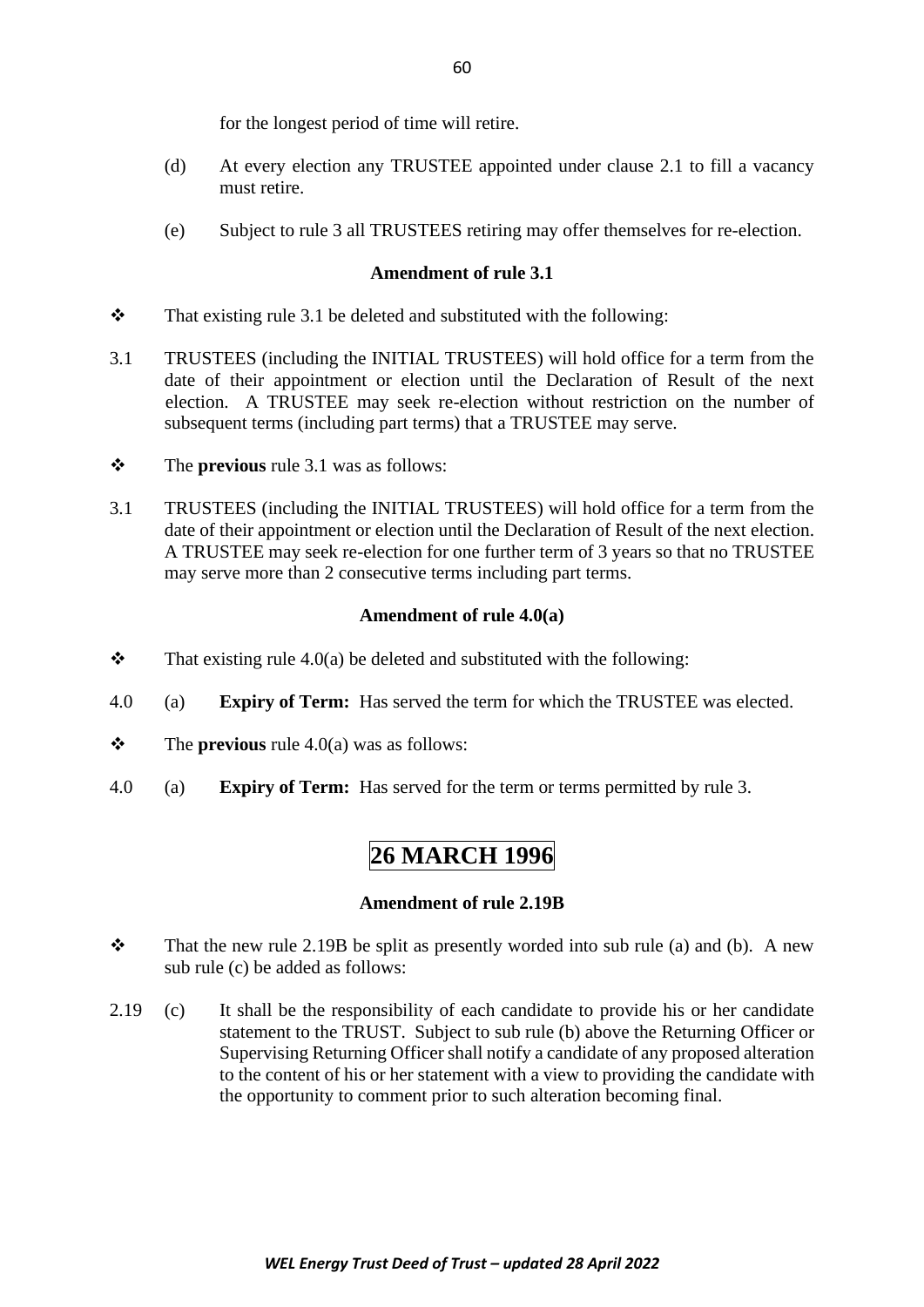# **9 APRIL 1996**

# **Amendment of clause 9.3(c)**

- $\triangle$  That existing clause 9.3(c) be deleted and substituted with the following:
- 9.3 (c) Investment in, or sponsorship of, or grant to, other energy related projects which are consistent with the GUIDING PRINCIPLES and which are projects inappropriate or unable to be funded by the COMPANY.
- ❖ The **previous** clause 9.3(c) was as follows:
- 9.3 (c) Investment in other energy related projects which are consistent with the GUIDING PRINCIPLES and which are projects inappropriate or unable to be funded by the COMPANY.

# **14 MAY 1996**

# **Amendment of rule 1.3**

- $\mathbf{\hat{P}}$  That existing rule 1.3 be deleted and substituted with the following:
- 1.3 TERRITORIAL AUTHORITY ROLL means the electoral roll prepared for the TERRITORIAL AUTHORITY by the Electoral Enrolment Centre modified as necessary by the Returning Officer or Supervising Returning Officer to comply with the boundaries of the TRUST'S DISTRICT.
- ❖ The **previous** rule 1.3 was as follows:
- 1.3 TERRITORIAL AUTHORITY ROLL means the electoral roll prepared by the TERRITORIAL AUTHORITY for the current triennial general election for the TERRITORIAL AUTHORITY.

# **NOTE:** See earlier amendment to this rule dated 22 February 1995. **Amendment of rule 2.2 (k)**

- $\div$  That existing rule 2.2 (k) be deleted.
- ❖ The **previous** rule 2.2 (k) was as follows:
- 2.2 (k) **Seeking More Than Two (2) Consecutive Terms:** A person seeking to serve more than two (2) consecutive terms of office in contravention of rule 3.

# **Amendment of rule 2.14 (a)**

- $\cdot \cdot$  That existing rule 2.14 (a) be deleted and substituted with the following:
- 2.14 (a) The full name and address of the candidate in compliance with section 12 of the Local Elections and Polls Act 1976.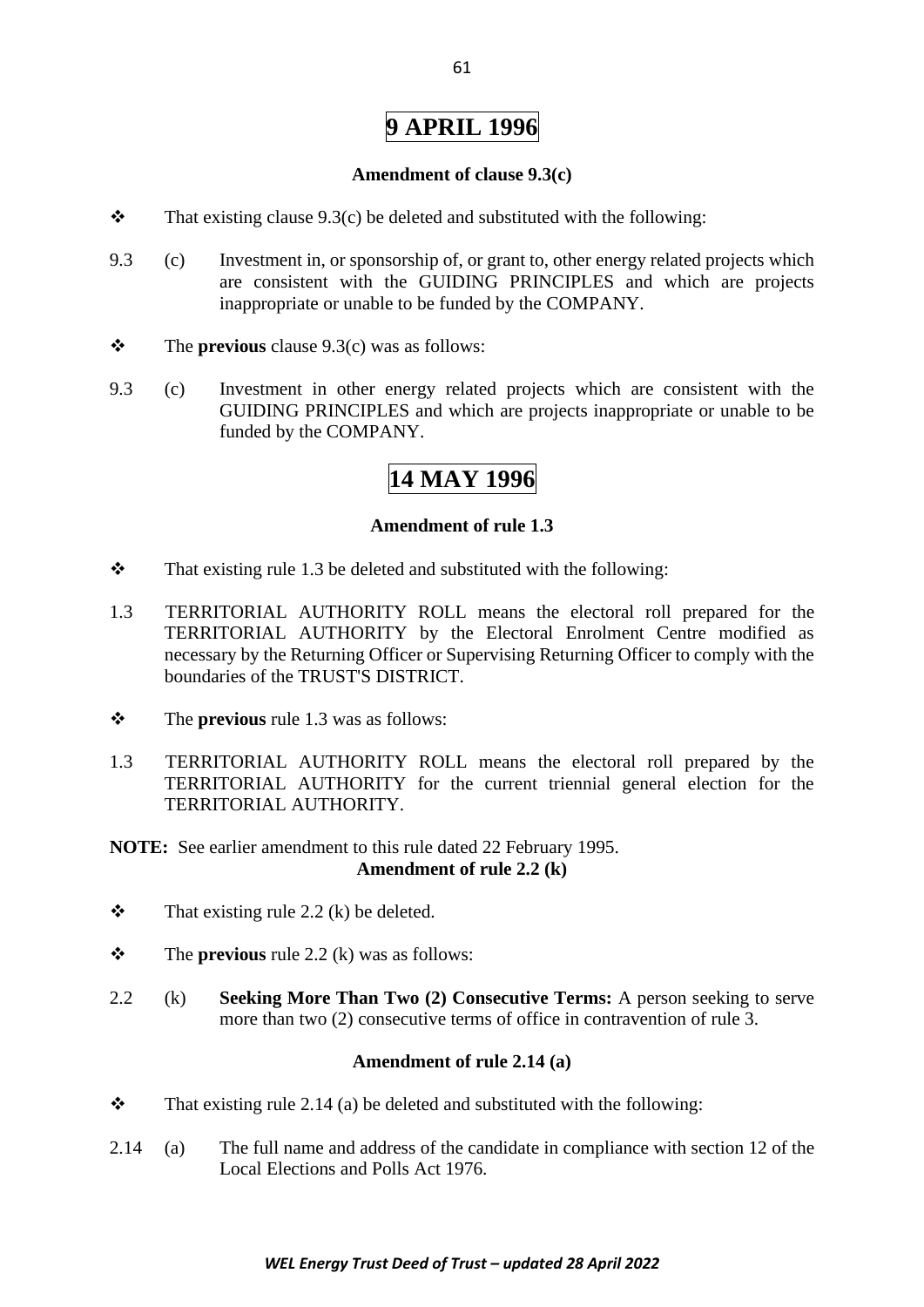- ❖ The **previous** rule 2.14 (a) was as follows:
- 2.14 (a) The full name and address of the candidate in compliance with section 13 of the Local Elections and Polls Act 1976.

#### **Amendment of rule 2.16 (a)**

- $\cdot \cdot$  That rule 2.16 (a) be deleted and substituted with the following:
- 2.16 (a) Nominations will close at noon on the forty third (43rd) day before the Election Date ("Closure of Nominations"). The Returning Officer will give PUBLIC NOTIFICATION of all valid nominations.
- ❖ The **previous** rule 2.16 (a) was as follows:
- 2.16 (a) Nominations will close at noon on the forty third (43rd) day before the Election Date ("Closure of Nominations"). The Returning Officer will give PUBLIC NOTIFICATION of all valid nominations and any statements made under rule  $2.14(c)$ .

# **1 SEPTEMBER 1998**

# **Amendment of clause 13.0**

- ❖ That the following be added at the end of clause 13.0:
- 13.12 **FORMATION OF SUBSIDIARY:** To incorporate and hold shares in a company.
- 13.13 **CHARGE ASSETS INCLUDING SHARES:** To grant a mortgage, charge or other security interest in favour of any third party over any of the assets of the TRUST FUND including without limitation any SHARES held by the TRUST.
- 13.14 **GUARANTEES AND INDEMNITIES:** To give credit to and/or guarantee the payment of money, the performance of covenants, obligations and engagements of, or become surety for or financially assist, any company, estate, trust or person whatsoever and to authorise any company in which they hold shares to enter into guarantees or any other arrangement whatever which they deem to be in the best interests of the TRUST FUND or any beneficiary **AND** in support of any such guarantee to give security over the TRUST FUND or over any real or personal property comprised therein.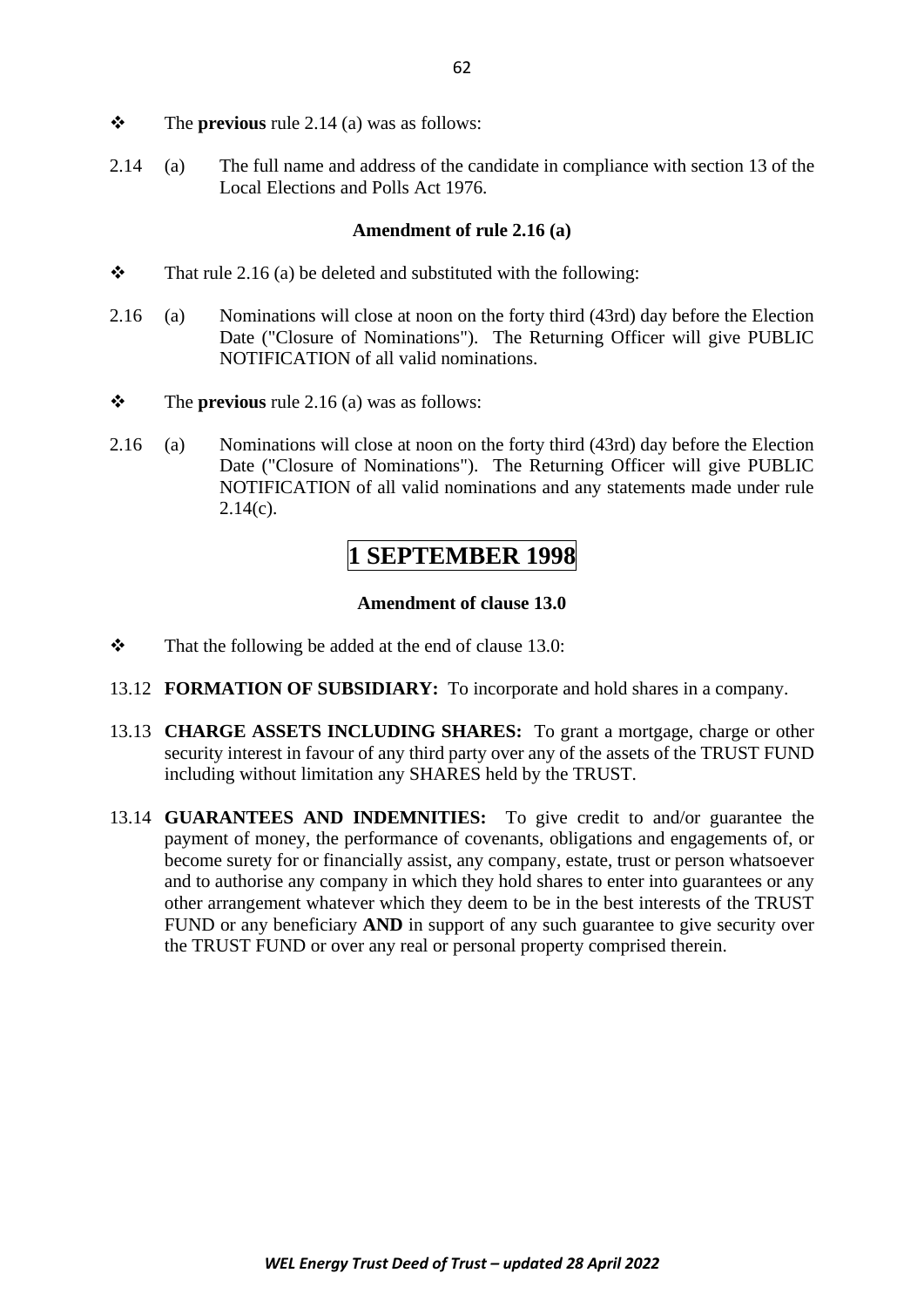# **25 NOVEMBER 1998**

# **Amendment of clause 16.21(a)**

- $\triangle$  That the existing clause 16.21(a) be deleted and substituted with the following:
- 16.21 (a) Not earlier than nine (9) months and not later than three (3) months prior to every election, **review** the purposes of the TRUST and report publicly, as if it were an annual performance report, the results of the **review**.
- ❖ The **previous** clause 16.21(a) was as follows:
- 16.21 (a) Not earlier than three (3) months and no later than two (2) months prior to every election (other than the 1993 and 1995 election), **review** the purposes of the TRUST and report publicly, as if it were an annual performance report, the results of that review.

# **9 MARCH 1999**

# **Amendment of rule 2.10A**

- ❖ Delete the words "with the details of" and replace with the words "with a guideline summary of" so that the clause will read:
- 2.10A The Returning Officer or Supervising Officer shall prior to every election **provide** every candidate with a guideline summary of their responsibilities and obligations as TRUSTEES and under the Trustee Act 1956.
- ❖ The **previous** rule 2.10A was as follows:
- 2.10A The Returning Officer or Supervising Returning Officer shall prior to every election **provide** every candidate with the details of their responsibilities and obligations as TRUSTEES and under the Trustee Act 1956.

# **Amendment of rule 2.12**

❖ Alter the date on which the roll of electors is established (closes) from 45 days before the election date to 43 days before.

# **Amendment of rule 2.18(b)**

- ❖ Delete all the words after "Voters must vote for not more than eight (8) candidates".
- ❖ The **previous** rule 2.18(b) was as follows:
- 2.18 (b) Voters must vote for not more than eight (8) candidates in the case of the first election and for not more than the number of vacancies in the case of other elections.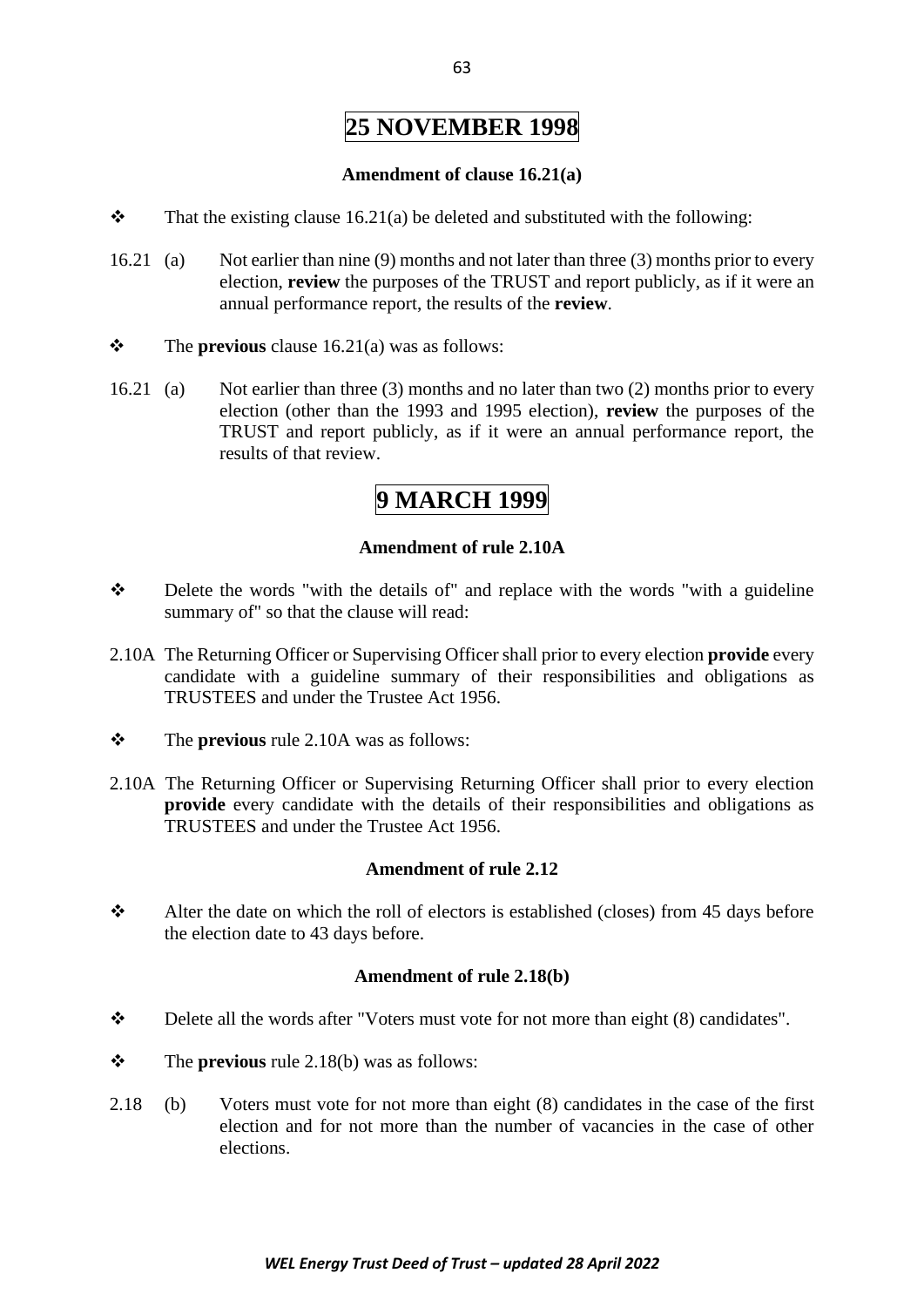# **24 MARCH 1999**

# **Amendment of clause 3.1(h)**

- $\triangle$  That the existing clause 3.1(h) be deleted and substituted with the following:
- 3.1 (h) **DISTRICT** means the geographical area that comprised the former supply districts of the Hamilton City Council and the Central Waikato Electric Power Board.
- ❖ The **previous** clause 3.1(h) was as follows:
- 3.1 (h) **DISTRICT** means the combined supply districts of the Hamilton City Council and Central Waikato Electric Power Board.

# **Amendment of clause 3.1(ka)(ii)**

- $\triangle$  That the existing clause 3.1(ka)(ii) be deleted and substituted with the following:
- 3.1 (ka)(ii)A person holding a certificate of public practice under the Institute of Chartered Accountants of NZ Act 1996.
- ❖ The **previous** clause 3.1(ka)(ii) was as follows:
- 3.1 (ka)(ii)A person holding a practising certificate under the New Zealand Society of Accountants Act 1958.

# **Amendment of clause 3.1(t)**

- $\cdot \cdot$  That the existing clause 3.1(t) be deleted and substituted with the following:
- 3.1 (t) **STATEMENT OF CORPORATE INTENT** means a statement of direction and conduct (if any) that the DIRECTORS are required to comply with from time to time.
- ❖ The **previous** clause 3.1(t) was as follows:
- 3.1 (t) **STATEMENT OF CORPORATE INTENT** means a statement required to be prepared by an energy company in accordance with section 39 of the ACT.

# **21 APRIL 1999**

# **Amendment of rule 2.2(h)**

- ❖ **Delete** present Rule 2.02(h) (as to ineligibility to be a Trustee) and substitute the following:
- 2.2 (h) **Director or Employee of Company or any other Electricity Distribution or Supply Company:** A person who currently holds office as a DIRECTOR of, or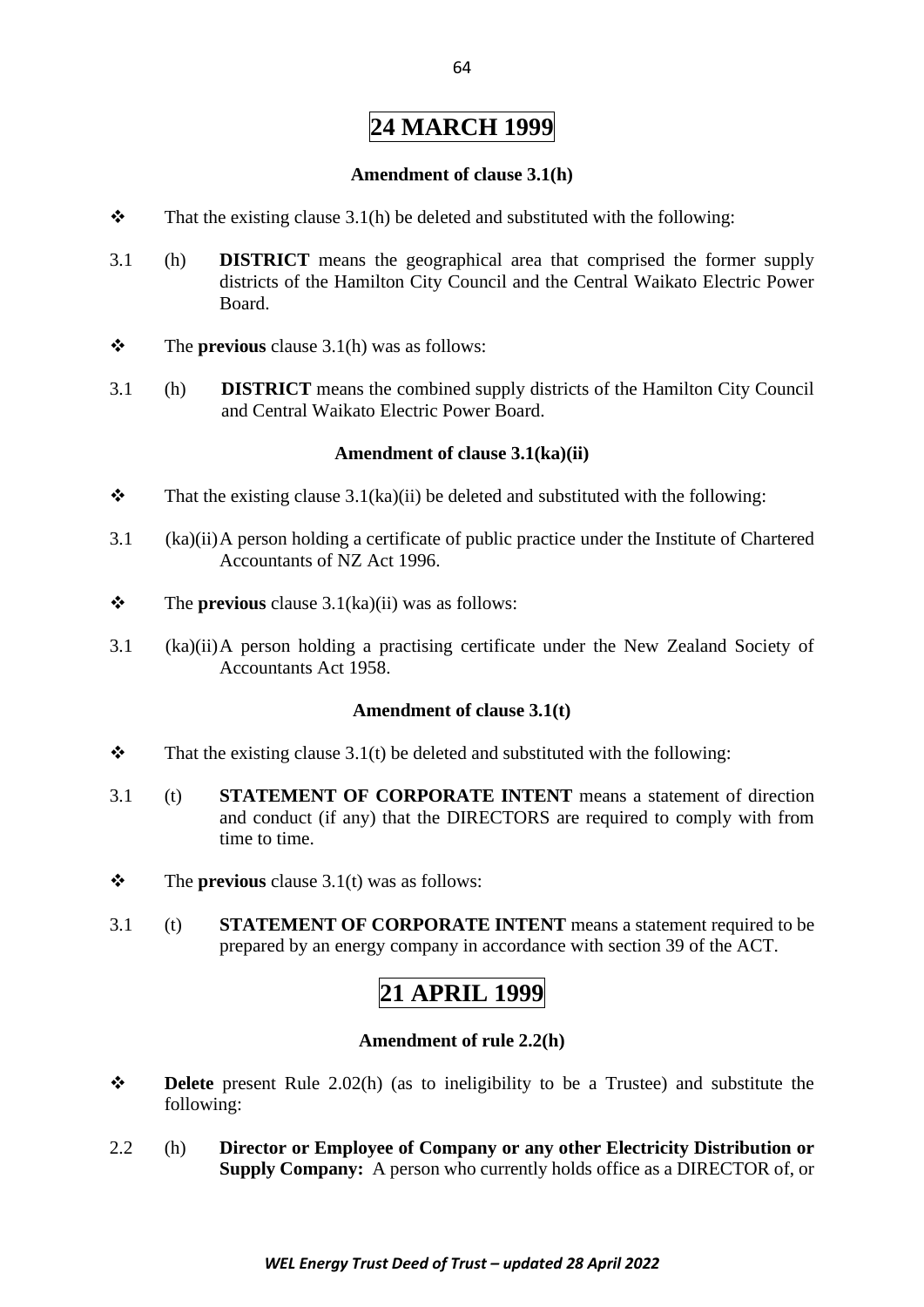is employed by, the COMPANY or any other electricity distribution or supply company.

- ❖ The **previous** rule 2.2(h) was as follows:
- 2.2 (h) **Director or Employee of Company or UtiliCorp:** A person who currently holds office as a DIRECTOR of, or is employed by, the COMPANY or UtiliCorp United Inc or any subsidiary company.

#### **Amendment of rule 2.2(d)**

- ❖ **Delete** present rule 2.2(d) (as to ineligibility to be a Trustee) and substitute the following:
- 2.2 (d) A person to whom an order made under sections 382, 383 or 385 of the Companies Act 1993 applies.
- ❖ The **previous** rule 2.2(d) was as follows:
- 2.2 (d) **Prohibition Order:** A person to whom an order made under section 189 of the Companies Act 1955 applies.

#### **Amendment of clause 3.1(e)**

- ❖ **Delete** present clause 3.1(e) and substitute the following:
- 3.1 (e) CUSTOMER means a PERSON who at any appropriate time and date designated by the TRUSTEES is determined by the TRUSTEES to be connected to the electricity lines network of the COMPANY within the DISTRICT. Where two or more PERSONS jointly have a connection with the COMPANY, those PERSONS will be deemed to be one CUSTOMER.
- ❖ The **previous** clause 3.1(e) was as follows:
- 3.1 (e) **CUSTOMER** means a PERSON who at any appropriate time and date designated by the TRUSTEES is liable (whether alone or jointly with any other PERSON) under the terms of a contract for the supply, by the COMPANY, of electricity or line services to that PERSON. Where two or more PERSONS

jointly have a contract with the COMPANY, those PERSONS will be deemed to be one CUSTOMER.

# **9 APRIL 2002**

# **Amendment of rule 3.1(e)**

- $\triangle$  That the existing clause 3.1(e) be deleted and substituted with the following:
- 3.1 (e) **CUSTOMER** means a PERSON who from time to time is determined by the TRUSTEES to be connected to the electricity lines network of the COMPANY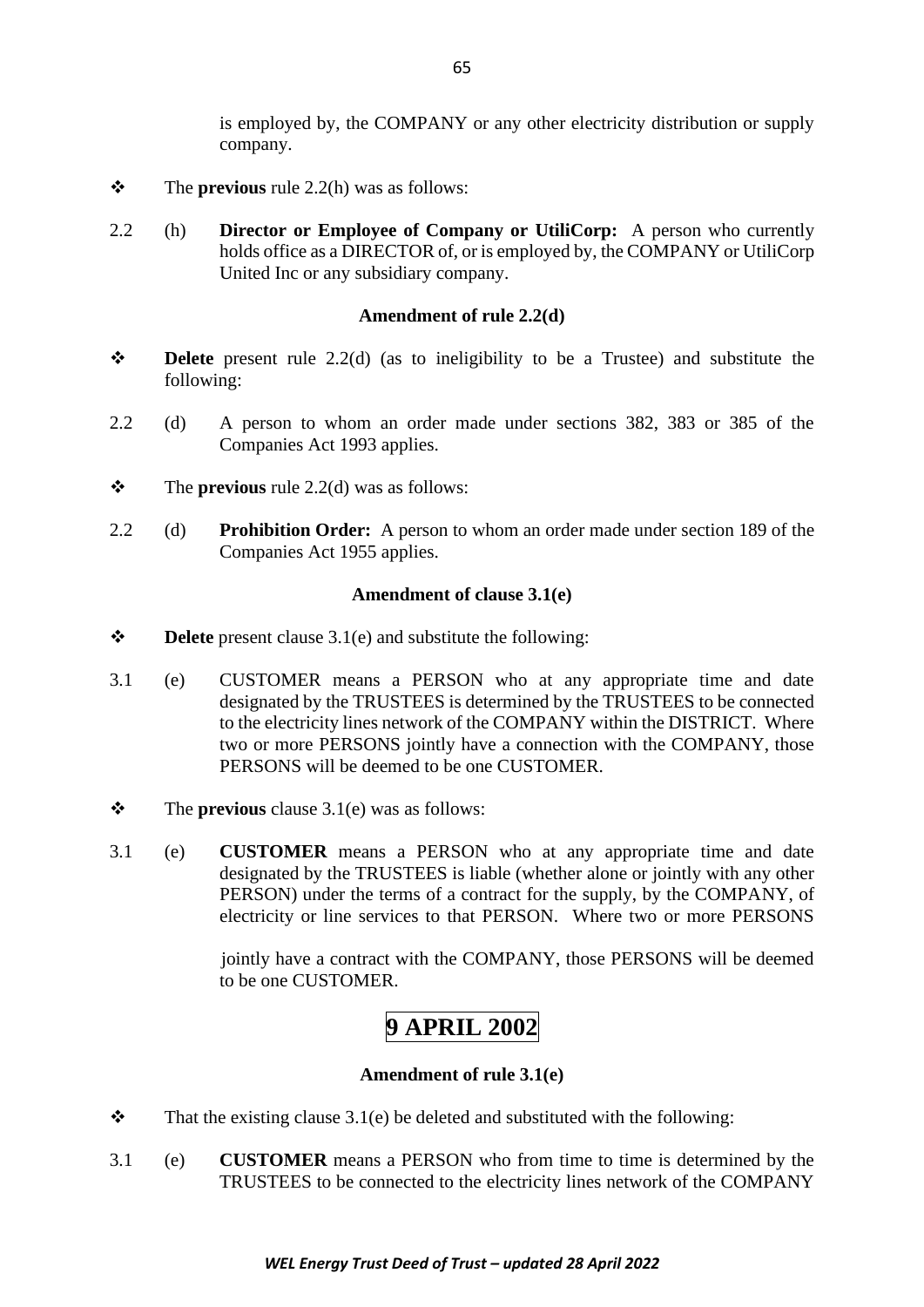within the DISTRICT. Where two or more PERSONS jointly have a connection with the COMPANY, those PERSONS will be deemed to be one CUSTOMER.

- ❖ The **previous** clause 3.1(e) was as follows:
- 3.1 (e) **CUSTOMER** means a PERSON who at any appropriate time and date designated by the TRUSTEES is liable (whether alone or jointly with any other PERSON) under the terms of a contract for the supply, by the COMPANY, of electricity or line services to that PERSON. Where two or more PERSONS jointly have a contract with the COMPANY, those PERSONS will be deemed to be one CUSTOMER.

# **18 APRIL 2002**

#### **Amendment of rule 3.1(l)**

- ❖ **Delete** present clause 3.1(l) and substitute the following:
	- (l) **PUBLIC CONSULTATIVE PROCEDURE** has the meaning prescribed by and means the procedure set out in this section.
	- A Definitions: The following definitions only apply in the interpretation of this section:
	- A1 **CAPITAL BENEFICIARY CONSULTATION** means the following procedure:
		- A1.1 In respect of each PROPOSED ACTION the TRUST will prepare and deliver to each TERRITORIAL AUTHORITY:
			- (a) a CAPITAL BENEFICIARY TIMETABLE; and
			- (b) an INFORMATION MEMORANDUM; and
			- (c) the PROPOSED ACTION.
		- A1.2 Consultation by the TRUST with each TERRITORIAL AUTHORITY in respect of the PROPOSED ACTION will be in the context of the INFORMATION MEMORANDUM and in accordance with the CAPITAL BENEFICIARY TIMETABLE.
		- A1.3 In addition to the process in A1.2 the TRUST in its absolute discretion may seek such views in any other form from a TERRITORIAL AUTHORITY and from any PERSON who is not a TERRITORIAL AUTHORITY.
	- A2 **CAPITAL BENEFICIARY TIMETABLE** means a consultation timetable and procedure which the TRUST determines in its absolute discretion will provide each TERRITORIAL AUTHORITY with a reasonable time period in which to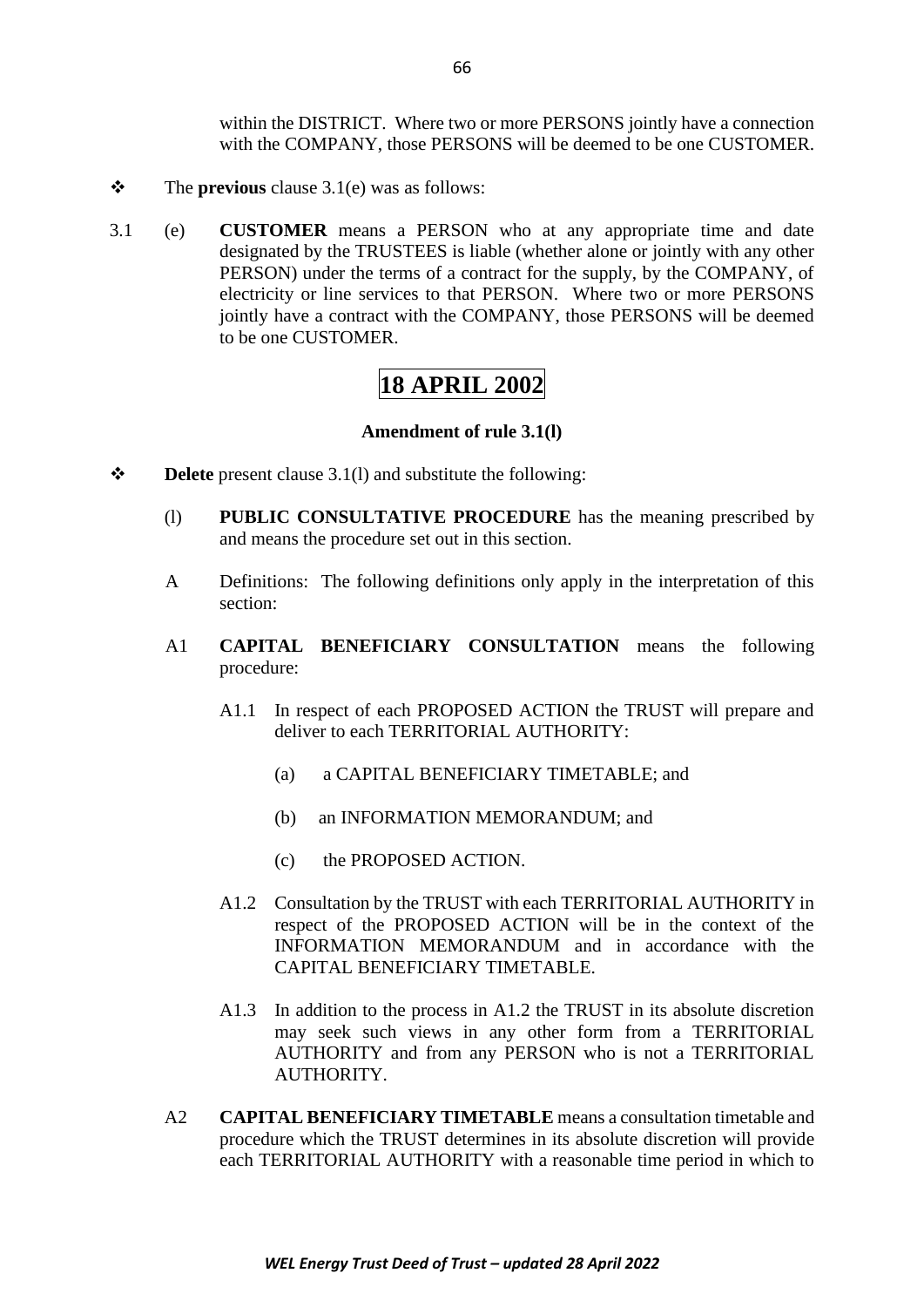consider the INFORMATION MEMORANDUM and PROPOSED ACTION and respond to the TRUST with its views.

- A3 **ELECTOR(S)** means either an "ELECTOR" as defined in rule 1.1 of the Schedule or a "CUSTOMER" as defined in clause 3.1(e).
- A4 **ELECTOR CONSULTATION** means the following procedure:
	- A4.1 In respect of each PROPOSED ACTION the TRUST will prepare and deliver to each ELECTOR:
		- (a) an ELECTOR TIMETABLE; and
		- (b) an INFORMATION MEMORANDUM; and
		- (c) the PROPOSED ACTION.
	- A4.2 Consultation by the TRUST with ELECTORS in respect of the PROPOSED ACTION will be in the context of the INFORMATION MEMORANDUM and in accordance with the ELECTOR TIMETABLE.
	- A4.3 In addition to the process in A4.2 the TRUST in its absolute discretion may seek such views in any other form from ELECTORS and from any PERSON who is not an ELECTOR.
	- A4.4 The failure of the TRUST to deliver material pursuant to clause A4.1 to any particular ELECTOR or to receive back from or consider the response from any particular ELECTOR will not invalidate the process in this clause A4.
- A5 **ELECTOR TIMETABLE** means a consultation timetable and procedure involving both:
	- A5.1 PUBLIC CONSULTATION; and
	- A5.2 POLL PROCEDURE,

which the TRUST determines in its absolute discretion will provide ELECTORS with a reasonable time period in which to consider the INFORMATION MEMORANDUM and PROPOSED ACTION and respond to the TRUST with their views.

A6 **INFORMATION MEMORANDUM** means an information memorandum prepared in the absolute discretion of the TRUST having due regard to issues of confidentiality and commercial sensitivity and setting out the general background to the Proposed Action and detailing the Proposed Action in summary form.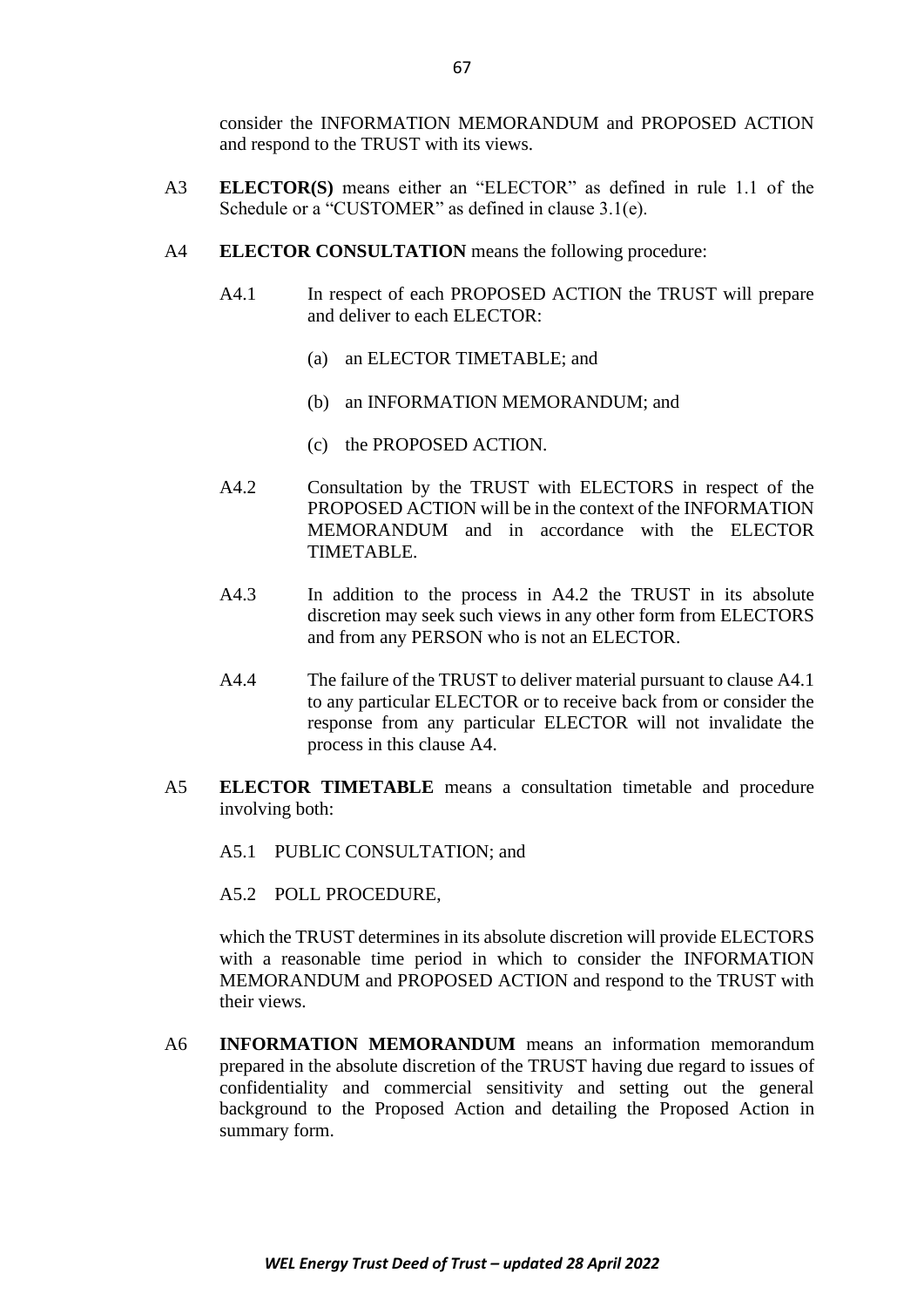- A7 **POLL PROCEDURE** means the questioning of ELECTORS in order to estimate the trend of popular opinion in respect of a PROPOSED ACTION and whereby:
	- A7.1 for convenience the procedure for the triennial TRUST elections will be followed but subject to such modification, deletion or substitution as to content and/or application as the TRUST in its absolute discretion determines is appropriate.
- A8 **PROPOSED ACTION** means a summary of the proposed course of action by the TRUST that requires the TRUST to carry out the Public Consultation Procedure defined in this section.
- A9 **PUBLIC CONSULTATION** means a procedure for public consultation based on public submissions and hearings adopted by the TRUSTEES and taken from the same principal objectives as the procedure set out in section 716A of the Local Government Act 1974, but subject to the TRUST in its absolute discretion:
	- A9.1 being able to depart from aspects of such adopted procedure as may be necessary to give adequate protection to issues of confidentiality and commercial sensitivity; and
	- A9.2 otherwise being the final determinant of such adopted procedure.
- B Public Consultative Procedure for the purposes of clause 18(c) means only the public submission and hearing procedure of ELECTORS and in the discretion of the TRUST any other PERSON following PUBLIC CONSULTATION in order to estimate the trend of popular opinion in respect of the PROPOSED ACTION.
- C Public Consultative Procedure for the purposes of clauses 8.3 and 10.1 and 13.8 means only CAPITAL BENEFICIARY CONSULTATION and ELECTOR CONSULTATION.
- ❖ The **previous** clause 3.1(l) was as follows:
	- (l) **PUBLIC CONSULTATIVE PROCEDURE** means a procedure for public consultation adopted by the TRUSTEES having the same principal objectives as the procedure set out in section 716A of the Local Government Act 1974.

# **Insertion of a new clause 16.23**

# 16.23 **PUBLIC CONSULTATIVE PROCEDURE:**

- (a) The TRUSTEES will comply with the PUBLIC CONSULTATIVE PROCEDURE.
- (b) The TRUST will in its absolute discretion be the final determinant of the form, content and methodology by which the TRUST carries out and evaluates the PUBLIC CONSULTATIVE PROCEDURE.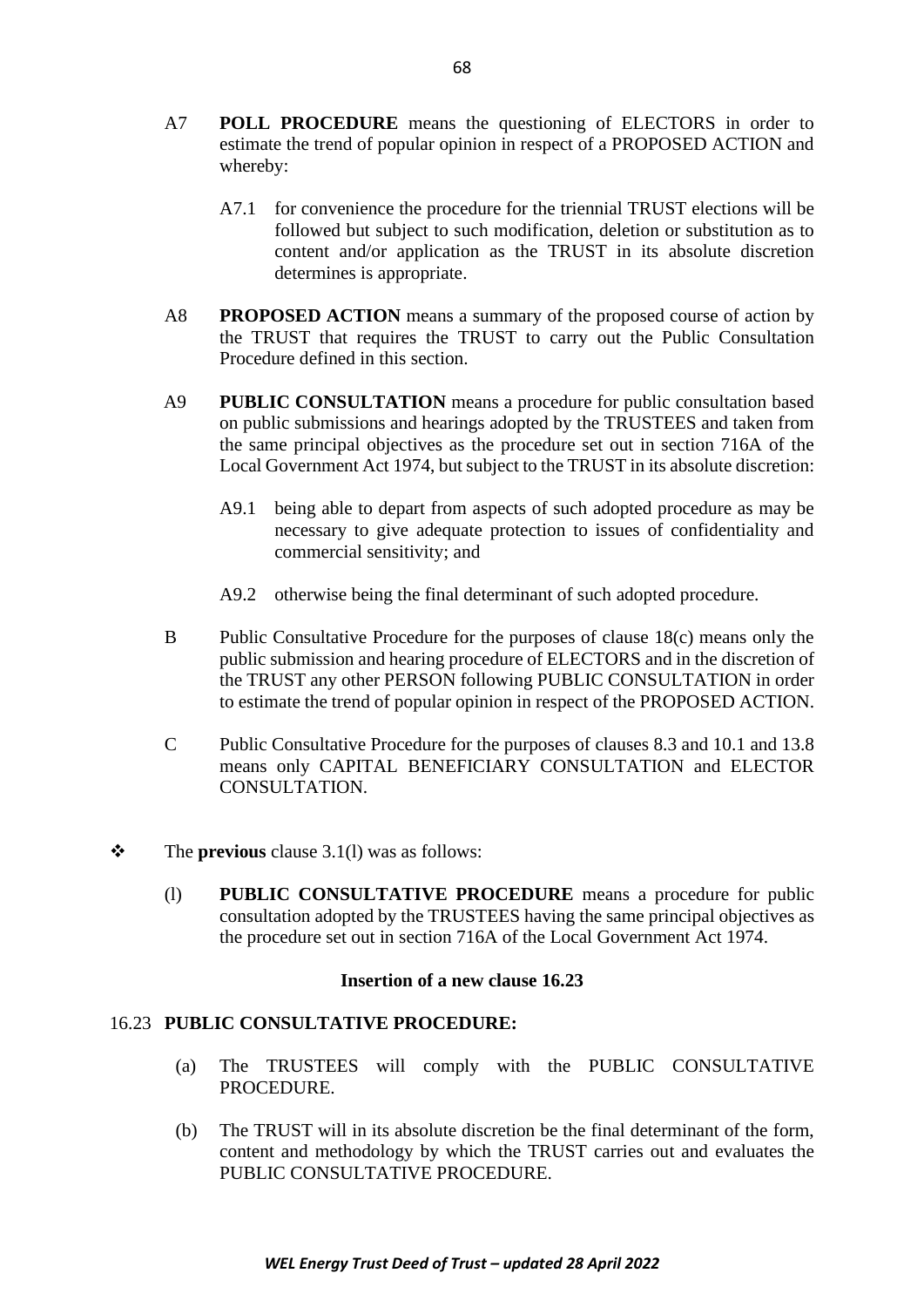(c) The PUBLIC CONSULTATIVE PROCEDURE is non-binding on the TRUST and subject to the requirement to substantially carry out the applicable processes, the outcome of the relevant consultative procedure(s) will not limit or in any way impinge upon or otherwise prejudice the discretion of the TRUSTEES in respect of the PROPOSED ACTION or any related, linked, indirect or consequential resolution, act, omission or other outcome of the TRUST.

# **24 SEPTEMBER 2002**

# **Amendment of Clause 16.8**

- ❖ Delete present clause 16.8 and substitute the following:
- 16.9 **AUDITOR:** At each annual general meeting or as required, **appoint** an auditor of the Trust in compliance with sections 158C to 158E of the Electricity Act 1992.
- ❖ The **previous** clause 16.8 was as follows:
- 16.8 **AUDITOR:** At each annual general meeting or as required, appoint the Audit Office as auditor of the Trust.

# **25 NOVEMBER 2003**

# **Amendment of Clause 3.1(b)**

- $\triangle$  That the existing clause 3.1(b) be deleted and substituted with the following:
- 3.1 (b) **BALANCE DATE** means 31 March.
- ❖ The **previous** clause 3.1(b) was as follows:
- 3.1 (b) **BALANCE DATE** means 30 June.

# **26 OCTOBER 2004**

# **Amendment of Rules 1 & 2 in the Schedule of Rules Governing the Appointment, Retirement and Proceedings of the Trustees**

❖ The following rules were replaced in entirety:

# **1.0 INTERPRETATION**

These rules are those referred to in clause 11 of the deed.

1.1 ELECTOR for the purposes of these rules, means a person who RESIDES in the DISTRICT and who in relation to the DISTRICT is an "elector" as defined in the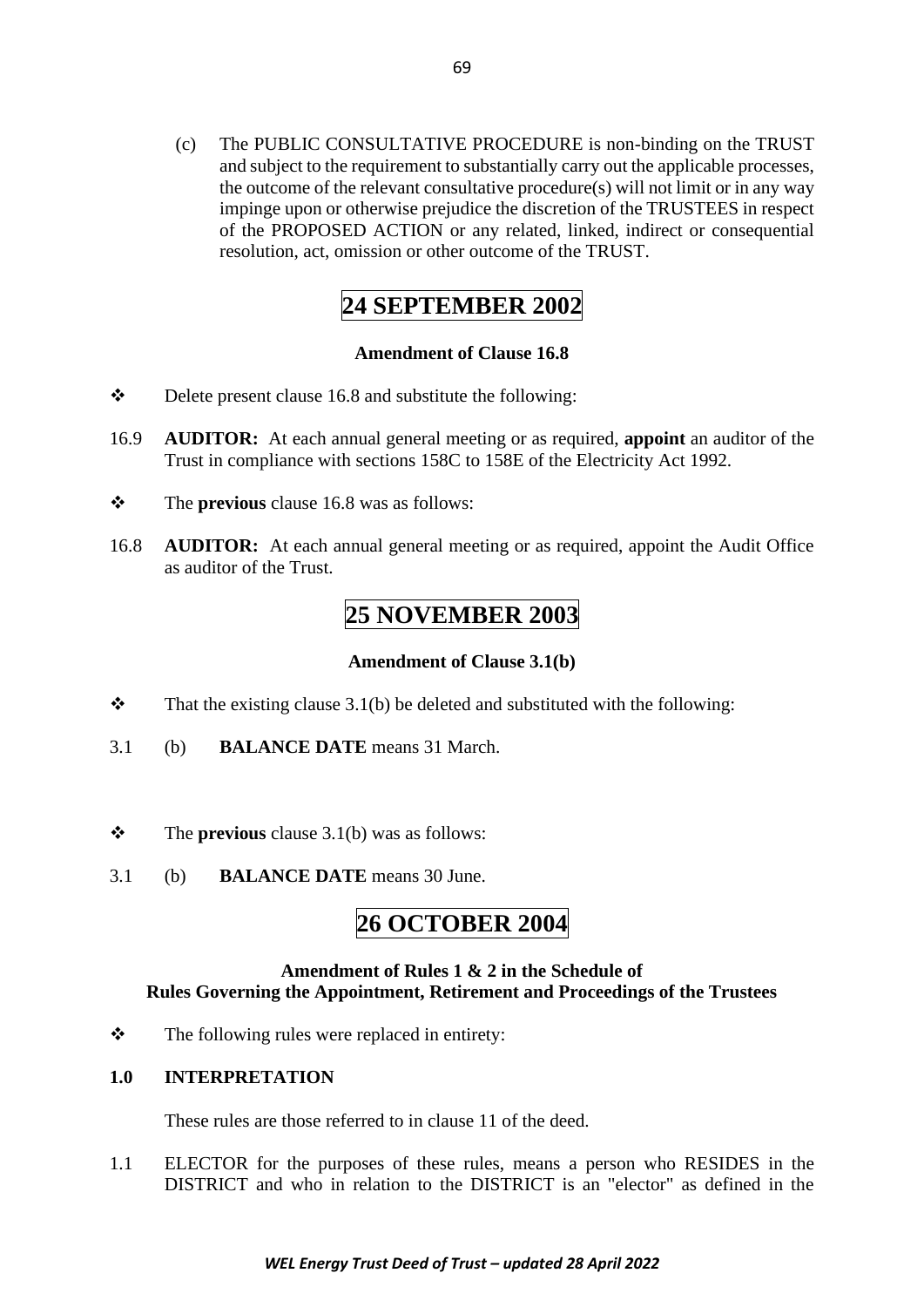Electoral Act 1956.

- 1.2 **Terms** in these rules to which are given special meanings in the deed have the meanings so given to them, unless otherwise stated or the context otherwise requires.
- 1.3 TERRITORIAL AUTHORITY ROLL means the electoral roll prepared for the TERRITORIAL AUTHORITY by the Electoral Enrolment Centre modified as necessary by the Returning Officer or Supervising Returning Officer to comply with the boundaries of the TRUST'S DISTRICT.

# *[This rule added 22 February 1995 - See Register of Amendments] [This rule amended 14 May 1996 - See Register of Amendments]*

1.4 These rules shall be construed subject to the provisions of the deed, and in the case of conflict between the provisions of these rules and those of the deed the provisions of the deed must prevail.

# **2.0 APPOINTMENT AND ELECTION OF TRUSTEES**

# 2.1 **Number:**

- (a) The number of the TRUSTEES shall be eight (8).
- (b) If at any time the number of TRUSTEES falls below eight (8) and is not less than six (6) the remaining TRUSTEES must as soon as practicable then appoint a person or persons to fill the vacancy or vacancies until the time of the next election.
- $(c)$  If the number of TRUSTEES falls below six  $(6)$  an election to fill the vacancies must be held within six months and in that event rules 2.12 to 2.29 inclusive will apply.
- 2.2 **Eligibility:** The following persons are not eligible for election or appointment as a TRUSTEE and may not hold office as a TRUSTEE:
	- (a) **Bankrupt:** A bankrupt who has not obtained a final order of discharge, has been suspended for a term not yet expired, or is subject to a condition not yet fulfilled or to any order under section 111 of the Insolvency Act 1967.
	- (b) **Conviction:** A person who has been convicted of any offence punishable by a term of imprisonment of 2 or more years unless that person has obtained a pardon or has served the sentence or otherwise suffered the sentence imposed upon that person.
	- (c) **Imprisonment:** A person who has been sentenced to imprisonment for any offence unless that person has obtained a pardon or has served the sentence.
	- (d) **Prohibition Order:** A person to whom an order made under sections 382, 383 or 385 of the Companies Act 1993 applies.

# *[This clause amended 21 April 1999 - See Register of Amendments]*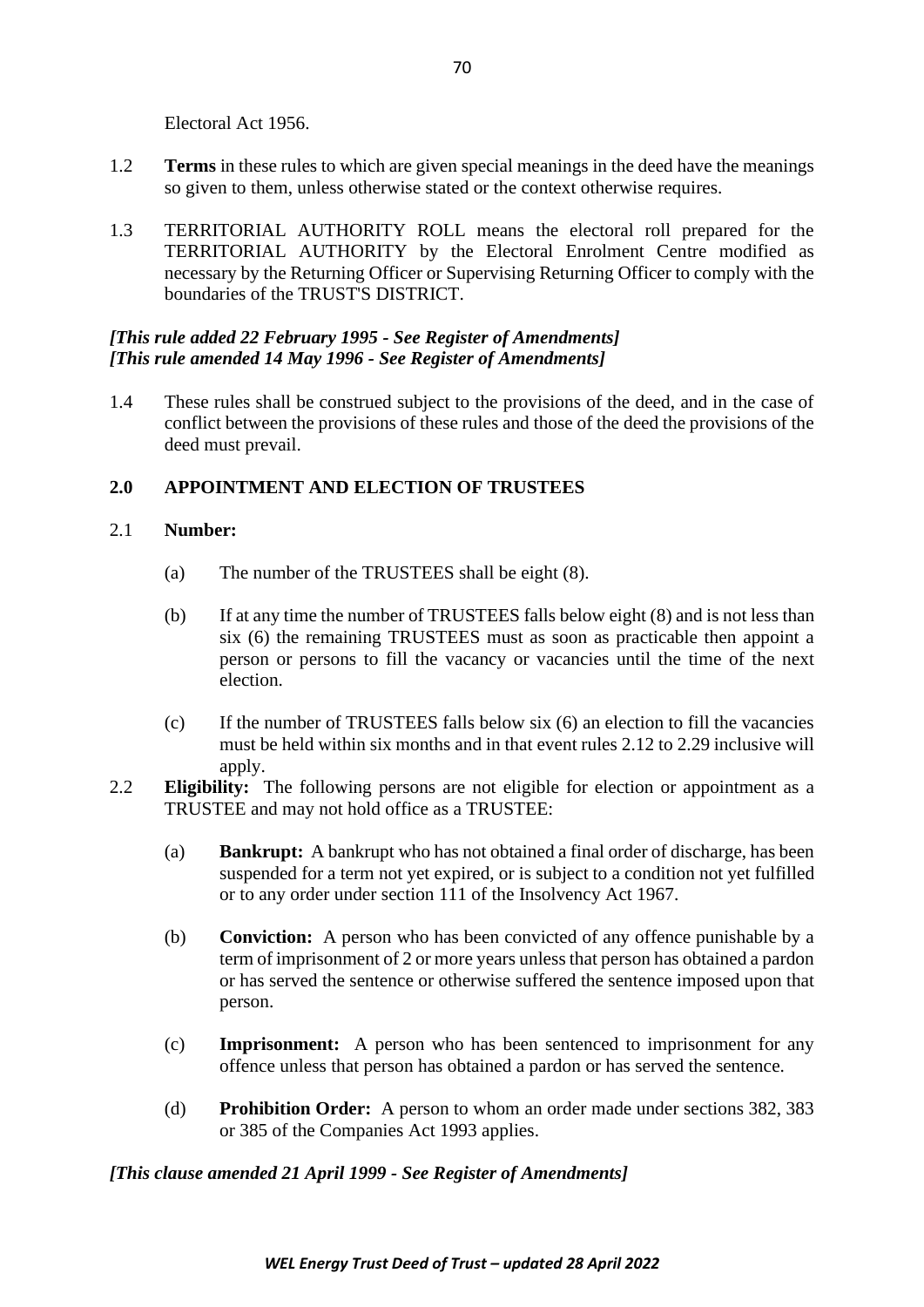- (e) **Mentally Disordered:** A person who is mentally disordered within the meaning of the Mental Health and Treatment Act 1992.
- (f) **Property Order:** A person who is subject to a property order made under section 30 or section 31 of the Protection of Personal and Property Rights Act 1988.
- (g) **Parliamentary Elector:** A person who is not a parliamentary elector for the purposes of the Electoral Act 1956.
- (h) **Director or Employee of Company or any other Electricity Distribution or Supply Company:** A person who currently holds office as a Director of, or is employed by, the COMPANY or any other electricity distribution or supply company.

#### *[This clause amended 21 April 1999 - See Register of Amendments]*

- (i) **Substantial Shareholder:** A person who holds or has a relevant interest in more than 5% of the voting equity securities issued by the COMPANY or any other energy company. For the purpose of this paragraph "relevant interest" has the meaning given to it by section 5 of the Securities Amendment Act 1988.
- (j) **Not a Resident and Customer:** A person who is not both a RESIDENT within the DISTRICT and a CUSTOMER.

#### *[This clause amended 14 May 1996 - See Register of Amendments]*

# 2.3 **The Disqualification From Trusteeship Will Not Take Effect Until:**

- (a) In any case to which rule 2.2(b) applies the expiration of the time for appealing against the conviction and, in the event of an appeal against conviction, until the appeal has been determined;
- (b) In any case to which rule 2.2(c) applies the expiration of the time for appealing against the sentence of imprisonment and, in the event of an appeal, until the appeal has been determined.
- 2.4 **First Trustees:** The first TRUSTEES of the TRUST shall be the INITIAL TRUSTEES.
- 2.5 **Election of Trustees:** Subject to rule 2.1 all subsequent TRUSTEES shall be elected by the ELECTORS pursuant to these rules.
- 2.6 **Election Date:** The first election of TRUSTEES must be held before 30 June 1993 and subsequent elections must be held in every subsequent third year not later than 30 June.

#### *[This rule amended 22 February 1995 and 25 October 1995 - See Register of Amendments]*

2.7 **Rotation of Trustees:**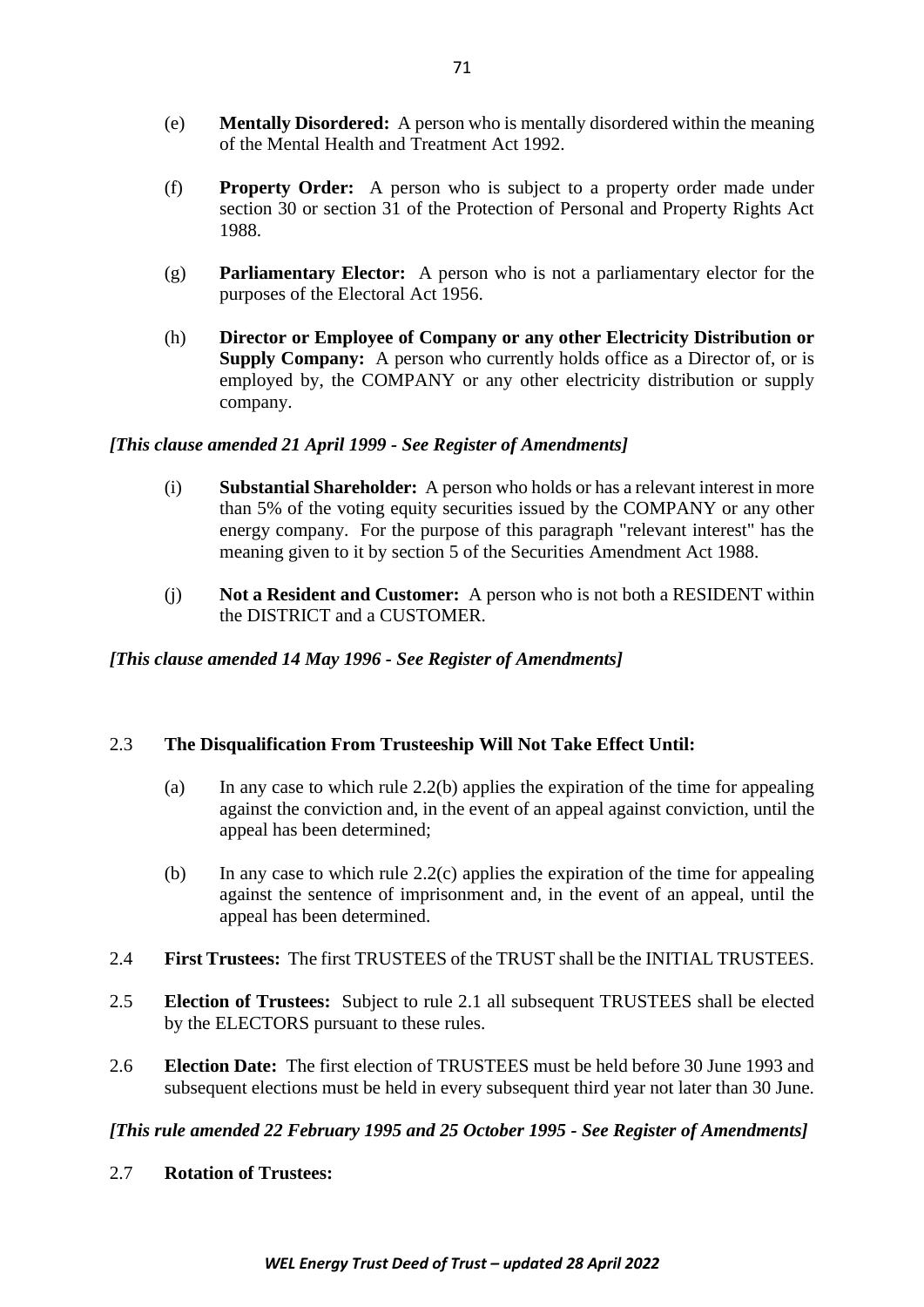- (a) At the first election all INITIAL TRUSTEES will retire.
- (b) At the second and subsequent elections all TRUSTEES (including for the avoidance of doubt any TRUSTEE appointed under clause 2.1 to fill a vacancy) will retire.
- (c) In accordance with rule 3 all TRUSTEES retiring may offer themselves for reelection.

# *[This rule amended 12 March 1996 - See Register of Amendments]*

2.8 **Returning Officer or Supervising Returning Officer:** A Returning Officer or Supervising Returning Officer for each election must be appointed by the TRUSTEES not less than six (6) months before the election date. A TRUSTEE or a director of the COMPANY may not be a Returning Officer or Supervising Returning Officer.

# *[This rule amended 22 February 1995 - See Register of Amendments]*

- 2.9 **Substitute Returning Officer:** In the event of the death or incapacity of the Returning Officer a substitute Returning Officer may be appointed in the manner provided in rule 2.8.
- 2.10A The Returning Officer or Supervising Officer shall prior to every election **provide** every candidate with a guideline summary of their responsibilities and obligations as TRUSTEES and under the Trustee Act 1956.

# *[This rule added 22 February 1995 - See Register of Amendments] [This clause amended 9 March 1999 - See Register of Amendments]*

- 2.10B **Functions of Returning Officer:** The Returning Officer shall conduct the election of TRUSTEES. Where no procedure is prescribed by these rules the Returning Officer is entitled to specify the procedure and act accordingly but the Returning Officer will be guided by the relevant provisions of the Local Elections and Polls Act 1976 and the Local Government (Electoral) Regulations 1992. The Returning Officer is entitled to use the services of persons and companies as the Returning Officer deems appropriate, and to arrange payment from the TRUST FUND for those services. In the event of doubt or dispute as to any matter affecting the election, the Returning Officer will be entitled to resolve such doubt or dispute, and the decision of the Returning Officer must be accepted as final and conclusive.
- 2.11 **Payment of Returning Officer:** The Returning Officer will be entitled to receive such reasonable remuneration and payment of expenses as the TRUSTEES determine after consultation with the Returning Officer.
- 2.12 **Preparation of Roll of Electors:** Not later than one (1) month before the Election Date the Returning Officer must establish a roll of ELECTORS containing the names and addresses of all ELECTORS as at a date which is 43 days prior to the election date. The Returning Officer or Supervising Returning Officer shall adopt the TERRITORIAL AUTHORITY ROLL and shall be entitled to add or remove the name and address of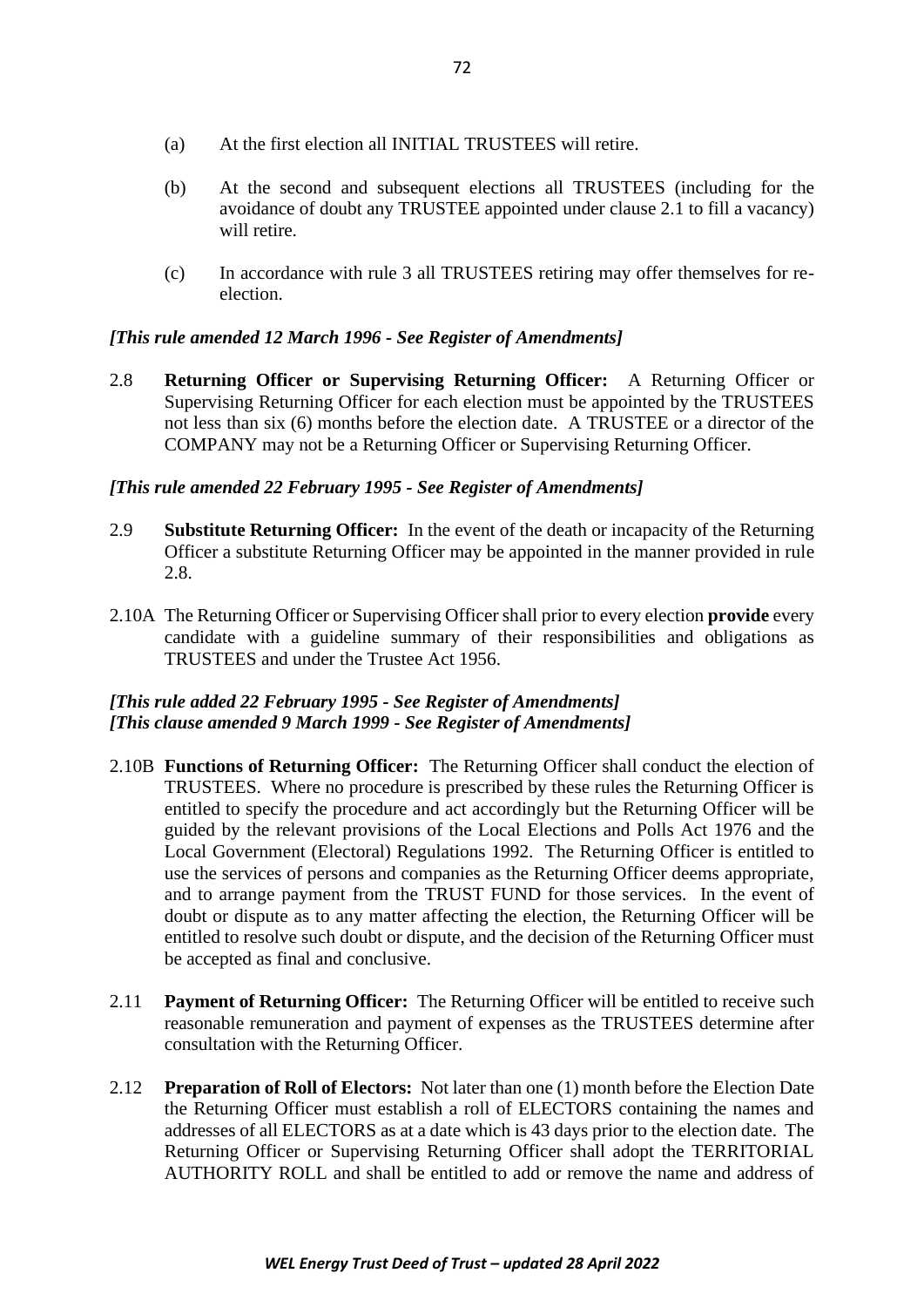any ELECTOR that the Returning Officer or Supervising Returning Officer is satisfied should be included or omitted from the roll. The decision of the Returning Officer as to the addition or not of a name or address shall be final and conclusive. That roll of ELECTORS (subject to any addition that the Returning Officer may make) will, for all purposes relating to the election, be the electoral roll for the election ("the Roll").

# *[This rule amended 22 February 1995 - See Register of Amendments] [This rule amended 9 March 1999 - See Register of Amendments]*

- 2.13 **Advertising of Elections and Calling for Nominations:** Not later than seventy (70) clear days before the Election Date the Returning Officer must give PUBLIC NOTIFICATION of:
	- (a) A general indication of the nature of the election;
	- (b) The place or places at which nomination forms may be obtained;
	- (c) The day and time nominations close;
	- (d) The day and time the poll closes.

## *[This rule amended 22 February 1995 - See Register of Amendments]*

- 2.14 **Nominations:** Every nomination of a candidate must be in writing. All candidates must be nominated and each nomination must be seconded. No deposit will be required. Nomination forms will be in such form as the Returning Officer may decide, but must include:
	- (a) The full name and address of the candidate in compliance with section 12 of the Local Elections and Polls Act 1976.

#### *[This clause amended 14 May 1996 - See Register of Amendments]*

- (b) A statement by the candidate that the candidate is not, and to the best of the candidate's knowledge and belief will not on Election Date, be disqualified from holding office as a TRUSTEE by reason of any of the matters set out in rule 2.2.
- (c) A statement not in excess of such word count as may be set by the TRUST from time to time in support of the candidates nomination, together with a recent passport sized photograph of the candidate.

#### *[This rule amended 22 February 1995 and 12 March 1996 - See Register of Amendments]*

- (d) A statement that the candidate is aware of his/her responsibilities and obligations as a TRUSTEE and under the Trustee Act 1956.
- (e) The signature of the candidate, nominator and seconder.

The Returning Officer is entitled to declare any nomination invalid where on reasonable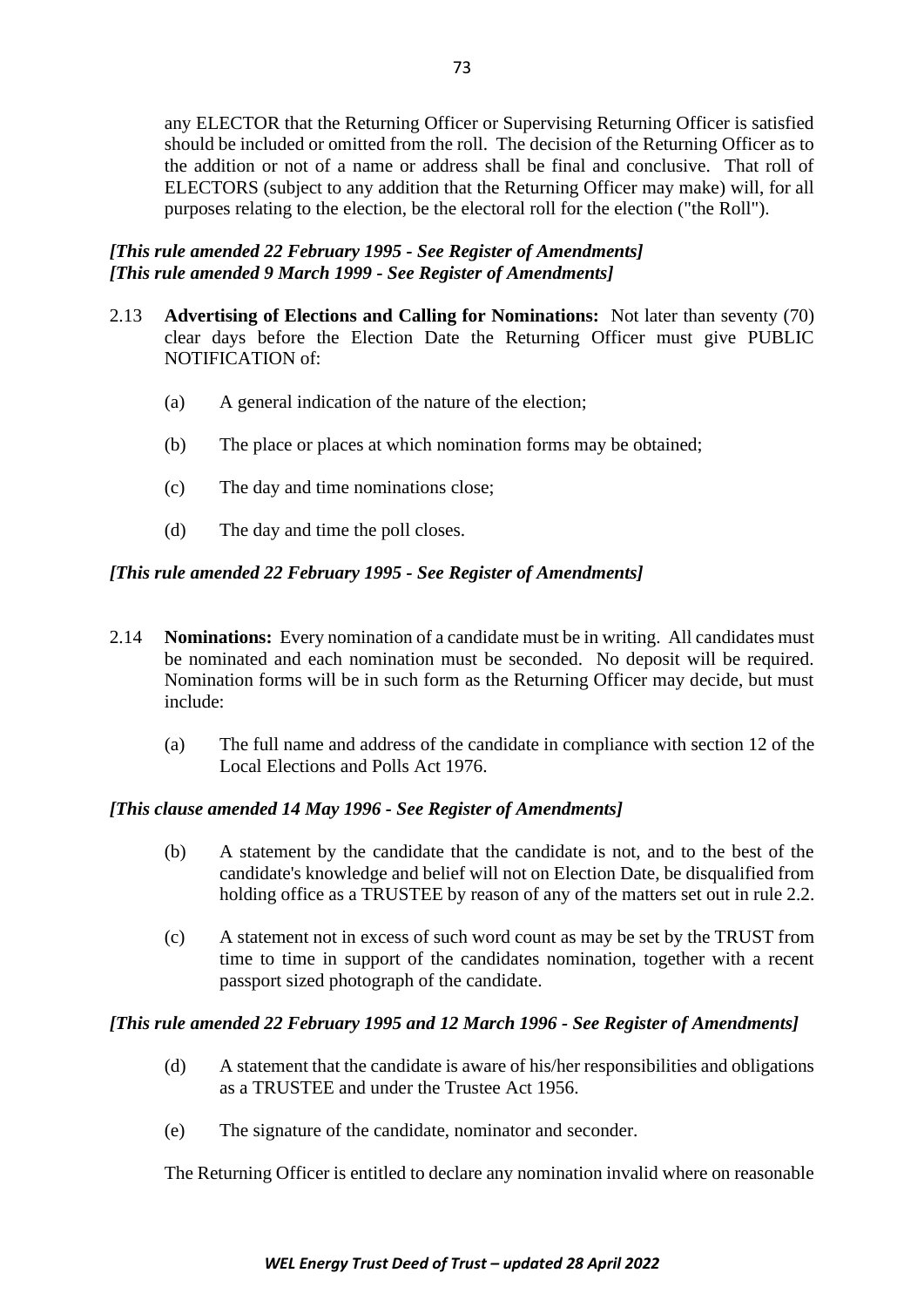grounds he/she has good cause to believe that the candidate is ineligible for election in terms of rule 2.2.

- 2.15 **Withdrawal:** The nomination of a candidate will be deemed to have never been made and the candidate will be ineligible for election, if:
	- (a) The nominator withdraws the nomination by notice received by the Returning Officer before closure of nominations;
	- (b) The candidate withdraws by notice received by the Returning Officer before a result is declared;
	- (c) The candidate dies before a result is declared;
	- (d) The candidate becomes disqualified by virtue of rule 2.2 before a result is declared.

#### 2.16 **Closure of Nominations:**

(a) Nominations will close at noon on the forty third (43rd) day before the Election Date ("Closure of Nominations"). The Returning Officer will give PUBLIC NOTIFICATION of all valid nominations.

## *[This rule amended 22 February 1995 - See Register of Amendments] [This rule amended 14 May 1996 - See Register of Amendments]*

- (b) If a candidate dies or withdraws the nomination after the Closure of Nominations but before the Election Date then any votes for that candidate will be invalid. The Returning Officer will give PUBLIC NOTIFICATION of that death or withdrawal as soon as practicable after the date of death or withdrawal.
- 2.17 **Circumstances Where No Election Necessary:** If by the time of Closure of Nominations there are nominations equal to the number of vacancies the Returning Officer must forthwith declare those candidates duly elected, and no election will then be held. If, by that time, there are less nominations than vacancies the Returning Officer must forthwith declare those nominated to be duly elected, and the TRUSTEES will then fill the vacancy or vacancies by appointment. A declaration of the Returning Officer pursuant to this clause will be deemed to be a Declaration of Result.
- 2.18 **Eligibility to Vote:** The following provisions shall apply:
	- (a) Every ELECTOR on the Roll will be entitled to one (1) vote.
	- (b) Voters must vote for not more than eight (8) candidates.

## *[This clause amended 9 March 1999 - See Register of Amendments]*

2.19A **Election:** Not later than ten (10) days before an Election Date the Returning Officer must forward by post addressed to each Elector at the address shown against that Elector's name on the roll: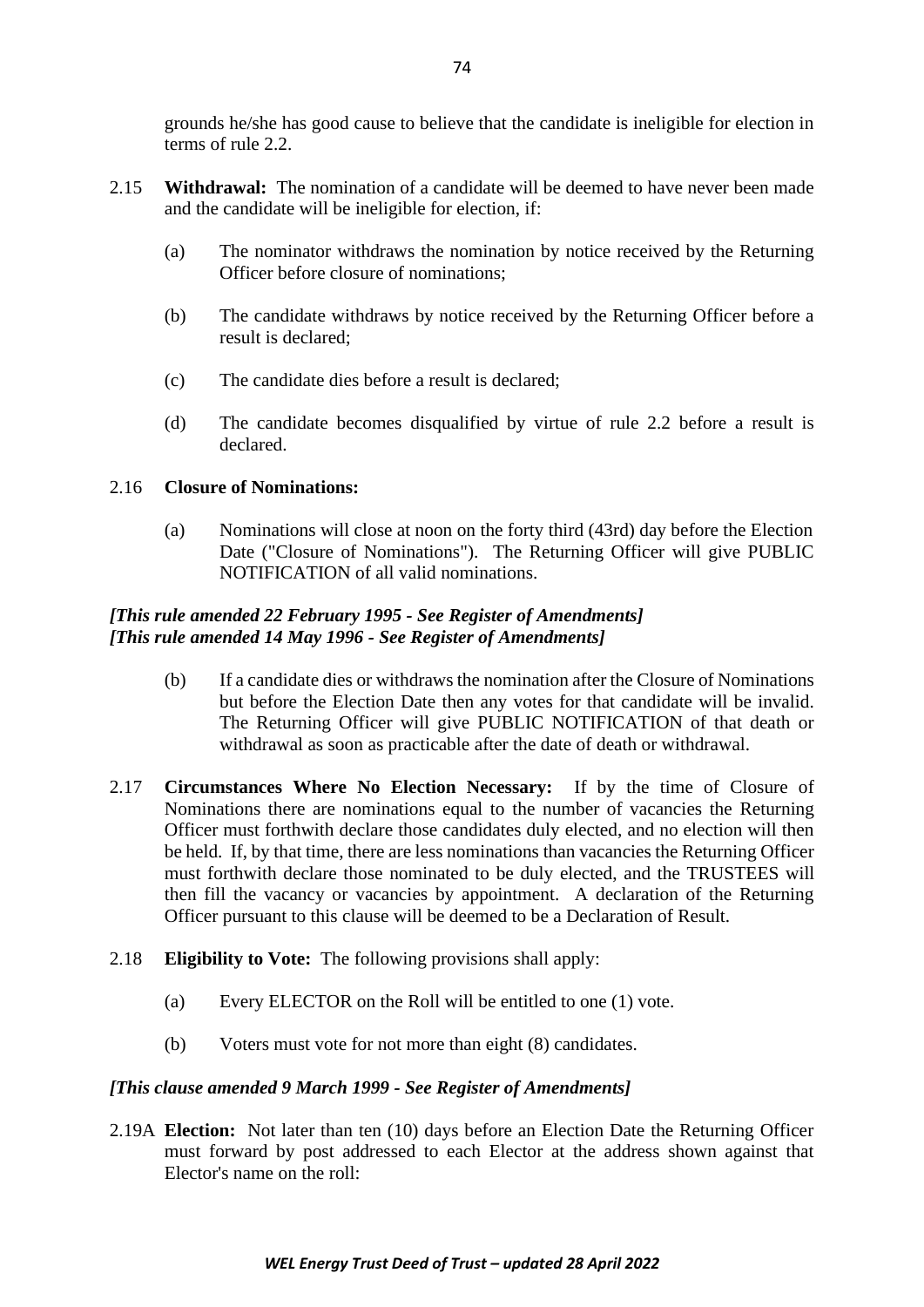- (a) A printed voting paper containing:
	- (i) Names of all candidates validly nominated in alphabetical order of their surname;
	- (ii) Appropriate provision for voting;
- (b) Notification (which may be on the voting paper) as to the date and time the poll closes.
- (c) A postage paid return addressed envelope.

## 2.19B **Candidates Material:**

- (a) The TRUST may in respect of each election authorise the inclusion of a candidate statement and photograph in the envelope containing the matters required by rule 2.19A.
- (b) The Returning Officer or Supervising Returning Officer shall have full control (including but not limited to form and content) over the subject matter of material posted to electors pursuant to this rule and whose decision shall be final and conclusive.

## *[This rule added 12 March 1996 - See Register of Amendments]*

(c) It shall be the responsibility of each candidate to provide his or her candidate statement to the TRUST. Subject to sub rule (b) above the Returning Officer or Supervising Returning Officer shall notify a candidate of any proposed alteration to the content of his or her statement with a view to providing the candidate with the opportunity to comment prior to such alteration becoming final.

#### *[This rule added 26 March 1996 - See Register of Amendments]*

- 2.20 **Closure of Poll:** A vote is invalid, and cannot be counted, unless the Returning Officer receives the voting paper not later than noon on the Election Date ("Closure of the Poll").
- 2.21 **Invalid Votes:** A vote is invalid and shall not be counted if:
	- (a) It is received after Closure of the Poll;
	- (b) It is made by a person who is not eligible to vote;
	- (c) The voter votes more than once;
	- (d) The voter votes for more candidates than there are TRUSTEES to be elected;
	- (e) In the opinion of the Returning Officer, the voting paper does not indicate clearly enough the candidate or candidates for whom the voter intended to vote;
	- (f) The Returning Officer believes, on reasonable grounds, that the voting paper was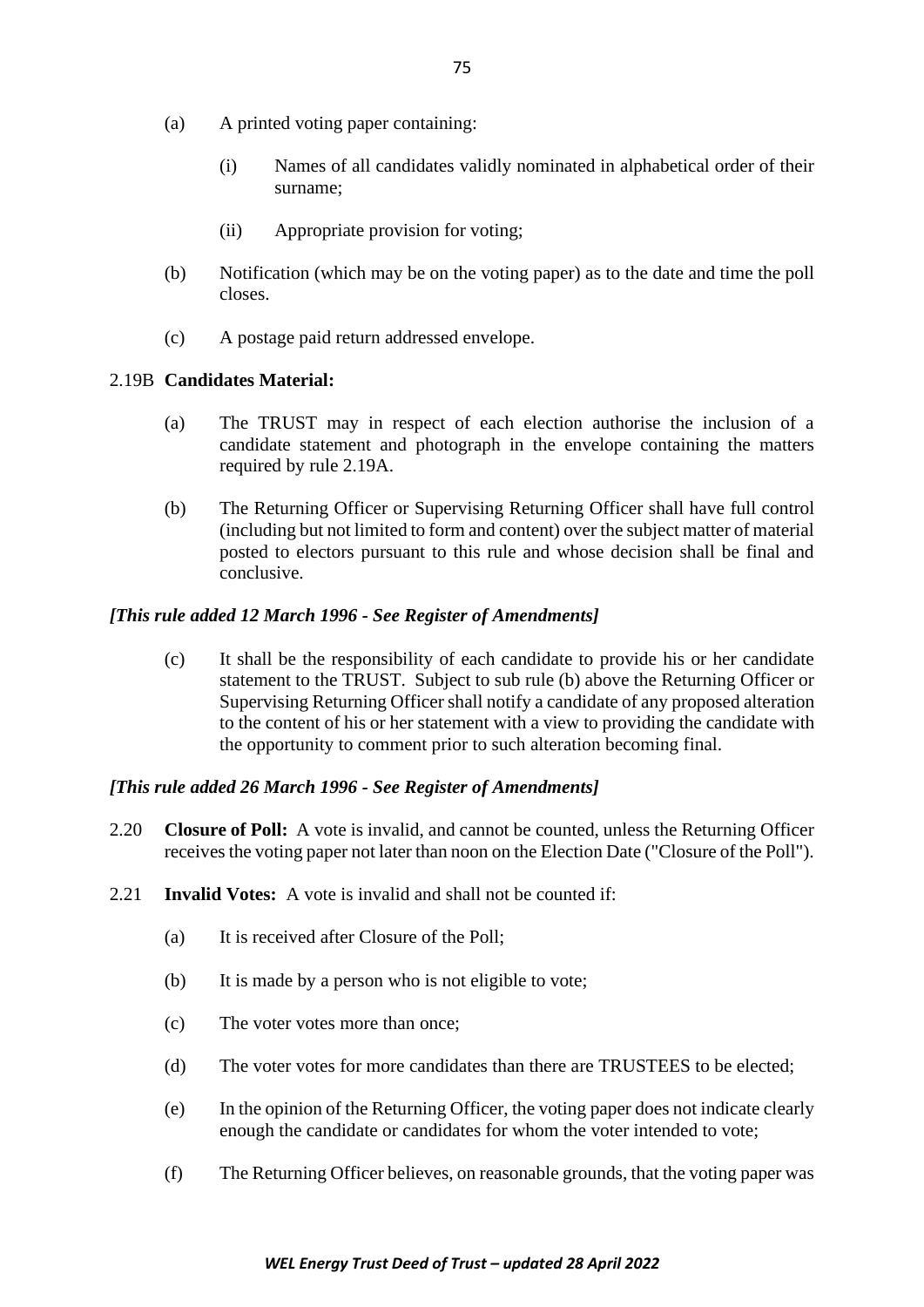#### not issued to the voter by the Returning Officer.

- 2.22 **Counting of Votes:** The Returning Officer must as soon as practicable after the Election Date, but in any event not later than fourteen (14) days after the Election Date, arrange for the counting of the valid votes cast for each candidate and ascertain the candidates elected being the highest polling candidates required to fill the number of vacancies. Every candidate may appoint one scrutineer who may be present at any time during the counting of votes.
- 2.23 **Tied Poll:** Where, because two (2) or more candidates have received the same number of valid votes, the Returning Officer cannot determine which of them has been elected, the Returning Officer must decide which of them is elected, by lot drawn by those candidates in the presence of the Returning Officer and such other person or persons (if any) as the Returning Officer may decide.

#### 2.24 **Declaration of Result:**

- (a) As soon as practicable after ascertaining which candidates have been elected, the Returning Officer must declare the names of the TRUSTEES so elected ("Declaration of Result"), and must arrange PUBLIC NOTIFICATION of those names.
- (b) The Returning Officer or Supervising Returning Officer may make the Declaration of Result on either a provisional or final basis having regard to these rules and the provisions of the Local Elections and Polls Act 1976.

#### *[This rule added 22 February 1995 - See Register of Amendments]*

- 2.25 **Destruction of Voting Papers:** After the Declaration of Result, the Returning Officer must decide when to destroy the voting papers being not earlier than six months after the Declaration of Result.
- 2.26 **General Duties of Returning Officer:** The Returning Officer and every person assisting the Returning Officer must faithfully and impartially perform the duties of that office, and must not, directly or indirectly:
	- (a) Before the Declaration of Result make known the state of the poll, or give or pretend to give any information by which the state of the poll might be known;
	- (b) Make known for which candidate or candidates any person has voted;
	- (c) Give any person any information likely to defeat the secrecy of the election.
- 2.27 **Change of TRUSTEES:** Notwithstanding any other provision in the deed or these rules, retiring TRUSTEES will remain in office until the Returning Officer has made a Declaration of Result pursuant to rule 2.17 or rule 2.24. Forthwith upon the Declaration of Result the candidates declared elected will assume office in place of the retiring TRUSTEES.
- 2.28 **Calculation of Time:** If any day or days specified in the rules upon or by which any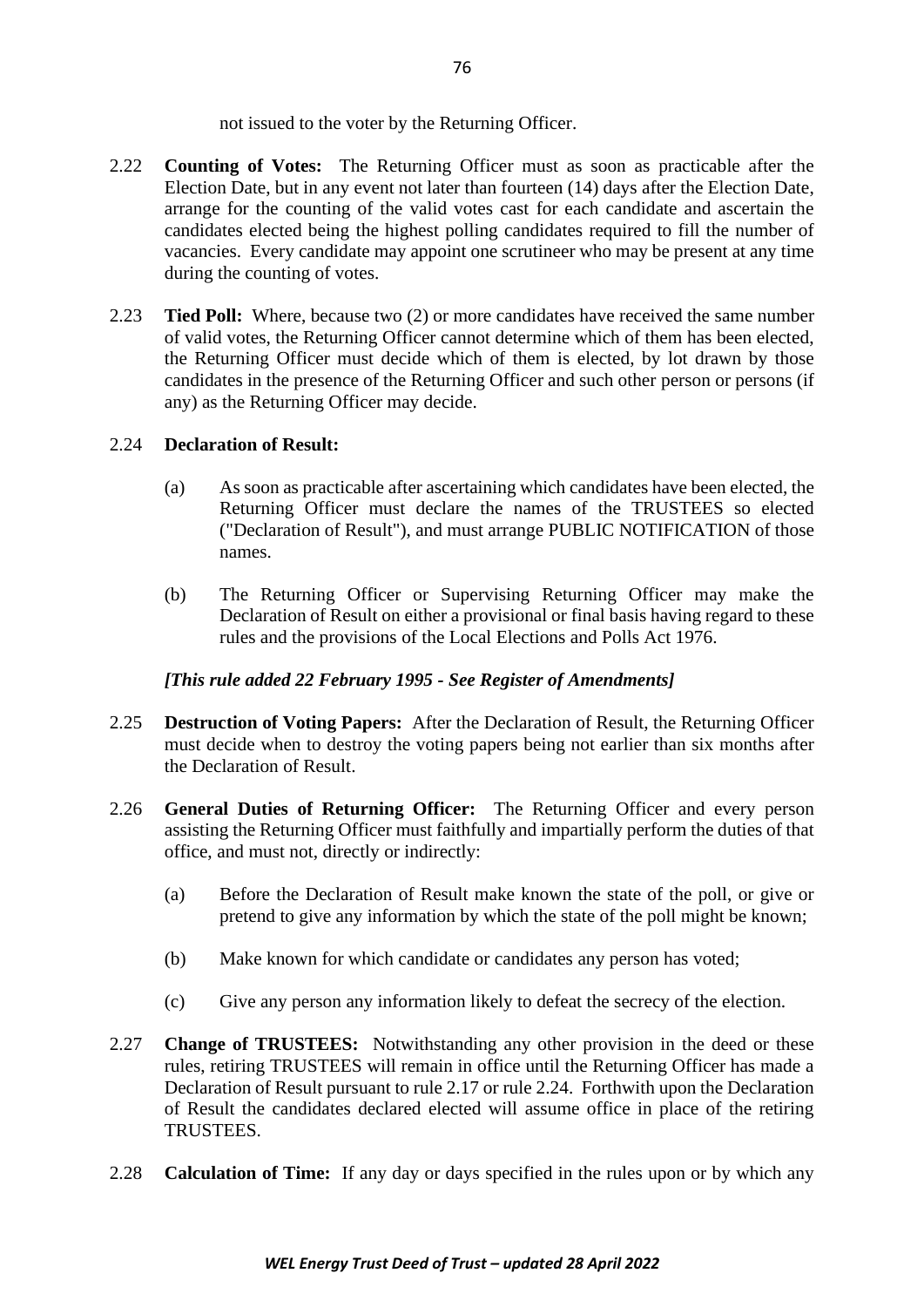step is to be taken shall fall on a day that is not a working day then the date of performance shall be deemed to be the working day next following.

- 2.29 **Local Elections and Polls Act 1976:** The provisions of the Local Elections and Polls Act 1976 will regulate the election procedure to be adopted by the TRUST of each election subject to the following provisos:
	- (a) The TRUST shall from time to time determine the PUBLIC NOTIFICATION and inspection procedure in lieu of the requirements of Section 7D of the Local Elections and Polls Act 1976 which shall not apply;
	- (b) The Local Elections and Polls Act 1976 shall not apply to the extent of inconsistency with this deed or these rules;
	- (c) The TRUST may determine from time to time that any provision or provisions of the Local Elections and Polls Act 1976 not otherwise adopted or endorsed by this deed or these rules shall either not apply or shall apply with modified effect where the TRUST is satisfied that such non or modified compliance will not be materially adverse to the integrity of the final election procedure adopted by the TRUST;
	- (d) For the purposes of this rule 2.29;
		- (i) Rule 2.10(b) shall not be treated as having adopted or endorsed any provision or provisions of the Local Elections and Polls Act 1976; and
		- (ii) Rule 2.10(b) shall be treated as being subsidiary to and not inconsistent with this rule 2.29.

#### *[This rule amended 12 March 1996 - See Register of Amendments]*

2.30 **First Election:** For the first election all time periods referred to in these rules may be abridged by the TRUSTEES or the Returning Officer at their discretion so as to ensure that the first election is held by 30 June 1993.

# **22 MARCH 2005**

#### **Amendment of Clause 16.15**

- $\cdot \cdot$  That the existing clause 16.15 be deleted and substituted with the following:
- 16.15 **ANNUAL PERFORMANCE REPORT:** The TRUSTEES will, based on the procedure prescribed by section 98 of the Local Government Act 2002, **prepare** an annual report to the public assessing their performances and stating the results of the TRUSTEES' review of the TRUST'S investment in the COMPANY and whether or not there have been any changes to the TRUST DEED.
- ❖ The **previous** clause 16.15 was as follows: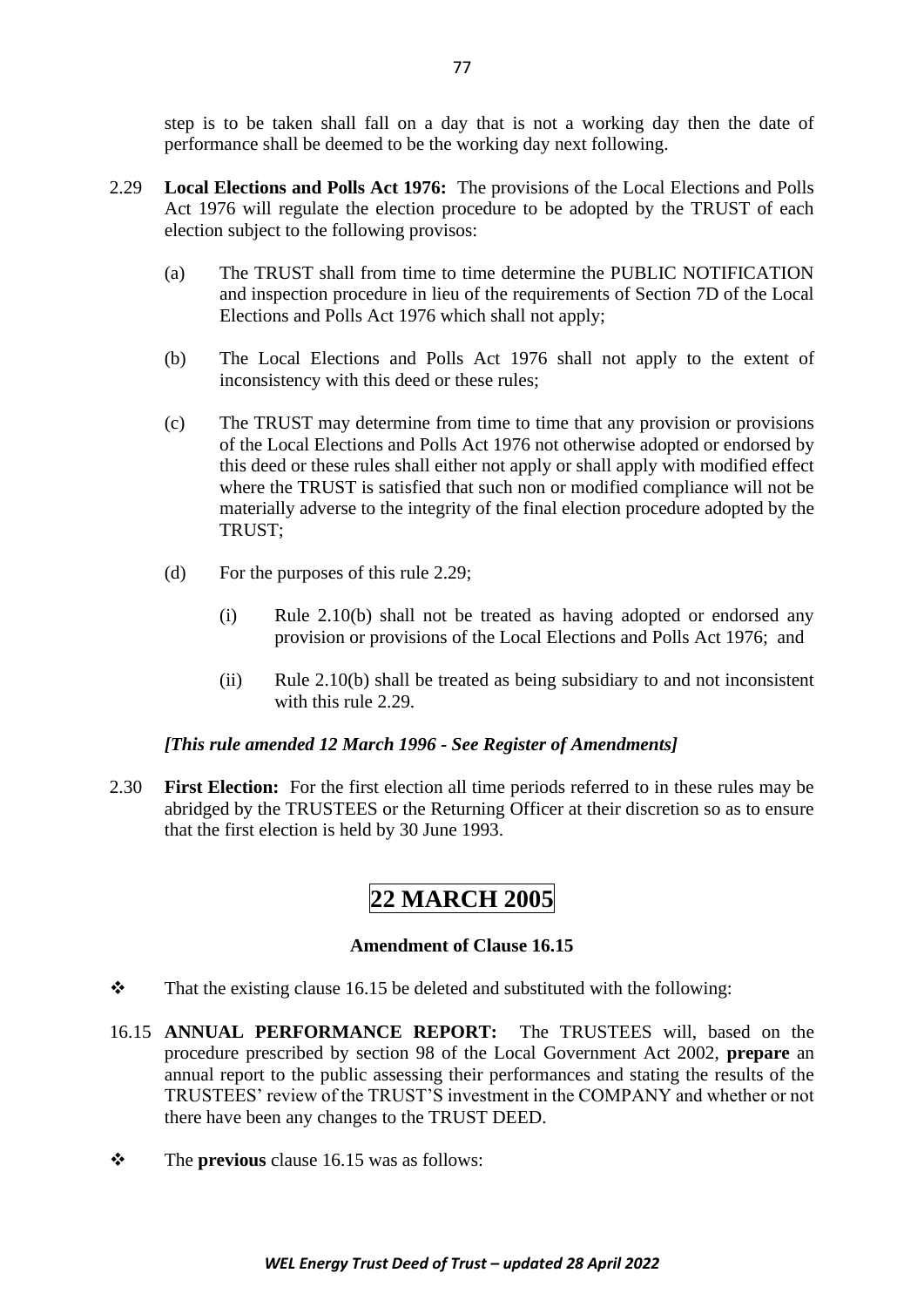16.15 **ANNUAL PERFORMANCE REPORT:** The TRUSTEES will, based on the procedure prescribed by section 223E of the Local Government Act 1974, **prepare** an annual report to the public assessing their performances and stating the results of the TRUSTEES' review of the TRUST'S investment in the COMPANY and whether or not there have been any changes to the TRUST DEED.

# **24 APRIL 2007**

# **Amendment of Clause 3.1(n)**

- $\triangle$  That the existing clause 3.1 (n) be deleted and substituted with the following:
- 3.1 (n) **RESIDENCE** means the place of residence determined in accordance with the rules in section 72 of the Electoral Act 1993 and "reside" and "resident" each have a corresponding meaning.
- ❖ The **previous** clause 3.1 (n) was as follows:
- 3.1 (n) **RESIDENCE** means the place of residence determined in accordance with the rules in section 37 of the Electoral Act 1956 and "reside" and "resident" each have a corresponding meaning.

# **Amendment of Clause 16.2**

- $\cdot \cdot$  That the existing clause 16.2 be deleted and substituted with the following:
- 16.2 **AS SHAREHOLDERS:** Subject to clause 12, **act** as a diligent shareholder and in particular monitor the performance of the DIRECTORS of the COMPANY with respect to the COMPANY'S STRATEGIC DIRECTION, TARGETS AND MEASURES document, and exercise the rights of shareholders for the benefit of the TRUST FUND and with due regard to the principal objective of the COMPANY to be a SUCCESSFUL BUSINESS.
- $\div$  The previous clause 16.2 was as follows:
- 16.2 **AS SHAREHOLDERS:** Subject to clause 12, **act** as a diligent shareholder and in particular monitor the performance of the DIRECTORS of the COMPANY with respect to the COMPANY'S STATEMENT OF CORPORATE INTENT, and exercise the rights of shareholders for the benefit of the TRUST FUND and with due regard to the principal objective of the COMPANY to be a SUCCESSFUL BUSINESS;

# **Amendment of Clause 16.16**

- $\cdot \cdot$  That the existing clause 16.16 be deleted and substituted with the following:
- 16.16 **COMMENT ON STRATEGIC DIRECTION, TARGETS AND MEASURES:** In respect of the STRATEGIC DIRECTION, TARGETS AND MEASURES document delivered to the TRUSTEES by the COMPANY, **comment** on it to the DIRECTORS within two months from the date of delivery by the COMPANY to the TRUSTEES.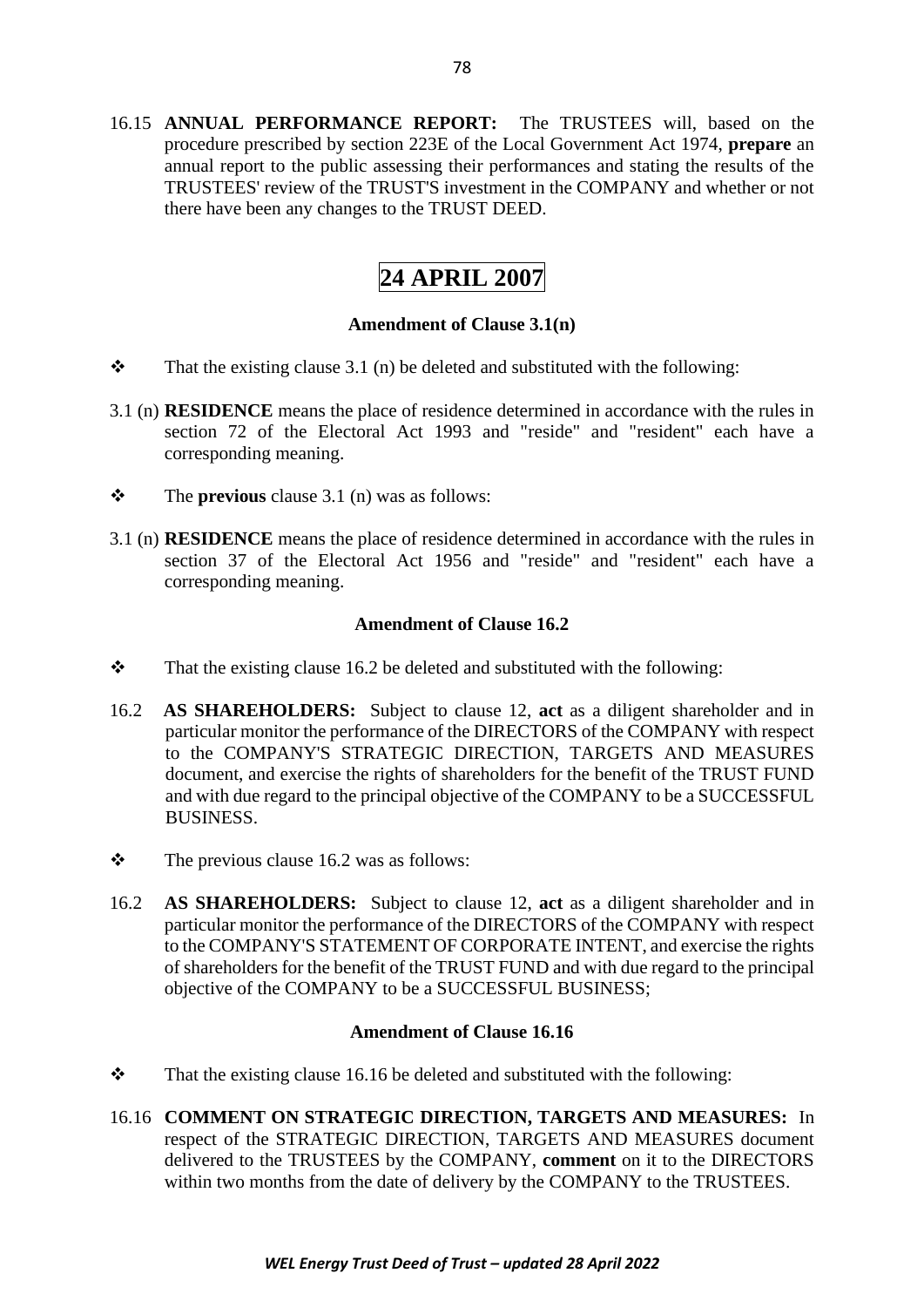- ❖ The **previous** clause 16.16 was as follows:
- 16.16 **COMMENT ON DRAFT STATEMENT OF CORPORATE INTENT:** In respect of any STATEMENT OF CORPORATE INTENT delivered to the TRUSTEES by the COMPANY, **comment** on it to the DIRECTORS within two months from the date of delivery by the COMPANY to the TRUSTEES.

#### **Amendment of Clause 16.17**

- ❖ That **the** existing clause 16.17 be deleted and substituted with the following:
- 16.17 **COMMENT ON COMPANY'S COMPLIANCE WITH STRATEGIC DIRECTION, TARGETS AND MEASURES:** At the annual general meeting, **comment** on the COMPANY'S compliance with its STRATEGIC DIRECTION, TARGETS AND MEASURES document for the corresponding year.
- ❖ The **previous** clause 16.17 was as follows:
- 16.17 **COMMENT ON COMPANY'S COMPLIANCE WITH STATEMENT OF CORPORATE INTENT:** At the annual general meeting, **comment** on the COMPANY'S compliance with its then current STATEMENT OF CORPORATE INTENT.

# **22 MAY 2007**

#### **Amendment of Clause 3.1(j) (ii)**

- $\mathbf{\hat{P}}$  That the existing clause 3.1 (j) (ii) be deleted and substituted with the following:
- 3.1 (j) (ii) **Investment philosophy:**
	- By encouraging the COMPANY to concentrate on its core energy business as defined from time to time in its STRATEGIC DIRECTION, TARGETS AND MEASURES document.
- ❖ The **previous** clause 3.1 (j) (ii) was as follows:

#### 3.1 (j) (ii) **Investment philosophy:**

- By encouraging the COMPANY to concentrate on its core energy business as defined from time to time in its STATEMENT OF CORPORATE INTENT.

#### **Amendment of Clause 3.1(t)**

- $\cdot \cdot$  That the existing clause 3.1 (t) be deleted and substituted with the following:
- 3.1 (t) **STRATEGIC DIRECTION, TARGETS AND MEASURES** means a statement of direction and conduct (if any) that the DIRECTORS are required to comply with from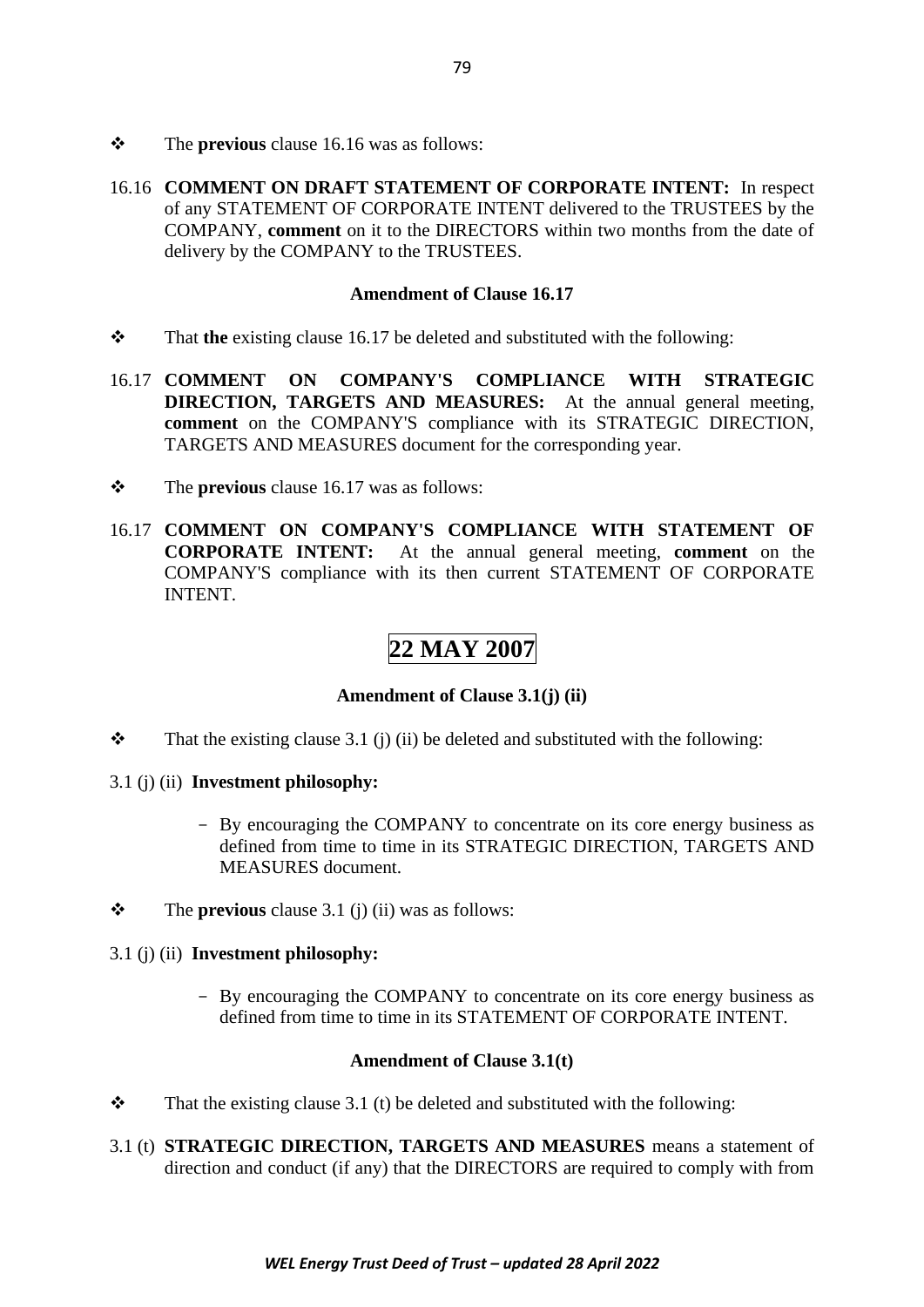time to time.

- ❖ The **previous** clause 3.1 (t) was as follows:
- 3.1 (t) **STATEMENT OF CORPORATE INTENT** means a statement of direction and conduct (if any) that the DIRECTORS are required to comply with from time to time.

# **8 DECEMBER 2009**

#### **Amendment of rule 2.1**

 $\mathbf{\hat{P}}$  That the existing rule 2.1 be deleted and substituted with the following:

#### 2.1 **Number**:

- (a) The number of TRUSTEES shall be eight (8).
- (b) If at any time the number of TRUSTEES falls below eight (8) and is not less than six (6) the remaining TRUSTEES may, but are not required to, appoint a person or persons to fill the vacancy or vacancies until the next election.
- (c) If the number of TRUSTEES is less than six (6), the remaining TRUSTEES must hold an election in accordance with rules 2.12 to 2.29 inclusive to elect a person or persons as TRUSTEES, so that the number of TRUSTEES is at least six (6). If an election date for the election of TRUSTEES required by this clause (c) is within 12 months of the next scheduled triennial election, the TRUSTEES may resolve that the next scheduled triennial election be brought forward, with the rules in this Schedule applying to that election. No change to the date of the next scheduled triennial election under this clause will affect the date of any subsequent election.
- ❖ The **previous** rule 2.1 was as follows:

#### 2.1 **Number:**

- (a) The number of TRUSTEES shall be eight (8).
- (b) If at any time the number of TRUSTEES falls below eight (8) and is not less than six (6) the remaining TRUSTEES must as soon as practicable then appoint a person or persons to fill the vacancy or vacancies until the time of the next election.
- (c) If the number of TRUSTEES falls below six (6) an election to fill the vacancies must be held within six months and in that event rules 2.12 to 2.29 inclusive will apply.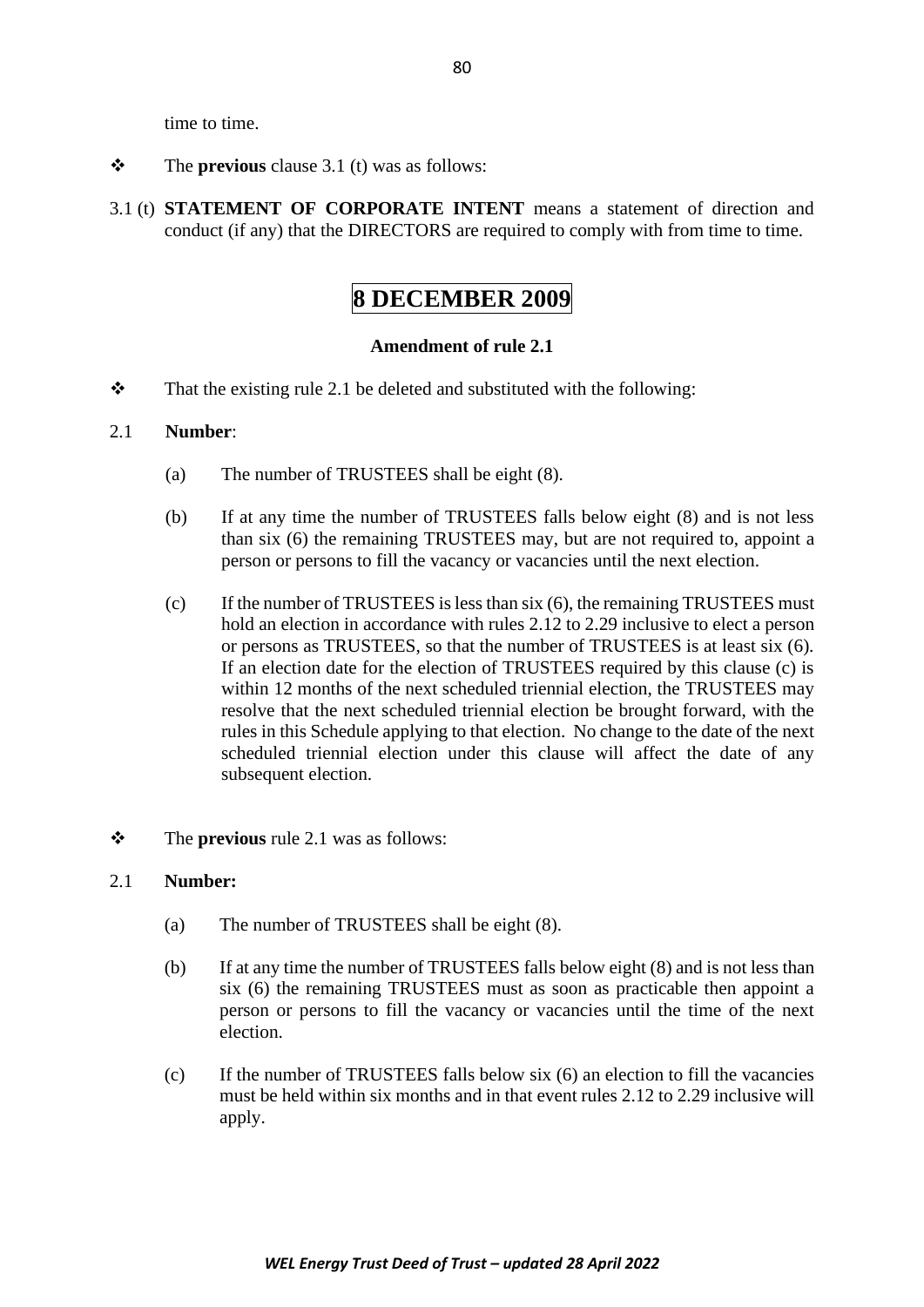#### **Insertion of new rule 14**

#### **14.0 MEETINGS BY TELECOMMUNICATION DEVICE**

- 14.1 Notwithstanding any other provision in the Deed or these rules, a TRUSTEE or TRUSTEES will be deemed to be present at a meeting of the TRUSTEES or a committee of the TRUSTEES so long as the following conditions are met:
	- (a) Any such TRUSTEE is connected to the meeting by telephone or other telecommunication device that permits all TRUSTEES present at the meeting to simultaneously hear each other throughout the meeting (a "Telecommunication Device");
	- (b) At the commencement of the meeting each TRUSTEE must acknowledge his or her presence for the purpose of such meeting to all the others taking part;
	- (c) A TRUSTEE may not leave the meeting by disconnecting his or her Telecommunication Device without having previously obtained the express consent of the Chairperson of the meeting and shall be conclusively presumed to have been present and to have formed part of the quorum at all times during the meeting **provided that** if a TRUSTEE obtains the express consent of the Chairperson to leave the meeting as aforesaid, such TRUSTEE will no longer form part of the quorum for the meeting;
	- (d) All documentation considered and/or tabled at the meeting must be made available to all participants either prior to or at the commencement of the meeting.
- 14.2 Each TRUSTEE can only avail themselves of this facility twice a year, other than for extraordinary meetings under rule 9A.
- 14.3 Minutes of the proceedings at such meeting by Telecommunication Device shall be sufficient evidence of such proceedings and of the observance of all necessary formalities if certified as correct by the Chairperson of the meeting.

# **28 SEPTEMBER 2010**

#### **Amendment of rule 2.1**

 $\cdot \cdot$  That the existing rule 2.1 be deleted and substituted with the following:

#### 2.1 **Number:**

- (a) The number of TRUSTEES shall be seven (7).
- (b) If at any time the number of TRUSTEES falls below seven (7) and is not less than five (5) the remaining TRUSTEES may, but are not required to, appoint a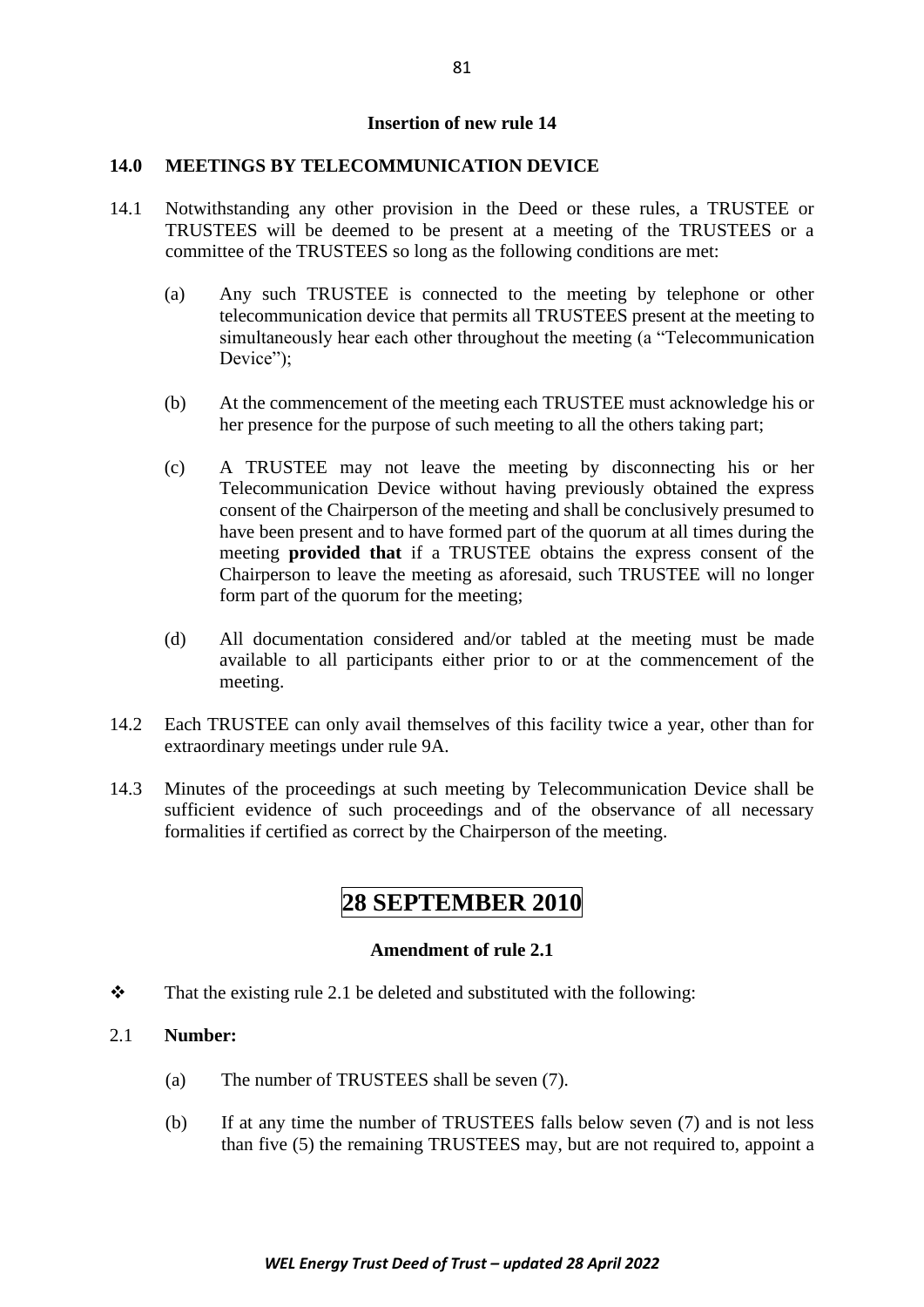person or persons to fill the vacancy or vacancies within six (6) months of the vacancy occurring.

- (c) If the number of TRUSTEES is less than five (5), the remaining TRUSTEES must hold an election in accordance with rules 2.12 to 2.29 inclusive to elect a person or persons as TRUSTEES, so that the number of TRUSTEES is at least five (5). If an election date for the election of TRUSTEES required by this clause (c) is within 12 months of the next scheduled triennial election, the TRUSTEES may resolve that the next scheduled triennial election be brought forward, with the rules in this Schedule applying to that election. No change to the date of the next scheduled triennial election under this clause will affect the date of any subsequent election.
- ❖ The **previous** rule 2.1 was as follows:

#### 2.1 **Number:**

- (a) The number of TRUSTEES shall be eight (8).
- (b) If at any time the number of TRUSTEES falls below eight (8) and is not less than six (6) the remaining TRUSTEES may, but are not required to, appoint a person or persons to fill the vacancy or vacancies until the next election.
- (c) If the number of TRUSTEES is less than six (6), the remaining TRUSTEES must hold an election in accordance with rules 2.12 to 2.29 inclusive to elect a person or persons as TRUSTEES, so that the number of TRUSTEES is at least six (6). If an election date for the election of TRUSTEES required by this clause (c) is within 12 months of the next scheduled triennial election, the TRUSTEES may resolve that the next scheduled triennial election be brought forward, with the rules in this Schedule applying to that election. No change to the date of the next scheduled triennial election under this clause will affect the date of any subsequent election.

#### **Amendment of rule 2.18**

- $\div$  That the existing rule 2.18 be deleted and substituted with the following:
- 2.18 **Eligibility to Vote:** The following provisions shall apply:
	- (a) Every ELECTOR on the Roll will be entitled to participate in the voting.
	- (b) If First Past the Post is the electoral system selected by the TRUSTEES for the election, voters will have one vote for each unfilled position.
- ❖ The **previous** rule 2.18 was as follows:
- 2.18 **Eligibility to Vote:** The following provisions shall apply:
	- (a) Every ELECTOR on the Roll will be entitled to one (1) vote.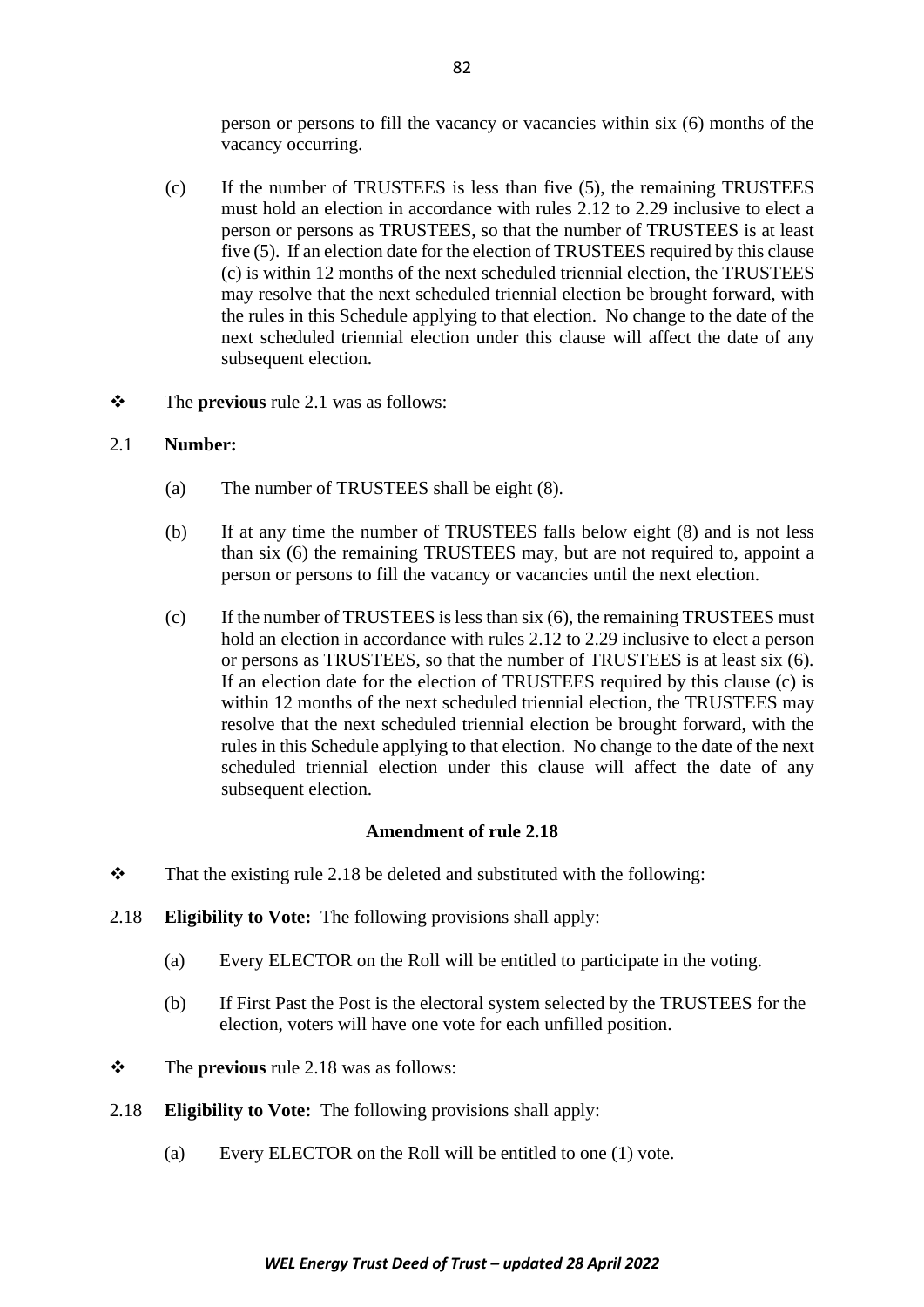(b) Voters must vote for not more than eight (8) candidates.

#### **Amendment of rule 2.20**

- $\cdot \cdot$  That the existing rule 2.20 be deleted and substituted with the following:
- 2.20 **Closure of Poll:** A vote is invalid, and cannot be counted, unless:
	- (a) The Electoral Officer receives the voting paper not later than noon on the Election Date, or
	- (b) For votes sent by post, the voting envelope is post-marked prior to noon on the Election Date and is received by the Electoral Officer not later than noon on the sixth day after the Election Date

(in each case, 'Closure of the Poll').

- ❖ The **previous** rule 2.20 was as follows:
- 2.20 **Closure of Poll:** A vote is invalid, and cannot be counted, unless the Electoral Officer receives the voting paper not later than noon on the Election Date ('Closure of the Poll').

#### **Amendment of rule 16**

❖ That the existing rule 16 be deleted and substituted with the following:

#### **16.0 QUORUM**

A quorum at meetings of the TRUSTEES will comprise four (4) TRUSTEES.

❖ The **previous** rule 16 was as follows:

#### **16.0 QUORUM**

A quorum at meetings of the TRUSTEES will comprise 50% of the number of TRUSTEES holding office.

# **22 MARCH 2011**

#### **Amendment of rule 1.2**

 $\cdot \cdot$  That the existing rule 1.2 be deleted and substituted with the following:

1.2 ELECTOR for the purposes of these rules, means, at the TRUSTEES' election (i) a PERSON who RESIDES in the DISTRICT and who in relation to the DISTRICT is an 'elector' as defined in the Electoral Act 1993, (ii) a CUSTOMER as defined in clause 3.1(e), or (iii) such other group of PERSONs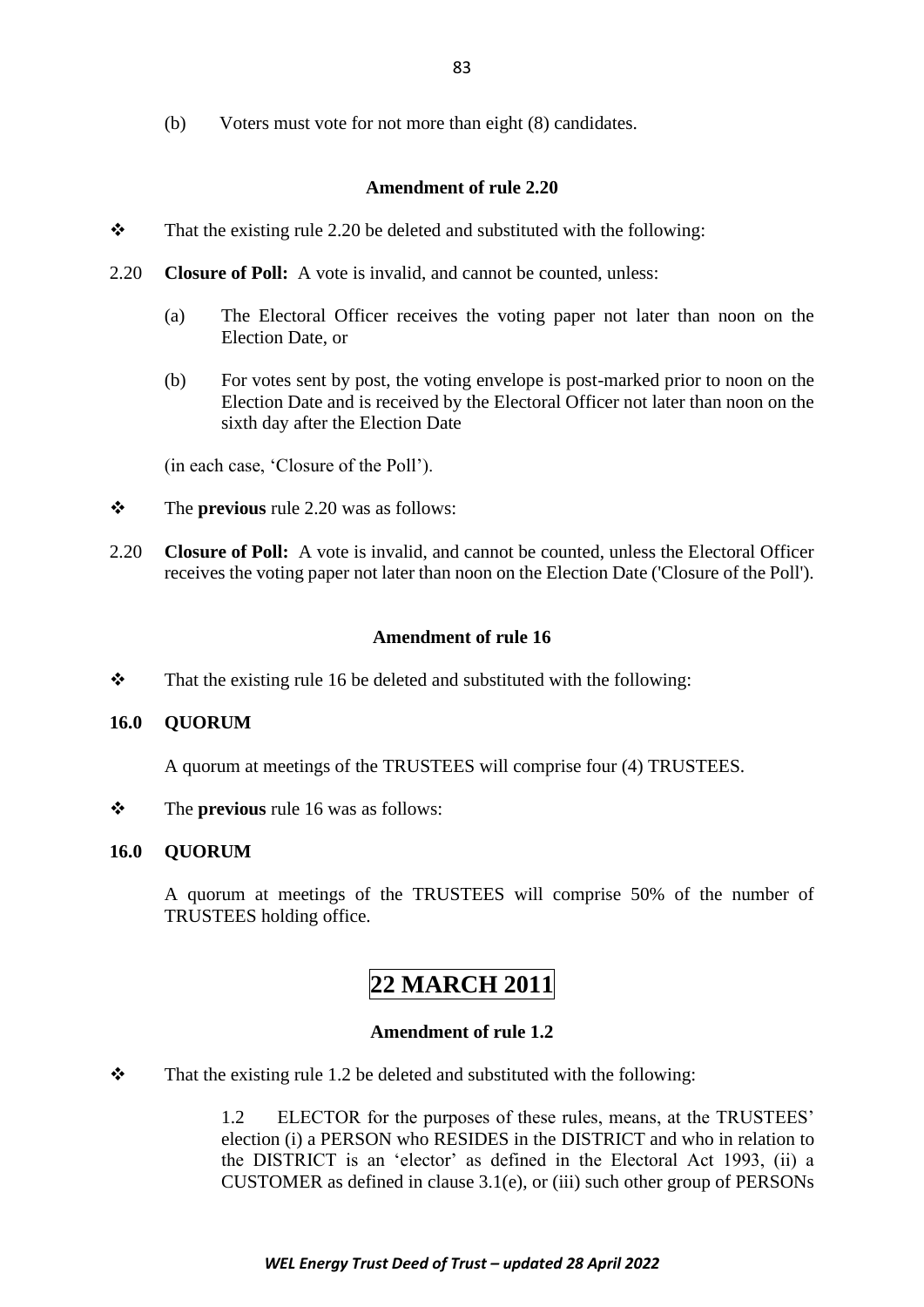that the TRUSTEES determine in their discretion are representative of the COMPANY's or the TRUST's stakeholders, provided that, in each case, the COMPANY is "consumer-owned" as that term is defined in section 54D of the Commerce Act 1986 or any successor section.

- ❖ The **previous** rule 1.2 was as follows:
	- 1.2 ELECTOR for the purposes of these rules, means a person who RESIDES in the DISTRICT and who in relation to the DISTRICT is an 'elector' as defined in the Electoral Act 1993.

#### **Amendment of rule 1.4**

❖ That the existing rule 1.4 be deleted and substituted with the following:

1.4 TERRITORIAL AUTHORITY ROLL means the electoral roll prepared for each of the TERRITORIAL AUTHORITIES or their successors which are all or partly in the DISTRICT referred to in clause 3.1(h) of the Deed (modified as necessary by the Electoral Officer to comply with the boundaries of the DISTRICT), or such other roll compiled to reflect the ELECTORs.

- ❖ The **previous** rule 1.4 was as follows:
	- 1.4 TERRITORIAL AUTHORITY ROLL means the electoral roll prepared for each of the TERRITORIAL AUTHORITIES or their successors which are all or partly in the DISTRICT referred to in clause 3.1(h) of the Deed (modified as necessary by the Electoral Officer to comply with the boundaries of the DISTRICT).

#### **Amendment of rule 1.4**

❖ That the existing rule 1.4 be deleted and substituted with the following:

1.4 TERRITORIAL AUTHORITY ROLL means the electoral roll prepared for each of the TERRITORIAL AUTHORITIES or their successors which are all or partly in the DISTRICT referred to in clause 3.1(h) of the Deed (modified as necessary by the Electoral Officer to comply with the boundaries of the DISTRICT), or such other roll compiled to reflect the ELECTORs.

- ❖ The **previous** rule 1.4 was as follows:
	- 1.4 TERRITORIAL AUTHORITY ROLL means the electoral roll prepared for each of the TERRITORIAL AUTHORITIES or their successors which are all or partly in the DISTRICT referred to in clause 3.1(h) of the Deed (modified as necessary by the Electoral Officer to comply with the boundaries of the DISTRICT).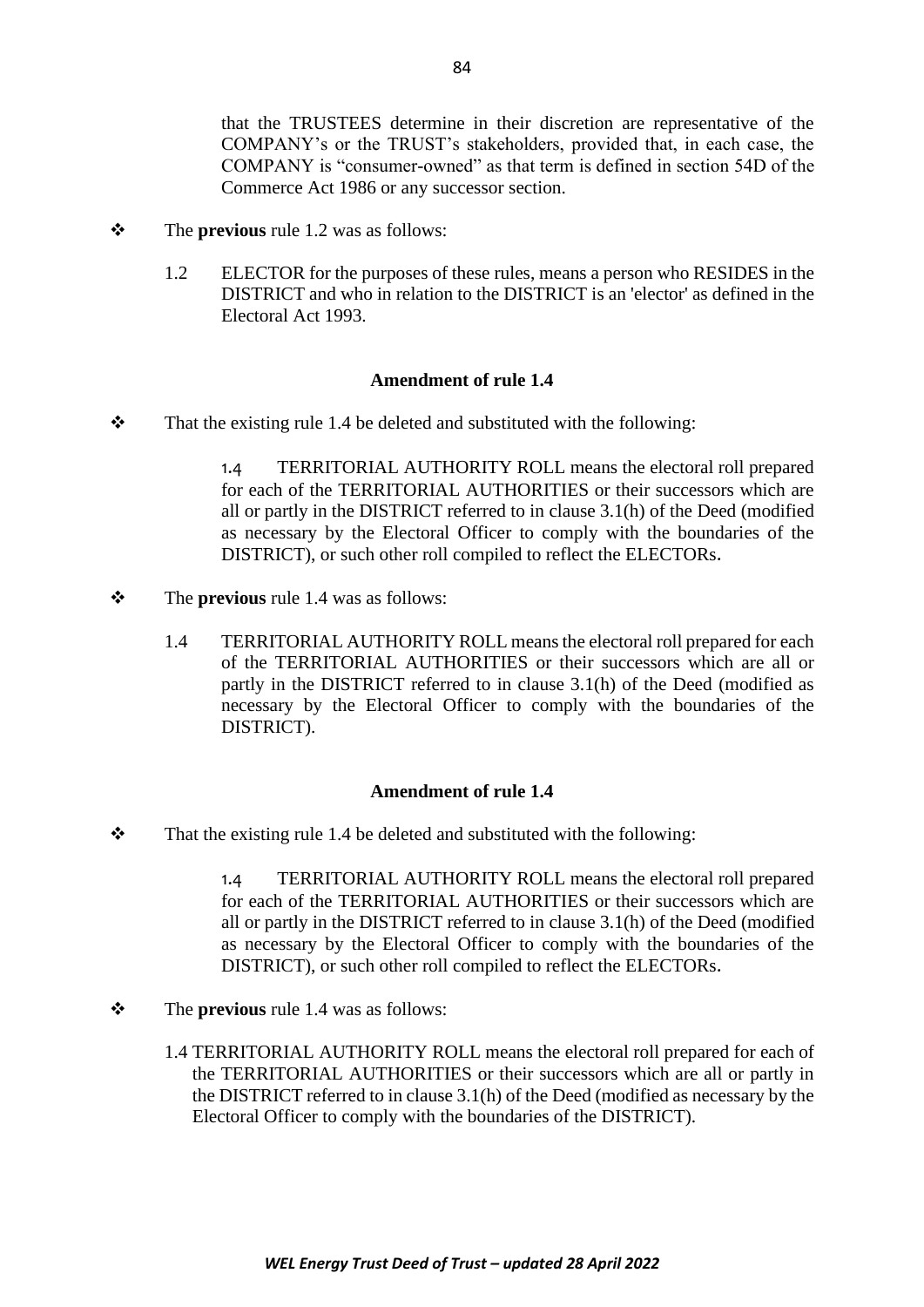# **23 JULY 2013**

## **Amendment of clause 3.1(j)(v)**

❖ That the existing clause 3.1(j)(v) be deleted and substituted with the following:

## 3.1(j)(v) **EQUITY AND EQUALITY:**

- By strictly complying with all legislation from time to time that protects or advances the rights of citizens including but not limited to:
	- New Zealand Bill of Rights Act 1990
	- The Treaty of Waitangi
	- Human Rights Act 1993
- $\triangle$  The **previous** clause 3.1(j)(v) was as follows:

#### 3.1(j)(v) **EQUITY AND EQUALITY:**

- By strictly complying with all legislation from time to time that protects or advances the rights of citizens including but not limited to:
- New Zealand Bill of Rights Act 1990
- The Treaty of Waitangi
- Human Rights Commission Act 1977
- Race Relations Act 1971

#### **Amendment of clause 3.1(ka)**

 $\cdot \cdot$  That the existing clause 3.1(ka) be deleted and substituted with the following:

#### 3.1(ka) **PROFESSIONAL ADVISOR** means:

- (i) A person holding a practising certificate under the Lawyers and Conveyancers Act 2006.
- (ii) A person holding a certificate of public practice under the New Zealand Institute of Chartered Accountants Act 1996.
- ❖ The **previous** clause 3.1(ka) was as follows:

#### 3.1(ka) **PROFESSIONAL ADVISOR** means:

- (i) A person holding a practising certificate under the Law Practitioners Act 1982.
- (ii) A person holding a certificate of public practice under the Institute of Chartered Accountants of New Zealand Act 1996.

#### **Amendment of clause 3.1 A9**

 $\div$  That the existing clause 3.1 A9 be deleted and substituted with the following:

3.1 A9 **PUBLIC CONSULTATION** means a procedure for public consultation based on public submissions and hearings adopted by the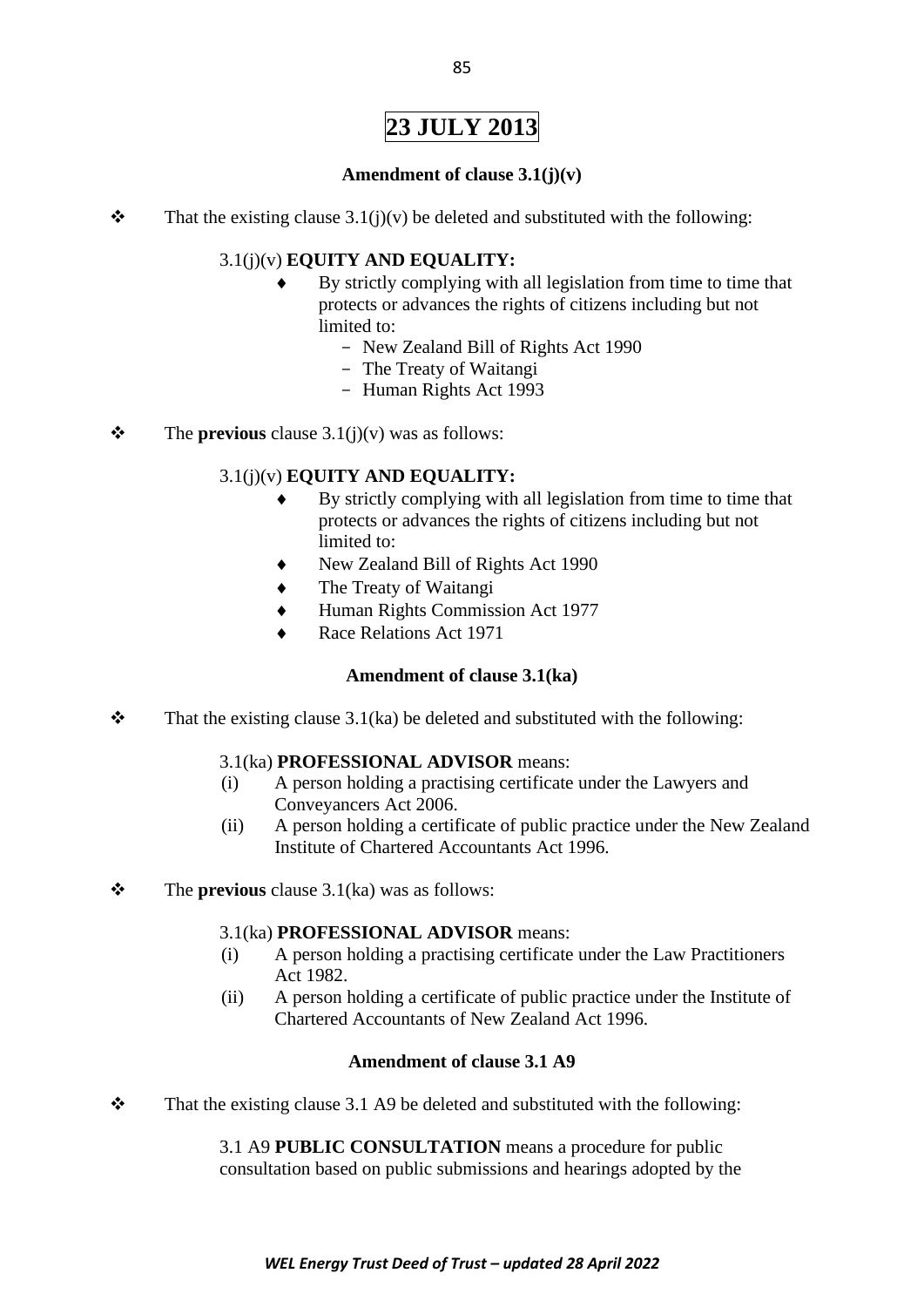TRUSTEES and taken from the same principal objectives as the procedure set out in section 83 of the Local Government Act 2002, but subject to the TRUST in its absolute discretion:

- A9.1 being able to depart from aspects of such adopted procedure as may be necessary to give adequate protection to issues of confidentiality and commercial sensitivity; and
- A9.2 otherwise being the final determinant of such adopted procedure.
- ❖ The **previous** clause 3.1 A9 was as follows:

3.1 A9 **PUBLIC CONSULTATION** means a procedure for public consultation based on public submissions and hearings adopted by the TRUSTEES and taken from the same principal objectives as the procedure set out in section 716A of the Local Government Act 1974, but subject to the TRUST in its absolute discretion:

- A9.1 being able to depart from aspects of such adopted procedure as may be necessary to give adequate protection to issues of confidentiality and commercial sensitivity; and
- A9.2 otherwise being the final determinant of such adopted procedure.

## **Amendment of clause 3.1(m)**

 $\mathbf{\hat{F}}$  That the existing clause 3.1(m) be deleted and substituted with the following:

#### 3.1(m) **PUBLIC NOTIFICATION** means:

- (i) At least two notices or advertisements in a newspaper or newspapers circulating in the DISTRICT; plus
- (ii) Email or postal delivery to each TERRITORIAL AUTHORITY; together with
- (iii) Such other public notice as is thought desirable in the circumstances.
- ❖ The **previous** clause 3.1(m) was as follows:

#### 3.1(m) **PUBLIC NOTIFICATION** means:

- (i) Not less than two notices or advertisements, at least three days apart, in a newspaper or newspapers circulating in the DISTRICT; plus
- (ii) Postal delivery to each TERRITORIAL AUTHORITY; together with
- (iii) Such other public notice as is thought desirable in the circumstances.

#### **Insertion of new clause 3.2(e)**

3.2(e) References to specific legislation contained in this Deed are deemed to be replaced by references to any legislation that modifies, substitutes for, or succeeds that legislation.

#### **Amendment of clause 9.3 including insertion of new clause 9.3(e)**

❖ That the existing clause 9.3 be deleted and substituted with the following: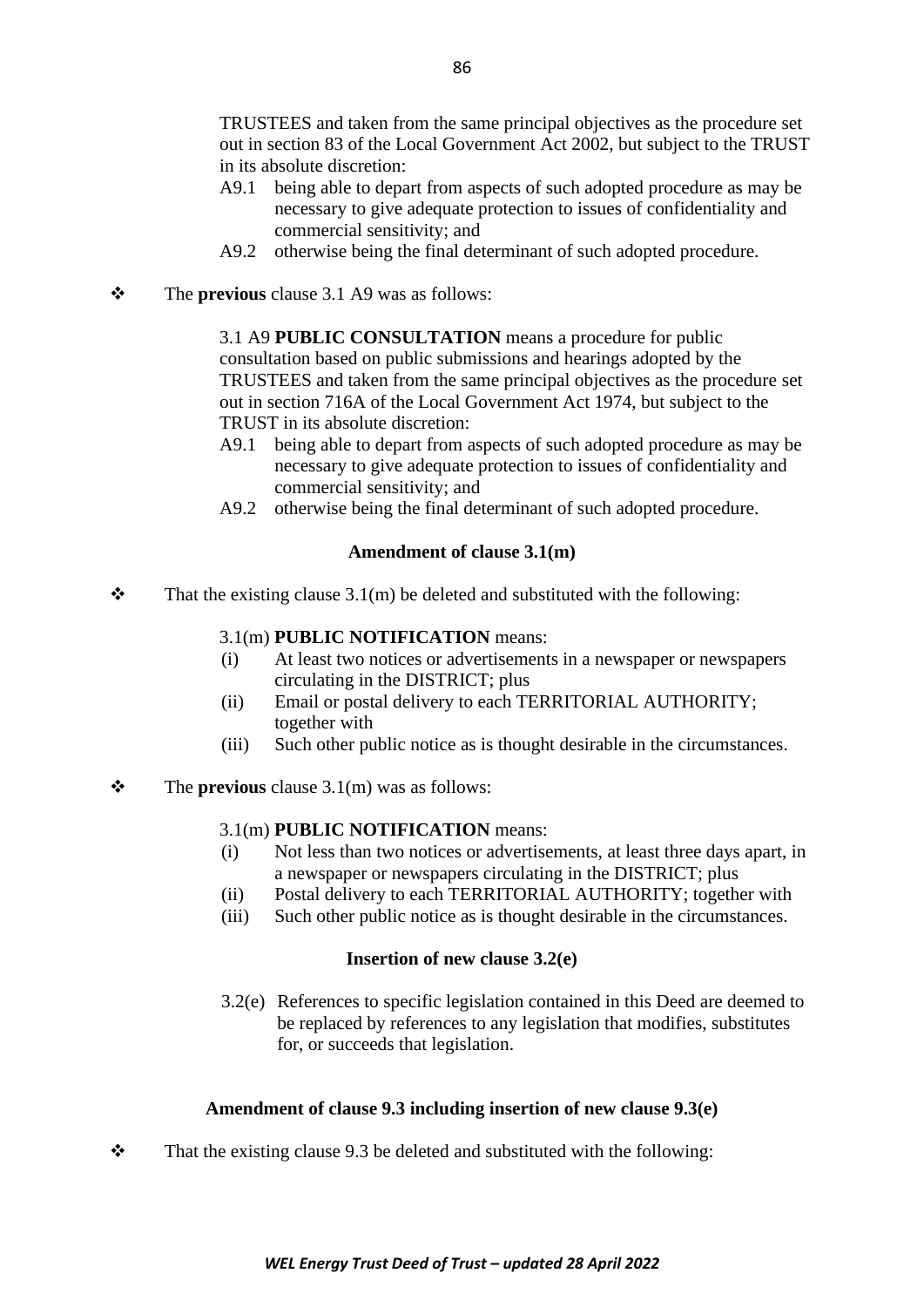9.3 **REMAINING INCOME:** After paying, or allowing for the payment of, the expenses referred to in clause 9.1 the remaining income of the TRUST **may** be paid or applied to or for such one or more of the following purposes, which are consistent with the GUIDING PRINCIPLES, as the TRUSTEES think fit:

- (a) Investment in the COMPANY as a means of assisting it in its growth and prosperity.
- (b) The CUSTOMERS at the time of payment or application (by cash, rebates or otherwise), equally or unequally or in proportion to the consumption of energy purchased from the COMPANY by a CUSTOMER.
- (c) Investment in, or sponsorship of, or grant to, other energy related projects which are projects inappropriate or unable to be funded by the COMPANY.
- (d) Regional or COMMUNITY projects which are approved in accordance with clause 9.5, including but not limited to any or all of the administration, operational, or implementation costs associated with the particular project that the TRUSTEES think fit to fund.
- (e) Charitable or Not for Profit Organisations providing benefit to the COMMUNITY, provided that if the TRUSTEES decide that the organisation receiving funds under this clause must hold the funds as a capital sum, then the payment must be made subject to the condition that the funds are not spent and must be repaid to the TRUST prior to the TERMINATION DATE.
- ❖ The **previous** clause 9.3 was as follows:

9.3 **REMAINING INCOME:** After paying, or allowing for the payment of, the expenses referred to in clause 9.1 the remaining income of the TRUST **may** be paid or applied to or for such one or more of the following purposes as the TRUSTEES think fit:

- (a) Investment in the COMPANY as a means of assisting it in its growth and prosperity.
- (b) The CUSTOMERS at the time of payment or application (by cash, rebates or otherwise), equally or unequally or in proportion to the consumption of energy purchased from the COMPANY by a CUSTOMER.
- (c) Investment in, or sponsorship of, or grant to, other energy related projects which are consistent with the GUIDING PRINCIPLES and which are projects inappropriate or unable to be funded by the COMPANY.
- (d) Regional or COMMUNITY projects which are approved in accordance with clause 9.5.

# **Amendment of clause 9.5**

 $\cdot \cdot$  That the existing clause 9.5 be deleted and substituted with the following:

9.5 **REGIONAL OR COMMUNITY PROJECTS OR GRANTS:** The TRUSTEES in making decisions on projects or grants in accordance with clauses 9.3(d) and 9.3(e) will take into account the recommendations of the relevant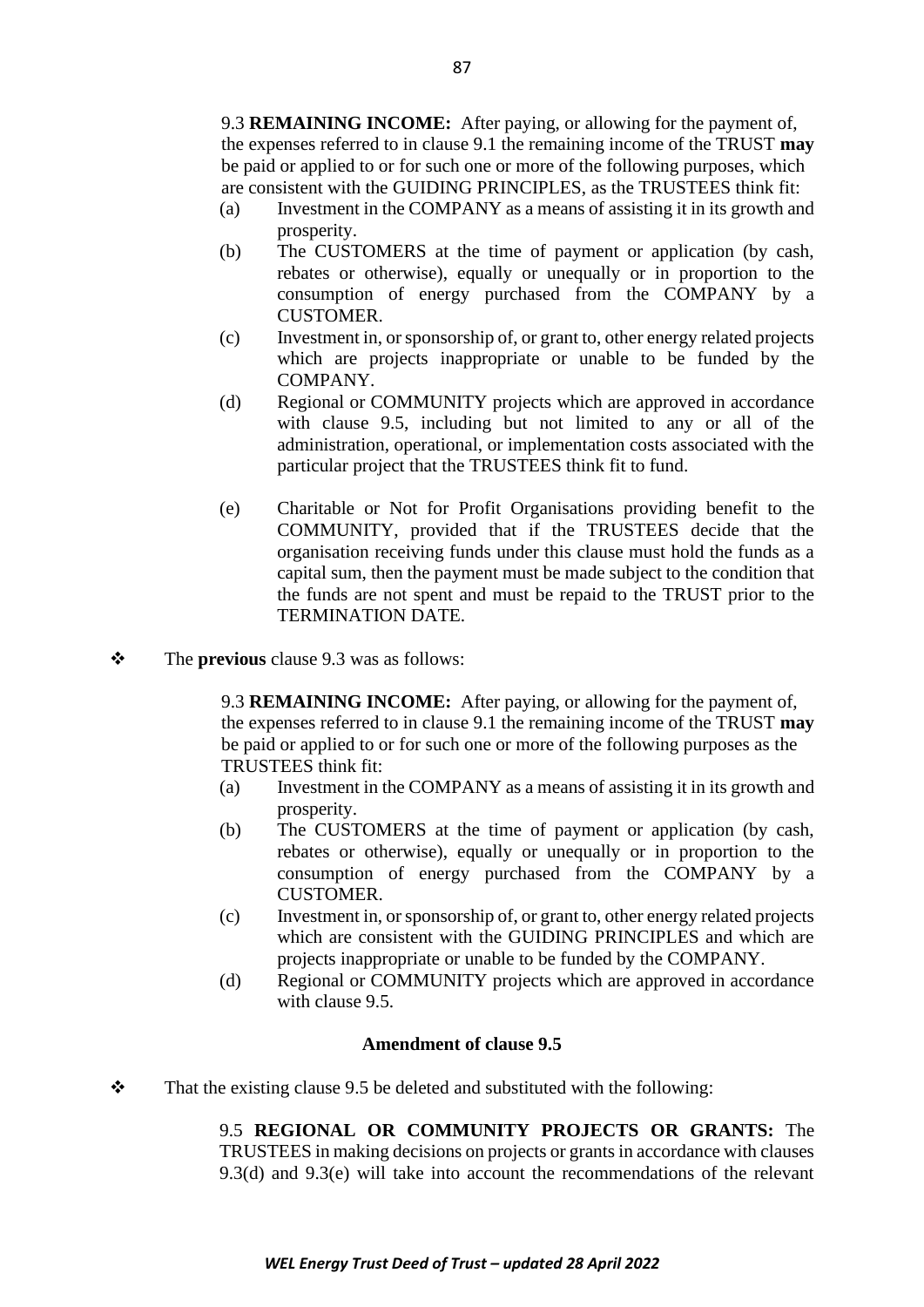TERRITORIAL AUTHORITIES but the TRUSTEES have the overall responsibility for approving projects or grants and their decision will be final. It is intended that, in relation to considering projects under clause 9.3(d), the TRUST rely on the established mechanisms of the TERRITORIAL AUTHORITIES, including their annual plan and consultative processes to help establish the needs of the COMMUNITY. Where appropriate, responsibility for managing projects may be delegated to the relevant TERRITORIAL AUTHORITY or other PERSON. For the sake of clarity it is recorded that distributions are intended to supplement local and central Government responsibilities rather than replace them.

❖ The **previous** clause 9.5 was as follows:

9.5 **REGIONAL OR COMMUNITY PROJECTS:** The TRUSTEES in making decisions on projects in accordance with clause 9.3(d) will take into account the recommendations of the relevant TERRITORIAL AUTHORITIES but the TRUSTEES have the overall responsibility for approving projects and their decision will be final. It is intended that the TRUST rely on the established mechanisms of the TERRITORIAL AUTHORITIES, including their annual plan and consultative processes to help establish the needs of the COMMUNITY. Where appropriate, responsibility for managing projects may be delegated to the relevant TERRITORIAL AUTHORITY or other PERSON. For the sake of clarity it is recorded that distributions are intended to supplement local and central Government responsibilities rather than replace them.

#### **Amendment of clause 13.5**

 $\cdot \cdot$  That the existing clause 13.5 be deleted and substituted with the following:

13.5 **BANK ACCOUNTS:** To open an account or accounts at any time or times in the name of the TRUST at any BANK (and to overdraw any such account with or without giving any security) and in addition to the powers conferred by section 81 of the Trustee Act to make arrangements with any BANK for the TRUSTEES or any two or more of the TRUSTEES named in writing by all of the TRUSTEES, or the Executive Officer of the TRUST for the time being if so authorised by the TRUSTEES in writing, to operate upon any account from time to time opened or subsisting at that BANK.

❖ The **previous** clause 13.5 was as follows:

13.5 **BANK ACCOUNTS:** To open an account or accounts at any time or times in the name of the TRUST at any BANK (and to overdraw any such account with or without giving any security) and in addition to the powers conferred by section 81 of the Trustee Act to make arrangements with any BANK for the TRUSTEES or any two or more of the TRUSTEES named in writing by all of the TRUSTEES to operate upon any account from time to time opened or subsisting at that BANK.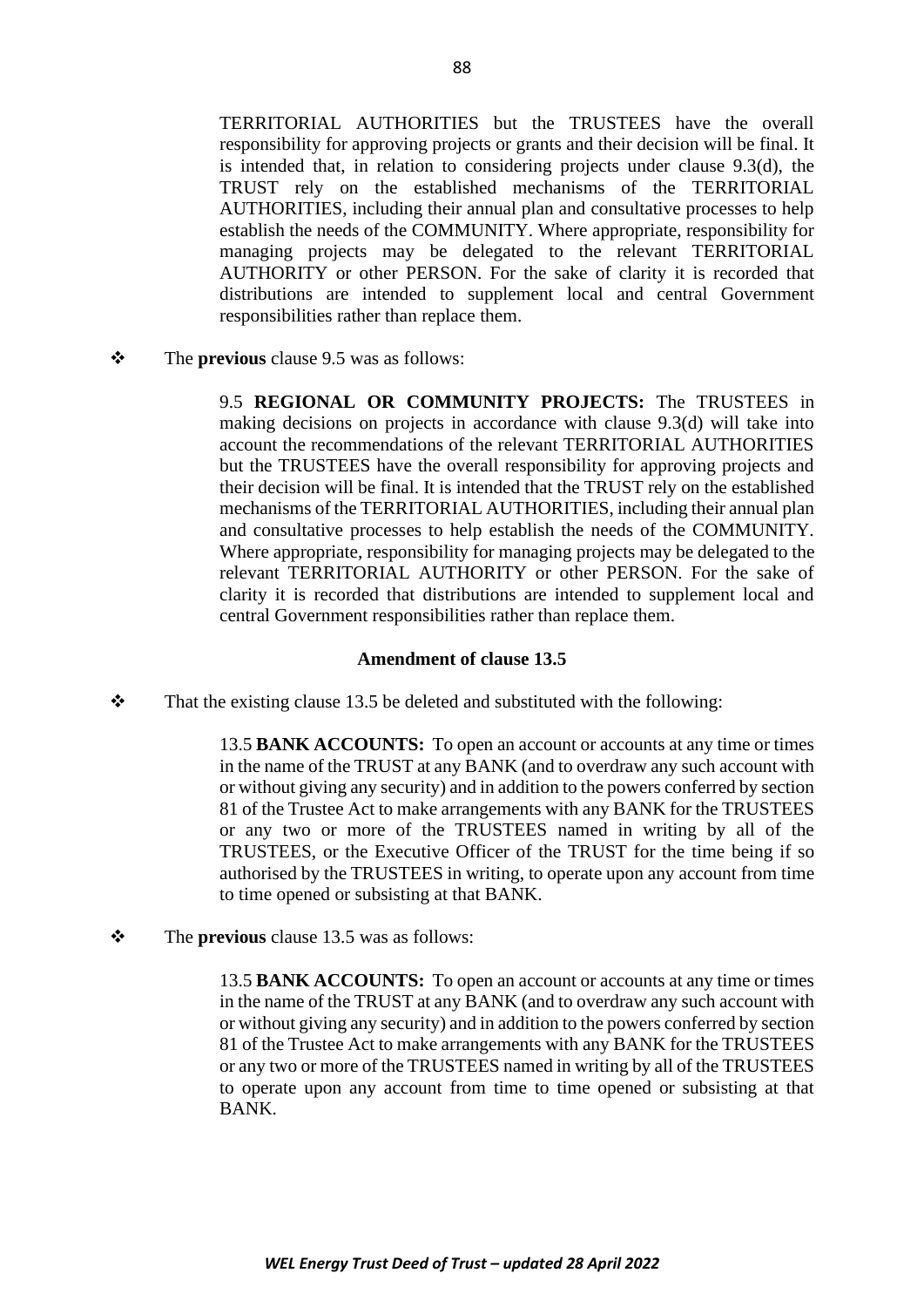#### **Amendment of clause 16.8**

 $\div$  That the existing clause 16.8 be deleted and substituted with the following:

16.8 **AUDITOR:** At each annual general meeting or as required, appoint an auditor of the Trust in compliance with sections 101-103 of the Electricity Industry Act 2010.

❖ The **previous** clause 16.8 was as follows:

16.8 **AUDITOR:** At each annual general meeting or as required, **appoint** an auditor of the Trust in compliance with sections 158C to 158E of the Electricity Act 1992.

# **Amendment of Rule 2.2(a) in the Schedule of Rules**

 $\cdot \cdot$  That the existing rule 2.2(a) be deleted and substituted with the following:

2.2 **ELIGIBLITY:** The following persons are not eligible for election or appointment as a TRUSTEE and may not hold office as a TRUSTEE:

- (a) Bankrupt: A bankrupt who has not obtained a final order of discharge, has been suspended for a term not yet expired, or is subject to a condition not yet fulfilled or to any order under section 299 of the Insolvency Act 2006.
- ❖ The **previous** rule 2.2(a) was as follows:

2.2 **ELIGIBLITY:** The following persons are not eligible for election or appointment as a TRUSTEE and may not hold office as a TRUSTEE:

(a) Bankrupt: A bankrupt who has not obtained a final order of discharge, has been suspended for a term not yet expired, or is subject to a condition not yet fulfilled or to any order under section 111 of the Insolvency Act 1967.

# **Amendment of Rule 2.14(i) in the Schedule of Rules**

 $\cdot \cdot$  That the existing rule 2.14(i) be deleted and substituted with the following:

2.14(i) The Electoral Officer must not accept the nomination of a CANDIDATE if the Electoral Officer is not satisfied by the evidence (if any) that the Electoral Officer requires, that the name under which the CANDIDATE is nominated is –

- (i) The name under which the CANDIDATE's birth was registered; or
- (ii) The name which the CANDIDATE adopted by deed poll or by statutory declaration under section 21A of the Births, Deaths and Marriages and Relationships Registration Act 1995, at least six (6) months before the closure of nominations; or
- (iii) The name by which the CANDIDATE was commonly known during the six (6) months before the closure of nominations not being a name that -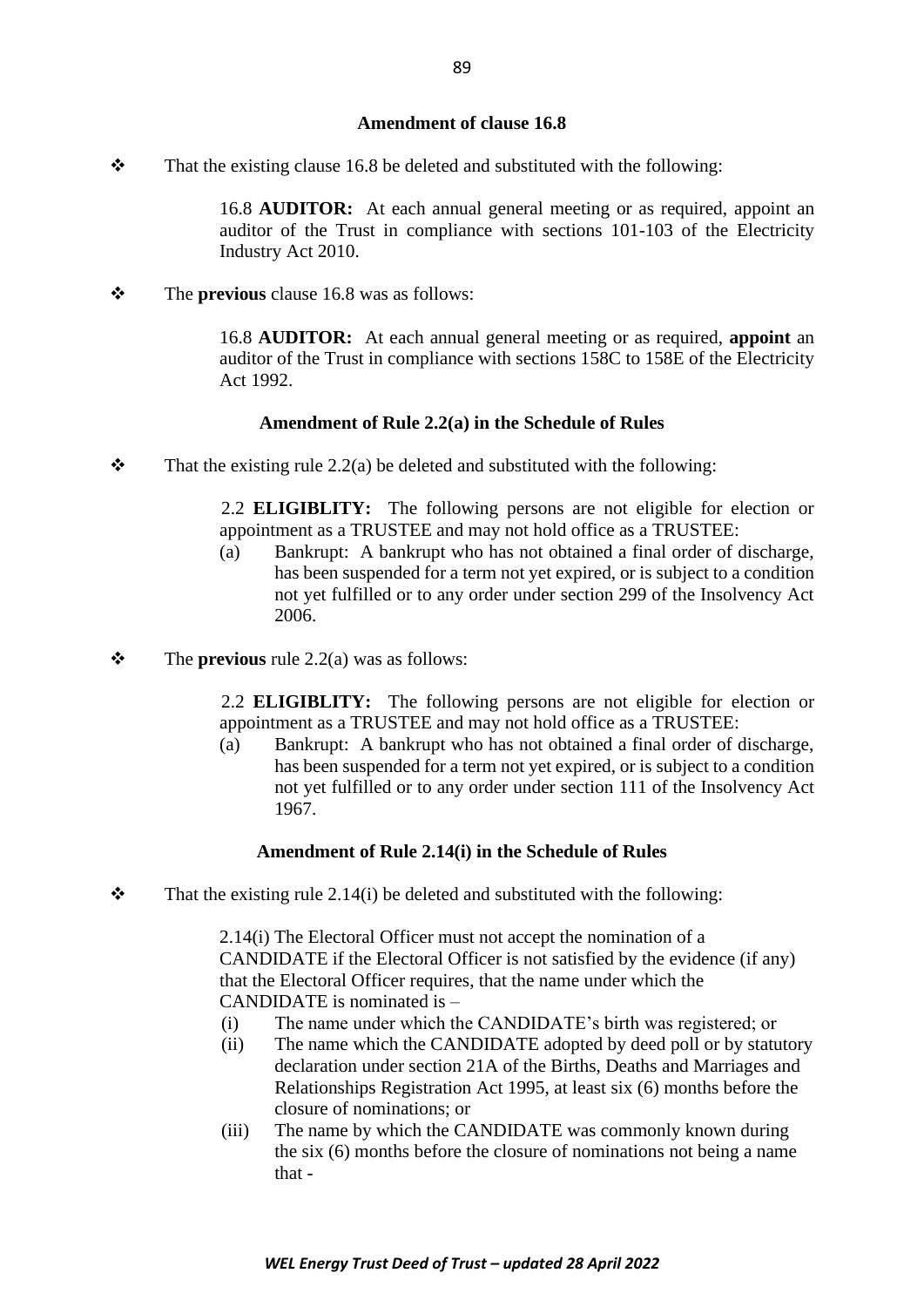- (1) Might cause offence to a reasonable person; or
- (2) Is unreasonably long; or
- (3) Is, or includes, or resembles an official title or rank; or
- (4) Is likely to cause confusion or to mislead ELECTORS.
- ❖ The **previous** rule 2.14(i) was as follows:

2.14(i) The Electoral Officer must not accept the nomination of a CANDIDATE if the Electoral Officer is not satisfied by the evidence (if any) that the Electoral Officer requires, that the name under which the CANDIDATE is nominated is –

- (i) The name under which the CANDIDATE's birth was registered; or
- (ii) The name which the CANDIDATE adopted by deed poll or by statutory declaration under section 21 of the Births, Deaths and Marriages Registration Act 1995, at least six (6) months before the closure of nominations; or
- (iii) The name by which the CANDIDATE was commonly known during the six (6) months before the closure of nominations not being a name that -
	- (1) Might cause offence to a reasonable person; or
	- (2) Is unreasonably long; or
	- (3) Is, or includes, or resembles an official title or rank; or
	- (4) Is likely to cause confusion or to mislead ELECTORS.

## **Amendment of Rule 6.1 in the Schedule of Rules**

❖ That the existing rule 6.1 be deleted and substituted with the following:

6.1 **REMUNERATION:** The TRUSTEES will be entitled in each FINANCIAL YEAR to such remuneration, allowances and expenses as may be reasonable having regard to their duties and responsibilities in a manner based on the Fees and Travelling Allowances Act 1951 and the Local Government Act 2002.

❖ The **previous** rule 6.1 was as follows:

6.1 **REMUNERATION:** The TRUSTEES will be entitled in each FINANCIAL YEAR to such remuneration, allowances and expenses as may be reasonable having regard to their duties and responsibilities in a manner based on the Fees and Travelling Allowances Act 1951 and the Local Government Act 1974.

#### **Amendment of Rule 10.0 in the Schedule of Rules**

 $\div$  That the existing rule 10.0 be deleted and substituted with the following:

10.0 **NOTICE OF MEETINGS:** Notice in writing of every meeting whether ordinary or special must be delivered or sent by post or facsimile to each TRUSTEE by the secretary (or other person acting under the direction of the TRUSTEES) or (in the case of a special meeting) by or under the direction of the persons summoning the meeting at least 7 days before the date of the meeting. No notice will be necessary for adjourned meetings except to TRUSTEES not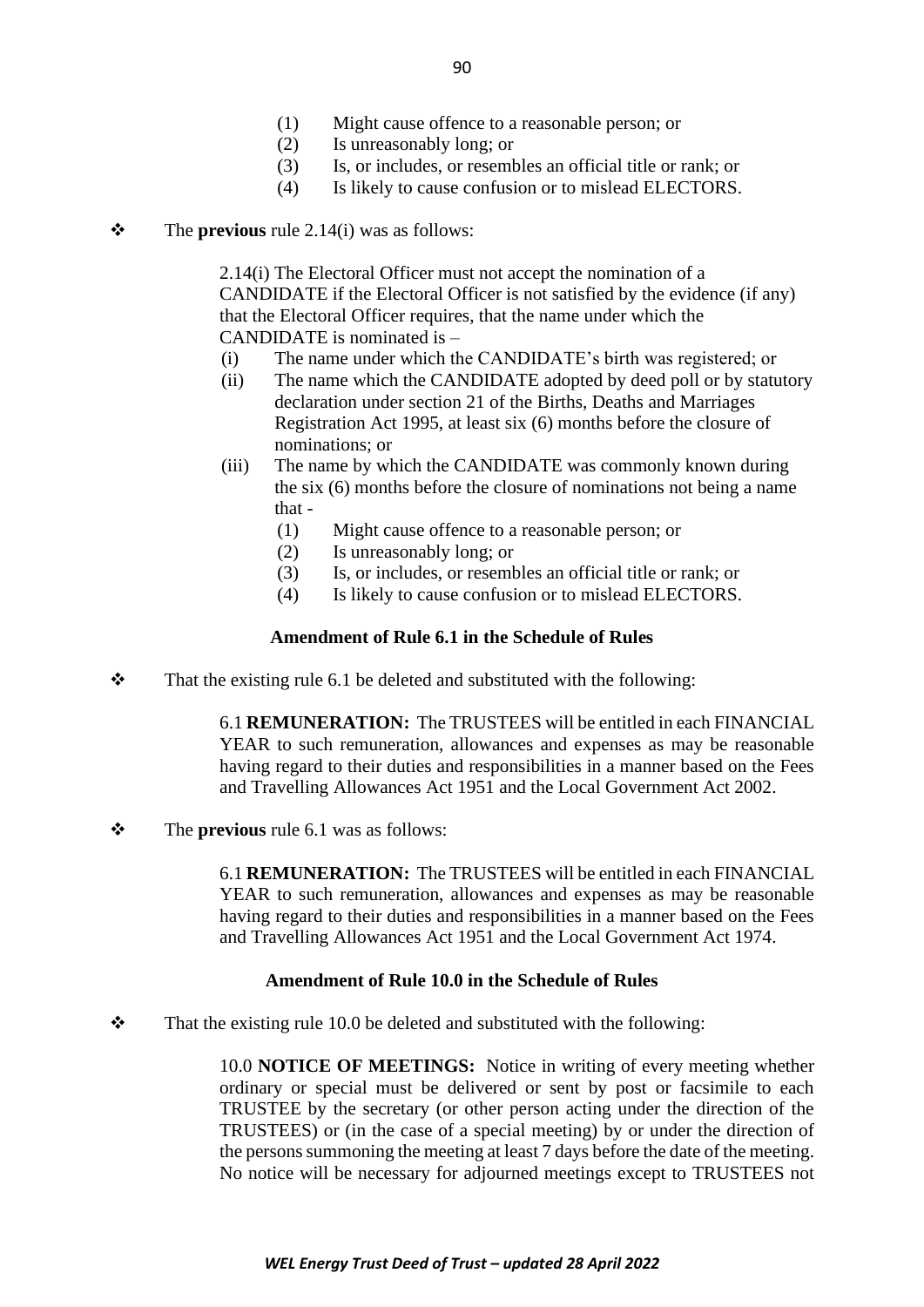present when the meeting was adjourned. Notice of any general or special meeting may be abridged or waived if all the TRUSTEES who are for the time being in New Zealand consent in writing to the abridgement or waiver.

❖ The **previous** rule 10.0 was as follows:

10.0 **NOTICE OF MEETINGS:** Notice in writing of every meeting whether ordinary or special must be delivered or sent by post or email or other electronic means as deemed appropriate to each TRUSTEE by the secretary (or other person acting under the direction of the TRUSTEES) or (in the case of a special meeting) by or under the direction of the persons summoning the meeting at least 5 days before the date of the meeting. No notice will be necessary for adjourned meetings except to TRUSTEES not present when the meeting was adjourned. Notice of any general or special meeting may be abridged or waived if all the TRUSTEES who are for the time being in New Zealand consent in writing to the abridgement or waiver.

# **25 MARCH 2020**

#### **Amendment of clause 14.1**

- $\mathbf{\hat{F}}$  That the existing clause 14.1 be deleted and substituted with the following:
	- 14.1 **INVESTMENTS:** The TRUSTEES have the power to invest conferred on TRUSTEES by section 13A of the Trustee Act 1956, and this includes the power to make Impact Investments.
		- (a) Background to Impact Investments: Impact Investments are permitted because they are made in furtherance of the Community purposes of the TRUST provided for in clauses 9.3(d) and (e), they enable capital to be recycled and they are intended to have a financial return, albeit potentially lower than comparable investments.
		- (b) Impact Investments: An Impact Investment is made when the TRUSTEES apply or use property to:
			- (i) achieve a measurable (social, cultural or environmental) or other positive impact in the Community; and
			- (ii) achieve a financial return.
		- (c) Investment Fund: The measurable positive impact in the Community as contemplated in clause 14.1(b) may be achieved directly or by an intermediary, for example, an Impact Investment fund, provided that, if there is impact achieved both outside of and within the Community by the investment, the benefit within the Community must be able to be linked to the TRUSTEES' invested property.
		- (d) Financial Return: The application or use of property shall be considered as achieving a financial return if the outcome is better for the TRUST in financial terms than making a grant of the property.
		- (e) Process for Due Diligence for Impact Investments: The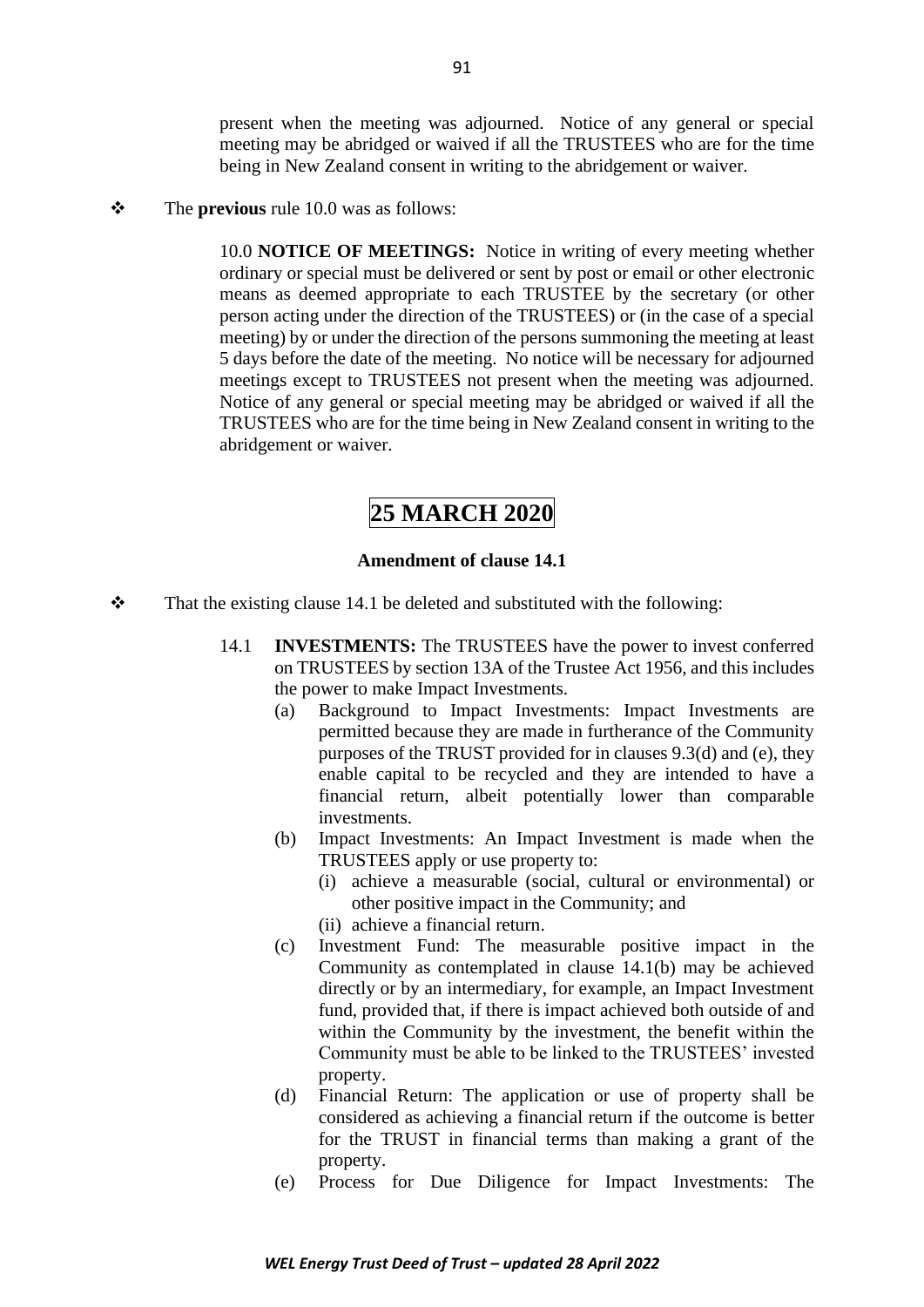- (i) consider whether in all the circumstances any advice about their proposed Impact Investment ought to be obtained and, if so, obtain and consider any such advice;
- (ii) evaluate the investment applying the TRUST'S impact decision criteria; and
- (iii) satisfy themselves that it is in the interests of the TRUST to make the Impact Investment, giving primacy in that evaluation to the measurable positive impact for the Community, but also considering the financial return.
- ❖ The **previous** clause 14.1 was as follows:
	- 14.1 INVESTMENTS**:** The TRUSTEES have the power to invest conferred on TRUSTEES by section 13A of the Trustee Act 1956.

## **Amendment of clause 14.2**

- $\cdot \cdot$  That the existing clause 14.2 be deleted and substituted with the following:
	- 14.2 **TRUSTEES TO ACT AS PRUDENT PERSONS OF BUSINESS:** It is hereby declared that the care, diligence and skill to be exercised by the TRUSTEES in exercising any power of **investment**, including the power to make an Impact Investment, will **not** be that required by section 13C of the Trustee Act 1956 but must at all times be the care, diligence and skill that a prudent person of business would exercise in managing the affairs of others. The standard of care to be exercised by the TRUSTEES when making an Impact Investment, being that of a prudent person of business managing the affairs of others, must be interpreted in the light of the context and objectives of the TRUST, being a trust for the benefit of the Community, and the benefit to the Community to be achieved by the Impact Investment.
- ❖ The **previous** clause 14.2 was as follows:
	- 14.2 **TRUSTEES TO ACT AS PRUDENT PERSONS OF BUSINESS:** It is hereby declared that the care, diligence and skill to be exercised by the TRUSTEES in exercising any power of investment will **not** be that required by section 13C of the Trustee Act 1956 but must at all times be the care, diligence and skill that a prudent person of business would exercise in managing the affairs of others.

#### **Amendment of Rule 14.2 in the Schedule of Rules**

- $\cdot \cdot$  That the existing rule 14.2 be deleted and substituted with the following:
	- 14.2 Each TRUSTEE can avail themselves of this facility where extraordinary circumstances apply, and with prior approval of the Chair.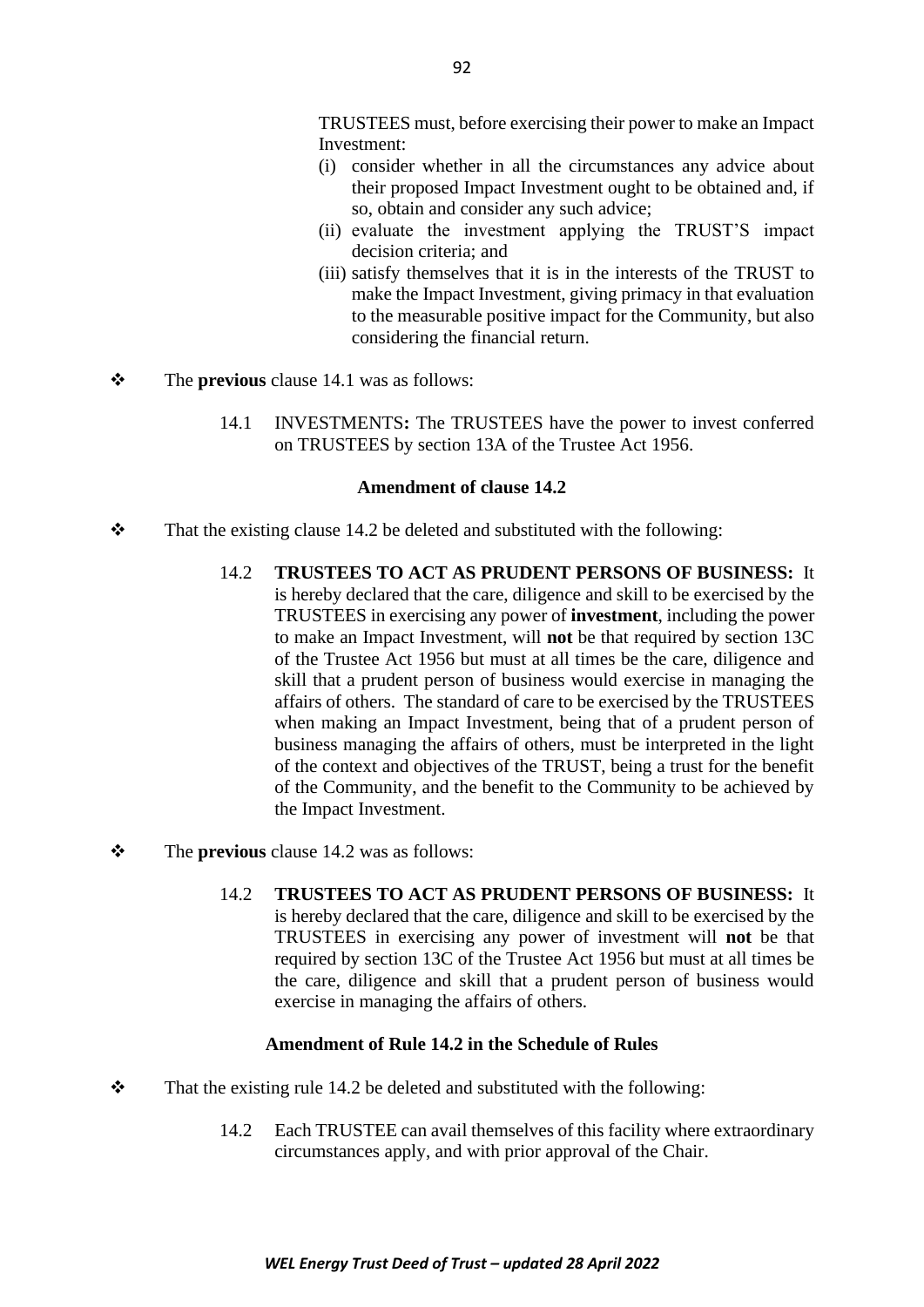- ❖ The **previous** rule 14.2 was as follows:
	- 14.2 Each TRUSTEE can only avail themselves of this facility twice a year, other than for extraordinary meetings under rule 9A.

# **27 APRIL 2021**

#### **Amendment of Rule 21.1 in the Schedule of Rules**

- $\cdot \cdot$  That the existing rule 21.1 be deleted and substituted with the following:
	- 21.1 **Minute Keeping**: Minutes, including all proceedings of the TRUSTEES, must be taken at TRUST meetings, and the confirmed and signed Minutes kept electronically and filed in the TRUST'S records.
- ❖ The **previous** rule 21.1 was as follows:
	- 21.1 **Minute Book**: A minute book must be provided and kept by the TRUSTEES and all proceedings must be entered in the minute book.

# **14 DECEMBER 2021**

#### **Amendment of Clause 16.7**

- $\cdot \cdot$  That the existing clause 16.7 be deleted and substituted with the following:
	- 16.7 **ACCOUNTS:** Within five months after the end of each FINANCIAL YEAR, **cause** to be prepared financial **statements** including a balance sheet and income and expenditure account and notes to those accounts giving a true and fair view of the financial affairs of the TRUST for that FINANCIAL YEAR in accordance with accepted accounting standards.
- ❖ The **previous** clause 16.7 was as follows:
	- 16.7 **ACCOUNTS:** Within *three* months after the end of each FINANCIAL YEAR, **cause** to be prepared financial **statements** including a balance sheet and income and expenditure account and notes to those accounts giving a true and fair view of the financial affairs of the TRUST for that FINANCIAL YEAR in accordance with accepted accounting standards.

#### **Amendment of Clause 16.12**

- $\mathbf{\hat{F}}$  That the existing clause 16.12 be deleted and substituted with the following:
	- 16.12 **ANNUAL GENERAL MEETING:** Within five months after the end of each FINANCIAL YEAR of the TRUST, **hold** an annual general meeting and at that meeting report on the operation of the TRUST during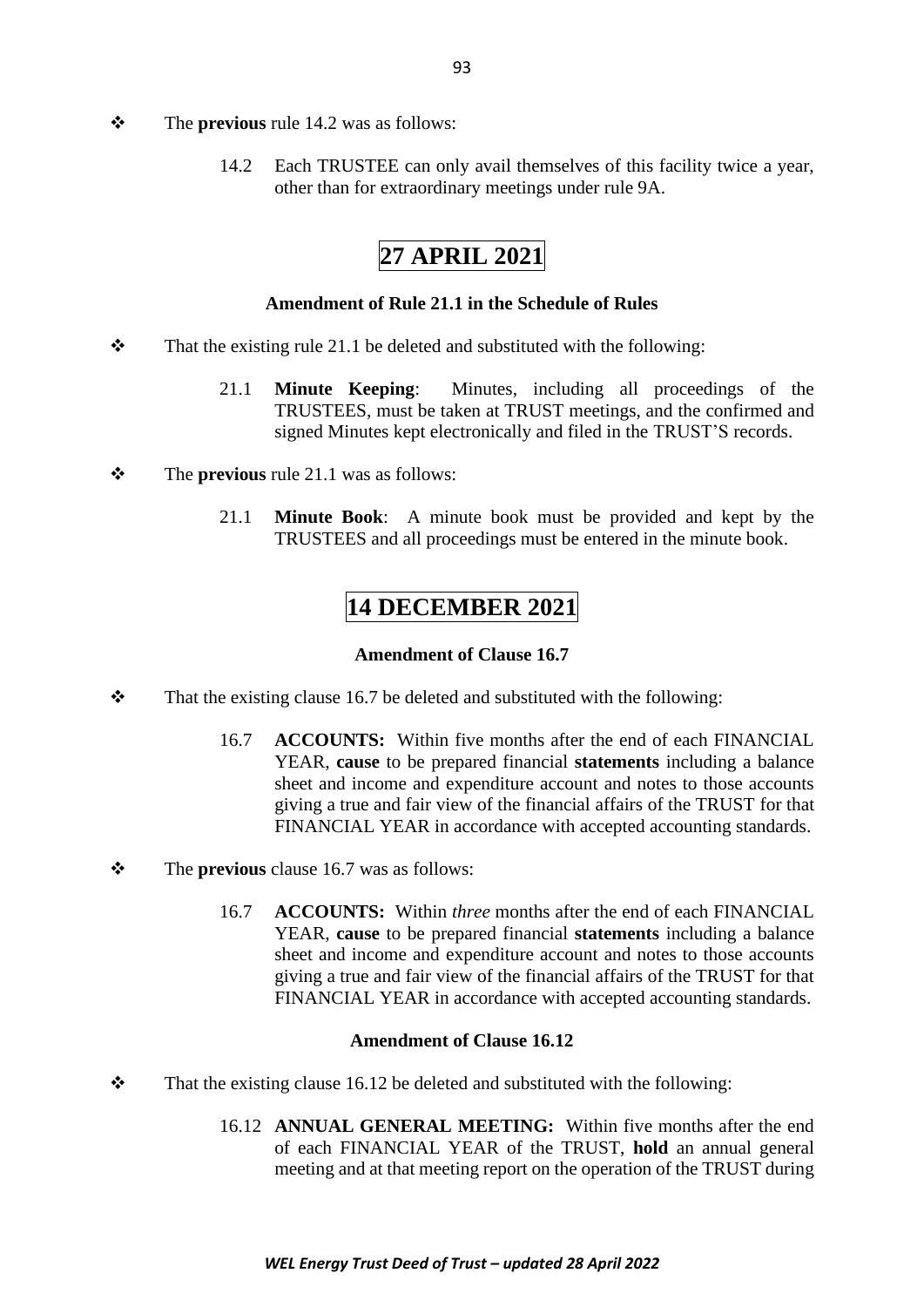that preceding FINANCIAL YEAR and on the financial statements of the TRUST for that year.

- ❖ The **previous** clause 16.12 was as follows:
	- 16.12 **ANNUAL GENERAL MEETING:** Within *four* months after the end of each FINANCIAL YEAR of the TRUST, **hold** an annual general meeting and at that meeting report on the operation of the TRUST during that preceding FINANCIAL YEAR and on the financial statements of the TRUST for that year.

# **26 APRIL 2022**

#### **Amendment of Clause 16.7**

- $\cdot \cdot$  That the existing clause 16.7 be deleted and substituted with the following:
	- 16.7 **ACCOUNTS:** Within four months after the end of each FINANCIAL YEAR, **cause** to be prepared financial **statements** including a balance sheet and income and expenditure account and notes to those accounts giving a true and fair view of the financial affairs of the TRUST for that FINANCIAL YEAR in accordance with accepted accounting standards.
- ❖ The **previous** clause 16.7 was as follows:
	- 16.7 **ACCOUNTS:** Within *five* months after the end of each FINANCIAL YEAR, **cause** to be prepared financial **statements** including a balance sheet and income and expenditure account and notes to those accounts giving a true and fair view of the financial affairs of the TRUST for that FINANCIAL YEAR in accordance with accepted accounting standards.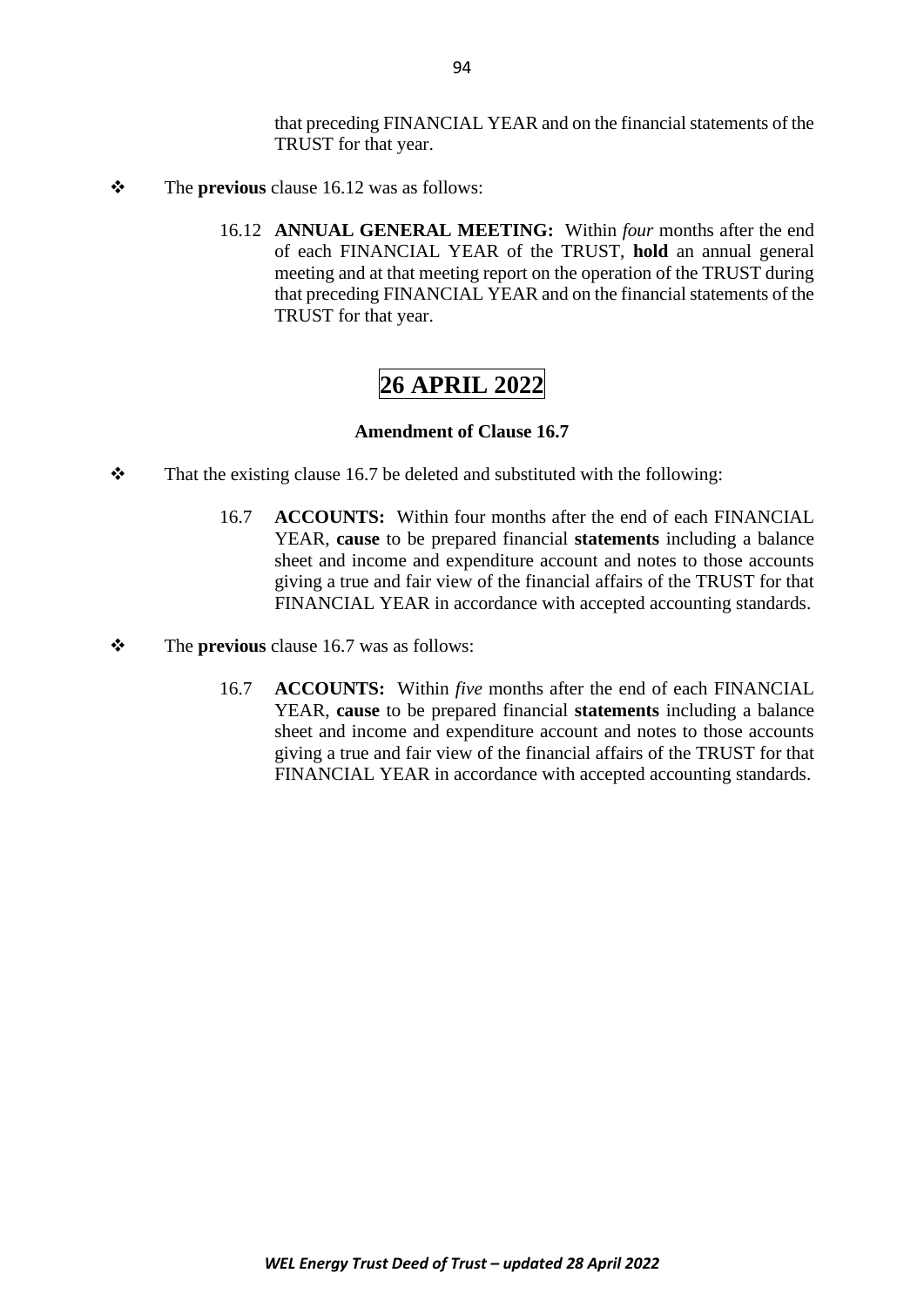# **LIST OF TRUSTEES HOLDING OFFICE**

| <b>July 1993</b>  | <b>FIRST ELECTED TRUST</b>                                                                                                       |
|-------------------|----------------------------------------------------------------------------------------------------------------------------------|
|                   | G Yates (Chairman)<br>Trustees M Woodcock, D Bethune, S Dooley, B Farrell, L Livingston,<br>P Neagle, C Tait                     |
| October 1993      | <b>Trustee C Tait resigns</b>                                                                                                    |
| December 1993     | Trustee M Roblin appointed                                                                                                       |
| <b>April 1994</b> | Trustee S Dooley resigns                                                                                                         |
| August 1994       | Trustee W Parsonson appointed                                                                                                    |
| <b>July 1996</b>  | <b>SECOND ELECTED TRUST</b>                                                                                                      |
|                   | D Bethune (Chairman)<br>R Rimmington (Deputy Chairman)<br>Trustees B Farrell, P Neagle, M Evans, J Gallagher, G Yates, E Wilson  |
| September 1996    | Trustee E Wilson resigns<br>Trustee M Roblin appointed                                                                           |
| <b>July 1999</b>  | THIRD ELECTED TRUST                                                                                                              |
|                   | D Bethune (Chairman)<br>R Rimmington (Deputy Chairman)<br>Trustees B Farrell, P Neagle, M Evans, J Gallagher, G Yates, M Roblin  |
| October 2000      | R Rimmington (Chairman)<br>D Bethune (Deputy Chairman)                                                                           |
| <b>July 2002</b>  | <b>FOURTH ELECTED TRUST</b>                                                                                                      |
|                   | G Mallett (Chairman)<br>T Hennebry (Deputy Chairperson)<br>Trustees B Chibnall, J Easto, M Evans, J Gallagher, D Laird, E Wilson |
| October 2003      | E Wilson – appointment a nullity under Rule 2.2 (d) of the Trust Deed<br>Trustee M Bunting appointed                             |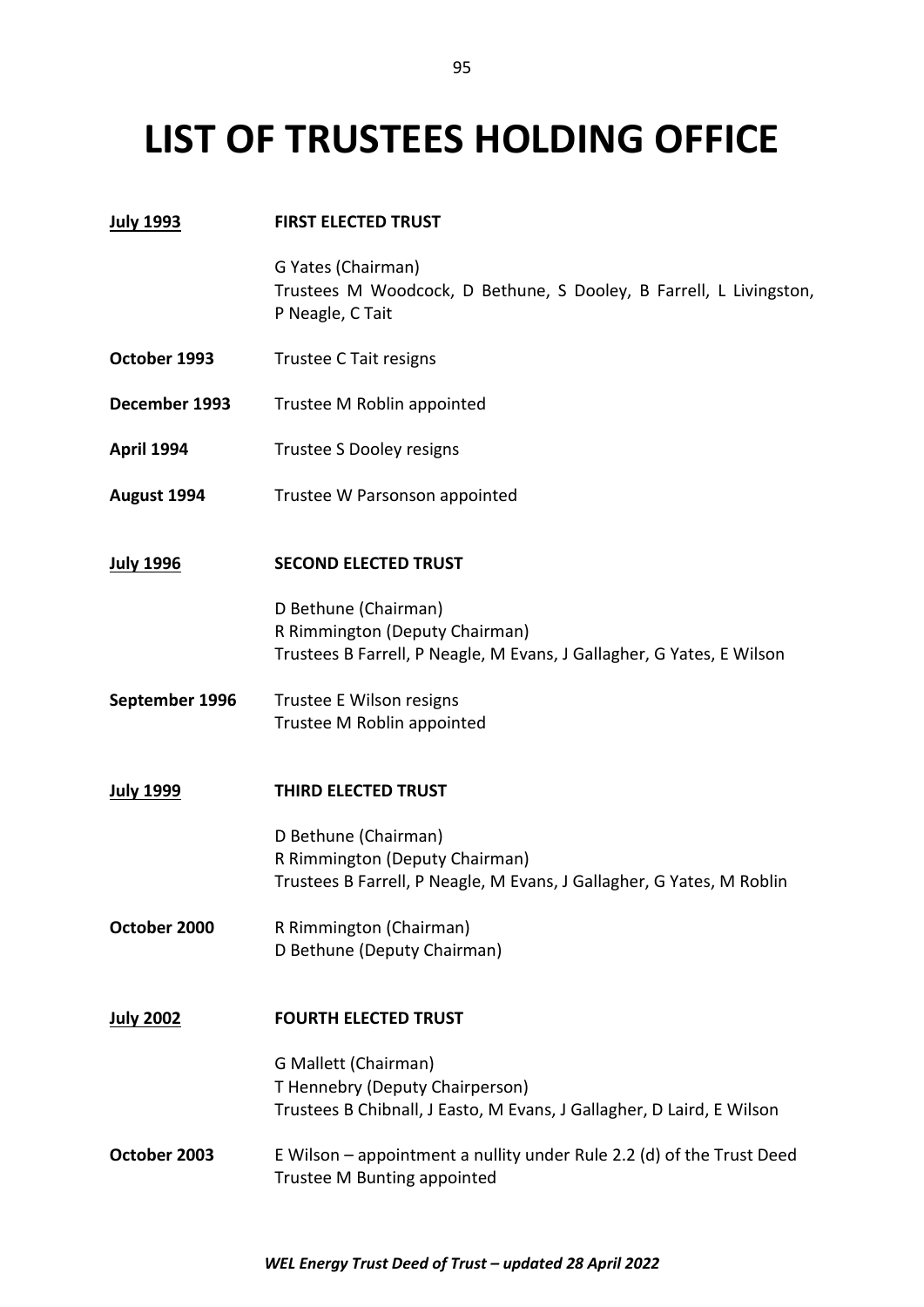| <b>July 2005</b> | <b>FIFTH ELECTED TRUST</b>                                                                                                            |
|------------------|---------------------------------------------------------------------------------------------------------------------------------------|
|                  | G Mallett (Chairman)<br>T Hennebry (Deputy Chairperson)<br>Trustees M Bunting, B Chibnall, J Easto, D Kneebone, S McLennan,<br>M West |
| <b>July 2008</b> | <b>SIXTH ELECTED TRUST</b>                                                                                                            |
|                  | D Currie (Chairman)<br>T Hennebry (Deputy Chairperson)<br>Trustees M Bunting, B Chibnall, J Easto, R Hamill, D Harding,<br>M Ingle    |
| <b>July 2009</b> | Trustee D Currie resigns                                                                                                              |
|                  | T Hennebry (Chairperson)<br>M Ingle (Deputy Chairman)                                                                                 |
| February 2010    | Trustee T Hennebry resigns                                                                                                            |
|                  | M Ingle (Chair)<br>D Harding (Deputy Chairperson)                                                                                     |
| <b>July 2011</b> | <b>SEVENTH ELECTED TRUST</b>                                                                                                          |
|                  | M Ingle (Chair)<br>D Harding (Deputy Chair)<br>Trustees M Bunting, B Chibnall, R Hamill, D Kneebone, K Williams                       |
| <b>July 2014</b> | <b>EIGHTH ELECTED TRUST</b>                                                                                                           |
|                  | M Ingle (Chair)<br>D Harding (Deputy Chair)<br>Trustees M Bunting, B Chibnall, R Hamill, C Isaac, K Williams                          |
| February 2016    | <b>Trustee M Bunting resigns</b>                                                                                                      |
| <b>July 2017</b> | <b>NINTH ELECTED TRUST</b>                                                                                                            |
|                  | M Ingle (Chair)<br>C Isaac (Deputy Chair)<br>Trustees R Hamill, D Harding, M Rolton, C Stephen, K Williams                            |